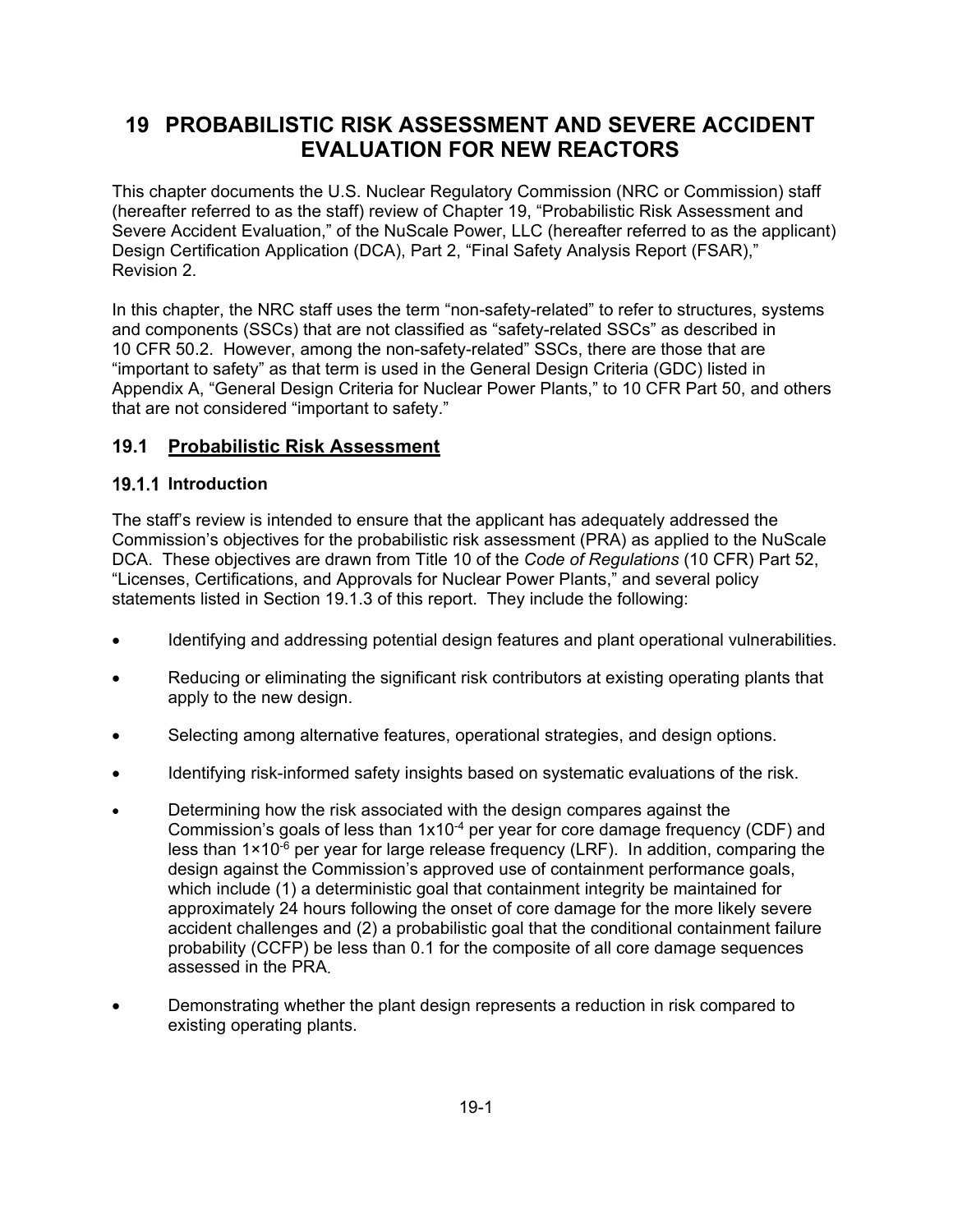- Using the results and insights to support other programs such as the following:
	- regulatory treatment of non-safety-related systems (RTNSS)
	- regulatory oversight processes (e.g., Mitigating Systems Performance Index, significance determination process, and Maintenance Rule)
	- operational programs that support the design, inspection, construction, and operation of the plant (e.g., inspections, tests, analyses and acceptance criteria (ITAAC), the Reliability Assurance Program, technical specifications (TS), combined license (COL) action items, and interface requirements

In achieving the objectives, the staff reviewed the key elements of the PRA and evaluated its uses for the NuScale DCA based on relevant staff guidance and industry standards or best practices.

### **19.1.2 Summary of Application**

**DCA Part 2, Tier 1:** There is no Tier 1 information associated with this area of review.

**DCA Part 2, Tier 2:** DCA Part 2, Tier 2, Sections 19.0 and 19.1, describe the PRA performed for the NuScale design and summarize the Level 1 and Level 2 PRA, which evaluates the risk associated with all modes of operation for both internal and external initiating events. The PRA was performed for a single module and used to develop insights for multiple modules. DCA Part 2, Tier 2, Section 19.1, includes major topics such as PRA quality, design features to minimize risk, methodology, data, uncertainties, sensitivities, insights, and results.

Internal and external event PRAs for at-power and other modes of operations are described, and the risk associated with multiple modules is also discussed. Table 19.1-1 summarizes the PRA results for at-power operations.

| <b>Hazard</b>                           | <b>CDF</b> (per module<br>critical year)-Mean | LRF (per module critical<br>year)-Mean |
|-----------------------------------------|-----------------------------------------------|----------------------------------------|
| <b>Internal Events</b>                  | $3x10^{-10}$                                  | $2.3x10^{-11}$                         |
| <b>Internal Fires</b>                   | $9.7x\sqrt{10^{-10}}$                         | $4.3x10^{-11}$                         |
| Internal Floods                         | $6.1x10^{-11}$                                | $< 1x10^{-15}$                         |
| <b>External Floods</b>                  | $1.3x10^{-9}$                                 | $1.0x10^{-13}$                         |
| High Winds (Tornado)                    | $1.5x10^{-10}$                                | $< 1x10^{-15}$                         |
| High Winds (Hurricane)                  | $1.0x10^{-9}$                                 | $6.6x10^{-14}$                         |
| Seismic (Seismic Margin Analysis (SMA)) | 0.88 <sub>g</sub>                             | 0.88 <sub>g</sub>                      |

|  | Table 19.1-1 Summary of NuScale PRA Results for At-Power Operations |  |  |
|--|---------------------------------------------------------------------|--|--|
|  |                                                                     |  |  |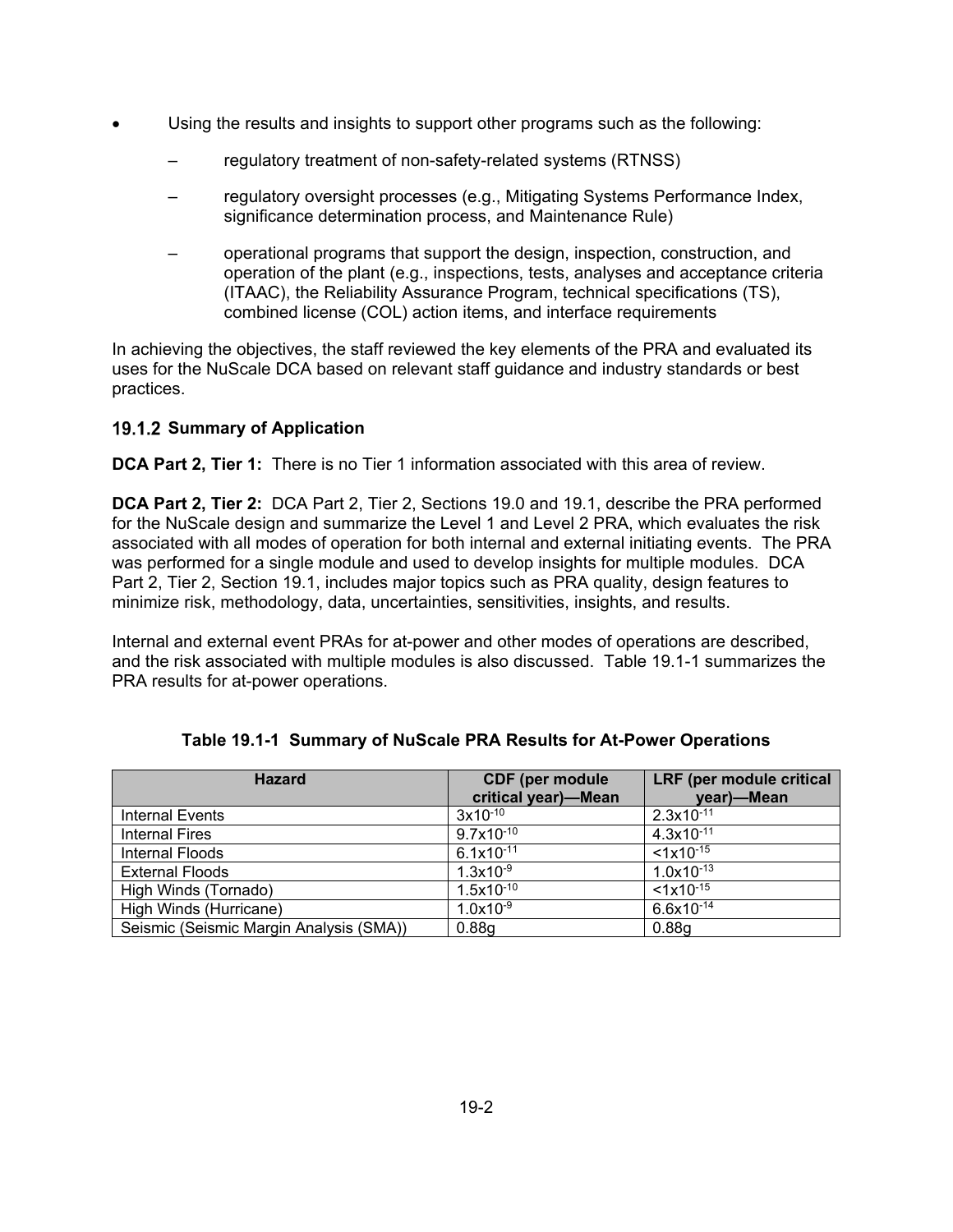Table 19.1-2 summarizes the PRA results for low-power shutdown (LPSD) operations.

| <b>Hazard</b>          | <b>CDF</b> (per module      | LRF (per module critical         |
|------------------------|-----------------------------|----------------------------------|
|                        | critical year)-Mean         | year)-Mean                       |
| <b>Internal Events</b> | $4.5x10^{-13}$              | $2.0x10^{-14}$                   |
| Module Drop            | $8.8x10^{-8}$               | No large release                 |
| <b>Internal Fires</b>  | Negligible                  | Negligible                       |
| Internal Floods        | Negligible                  | Negligible                       |
| <b>External Floods</b> | Negligible                  | Negligible                       |
| High Winds (Tornado)   | $1.4x10^{-13}$ <sup>1</sup> | $1 \times 10^{-15}$ <sup>1</sup> |
| High Winds (Hurricane) | $2.3x10^{-11}$ <sup>1</sup> | $2.7x10^{-15}$ <sup>1</sup>      |
| Seismic (SMA)          | Negligible                  | Negligible                       |

**Table 19.1-2 Summary of NuScale PRA Results for LPSD Operations** 

Table 19.1-3 summarizes the multimodule PRA results.

## **Table 19.1-3 Summary of NuScale Multimodule PRA Results**

| Hazard                                  | <b>CDF</b> (per module<br><b>critical year)—Mean</b> | LRF (per module critical<br>vear)—Mean |
|-----------------------------------------|------------------------------------------------------|----------------------------------------|
| Internal Events for Operations at Power | $4.1x10^{-11}$                                       | $1.7x10^{-13}$                         |

Risk insights associated with external events and LPSD operations are qualitatively developed for the multimodule risk.

DCA Part 2, Tier 2, Chapter 19, also describes the uses and applications of the PRA to support design certification (DC), COL, construction, and operational activities. Chapter 19 also describes the limitations associated with the level of detail in the DC PRA and the treatment of corresponding uncertainties to account for those limitations. The applicant performed sensitivity analyses to address some of the uncertainties associated with the limited knowledge of the design and use of assumptions for the PRA.

**ITAAC:** There are no ITAAC associated with this area of review.

**Technical Specifications:** There are no technical specifications associated with this area of review.

**Technical Reports:** There are no technical reports associated with this area of review.

## **19.1.3 Regulatory Basis**

The NRC regulation in 10 CFR 52.47(a)(27) contains the relevant requirements for this review. It states that a DCA must contain an FSAR that includes a description of the design-specific PRA and its results.

 $1$  The risk estimates for high winds are point values.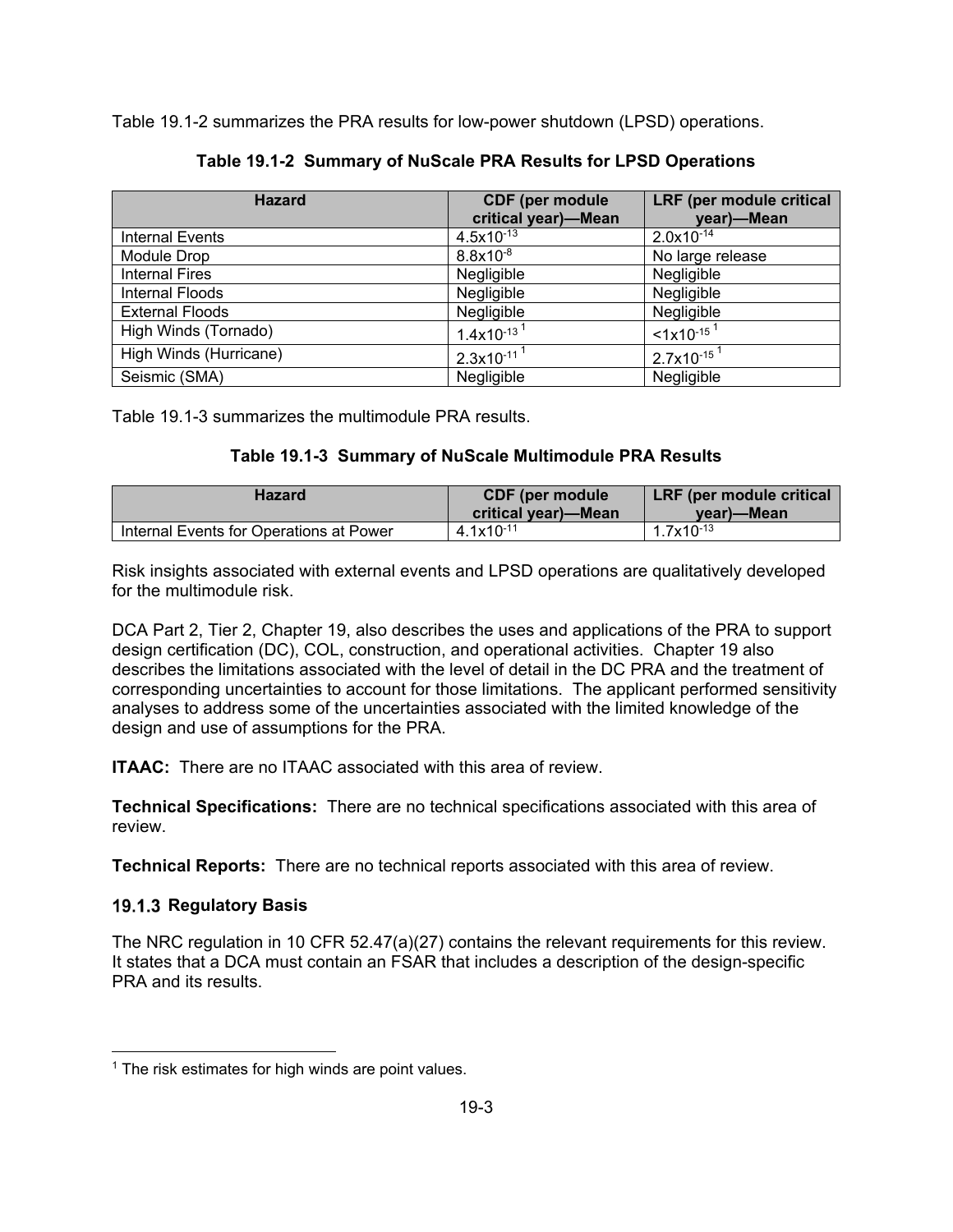Multiple Commission-level documents lay out expectations for the use of PRA including the following:

- Policy Statement, "Severe Reactor Accidents Regarding Future Designs and Existing Plants," Volume 50 of the *Federal Register*, page 32138 (50 FR 32138; August 8, 1985)
- Policy Statement, "Safety Goals for the Operations of Nuclear Power Plants" (51 FR 28044; August 4, 1986)
- Policy Statement, "Regulation of Advanced Nuclear Power Plants" (59 FR 35461; July 12, 1994)
- Policy Statement, "The Use of Probabilistic Risk Assessment Methods in Nuclear Regulatory Activities" (60 FR 42622; August 16, 1995)

SECY-93-087, "Policy, Technical, and Licensing Issues Pertaining to Evolutionary and Advanced Light-Water Reactor (ALWR) Designs," dated April 2, 1993 (Agencywide Documents Access and Management System (ADAMS) Accession No. ML003708021) and the related staff requirements memorandum (SRM), dated July 21, 1993 (ADAMS Accession No. ML003708056), provide more specific Commission direction and staff guidance on PRAs relevant to licensing reviews.

NUREG-0800, Revision 3, "Standard Review Plan for the Review of Safety Analysis Reports for Nuclear Power Plants: LWR Edition" (also called the SRP), specifically Section 19.0, "Probabilistic Risk Assessment and Severe Accident Evaluation for New Reactors," is the guidance that the staff uses to review this area. The acceptance criteria are derived from the regulatory requirements and Commission policies noted above.

Design Certification/Combined License Interim Staff Guidance (DC/COL-ISG)-028, "Assessing the Technical Adequacy of the Advanced Light-Water Reactor Probabilistic Risk Assessment for the Design Certification Application and Combined License Application," issued November 2016 (ADAMS Accession No. ML16130A468), provides additional staff guidance. This guidance addresses how the applicant can use American Society of Mechanical Engineers/American Nuclear Society (ASME/ANS) RA-Sa-2009, "Addenda to ASME/ANS RA-S-2008 Standard for Level 1/Large Early Release Frequency Probabilistic Risk Assessment for Nuclear Power Plant Applications," as endorsed by Regulatory Guide (RG) 1.200, Revision 2, "An Approach for Determining the Technical Adequacy of Probabilistic Risk Assessment Results for Risk-Informed Activities," issued March 2009, with exceptions and clarifications.

SRP Section 19.0 and DC/COL-ISG-028 refer to other guidance documents (such as RGs, NUREGs, industry documents) that are not repeated in this section, although some of these documents are discussed in the technical evaluation of specific topics.

### **19.1.4 Technical Evaluation**

The staff reviewed the relevant information on the PRA contained in DCA Part 2, Tier 2. During the review, the staff issued requests for additional information (RAIs), conducted a series of public meetings with the applicant, and performed two regulatory audits with reports dated November 3, 2017 (ADAMS Accession No. ML17305A024) and September 13, 2018 (ADAMS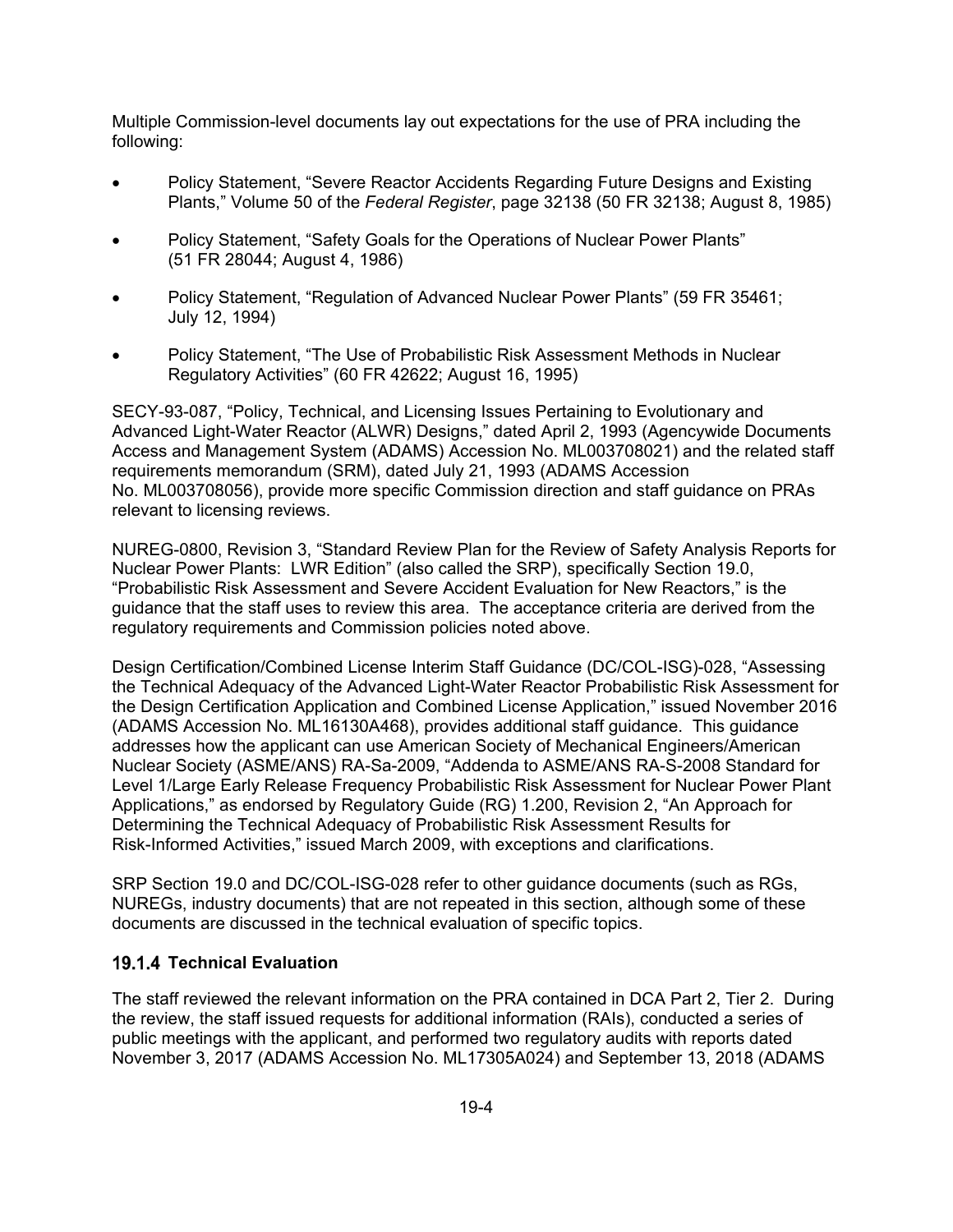Accession No. ML18254A340) to examine documents that are not docketed. All references to an audit or audits in this report refer to either or both of these regulatory audits. The staff coordinated and worked with other technical disciplines (such as reactor systems, plant systems, radiation protection, electrical engineering, structural engineering, mechanical engineering, and instrumentation and controls) for an efficient and effective review of this area. This section summarizes the results of the staff review that are important to the overall conclusion on the NuScale PRA and its conformance to the applicable regulatory requirements.

### *Uses and Application of the Probabilistic Risk Assessment*

The staff reviewed DCA Part 2, Tier 2, Sections 19.0.2, "Uses of the PRA and Severe Accident Evaluation," and 19.1.1, "Uses and Applications of the Probabilistic Risk Assessment," to confirm that the applicant performed the PRA in a manner consistent with the Commission's objectives for a design-phase PRA. Because the design-phase PRA is limited to the design details available without a constructed plant or operational experience, the staff focused its review on the risk insights from the PRA. The staff confirmed that the risk insights developed can reasonably support the uses of the PRA listed in DCA Part 2, Tier 2, Table 19.1-1, "Uses of Probabilistic Risk Assessment at the Design Phase." This table summarizes the specific uses of the NuScale PRA and references other DCA Part 2 Tier 2 sections where each specific use is described in more detail. The staff finds that the applicant's uses of the PRA during the design phase conform to SRP Section 19.0 and therefore are reasonable and acceptable.

SRP Section 19.0 provides that a DCA applicant need not address the uses of the PRA that require site-specific or plant-specific information relevant to a COL application. In DCA Part 2, Tier 2, Section 19.1.1, the applicant established six COL information items to cover uses of the PRA by a COL applicant. The staff finds that the proposed COL information items are acceptable because these items will enable the staff to assess the uses of the PRA by a COL applicant consistent with the guidance in SRP Chapter 19.0.

### *Quality of the Probabilistic Risk Assessment*

The staff reviewed DCA Part 2, Tier 2, Section 19.1.2, "Quality of the Probabilistic Risk Assessment," to evaluate the quality of NuScale's design-phase PRA. In its evaluation, the staff considered the scope, level of detail, and technical adequacy of the NuScale PRA. In DCA Part 2, Tier 2, Table 1.9-4, "Conformance with Interim Staff Guidance," the applicant stated that the NuScale DCA conforms to DC/COL-ISG-028. The staff also reviewed the details in other sections of DCA Part 2 Tier 2, Chapter 19, to assess the PRA quality.

The staff finds that the scope of the PRA is consistent with the expected scope for a design-phase PRA as described in SRP Section 19.0. The risk assessment is comprehensive and addresses applicable internal and external events for all operating modes. It appropriately includes the use of an SMA, versus a seismic PRA, for the risk insights from seismic initiating events. The applicant adequately includes the multimodule risk evaluation of a 12-module configuration in the PRA scope. The applicant addresses the potential impact of one module on other modules in the reactor pool or near a module experiencing an event and qualitatively addresses the risk associated with the impact of external events on multiple modules.

SRP Section 19.0 states that if detailed design information is not available or it can be shown that detailed modeling does not provide additional significant information, it is acceptable to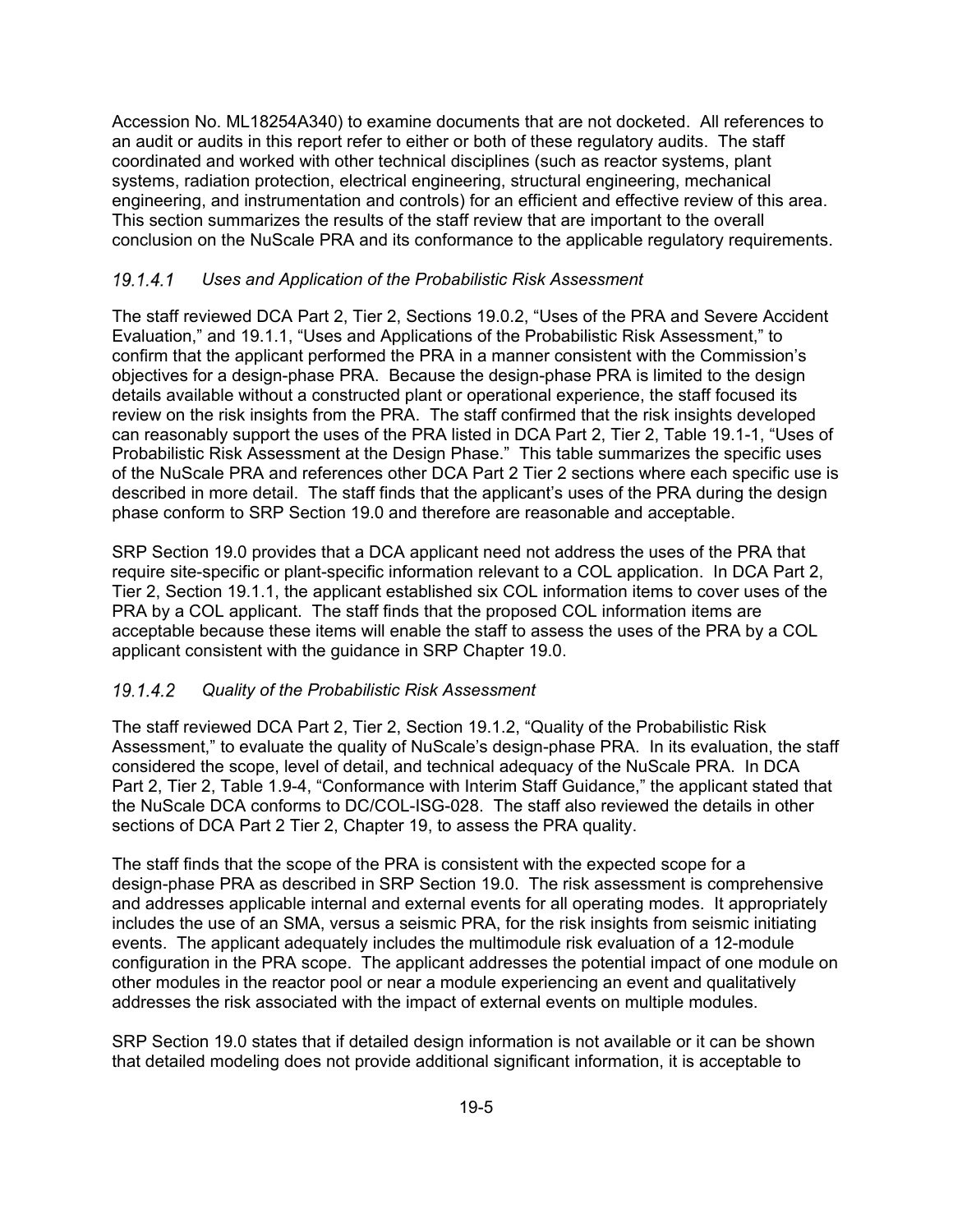make bounding-type assumptions consistent with the guidelines in DC/COL-ISG-028. The staff finds the level of detail in the PRA acceptable because, during the design phase, the applicant has limited detailed design information (such as cable routing information, operating and maintenance procedures) and operating experience. In addition, the staff finds that the applicant identified a reasonably complete list of limitations that contribute to the uncertainties in a design-phase PRA. The applicant's approach of using conservative but realistic assumptions to account for these uncertainties is acceptable for the design stage because the risk insights are not expected to be masked. The staff finds that the level of detail in the NuScale PRA is consistent with the relevant guidance in SRP Section 19.0. This level of detail is commensurate with the uses of the PRA and is therefore sufficient to gain risk insights, in conjunction with the acceptable assumptions made in the PRA at the DC stage. The staff finds that the NuScale PRA reasonably reflects the actual plant design.

The staff finds that the PRA conforms to DC/COL-ISG-028 and therefore is of sufficient technical adequacy. The staff's guidance states that the DCA PRA is not required to have a peer review. The applicant did not perform a peer review; however, an expert panel, with members from outside NuScale with expertise in PRA, thermal-hydraulics, seismic evaluation, and regulatory requirements, did review the PRA. In addition, the applicant conducted a self-assessment of the PRA, which external consultants reviewed to ensure its accuracy. The development of the PRA reflected this feedback from the expert panel and self-assessment. The staff finds the applicant's expert panel review and self-assessment of the PRA against industry PRA standards to be an acceptable approach consistent with SRP Section 19.0, which states that a self-assessment is an acceptable tool for evaluating the technical acceptability of a PRA performed in support of an application for a DCA. The staff audited documents related to the expert panel review and self-assessment and did not identify any issues of concern.

The staff finds the PRA maintenance and upgrade approach for the DCA acceptable because it addresses the key elements of the maintenance for the DC stage, including consistency with the design; configuration control of software; and documentation of assumptions, sensitivity studies, and PRA results. This approach conforms to the guidance in SRP Section 19.0. After certification of the design, the COL applicant maintains and upgrades the PRA as required by 10 CFR 50.71(h)(1). After the NRC issues a license, the COL holder maintains and upgrades the PRA as required by 10 CFR 50.71(h)(2).

#### *Special Design/Operational Features*

The staff reviewed DCA Part 2, Tier 2, Section 19.1.3, "Special Design and Operational Features," and considered NuScale's special design and operational features for preventing core damage, mitigating the consequences of core damage, preventing releases from containment, and mitigating the consequences of releases from containment, as well as the uses of the PRA in the design process. The staff also evaluated DCA Part 2, Tier 2, Table 19.1-2, "Design Features/Operational Strategies to Reduce Risk," and DCA Part 2, Tier 2, Table 19.1-3, "Use of Probabilistic Risk Assessment in Selection of Design Alternatives." The staff performed the review using guidance in SRP Section 19.0. The staff finds that the applicant identified a reasonable list of design and operational features that enhance plant safety in comparison to existing operating plants. These features represent a significant improvement on the vulnerabilities of earlier reactor designs by reducing the number of components and systems required to respond to a plant event, relying heavily on passive systems and the ultimate heat sink (UHS). The staff finds that the applicant's design process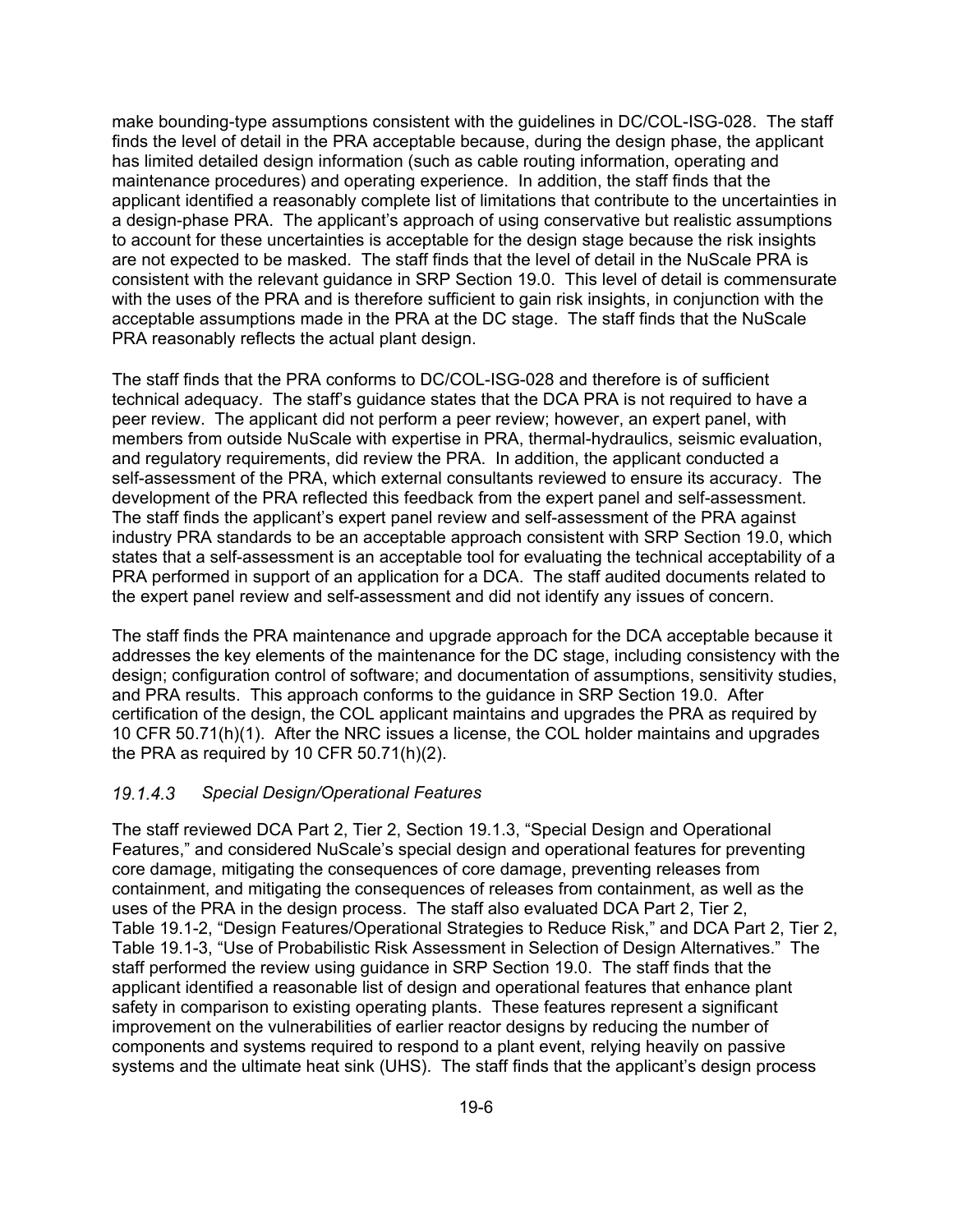benefited from using the PRA to identify design enhancements to reduce plant risk and that the applicant provided a list of design decisions supported by the PRA. The staff finds the use of the PRA in the design process acceptable because the use of PRA risk insights resulted in an improved design and lowered the NuScale design risk profile.

#### *Level 1 Internal Events Probabilistic Risk Assessment for Operations at Power*

The staff evaluated DCA Part 2, Tier 2, Section 19.1.4.1, "Level 1 Internal Events Probabilistic Risk Assessment for Operations at Power," for consistency with the relevant portions of SRP Section 19.0 and DC/COL-ISG-028

#### *19.1.4.4.1 Initiating Event Analysis*

In DCA Part 2, Tier 2, Sections 19.1.4.1.1.2, "Internal Initiating Events," and 19.1.4.1.1.5, "Data Sources and Analysis," describe the internal initiating event analysis. The staff reviewed the applicant's analysis to determine whether the applicant's identification of initiators and estimation of the annual frequencies are adequate for the intended uses of the PRA.

The applicant used a structured, systematic process, which accounts for design-specific features, to identify initiating events. The applicant used techniques such as a failure modes and effects analysis and a master logic diagram to identify design-specific system and support system faults that could lead to an initiating event or adversely affect the module's ability to respond to an upset condition. These approaches supplemented the review of potential initiating events from industry operating experience data sources and PRA studies.

The applicant identified 11 internal initiators in the PRA. The design, in conjunction with the use of simplifying assumptions, allows the potential accident sequences to be reasonably represented by these 11 initiators. This was possible because the design uses fail-safe features, passive core cooling, and heat removal capabilities, thereby relying less on active systems than a traditional large light-water pressurized-water reactor (PWR).

For loss-of-coolant accidents (LOCAs), the applicant assumed that chemical and volume control system (CVCS) line breaks, spurious opening of a reactor safety valve (RSV), and spurious opening of an emergency core cooling system (ECCS) valve sufficiently represent all LOCAs. In reality, many more reactor pressure vessel (RPV) penetrations exist, such as those needed for the control rod drive mechanism, pressure and temperature instrument taps, and instrumentation and controls. For these additional smaller RPV penetrations, the staff finds that the plant response can be expected to be similar to, or be bounded by, an explicitly modeled CVCS line break because they have similar mitigation requirements. Therefore, representing pipe breaks of RPV penetrations with the CVCS line breaks is acceptable. Similarly, the staff finds that spurious opening of an RSV and spurious opening of an ECCS valve initiating events reasonably capture the non-pipe-break LOCAs, and the containment bypass events are adequately identified by the CVCS line breaks outside containment and steam generator tube failure (SGTF).

The secondary-side line break initiator includes several different pipe break scenarios (e.g., main steamline, feedwater line, and decay heat removal system (DHRS) line, both inside and outside containment). The staff reviewed the applicant's approach to estimating the secondary-side line break frequency for the NuScale design. The applicant evaluated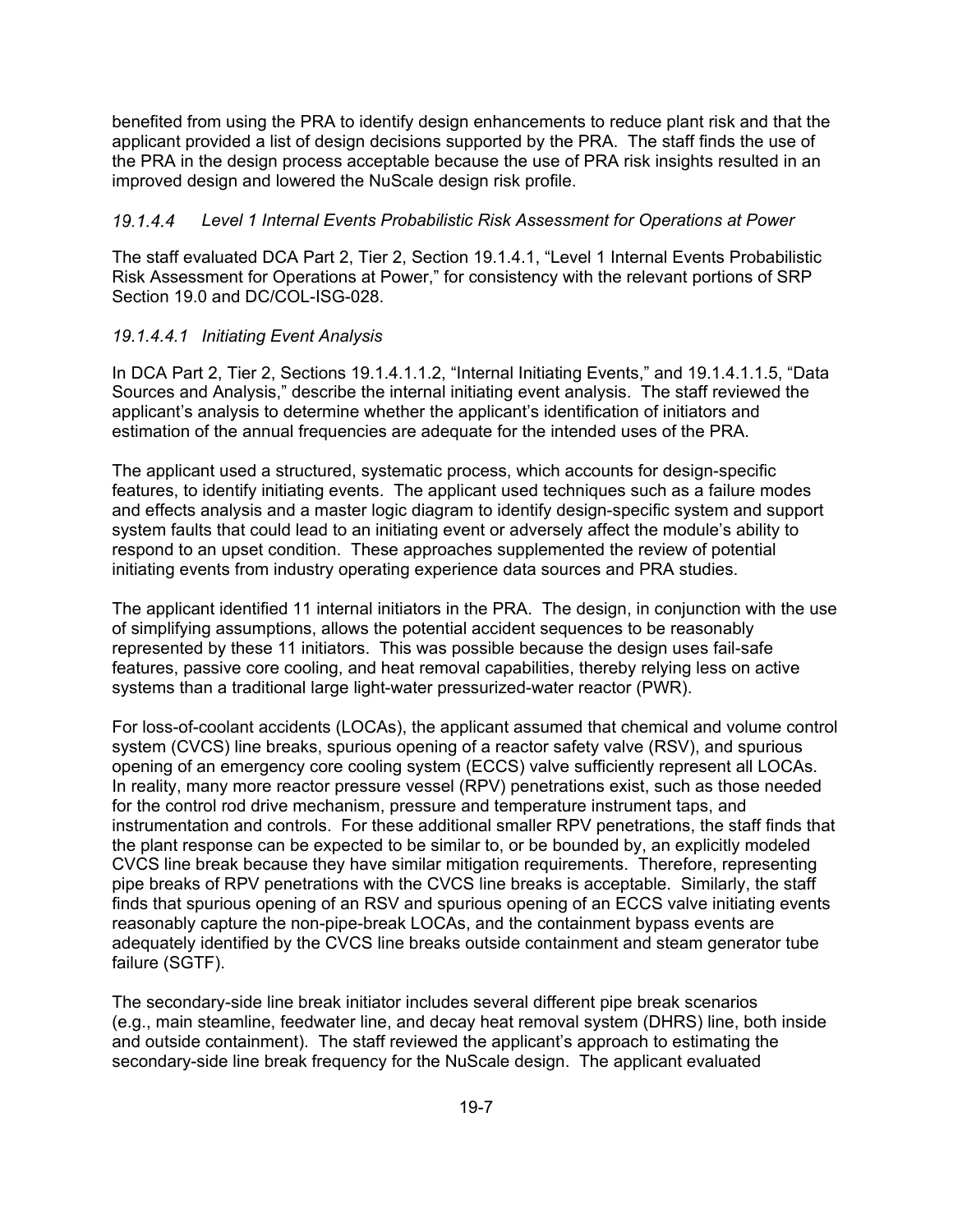degradation mechanisms to obtain data sets by screening out the mechanisms not applicable to the NuScale design. Using the field experience data and failure rate information, the applicant estimated conditional rupture probabilities given size, component type, and degradation mechanism. The likelihood of a pipe flaw propagating to a significant structural failure is expressed by the conditional failure probability. The frequency of pipe breaks is then summed for the conditional rupture probabilities and corresponding component types. The staff finds that the approach is reasonable because it is based on systematic, logical steps adequate for the DC PRA.

The loss of electrical power initiator consists of a loss of offsite power (LOOP) and a loss of direct current (dc) power scenarios. The LOOP scenario represents a loss of alternating current (ac) power to the station, and the loss of dc power scenario represents a deenergization of two or more highly reliable dc buses. The staff finds that the applicant's use of the generic data to calculate the initiator frequencies is acceptable for the design stage because the generic data are useful information sources that reasonably support the calculation.

The general reactor trip initiator represents every transient that leads to a loss of normal heat sink (i.e., power conversion system) and general transients. The loss of support systems initiator captures reactor trip events that also disable systems that support the CVCS, the containment flood and drain system (CFDS), or both.

For the NuScale design, the assumed initiating event frequencies contain large uncertainties as plant-specific operating experience and associated data are not available to inform design-specific initiating event frequency estimates. The staff reviewed the assumed frequency estimates and finds that the applicant reasonably estimated the frequencies based on comparisons with industry databases and past PRA studies. For the initiating event frequencies associated with breaks in the main steamlines, feedwater lines, the DHRS, and steam generator tubes, the applicant performed sensitivity studies which showed that the CDF and LRF are relatively insensitive to specific estimates for these initiating event frequencies.

Based on the above considerations, the staff is reasonably confident that no risk-significant initiators have been excluded from the identified initiators. The staff also finds that the assumed initiating event frequency estimates, in conjunction with the evaluation of associated uncertainties, are acceptable for DC purposes. Therefore, the staff finds that the applicant's initiating event analysis acceptable for the DCA because it is technically adequate and sufficiently consistent with SRP Section 19.0 and DC/COL-ISG-028.

#### *19.1.4.4.2 Success Criteria*

DCA Part 2, Tier 2, Section 19.1.4.1.1.3, "Success Criteria," describes the success criteria analysis. The staff evaluated whether the determination of minimum requirements for critical safety functions, supporting structures, systems, and components (SSCs), and operator actions to prevent core damage, given an initiating event, is adequate for the intended uses of the PRA. The staff also reviewed the adequacy of the engineering analyses used to support these success criteria.

The applicant defined the Level 1 PRA success criteria for an accident sequence as preventing core damage for 72 hours following an initiating event, with module conditions being stable or improving. The 72-hour mission time is conservatively longer than the 24-hour mission time in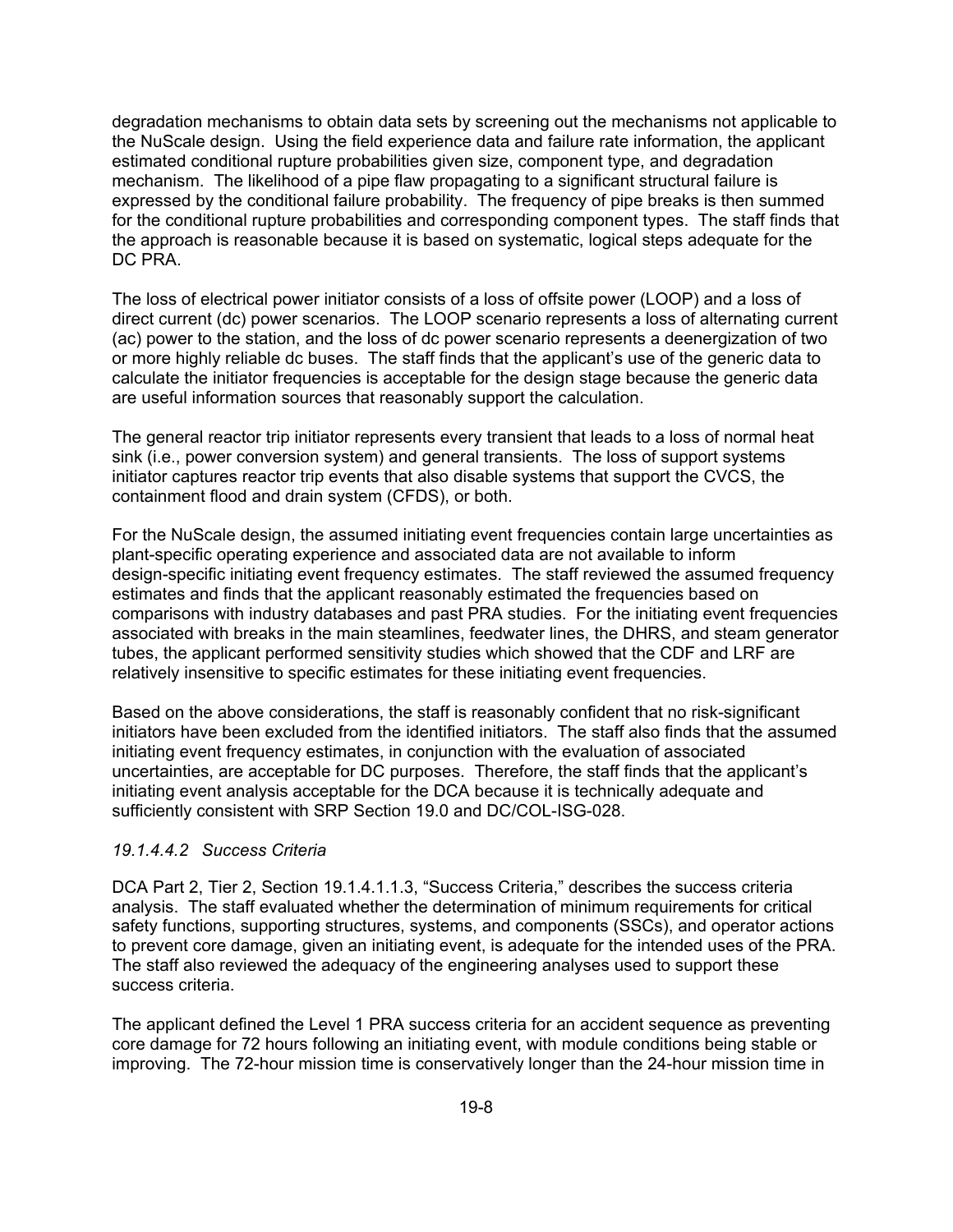ASME/ANS RA-Sa-2009 to account for the slower plant response of the NuScale design. Core damage is defined as fuel peak cladding temperature exceeding 2,200 degrees Fahrenheit (F). Also, core damage is assumed, and the ECCS is considered unavailable for accident mitigation if analysis shows that the RPV ultimate pressure is exceeded.

The applicant used the thermal hydraulic system code, NRELAP5, to support the determination of the Level 1 PRA and system success criteria. The applicant developed the NRELAP5 model based on the design-basis NRELAP model to support the PRA. The design-basis NRELAP model was validated against the NuScale Integral Test Facility data.

The staff audited the thermal-hydraulic simulations performed to develop the minimum set of system performance requirements to prevent core damage. Best estimate inputs and assumptions were generally used for the success criteria and are appropriate for analyses supporting the PRA, in contrast to the conservative inputs and assumptions used in the design-basis approach. These simulations confirmed redundancy in the safety systems, demonstrating that one successful train results in that system's success in achieving the safety function. For example, for non-LOCA events, only one of two RSVs needs to successfully cycle to achieve a safe state. Also, for non-LOCA events, the same safety function can be achieved with one of two trains of the DHRS. For LOCA events, one of two reactor recirculation valves (RRVs) and one of three reactor vent valves (RVVs) need to open to achieve a safe state. For LOCAs inside containment, one of two CVCS makeup trains provides a backup to the ECCS function. The CFDS provides a backup for LOCAs outside containment and certain non-LOCA scenarios.

On May 22, 2017, the staff issued RAI 8840, Question 19-2 (ADAMS Accession No. ML17142A249), asking the applicant for additional information on the containment isolation function for LOCAs inside containment for Level 1 accident sequences. In DCA Part 2 Tier 2, Table 19.1-6, "System Success Criteria per Event Tree Sequence," the applicant assumed that for events other than CVCS line breaks outside containment and SGTF, the containment isolation function is not necessary to support the passive core cooling and heat removal functions. For LOCAs inside containment (e.g., inadvertent RVV opening), the applicant performed NRELAP5 simulations assuming failed containment isolation valves (CIVs) on the containment evacuation system (CES) line penetration to demonstrate that the reactor module retains sufficient water inventory in the containment to ensure passive heat removal to the UHS without containment isolation.

Specifically, in this NRELAP5 model, the applicant modified the nodalization around the RRVs to improve numerical stability and increased the available UHS volume used for heat removal, among other changes. As NRELAP5 assumes that the bulk UHS volume heats up uniformly, the whole UHS volume is credited for heat removal. To support the assumption that the UHS can be represented as a bulk volume, the applicant used the results of a computational fluid dynamics (CFD) analysis that demonstrated effective heat transfer and mixing in the UHS. The staff audited the summary of the CFD analysis and met with the applicant to discuss details, including the assumed UHS temperature, postulated transient scenario for heat load to the UHS, multimodule considerations, spent fuel heat load, boundary conditions, and analysis interface with NRELAP5.

Based on NRELAP5 simulations, the applicant concluded that for initiators that involve a loss of coolant inside of containment, with success of the reactor trip system and a failure of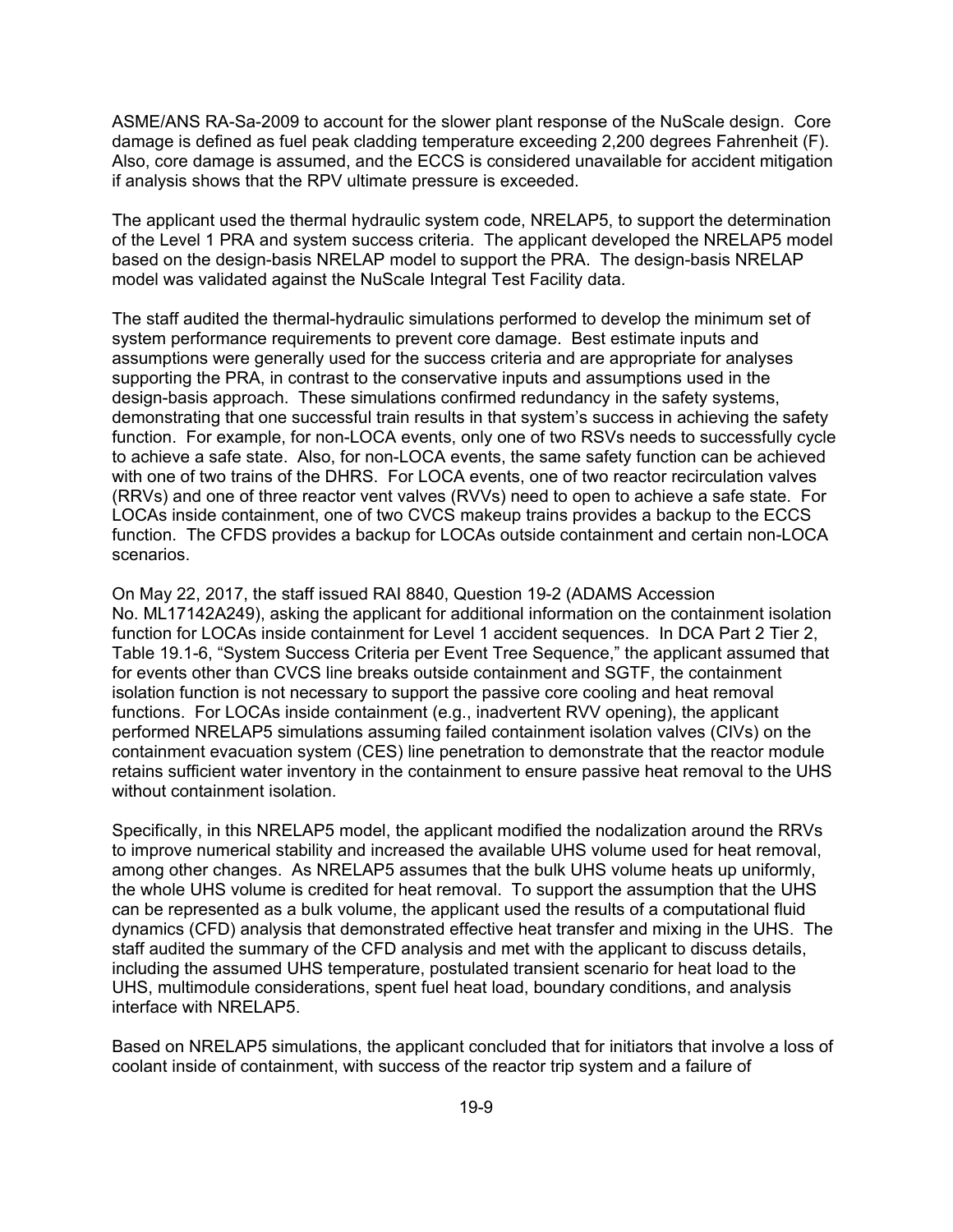containment isolation, the ECCS provides passive fuel cooling without the need for inventory makeup. DCA Part 2, Tier 2, Table 19.1-7, "Success Criteria per Top Event," presents this conclusion for the ECCS. Based on the above information, including the results of the thermal-hydraulic and CFD analyses, the applicant concluded that passive heat removal to the UHS without containment isolation is achievable indefinitely. Pending additional information regarding whether the thermal-hydraulic and CFD analyses realistically model the behavior of the module and UHS, the staff cannot conclude that LOCAs inside containment are reasonably modeled in the PRA consistent with the as-designed plant. Therefore, RAI 8840, Question 19-2, associated with the above request, is being tracked as an **open item.**

Another novel design feature in the NuScale design is that for non-LOCA events, with or without a successful reactor trip, a single RSV that successfully cycles (i.e., opens and closes as needed to relieve steam into the CNV) is sufficient to achieve a safe and stable state. The staff audited the applicant's analysis of the general transient anticipated transient without scram (ATWS) event with cycling of the RSV. The staff also performed a confirmatory analysis (ADAMS Accession No. ML19073A072 (non-publicly available)) of this scenario using the TRAC/RELAP Advanced Computational Engine (TRACE) code to evaluate the validity of the applicant's assumption that a single cycling RSV provides sufficient passive decay heat removal (DHR) to the UHS for ATWS conditions. The staff's confirmatory analysis showed that with the DHRS unavailable, the reactor coolant system (RCS) temperature continues to increase, and the reactor reaches and remains at a subcritical state. The temperature increases until a combination of high temperature and fluid in the CNV from RSV relief contributes to heat removal from the RPV to the CNV, then to the UHS. Once heat loss through the CNV is sufficient to balance the decay heat, RSV cycling stops. Based on the staff's review of the applicant's analysis and the staff's confirmatory analysis, the staff finds that the passive heat removal capability is sufficient to prevent core damage if a single RSV successfully cycles for this scenario. The staff's confirmatory analysis was based on a preliminary applicability determination. Finalization of the applicability which includes updates to the TRACE model to account for NPM design changes, is not expected to meaningfully impact the results. The staff will confirm that this is the case and update the SER with the reference to the final confirmatory analysis report.

A key assumption of the PRA is the availability of the UHS to provide an adequate heat sink. To support passive heat removal with the DHRS or ECCS, the reactor modules are housed and partially submerged in the UHS such that most of the outer surface of the CNV directly contacts the UHS, which is a large pool of water in the reactor building (RXB). The applicant demonstrated by analysis that the UHS remains available for more than 30 days assuming a 12-module shutdown.

Because of the **open item** associated with RAI 8840, Question 19-2, discussed above, the staff is unable to make a finding on the acceptability of the success criteria used to support the internal events PRA.

### *19.1.4.4.3 Passive System Uncertainty*

This section documents the staff's evaluation of the applicant's analysis of the thermal-hydraulic uncertainty for the passive system reliability evaluation summarized in DCA Part 2, Tier 2, Section 19.1.4.1.1.5, "Data Sources and Analysis." The staff also audited the NuScale report, ER-P010-3777-A, "Passive System Reliability Probabilistic Risk Assessment Report."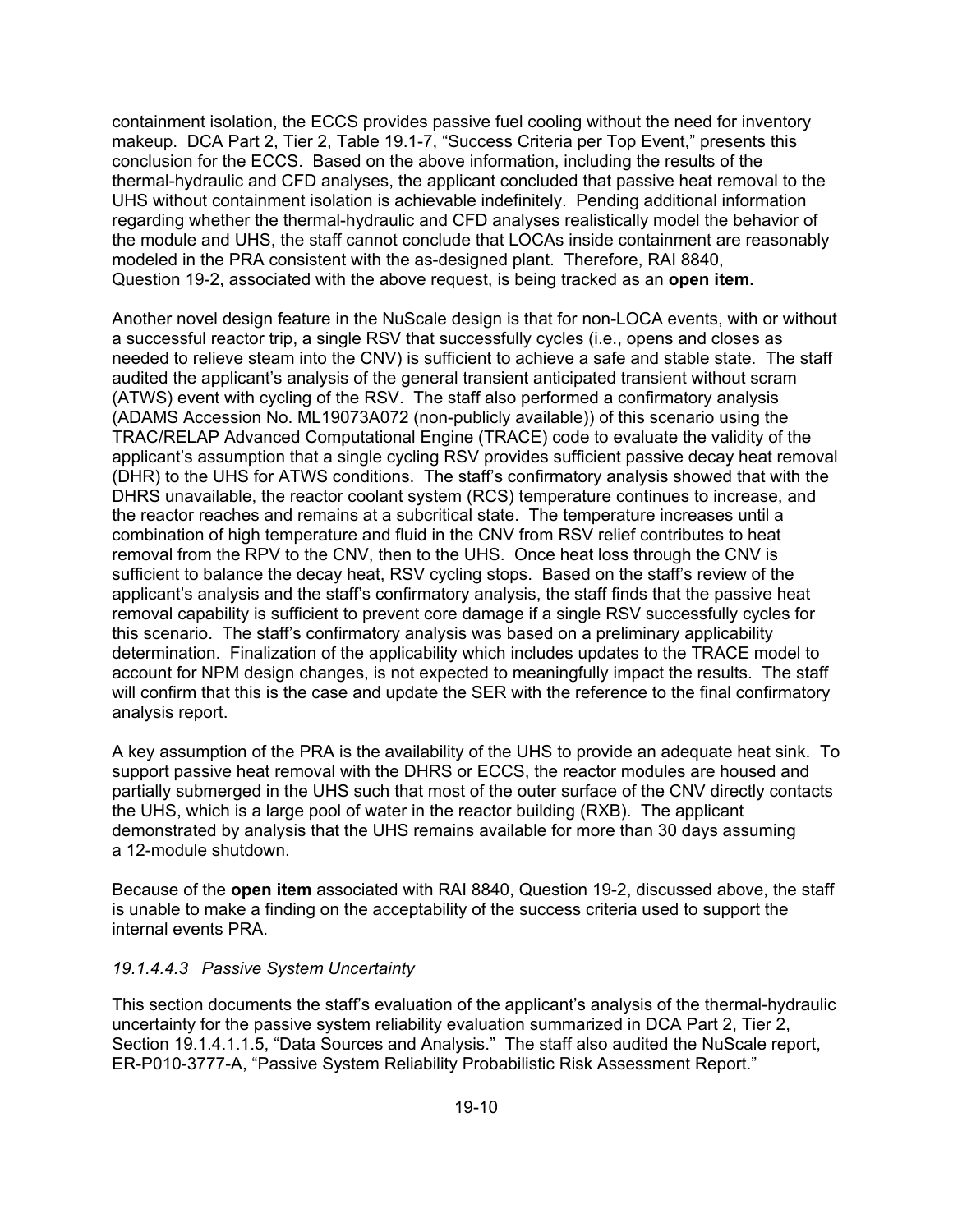The passive safety systems (i.e., ECCS and DHRS) rely on natural circulation instead of forced flow. The small driving forces for natural circulation compared to forced flow (e.g., pumped systems) introduce uncertainty. The staff's review focused on how the applicant assesses this uncertainty for scenarios in which best estimate thermal-hydraulic analyses do not predict core damage but may lead to core damage when PRA models consider thermal-hydraulic uncertainty.

The applicant used methods outlined in Electric Power Research Institute (EPRI)-1016747, "Program on Technology Innovation: Comprehensive Risk Assessment Requirements for Passive Safety Systems," and IAEA-TECDOC-1752, "Progress in Methodologies for the Assessment of Passive Safety System Reliability in Advanced Reactors," for its evaluation and incorporated an estimated failure probability of the system into the applicable fault trees as an additional contributor to the system failure probability.

To include thermal-hydraulic uncertainty in the PRA model, the applicant first established failure metrics. For the passive ECCS, the applicant used a peak clad temperature of 2,200 degrees F as the failure metric. However, because the peak clad temperature is susceptible to "cliff-edge" behavior, portions of the ECCS analysis used collapsed liquid level relative to the top of active fuel as a secondary acceptance criterion. For the DHRS, the RPV failure pressure was used as the failure metric. The applicant then selected which scenarios to evaluate to determine the probability that the failure metric is exceeded when uncertainties are included in the inputs to the thermal-hydraulic analysis, considering the following:

- Unisolated LOCAs outside containment require an active makeup system for success. Therefore, these scenarios do not challenge the passive ECCS and were not evaluated.
- Sequences contributing at least 1 percent of the CDF were considered. These sequences were then binned according to thermal-hydraulic similarities. Within each group, the most bounding and severe scenarios were evaluated.

The analysis considered only passive failures (relevant heat transfer mechanisms) of the ECCS and DHRS to remove decay heat. Component and operator failures are evaluated separately in the Level 1 model. The applicant selected relevant parameters that may affect heat transfer mechanisms (such as initial CNV vacuum). The staff reviewed these parameters and their distributions during the audit.

The applicant's ECCS evaluation focused on the following:

- RRV LOCA—spurious opening of an RRV or RVV. All other systems were considered not relevant or unavailable.
- CVCS LOCA—LOCAs outside of containment that are successfully isolated. The DHRS is not available, and RPV pressure increases until the RSV cycles and sticks open. Inventory transfers from the RPV to CNV until the ECCS actuates on high CNV level.

The applicant's DHRS evaluation focused on a general transient, in which one train of the DHRS is operating. No other systems are credited.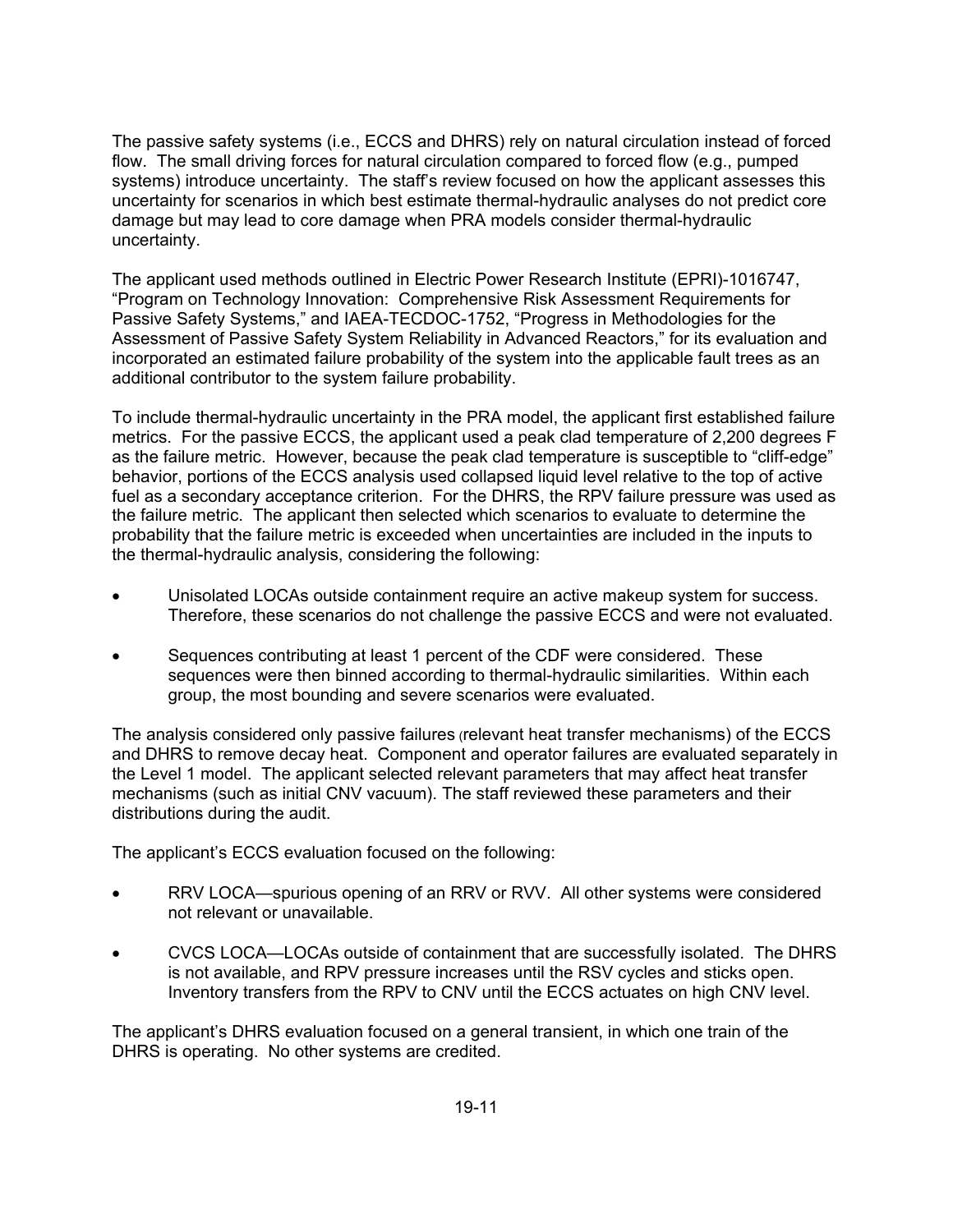The applicant used NRELAP5 to evaluate the sequences and accident progression. DCA Part 2, Tier 2, Section 19.1.4 discusses the capability of NRELAP5 to model the PRA success criteria.

The staff reviewed the thermal-hydraulic parameters used for the reliability analysis, specifically the assumed initial pressure of noncondensable gases in the CNV and the DHRS and the impact on passive system reliability.

DCA Part 2, Tier 2, Table 19.1-12, "Phenomena Affecting Decay Heat Removal System Passive Performance," describes the effect of significant phenomena on DHRS passive performance. In a letter dated August 28, 2017 (ADAMS Accession No. ML17240A345), the applicant clarified that a higher noncondensable gas content in the CNV during DHRS operation does not significantly affect the key metric of peak RPV pressure and is therefore not included in DCA Part 2, Tier 2, Table 19.1-12. By contrast, the applicant clarified that the presence of noncondensable gas in the DHRS condenser tubes can significantly inhibit heat removal by condensation and thus is detrimental to peak RPV pressure.

DCA Part 2, Tier 2, Table 19.1-11, "Phenomena Affecting Emergency Core Cooling System Passive Performance," describes the impact of increased CNV pressure on ECCS passive performance. In its letter dated August 28, 2017, the applicant clarified that the ECCS function is most challenged when heat removal through the CNV shell is maximized, corresponding to lower CNV pressures. During long-term ECCS recirculation, heat transfer is maximized because condensation on the CNV inside wall can cause a significant pressure differential between the RPV and CNV and can decrease the RPV water level. The presence of noncondensable gases in the CNV reduces condensation heat transfer on the inside CNV wall, thereby decreasing the RPV-CNV pressure differential. The resulting decreased RPV-CNV pressure differential promotes flow from the CNV to the RPV through the recirculation valves, which results in an increased coolant level in the RPV relative to the top of the core. Therefore, the applicant concluded that a higher noncondensable gas content and associated pressure in the CNV lead to an increased coolant level in the RPV and are beneficial for ECCS passive system reliability. Based on the above information, the staff agrees that higher CNV pressures do not adversely affect the passive system reliability.

The computer code, U-RELAP, was used to automate NRELAP5 simulations by generating a series of input files for NRELAP5 simulations, initiating the simulations and generating a report. Monte Carlo sampling was used. Additional simulations were performed in the low-probability parts of the distribution. U-RELAP automatically performs a quadratic regression using data from the simulation. The staff finds this methodology acceptable and consistent with SRP Section 19.0.

The staff's audit supported the results and insights of the applicant's passive system reliability analysis, including thermal-hydraulic uncertainties for failure of passive ECCS heat transfer to the UHS and failure of a passive DHRS train to transfer heat to the UHS. The staff has confirmed that the applicant identified all key thermal-hydraulic parameters that could affect ECCS and DHRS reliability and introduce uncertainty into the determination of success criteria, consistent with SRP 19.0. Therefore, the staff finds the applicant's passive system reliability analysis acceptable for a DCA because it is technically adequate and sufficiently consistent with SRP Section 19.0 and DC/COL-ISG-028.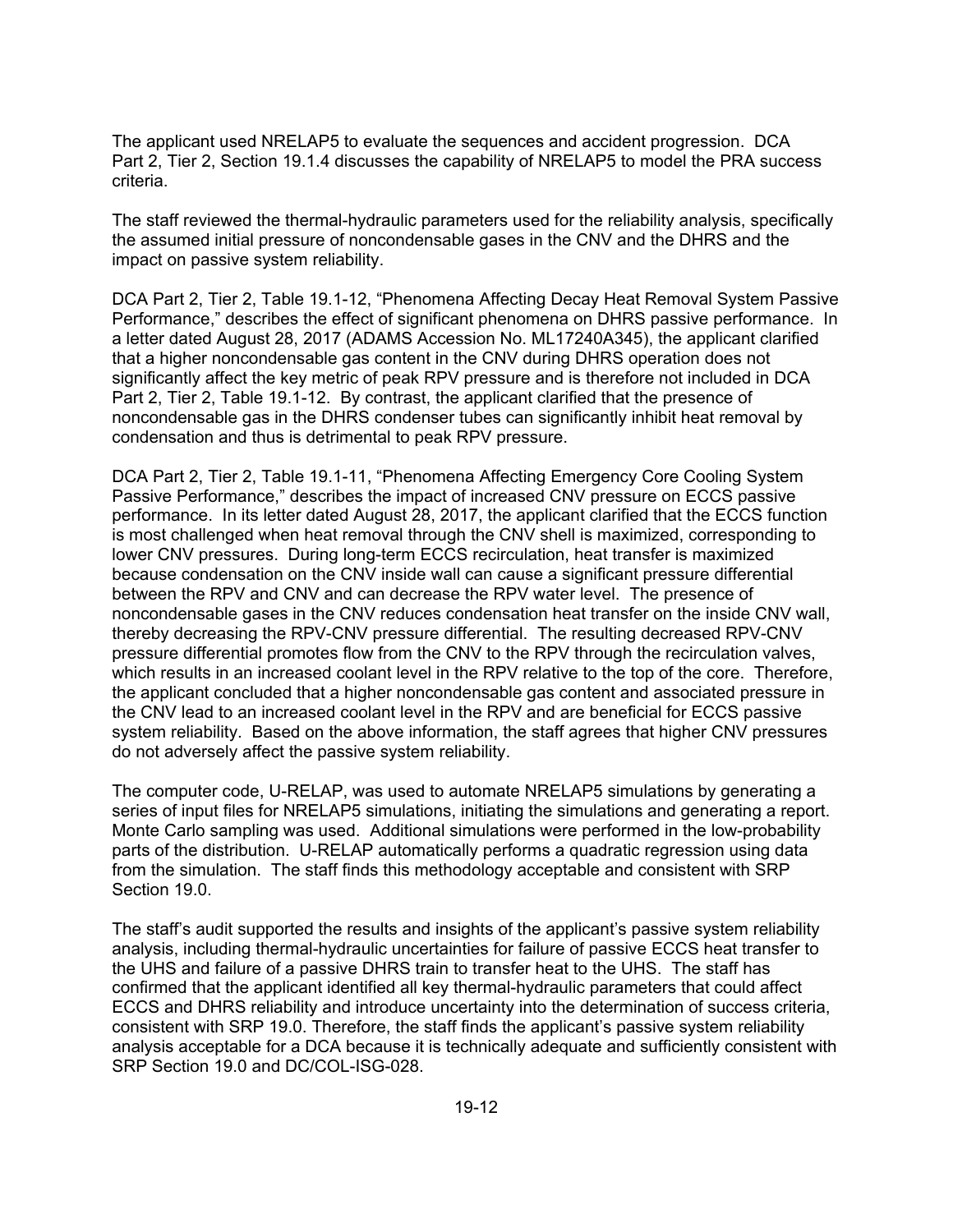### *19.1.4.4.4 Accident Sequence Analysis*

DCA Part 2, Tier 2, Section 19.1.4.1.1.4, "Accident Sequence Determination," describes the accident sequence analysis. The staff reviewed the applicant's analysis to evaluate whether the development of design-specific accident sequences is adequate for the intended uses of the PRA and that it sufficiently accounts for the required systems, operator actions, and any potential dependencies.

The applicant used an event tree structure to model the plant scenarios affecting key safety functions that could lead to core damage following an initiating event. The staff reviewed the 11 event trees corresponding to the initiators evaluated in Section 19.1.4.4.1 of this report. For each initiating event, the applicant included the mitigation systems, operator actions, and phenomena that can alter the accident sequences in the model event tree structure. The staff confirmed that the logic used for each event tree is consistent with the success criteria and human reliability analysis (HRA).

Based on the above information, the staff finds the applicant's accident sequence analysis acceptable for a DCA because is it technically adequate and consistent with SRP Section 19.0 and DC/COL-ISG-028.

### *19.1.4.4.5 Systems Analysis*

As described in DCA Part 2, Tier 2, Section 19.1.4.1.1.1, "Methodology," the applicant explicitly modeled the RCS, ECCS, DHRS, module protection system (MPS), containment system (CNTS), CVCS, demineralized water system, CFDS, and electrical power system in the PRA. During an audit, the staff reviewed a sample of systems, including failures and unavailability modes, common cause failures (CCFs), dependencies, and model completeness. The staff's review focused on determining whether the systems modeled adequately reflect the as-designed plant.

The staff reviewed the exclusion of certain failure modes in the ECCS model, such as failure of the inadvertent actuation block (IAB) to reopen and potential plugging of the trip line. DCA Part 2, Tier 2, Table 19.1-7, "Success Criteria per Top Event," (in addition to DCA Part 2, Tier 2, Section 6.3.2.2, "Equipment and Component Descriptions,") states that failure of the IAB does not affect the successful opening of the ECCS valves. The applicant performed the Level 1 internal events sensitivity analysis for the IAB failure mode. The staff finds that the applicant provided sufficient basis to exclude the IAB failure mode from the ECCS model for a DCA for the following reasons:

- The IAB is a normally open valve designed to close when the RPV to CNV differential pressure is high and to reopen when the differential pressure decreases for inadvertent ECCS actuations.
- The IAB is designed to not change positions for scenarios (e.g., CVCS line break) that call upon the ECCS function to achieve a safe end state. This is accomplished by setting the IAB setpoint sufficiently high to allow the RPV to CNV differential pressure to clear the IAB setpoint before an ECCS actuation setpoint is reached.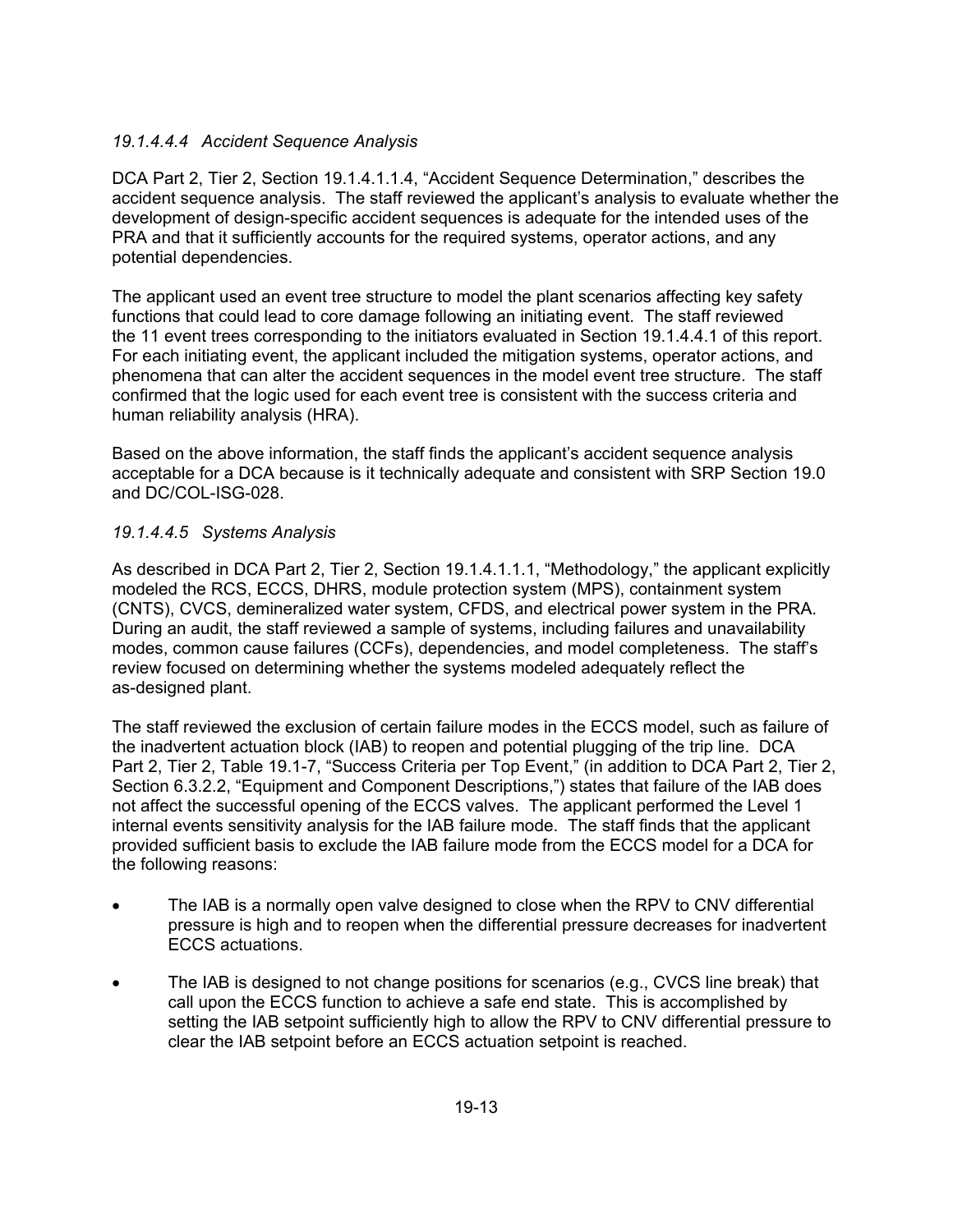Some scenarios, such as a loss of dc power, may require the IAB to change state, but as RPV to CNV differential pressure decreases, the main spring, assisted by reactor coolant pressure, will open the main valve and support the safety function.

For potential plugging of the reactor trip line and potential failure modes that support the CIVs, which were not explicitly modeled, the staff finds that the system design is not sufficiently complete to support a detailed system model. However, the staff finds that for a DCA, the PRA does not rely on these quantitative results. Instead, the applicant performed a sensitivity study setting the probability of every CCF basic event to 0.002, which corresponds to that of the most unreliable component. The staff finds that excluding potential plugging of the reactor trip line from the ECCS model is acceptable because the resulting risk, using conservative assumptions for CCF basic events, compares favorably with the Commission's CDF and LRF goals as described in SRP Section 19.0.

The staff finds that the system models reflect the design and expected operation of the plant and are sufficiently detailed to identify appropriate risk insights for a DCA. Therefore, the staff finds the applicant's systems analysis acceptable for a DCA because it is technically adequate and consistent with SRP Section 19.0 and DC/COL-ISG-028.

### *19.1.4.4.6 Human Reliability Analysis*

DCA Part 2, Tier 2, Section 19.1.4.1.1.5 states that the HRA is based on the Accident Sequence Evaluation Program Human Reliability Analysis Procedure methodology for pre-initiator human actions and the SPAR-H methodology for post-initiator human actions. The staff reviewed the applicant's analysis to determine whether the identification and definition of human failure events are adequate, and the quantification of associated human error probabilities are appropriate for the intended uses of the PRA. At the design stage, the emergency, abnormal, and system operating procedures, main control room (MCR) indications and layout, and other aspects of plant layout and equipment access are not established. Therefore, the HRA is based on general design and guidance documents and on a simplified approach to model pre-initiator and post-initiator operator actions. For this reason, considerable uncertainty exists in the HRA and the human error probability estimations. Given the uncertainty, the staff finds the applicant's simplified approach to the HRA appropriate. To support this conclusion, the staff reviewed the sensitivity analyses summarized in DCA Part 2, Tier 2, Tables 19.1-22, "Sensitivity Studies for Level 1 Full Power, Internal Events Evaluation," and 19.1-31, "Sensitivity Studies for Level 2 Evaluation," to assess the impact of uncertainties in the HRA on risk estimates. For the sensitive studies where all human error probabilities are set to failure (i.e., all PRA-modeled human actions have a failure probability of 1), the resulting CDF and LRF increase by two orders of magnitude. Even with this conservative assumption, the resulting risk compares favorably with the Commission's CDF and LRF goals.

Based on the above evaluation, the staff finds the applicant's HRA acceptable for a DCA because it is technically adequate and consistent with SRP Section 19.0 and DC/COL-ISG-028.

### *19.1.4.4.7 Data Analysis*

DCA Part 2, Tier 2, Section 19.1.4.1.1.5 discusses the data analysis performed to support the numerical data used in the PRA. The staff's review focused on ensuring that the parameter estimations by the applicant are adequate for the intended uses of the PRA for a DCA.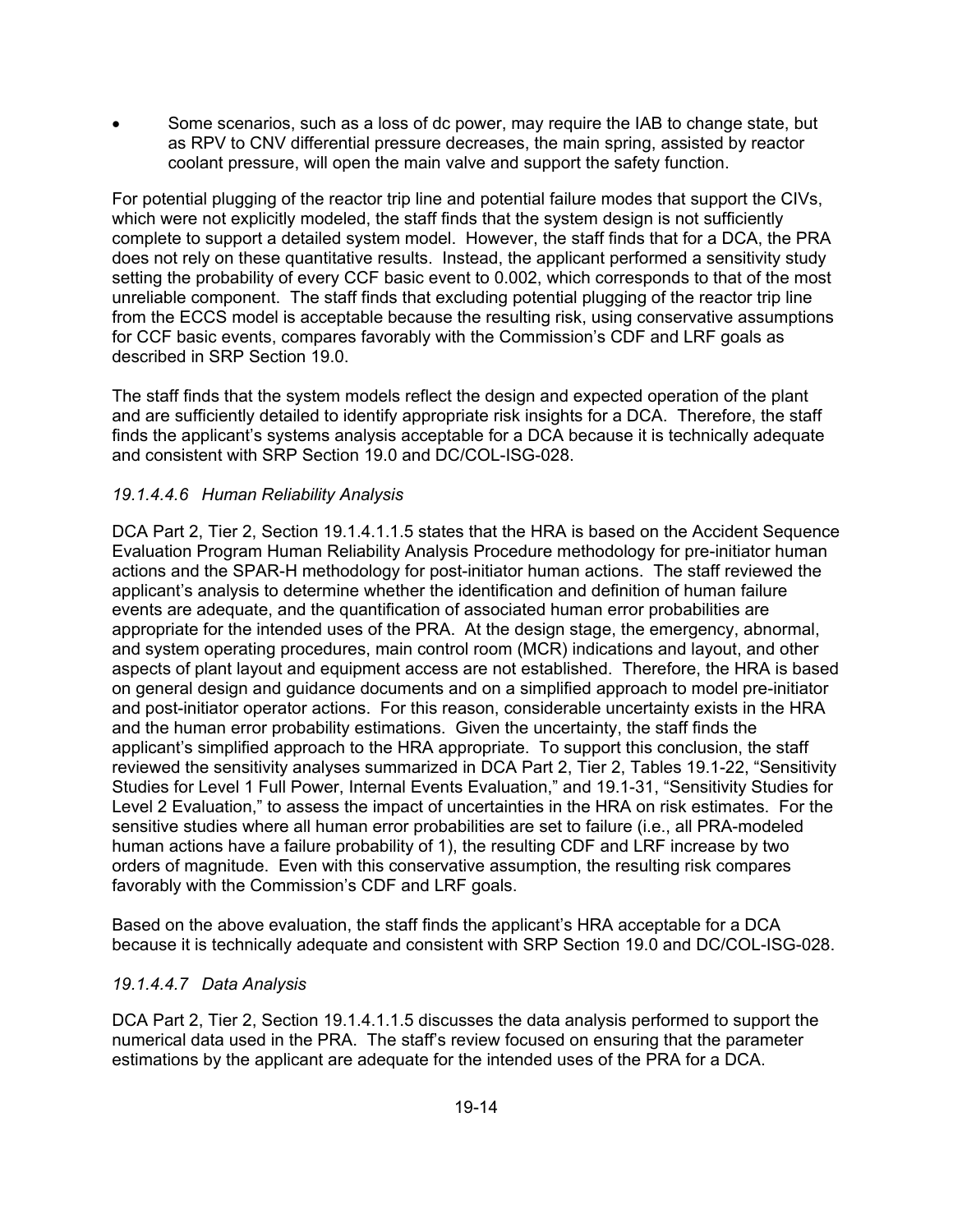Because the NuScale design has no operating history, much of the basic event data are based on PWR generic failure probabilities (e.g., NUREG/CR-6928, "Industry-Average Performance for Components and Initiating Events at U.S. Commercial Nuclear Power Plants," issued February 2007). For basic events in the NuScale design that are similar to basic events in PWRs, the staff finds that the applicant's use of generic data for components that are not unique to the NuScale design is appropriate for a DCA.

For some NuScale-unique components, such as the ECCS valves, the applicant estimated failure rates and probabilities. The staff finds that at the DC stage, with no operating history, confidence in these data is limited. Therefore, these failure rates and probabilities are considered assumptions to be revisited and confirmed during the COL stage if the PRA is to be used for other applications. For the NuScale DCA, the staff relied on the results of sensitivity studies that used conservative assumptions for component failure rates (i.e., the probability of every CCF basic event was set to 0.002) and determined that the resulting risk compares favorably with the Commission's CDF and LRF goals as described in SRP Section 19.0.

Based on the above evaluation, the staff finds the applicant's data analysis acceptable for a DCA because it is technically adequate and consistent with SRP Section 19.0 and DC/COL-ISG-028.

### *19.1.4.4.8 Quantification and Risk Insights*

DCA Part 2, Tier 2, Section 19.1.4.1.1.7, "Quantification," discusses the PRA quantification process using the Systems Analysis Programs for Hands-on Integrated Reliability Evaluations (SAPHIRE) code. The applicant's use of the code, described in DCA Part 2, Tier 2, Section 19.1.4.1.1.6, "Software," is within its capabilities and limitations as presented in NUREG/CR-7039, "Systems Analysis Programs for Hands-on Integrated Reliability Evaluations (SAPHIRE) Version 8," issued June 2011.

The staff reviewed the PRA quantification and finds that significant contributors to CDF, including initiating events, accident sequences, and basic events (equipment unavailability and human failure events) are identified.

The applicant reported a very low numerical value for the CDF. The reported CDF is based on existing information, which is limited by incomplete design and construction, undeveloped procedures, and a lack of operating experience. Additionally, parameter, model, and completeness uncertainties, including the reliability of the novel and risk-significant SSCs (e.g., the ECCS valves), are addressed via estimates using assumptions. The uncertainty bands on the CDF reported by the applicant account for only parameter uncertainties, not model uncertainties. Therefore, the staff finds that, at the design stage, the uncertainty could be very large. However, even with the large potential uncertainty, the low CDF estimate may reflect deliberate engineering and design effort to reduce or eliminate the contributors to CDF found in previous PRAs. This observation applies generally to the numerical results for the CDF and LRF for all hazard groups (e.g., the external events PRA for operations at power and LPSD).

COL Information Item 19.1-8 provides adequate guidance to the COL applicant so that all key PRA assumptions identified in various tables in DCA Part 2, Tier 2, will be appropriately evaluated and dispositioned during the COL stage. Although the COL information item does not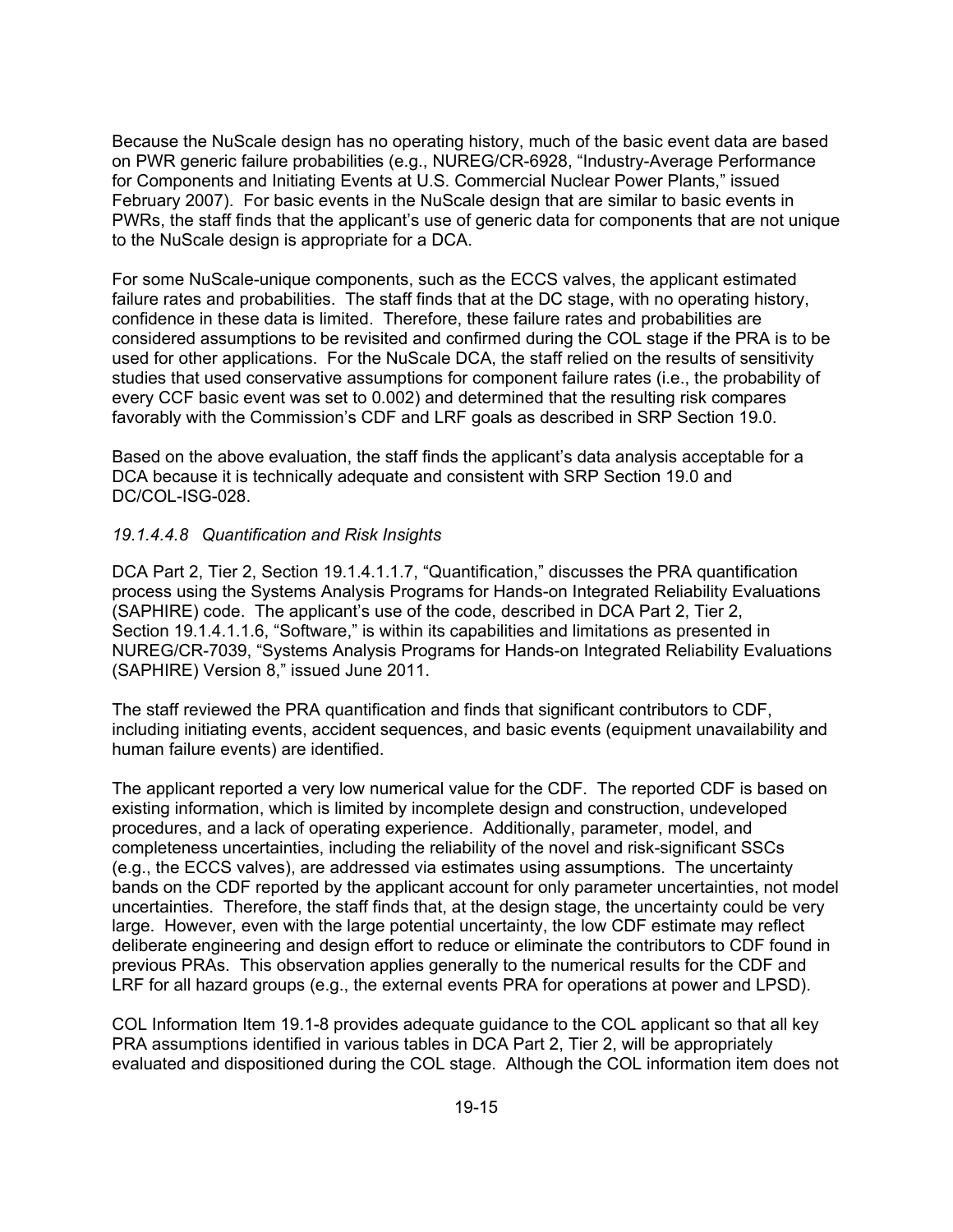reference specific DCA Part 2 Tier 2 tables that contain the key assumptions, the "key assumptions" in the COL information item refer to those assumptions tabulated for each internal and external hazard and operating mode evaluated in the NuScale PRA. Therefore, the staff finds this COL information item applicable to DCA Part 2, Tier 2, Tables 19.1-21, 19.1-28, 19.1-40, 19.1-46, 19.1-54, 19.1-58, 19.1-61, and 19.1-71, and has reasonable assurance that the key assumptions, which are relied on to account for the incomplete design and operational details in the DCA PRA, will be appropriately evaluated and dispositioned during the COL stage to ensure that the PRA results and insights continue to remain valid. The staff's evaluation, as described throughout this chapter, verified that the key assumptions are appropriate for the level of information available in the DCA. The COL applicant will modify data used in the DCA PRA for applicability to the as-built, as-operated PRA.

The staff reviewed the top core damage sequences from the Level 1 internal events PRA for operations at power for a single module. Approximately 73 percent of core damage scenarios result from incomplete ECCS actuation. The staff finds that the applicant appropriately identified the ECCS to be risk significant as discussed below.

The staff reviewed the insights into the risk significance of SSCs and operator actions from the NuScale PRA. DCA Part 2, Tier 2, Table 19.1-19, "Criteria for Risk Significance," provides the criteria for determining the risk significance based on the potential maximum increase in risk (risk achievement worth) and the overall percent contribution to the total risk (Fussell-Vesely importance). As discussed in Section 17.4 of this report, the staff finds the application of these criteria consistent with NuScale Licensing Topical Report TR-0515-13952-NP-A, Revision 0, "Risk Significance Determination," issued October 2016 (ADAMS Accession No. ML16284A016), as approved by the NRC. Therefore, the determination of candidate risk-significant SSCs identified in DCA Part 2, Tier 2, Table 19.1-20, "Listing of Candidate Risk-Significant Structures, Systems, and Components (Full Power, Single Module) Level 1 Probabilistic Risk Assessment," used a methodology acceptable to the staff. The applicant identified the ECCS, MPS, and UHS as candidate risk-significant systems and the ECCS RRVs and RVVs, the combustion turbine generator, and the RCS RSV as candidate risk-significant components. The LOCA inside containment initiating event and LOOP are also identified as candidate risk-significant initiating events because they meet the risk achievement worth criterion.

Based on the above evaluation, the staff finds the applicant's quantification and risk insights acceptable for a DCA because they are technically adequate and consistent with SRP Section 19.0 and DC/COL-ISG-028.

### *19.1.4.4.9 Conclusion*

Because of the **open item** related to RAI 8840, Question 19-2 discussed above, the staff cannot make a finding on the applicant's Level 1 internal events PRA for operations at power.

### *Level 2 Internal Events Probabilistic Risk Assessment for Operations at Power*

The staff evaluated DCA Part 2, Tier 2, Section 19.1.4.2, "Level 2 Internal Events Probabilistic Risk Assessment for Operations at Power," for consistency with the relevant portions of SRP Section 19.0 and DC/COL-ISG-028.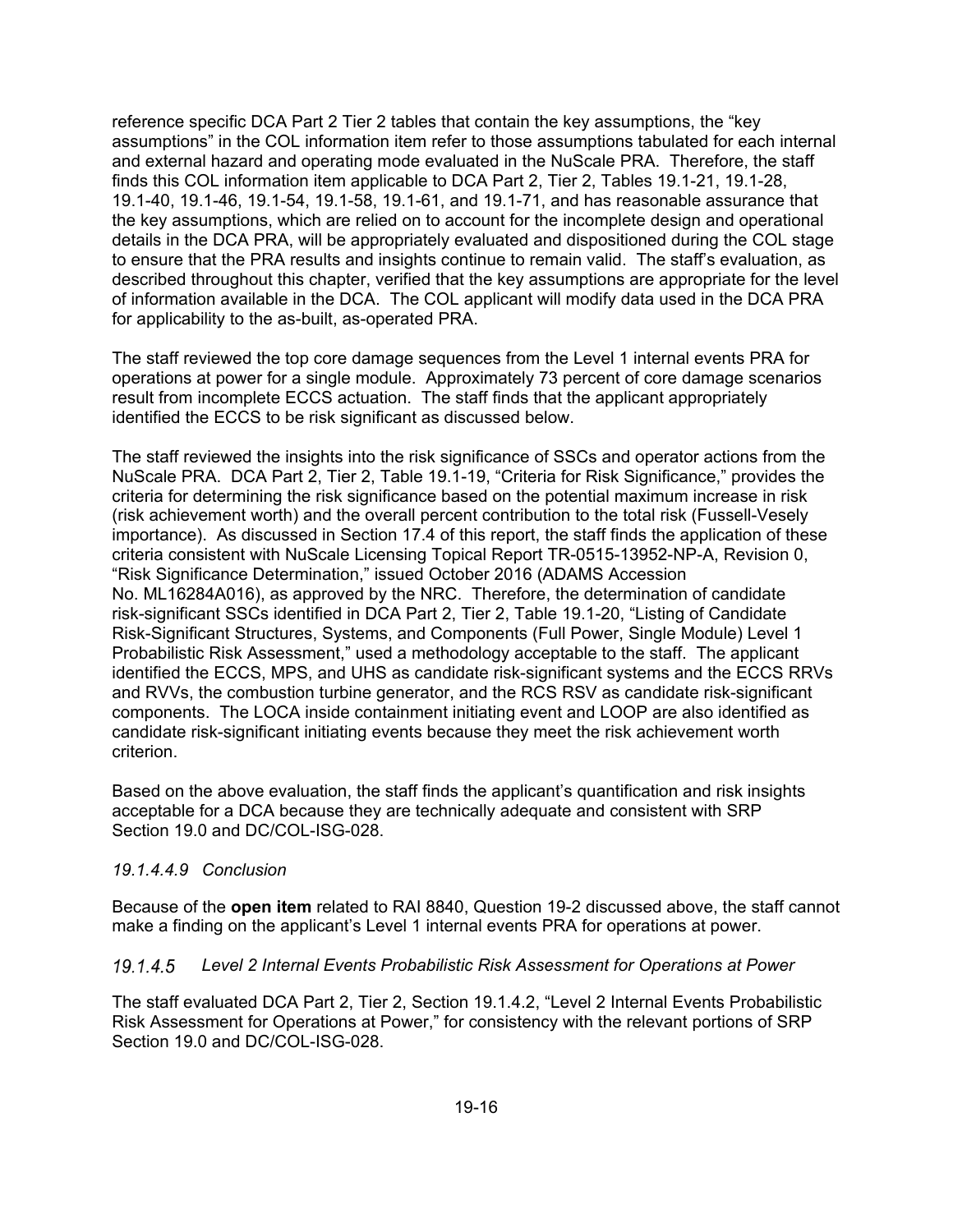### *19.1.4.5.1 Methodology*

The staff reviewed how core damage sequences are grouped into plant damage states and how the accident progression analyses evaluated the contributors to a large release. The staff focused on the evaluation of the containment structural capability for those containment challenges that would result in a large release. The applicant did not combine Level 1 core damage sequences into plant damage states similar to Level 2 PRAs performed for evolutionary and operating light-water reactors (LWRs). Because the Level 1 PRA has only a few end states, the end states were directly transferred to a single containment event tree (CET). The CET characterizes the effect of each sequence for the potential for a radionuclide release.

Only two CET end states are used to model radionuclide release. The end state "NR" is associated with a release that may be attributed to leakage from the boundary of an isolated containment. The end state "LR" is associated with a release from an unisolated containment. Each of these end states is assigned to a release category to represent the radionuclide source term. The staff finds the applicant's methodology acceptable for a DCA as it is technically acceptable and consistent with the guidance in SRP Section 19.0 and DC/COL-ISG-028.

## *19.1.4.5.2 Severe Accident Process and Phenomena*

The applicant evaluated severe accident phenomena referenced in ASME/ANS RA-Sa-2009, SRP Section 19.0, NUREG/CR-2300, "PRA Procedures Guide: A Guide to the Performance of Probabilistic Risk Assessments for Nuclear Power Plants," issued January 1983, and NUREG/CR-6595, Revision 1, "An Approach for Estimating the Frequencies of Various Containment Failure Modes and Bypass Events," issued October 2004, for its applicability to the NuScale design. The applicant concluded that, except for a severe accident-induced SGTF, the severe accident phenomena that may challenge containment in operating plants are shown by analysis in DCA Part 2, Tier 2, Section 19.2, to not challenge containment integrity. DCA Part 2, Tier 2, Section 19.1, further states even if the CNV were postulated to fail, there would not be a large release to the environment.

Section 19.2 of this report has a detailed discussion related to potential failure of the RPV and CNV bottom heads by contact with corium and steam explosion and high-pressure melt ejection. Section 19.2 of this report also concludes that if the CNV were to fail, a large release to the environment would not occur. The applicant defines CCFP as the ratio of LRF to CDF to resolve uncertainties about the potential failure of the RPV and CNV bottom heads. Thus, containment failure because of bypass or CIV failure is the only mode of containment failure evaluated in the CET.

With regard to initial CNV vacuum, the potential for increased oxygen in the CNV and its impact on hydrogen detonation and deflagration following a core damage event with cladding oxidation, DCA Part 2, Tier 2, Section 19.2.3.3.2, "Hydrogen Generation and Control," states that a near vacuum is maintained in the CNV during normal operation by the CES. The nominal pressure for normal operation is 0.1 psia, as listed in DCA Part 2, Tier 2, Table 7.1-2, "Variables Monitored by Module Protection System." For the PRA analyses, DCA Part 2, Tier 2, Sections 19.1.4.1 and 19.2.3.2, "Severe Accident Progression," assume an initial containment pressure of 1 psia, with the exception of the hydrogen generation analysis of core damage with cladding oxidation. The analysis of hydrogen (described in DCA Part 2, Tier 2, Section 19.2.3.3.2) uses an initial containment pressure of 9.5 psia to evaluate the potential for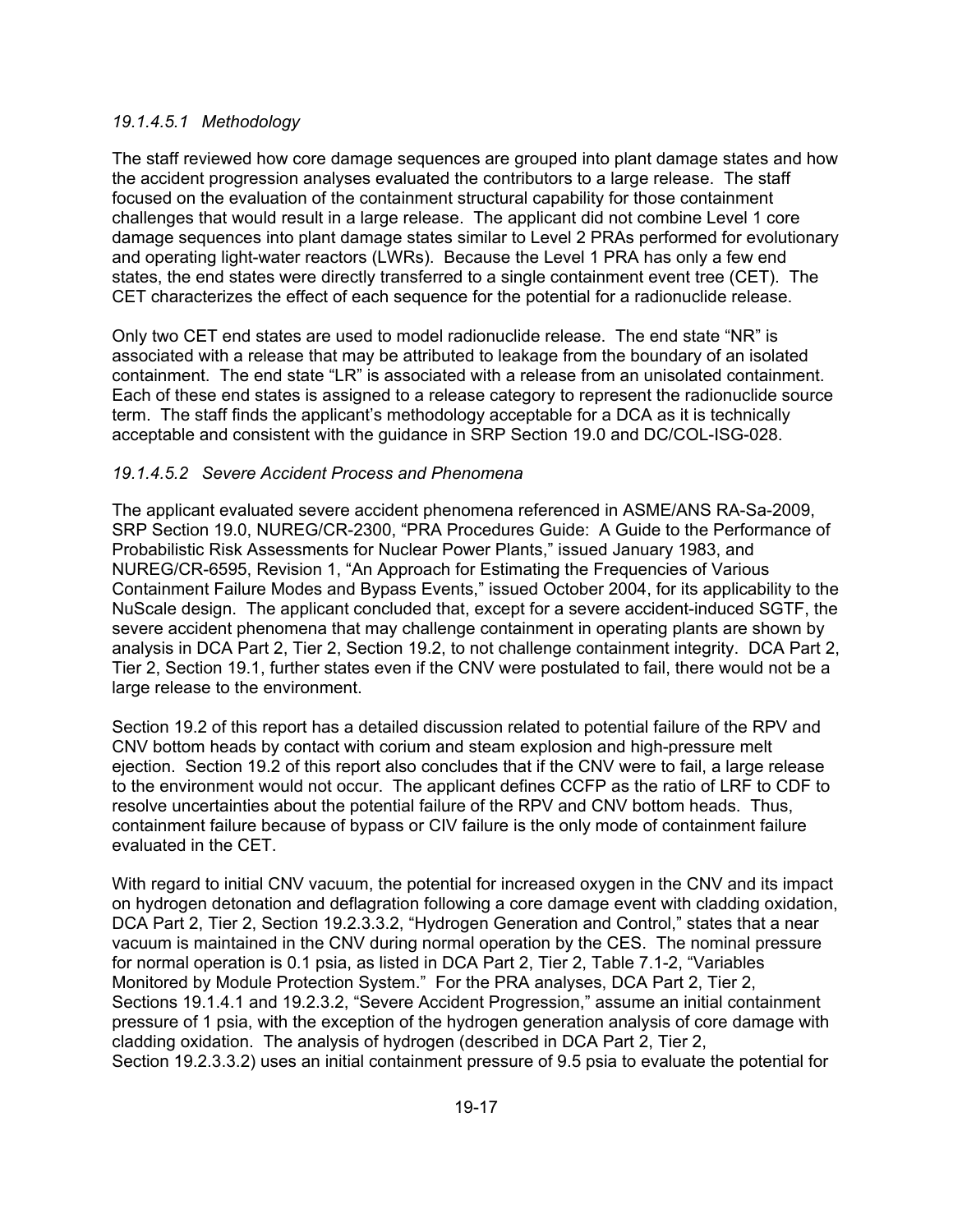hydrogen deflagration and detonation. In Section 6.2.5 of this report, the staff concludes that even if detonation conditions occur, the containment can withstand the resultant pressure pulse and maintain integrity. The applicant's calculation was based on an initial containment pressure of 9.5 psia, to maximize oxygen content. In a letter dated November 27, 2017 (ADAMS Accession No. ML17332A127), the applicant stated that the containment pressure must be less than 3 psia for acceptable leak rate detection as required by the technical specification (TS). Since containment pressure will be monitored for TS compliance, initial containment pressures over 9.5 psia should not be reached due to containment leak rate detection. Thus, the staff finds the applicant's screening of hydrogen deflagration and detonation from the CET acceptable.

With regard to containment overpressurizing the RCS and the CNV because of continuous CVCS operation, the applicant stated that operators would have hours to terminate CVCS injection before filling the module with water. The timeframe is based on conservatively accounting for only the volume of the RCS and assumes the maximum flow rate of both CVCS pumps, as indicated in DCA Part 2, Tier 2, Tables 5.1-1, "Reactor Coolant System Volumes," and 9.3.4-1, "Chemical and Volume Control System/Module Heatup System Major Equipment with Design Data and Parameters," respectively. A high CNV water level alarm is provided to operators by "High CNV level," as indicated in DCA Part 2, Tier 2, Table 6.3-1, "Emergency Core Cooling System Alarms and Actuation." If operators do not isolate the CVCS, an automatic isolation of the CVCS CIVs will occur on a "High Pressurizer Level," as indicated in DCA Part 2, Tier 2, Table 7.1-4, "Engineered Safety Feature Actuation System Functions." Based on the applicant's November 27, 2017, response, the staff's concerns about the screening of containment overpressurizing the RCS and the CNV because of continuous CVCS operation from the CET are resolved.

The staff finds that the applicant's containment even tree acceptable for a DCA because it is sufficiently complete and consistent with SRP Section 19.0 and DC/COL-ISG-028.

#### Severe Accident-Induced Steam Generator Tube Failure

The staff's review focused on whether the applicant's approach discussed in DCA Part 2, Tier 2, Section 19.2.3.3.6, "Containment Bypass," was thorough and the assumptions were sufficiently conservative or realistic.

The applicant used a Larson-Miller creep rupture model to estimate the probability of thermally induced SGTF. The applicant developed thermal-hydraulic input distributions using the results of MELCOR simulations for scenarios with high pressure on the primary side, low pressure on the secondary side, and no water in the secondary side. The scenarios involve a LOCA with ECCS failure and main steam isolation valves that fail to close. The applicant also developed input distributions for tube flaw frequency, flaw depth and length, flaw location, and Larson-Miller parameter.

In the postulated scenarios, hot gas produced in an overheating core rises to the top of the riser and turns to enter the steam generator region at the top of the tube bundle. As a result, the top of the tube bundle experiences higher temperatures than the rest of the tube bundle and high temperature creep failure is more challenging there.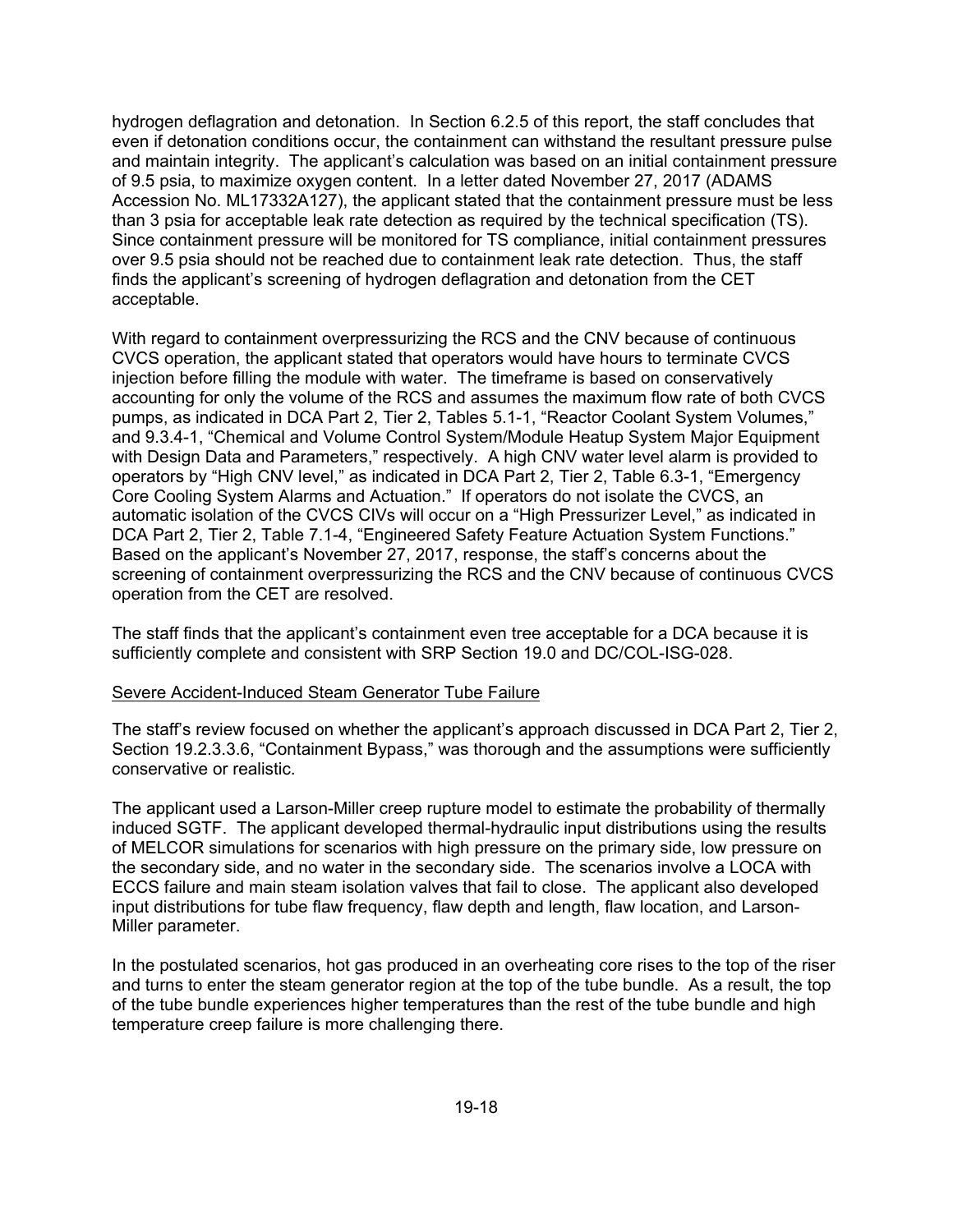In the NuScale steam generator, the primary coolant is on the outside of the tubes, resulting in the tubes being in a constant state of compression. Because of the absence of creep failure information for externally pressurized tubes (i.e., compression), the high-temperature creep failure evaluation assumed internally pressurized tubes (i.e., tension). DCA Part 2 Tier 2, Section 19.2.3.3.6, states that this assumption results in overestimating the probability of thermally induced SGTF because the tubes are expected to be more susceptible to failure under tension than under compression.

Absent tube flaws, the staff finds that NuScale's thermal-hydraulic conditions do not challenge tube integrity. Creep and rupture graphs from Special Metals Corporation, a supplier of Alloy 690, indicate that for the predicted temperature and stress levels, the creep rate for an unflawed tube would be less than  $10^{-5}$  percent per hour and rupture life would be orders of magnitude beyond the 100,000 hours maximum value shown on the graph (Inconel Alloy 690, Publication Number SMC-079, Special Metals Corporation, October 2009, www.specialmetals.com). The creep data are from standard tests performed under tension. Given the low rate of creep indicated in the Special Metals data under postulated accident conditions, the staff did not evaluate or credit the applicant's assumption that the tubes would be less susceptible to failure under compression.

For tube flaws, the applicant assumed a flaw distribution based on foreign object wear by adapting steam generator operating experience and placing the highest percentage of flaws at the top of the tube bundle coincident with the location of highest temperature during a severe accident. The staff finds the applicant's assumption of foreign object wear reasonable because it is based on operating experience, and wear from foreign objects and support structures continues to be the cause of degradation in Alloy 690 steam generator tubes. The staff finds it reasonable to assume that the highest percentage of flaws would be at the top of the bundle, because that is the highest temperature region and would be most susceptible to thermally induced failure. For flaw depth, the model predicted that very high stress magnification factors (flaws more than 80 percent through-wall) were necessary for any reduction in life. The staff finds this result conservative because the plant TS will require that flaw depths be limited to much lower depths, on the order of 40 percent through-wall.

The Commission's probabilistic goals related to containment bypass including SGTF are a LRF less than  $1 \times 10^{-6}$  per year and a CCFP less than 0.1. The Commission's LRF and CCFP goals are met when the mean probability of thermally induced SGTF is used. Using the 95th percentile probability of thermally induced SGTF results in a negligible change in LRF such that the LRF goal is still met. The probability of thermally induced SGTF has a small impact on LRF, because thermally induced SGTF leads to a release only if the main steam or feedwater isolation valves fail to close. One conservatism in the PRA is the assumption that tube failure with an unisolated steam generator leads to a large release. NUREG-1935, "State-of-the-Art Reactor Consequence Analyses (SOARCA) Report," issued November 2012, showed the potential of aerosol deposition in steam generators to reduce releases below that of a large release. Another conservatism is the assumption that tube failure leads to a hole in the tube instead of tube collapse.

### *19.1.4.5.3 Level 2 Success Criteria*

The applicant stated that the Level 2 PRA is bounding in that it does not credit mitigating systems or capabilities that are relevant only to a radionuclide release. These systems include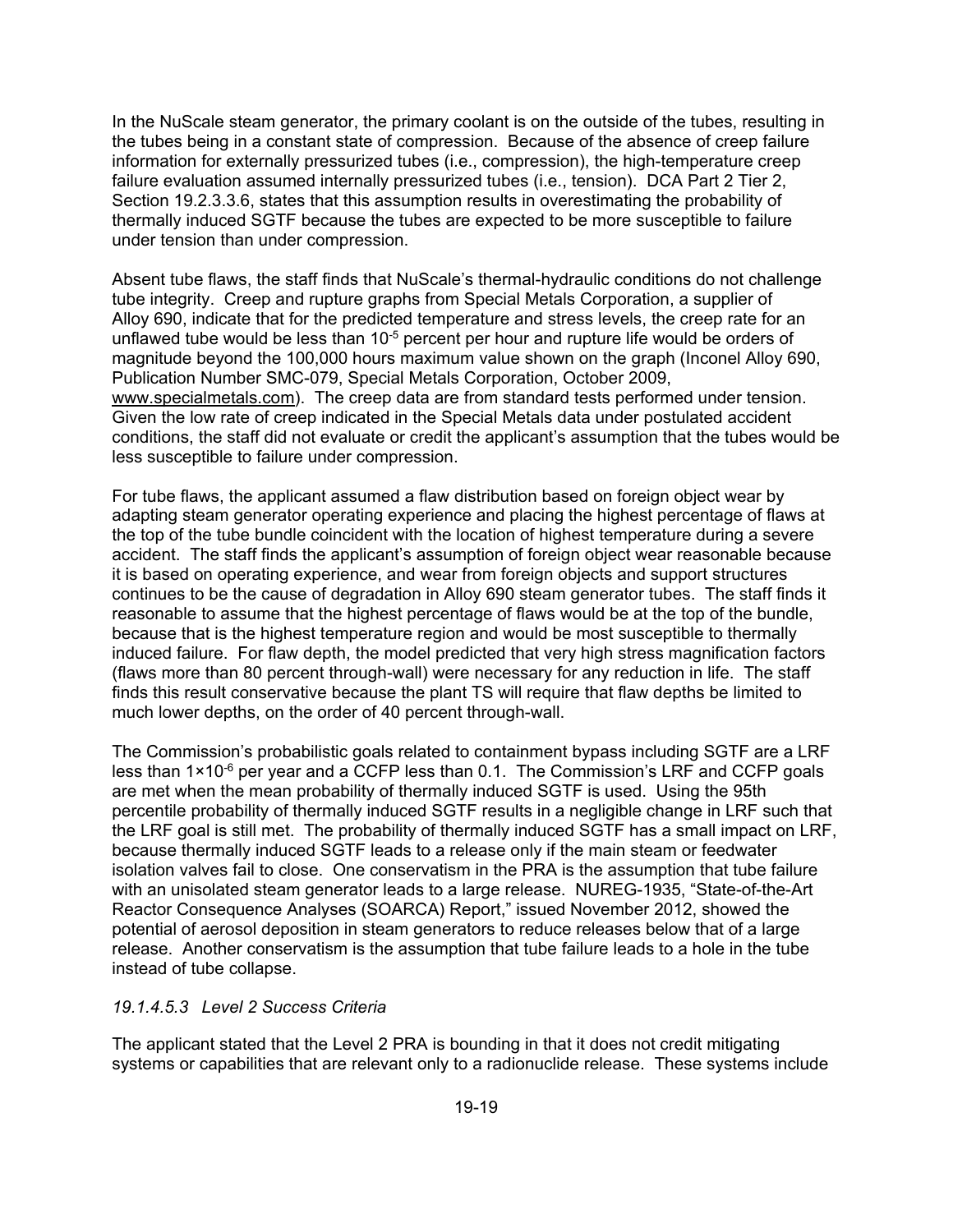the RXB filtration systems and the RXB spray system. The staff agrees that not crediting the RXB spray and the RXB filtration system, neither of which are safety-related, is a bounding assumption.

### *19.1.4.5.4 Containment Event Tree Analysis*

The CET includes fault trees for the following:

- CES containment isolation fails and results in bypass.
- CVCS containment isolation fails and results in bypass.
- SGTF and containment are bypassed.

Containment penetrations are grouped into three types: (1) piping connections, (2) bolted flange inspection ports, including electrical penetration assemblies, and (3) ECCS trip and reset pilot valve penetrations. DCA Part 2, Tier 2, Table 19.1-24, "Containment Penetrations," summarizes containment penetrations, the isolation methods, and their treatment in the PRA. The staff audited the fault trees for CES and CVCS isolation functions for completeness and to review the basic event quantification. The staff finds the fault trees to be reasonable to gain risk insights. As detailed in DCA Part 2, Tier 2, Section 6.2.6, "Containment Leakage Testing," the CIVs on CNV piping penetrations, the passive containment isolation barriers are designed to permit periodic leakage testing. The CIVs are also designed to ensure that the leakage through the CNTS and components does not exceed the allowable leakage rate specified in the TS.

The staff reviewed the credit for using the CFDS for manual pumped injection given an interlock, as discussed in DCA Part 2, Tier 2, Chapter 9, "Auxiliary Systems," and with regard to the screening of the CFDS isolation valve from the Level 2 PRA. DCA Part 2, Tier 2, Table 7.1-5, "Module Protection System Interlocks/Permissives/Overrides," has a wide range RCS hot-temperature interlock ("T-3 interlock") that establishes CNTS isolation when the RCS temperature is above 350 degrees F. The interlock needs to be defeated to credit the CFDS in a beyond-design-basis event. The applicant also modified DCA Part 2, Tier 2, Table 19.1-14, "Modeled Human Actions (Post-Initiator)," to include footnote 5 to clarify the override of containment isolation for aligning the CFDS and CVCS. The applicant also stated that, as documented in DCA Part 2, Tier 2, Table 19.1-24, "Containment Penetrations," the CFDS penetration was screened from the containment isolation model because it is normally closed during operation. Because the CNV is maintained at a near vacuum, CNV leaks or isolation failures would be readily detected and addressed, and an unisolated CNV would manifest itself in the inability to maintain a containment vacuum during power operation. In addition, the applicant stated that the containment pressure must be less than 3 psia for acceptable leak rate detection as required by the TS. The staff therefore finds the applicant's approach for the screening of containment penetrations for evaluation in the containment event tree to be acceptable for a DCA because it is technically adequate and consistent with SRP Section 19.0 and DC/COL-ISG-028.

## *19.1.4.5.5 Large Release Frequency and Conditional Containment Failure Probability*

The staff reviewed the applicant's approach, as described in DCA Part 2, Tier 2, Section 19.1.4.2.1, "Description of the Level 2 Probabilistic Risk Assessment for Operations at Power," to determining that the Commission's LRF and CCFP goals are met.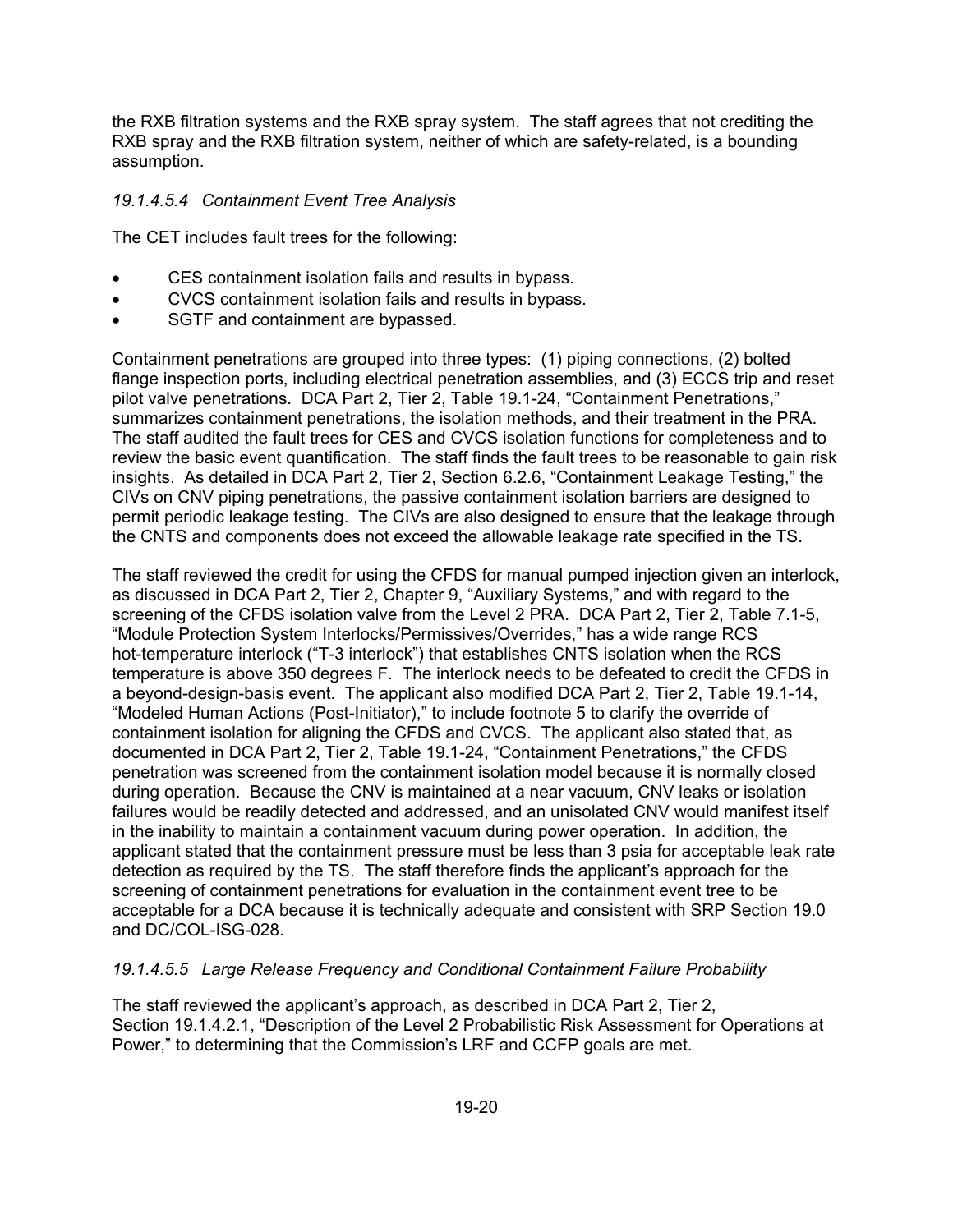The applicant used an LRF goal of  $1x10^{-6}$  large releases per year to demonstrate that the prompt fatality quantitative health objective (QHO) of 5x10<sup>-7</sup> probability of prompt death per year is met. The applicant defined a large release as one causing a 200 rem whole body dose at the site boundary over 96 hours. The large release definition of 200 rem, together with the LRF goal of  $1x10^{-6}$  large releases per year, meets the prompt fatality QHO because  $1x10^{-6}$  large releases per year times a zero probability of prompt death per large release (for doses below 200 rem) is less than the QHO of 5x10<sup>-7</sup> probability of individual prompt death per year. Therefore, the large release definition used by NuScale is consistent with the objectives of the Commission Safety Goal Policy Statement.

For at-power accidents, the applicant used the MELCOR Accident Consequence Code System (MACCS) to show that intact containment scenarios assuming TS leakage of 0.2 percent per day would not result in a large release. Chapter 15 of this report addresses the technical basis for the containment leak rate value of 0.2 percent per day. The staff responsible for Chapter 15 is currently evaluating the technical basis for the value of 0.2 percent per day. The staff responsible for Chapter 19 is tracking this issue for its potential impact on Chapter 19. Scenarios with containment bypass or isolation failure were assumed to result in a large release. For module drop accidents, the applicant used MACCS to show that failed containment scenarios would not result in a large release. The applicant used its large release definition conservatively by comparing the highest predicted dose for any azimuthal location along the site boundary against the 200-rem definition. The prompt fatality QHO involves (1) azimuthal averaging over the entire 360 degrees surrounding the site and (2) radial averaging over a 1-mile zone starting at the site boundary.

The applicant's analysis assumed the release traveled from the site center to the site boundary, which is 269 meters. Because the MACCS code manual (NUREG/CR-6613, "Code Manual for MACCS2," Volume 1, issued May 1998) cautions against use of the code for distances less than 500 meters, the applicant compared its MACCS dispersion factor predictions with ARCON results (NUREG/CR-6331, Revision 1, "Atmospheric Relative Concentrations in Building Wakes," issued May 1997) to show that the mean dispersion calculated by MACCS was bounded by the mean dispersion calculated by ARCON for distances of 269 meters or more. The staff finds this approach acceptable because ARCON is valid at these distances.

The applicant's analysis assumed the plume's initial dimensions were those of the short face of the reactor building to calculate the mean dose (over the weather trials) at a distance of 269 meters. The applicant's atmospheric dispersion modeling approach approximates the plant geometry because part of the path from the release point to the site boundary is through the reactor building and the distance from the short side of the reactor building to the site boundary is 216 meters (as opposed to 269 meters). The staff finds the approximation acceptable because the applicant's analysis includes large margins. For example, for at-power accidents without containment bypass, the staff estimates that the applicant's assumption of no iodine deposition in containment results in a factor-of-100 margin. Other conservative applicant assumptions for at-power accidents without containment bypass include 100 percent of the iodine core inventory being instantaneously released to containment, the release occurring at the top of the module so that there is no reactor pool scrubbing, and no reactor building filtration or spray.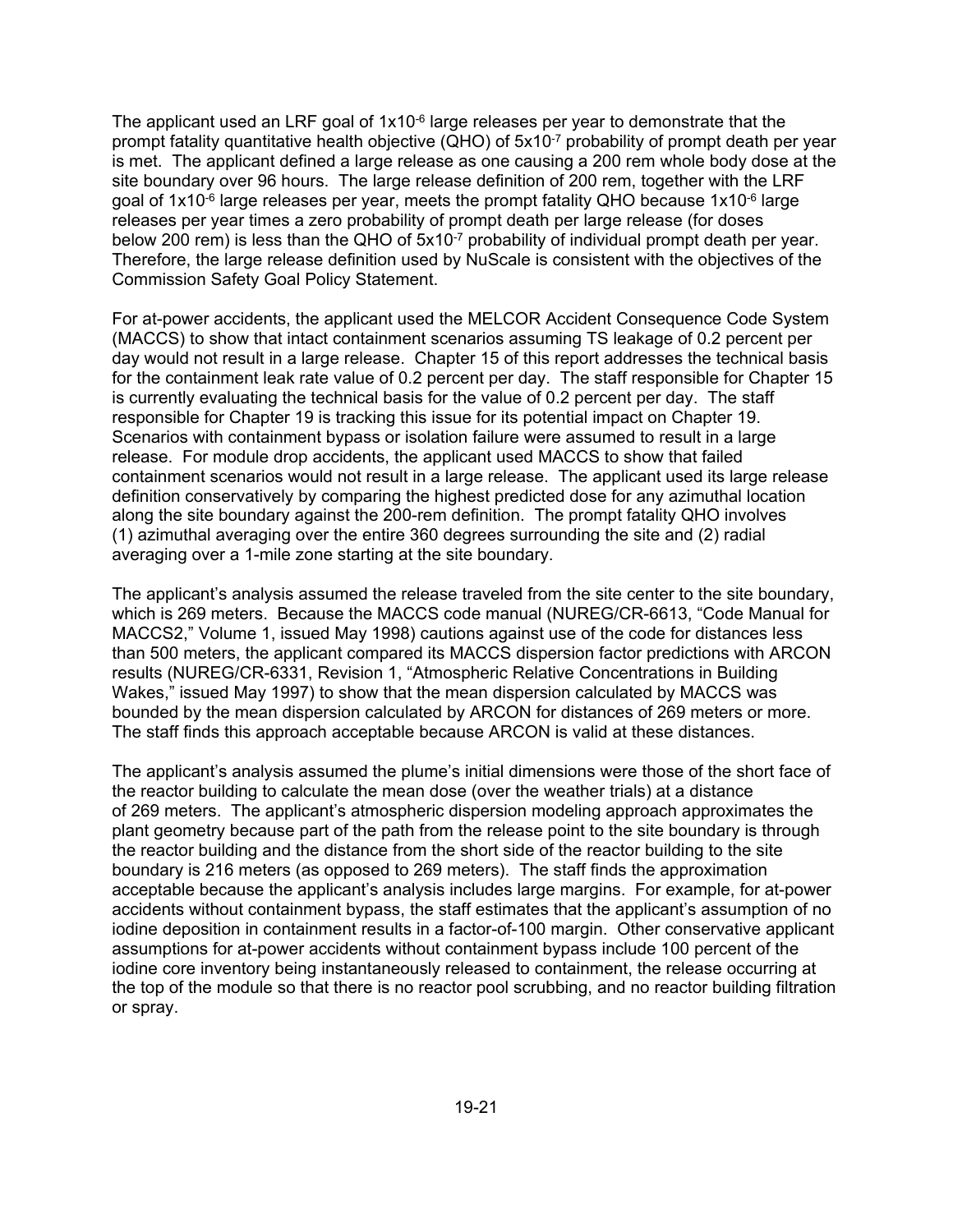### *19.1.4.5.6 Importance Analysis*

The applicant performed and reported the importance analysis for basic events and operator failures in DCA Part 2, Tier 2. DCA Part 2, Tier 2, Table 19.1-27, "Listing of Candidate Risk Significant Structures, Systems, and Components (Full Power, Single Module) Level 2 Probabilistic Risk Assessment," lists the CVCS LOCA charging line outside containment initiator as a candidate risk significant SSC and operator action to initiate the CFDS following a CVCS LOCA outside containment as candidate risk significant operator action. The applicant's importance analysis is acceptable because it is technically adequate and consistent with SRP Section 19.0 and DC/COL-ISG-028.

## *19.1.4.5.7 Key Sources of Uncertainty and Conclusion*

Section 19.2 of this report has a detailed discussion related to potential failure of the RPV and CNV bottom heads by contact with corium and steam explosion, and high pressure melt ejection. Section 19.2 of this report also concludes that if the CNV were to fail, a large release to the environment would not occur. The applicant defined CCFP as the ratio of LRF to CDF to resolve uncertainties regarding potential failure of the RPV and CNV bottom heads. The staff finds the applicant's level 2 PRA analyses to be adequate for the purpose of demonstrating that the Commission's LRF and CCFP goals are met and for the purpose of identifying risk insights.

### *Level 1 Internal Events Probabilistic Risk Assessment for Low-Power Shutdown Operations*

This section documents the staff's evaluation of the internal events PRA for LPSD operations as described in DCA Part 2, Tier 2, Section 19.1.6. The staff reviewed the applicant's LPSD PRA for consistency with SRP Section 19.0, DC/COL-ISG-028, and ANS/ASME-58.22-2014, "Low Power and Shutdown PRA Methodology," which has been issued for trial use. Although the NRC has not endorsed ANS/ASME-58.22-2014, the staff finds the applicant's use of this standard to be reasonable because it is considered the state-of-the-art method available in the industry. The staff reviewed the NuScale PRA to ensure that it is adequate to provide an appropriate level of confidence in the results and risk insights to meet the Commission goals.

## *19.1.4.6.1 Plant Operating State Analysis*

DCA Part 2, Tier 2, Section 19.1.6.1, "Description of the Low Power and Shutdown Operations Probabilistic Risk Assessment," and DCA Part 2, Tier 2, Table 19.1-65, "Plant Operating States for Low Power and Shutdown Probabilistic Risk Assessment," summarize the NuScale refueling process and the plant operating states (POSs) development. POSs define the time intervals within the refueling process, during which the plant conditions are assumed constant in the ways they impact risk. Based on the design and the anticipated refueling process, the applicant identified the seven POSs summarized in Table 19.1-4 of this report.

The staff reviewed how the unique aspects of the NuScale design and its refueling approach are reflected in the identified POSs. A key NuScale design feature is the reliance on passive DHR for most of the refueling evolution. By ensuring passive DHR, the design has eliminated the dependency on active support systems typically relied on by large LWRs. Another notable design difference between the NuScale design and the operating PWR designs is that NuScale precludes "midloop" operation or reduction of primary coolant inventory while fuel is present in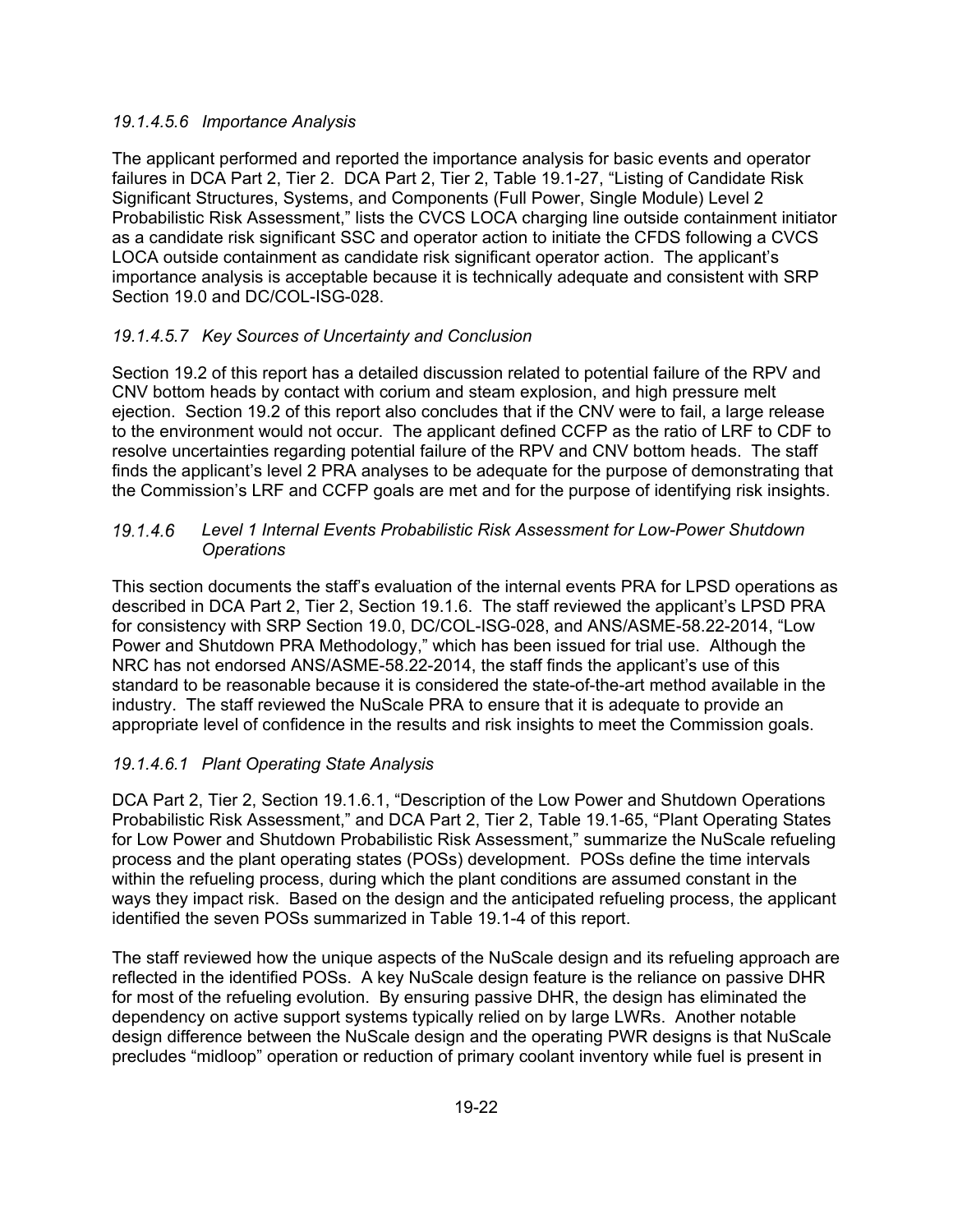the RPV to support steam generator inspection. Hence, there is no need to identify a POS for reduced inventory operations.

The decay heat during POSs 2, 3, 4, and 5 is removed passively either through the flooded CNV to the UHS or directly to the UHS. POSs 3 and 5, respectively, account for the transportation of the reactor module while it contains the reactor core from the operating bay to the refueling area and vice versa.

During POS1, POS6, and POS7, the configuration of the module is similar to normal operation, and initiating events considered for full power are applicable to LPSD. The staff reviewed the systems assumed to be available during each POS. POSs 1 and 6 correspond to TS Mode 2 or 3 (i.e., hot shutdown or safe shutdown), and POS 7 corresponds to TS Mode 1 (i.e., operations). For POS 7, systems credited in the full power PRA are nominally available, with the only difference in configuration being that the turbine is bypassed. In POSs 1 and 6, systems assumed to be available during at-power conditions (e.g., the DHRS, ECCS, CNTS, CVCS, and CFDS) are also assumed to be available. POS 2 through POS 5 correspond to TS Modes 4 and 5 and span the period with passive cooling either through the flooded CNV to the UHS or directly to the UHS. Therefore, the DHRS, ECCS, CNTS, CVCS, and CFDS are not required to maintain a safe and stable state for POS 2 through POS 5.

| <b>POS</b>     | <b>Description</b>                 | <b>RCS</b><br><b>Condition</b>                                       | Decay Heat Removal Path<br>(available systems)                                                                                | <b>Key Activities</b>                                                                                                                               | <b>Duration</b><br>(hours) |
|----------------|------------------------------------|----------------------------------------------------------------------|-------------------------------------------------------------------------------------------------------------------------------|-----------------------------------------------------------------------------------------------------------------------------------------------------|----------------------------|
| 1              | Shutdown<br>and initial<br>cooling | $P \sim 1,850$<br>to<br>$\sim$ 200 psia<br>$T > 420$ to<br>$~50$ °F  | Secondary cooling<br>(DHRS, ECCS, CVCS,<br>CFDS)                                                                              | Control rods inserted,<br>turbine tripped,<br>CNV flood begins                                                                                      | 14                         |
| $\overline{2}$ | Cooling<br>through<br>containment  | $P \sim 200$ to<br>$~24$ psia<br>$T \sim 350$ to<br>$~200$ °F        | Passive cooling through<br>flooded CNV                                                                                        | CNV flood complete,<br><b>CVCS removed from</b><br>service,<br>CIVs closed,<br>ECCS valves opened,<br>spool pieces removed,<br>module lifted by RBC | 33                         |
| 3              | Transport<br>and<br>disassembly    | $P \sim 24$ psia<br>to pool<br>pres.<br>T~200 °F<br>to pool<br>temp. | Passive cooling through<br>flooded CNV,<br>passive cooling-lower<br>CNV detached,<br>passive cooling-upper<br>module detached | Module moved to<br>vessel flange tools,<br>CNV disassembly,<br>RPV disassembly,<br>upper vessels moved<br>into dry dock                             | 23                         |
| 4              | Refueling<br>and<br>Maintenance    | Pool pres.<br>and temp.                                              | Passive cooling-upper<br>module detached                                                                                      | Fuel moves,<br>steam generator<br>inspection,<br>upper vessels moved<br>out of dry dock                                                             | 75                         |

|  | Table 19.1-4 Identification of Plant Operating States |
|--|-------------------------------------------------------|
|  |                                                       |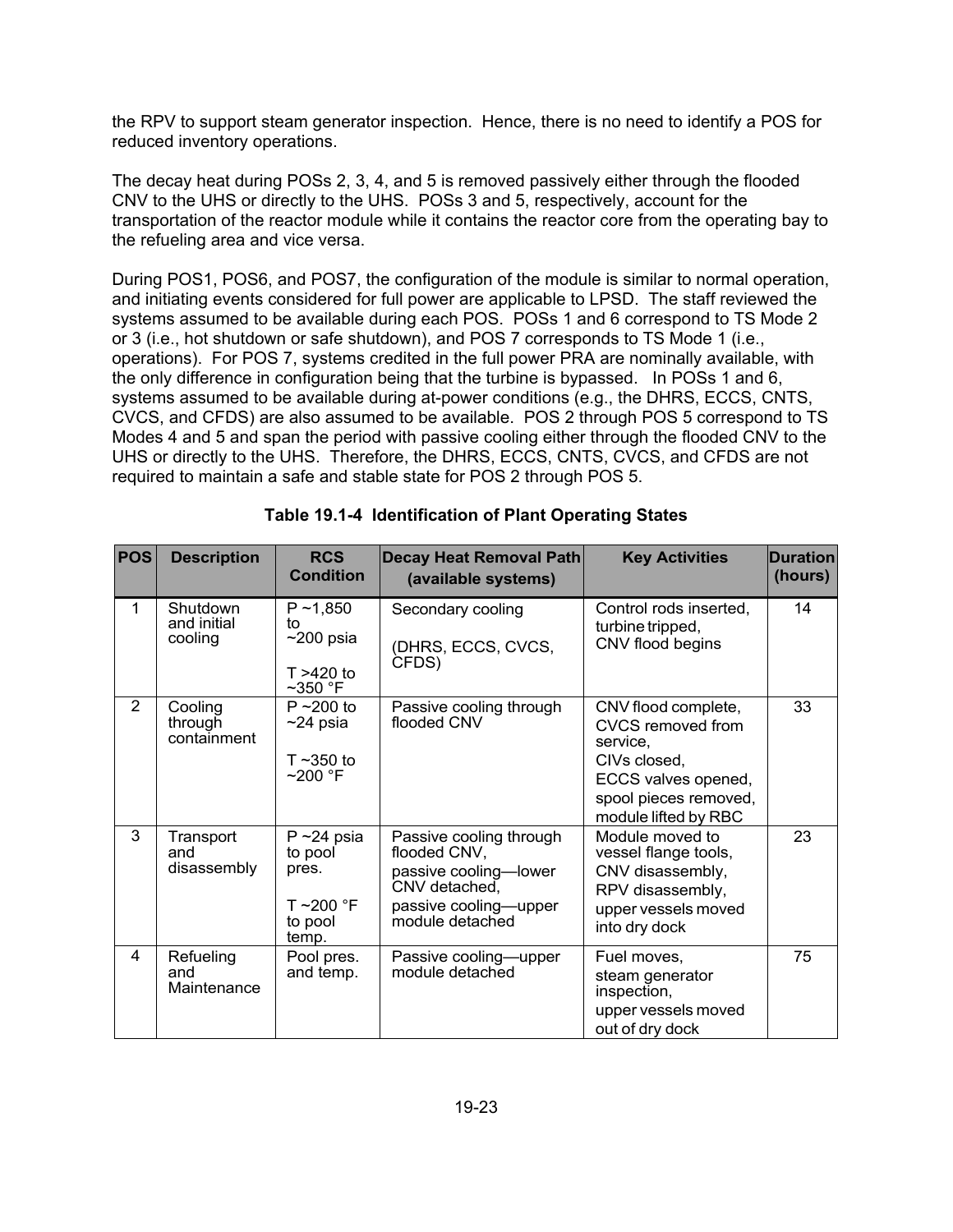| <b>POS</b>     | <b>Description</b>                                 | <b>RCS</b><br><b>Condition</b>                                        | <b>Decay Heat Removal Path</b><br>(available systems)                                                                         | <b>Key Activities</b>                                                                                                                                              | <b>Duration</b><br>(hours) |
|----------------|----------------------------------------------------|-----------------------------------------------------------------------|-------------------------------------------------------------------------------------------------------------------------------|--------------------------------------------------------------------------------------------------------------------------------------------------------------------|----------------------------|
| 5              | Reassembly,<br>transport,<br>and re-<br>connection | $P \sim$ pool<br>pres. to<br>150 psia<br>$T \sim$ pool<br>temp        | Passive cooling-upper<br>module detached,<br>Passive cooling-lower<br>CNV detached,<br>Passive cooling through<br>flooded CNV | RPV assembly,<br>CNV assembly,<br>module moved to<br>operating bay,<br>spool pieces installed,<br>ECCS valves closed,<br>CIVs opened,<br>CVCS placed in<br>service | 74                         |
| 6              | Heatup                                             | $P \sim 150$ to<br>1,850 psia<br>T $\sim$ pool<br>temp to<br>> 420 °F | Secondary cooling<br>(DHRS, ECCS, CVCS,<br>CFDS)                                                                              | CNV drain completed,<br>secondary coolant<br>aligned                                                                                                               | 13                         |
| $\overline{7}$ | Low-power<br>operation                             | $P \sim 1,850$<br>psia<br>T > 420 °F                                  | Secondary cooling<br>(DHRS, ECCS, CVCS,<br>CFDS)                                                                              | Control rods withdrawn<br>to criticality,<br>turbine synchronized<br>with grid                                                                                     | 13                         |
|                |                                                    |                                                                       |                                                                                                                               | Total                                                                                                                                                              | 245                        |

The POS analysis is based on the nominal refueling procedure because there is no actual refueling operating experience. Hence, there are uncertainties in how the actual refueling evolution will be accomplished once the plant is built and operated. However, the staff finds that the applicant identified and defined a sufficient set of POSs to support the identification of the risk-significant accident scenarios for the purposes of this DCA.

## *19.1.4.6.2 Initiating Event Analysis, Including Reactor Building Crane Failures*

DCA Part 2, Tier 2, Section 19.1.6.1.2, "Low Power and Shutdown Initiating Events," describes the LPSD internal initiating events analysis. The applicant first determined which of the at-power initiating events are applicable during each POS. The applicant then reviewed the operating experience database (EPRI TR-1021167, "An Analysis of Loss of Decay Heat Removal and Loss of Inventory Event Trends (1990–2009)") for events that have occurred during LPSD evolutions that may apply to the NuScale design. Finally, the applicant evaluated potential NuScale design-specific initiating events.

DCA Part 2, Tier 2, Table 19.1-66, "Low Power and Shutdown Initiating Event," summarizes the applicability of at-power initiating events to the seven POSs. The applicant assumed that all 11 at-power initiating events are applicable during POSs 1, 6, and 7. Because the configuration of the reactor module and the available systems during these POSs are essentially the same as those during at-power conditions, this is a reasonable assumption. The applicant assumed that once the CNV is flooded and passive cooling is in place (i.e., POS 2 through POS 5), most of the at-power initiating events can be screened out. The applicant retained the CVCS charging-line break outside containment and the CVCS letdown-line break outside containment for POS 2 and POS 5 as the CVCS lines will continue to be unisolated and be a part of the RCS boundary for some portions of these POSs.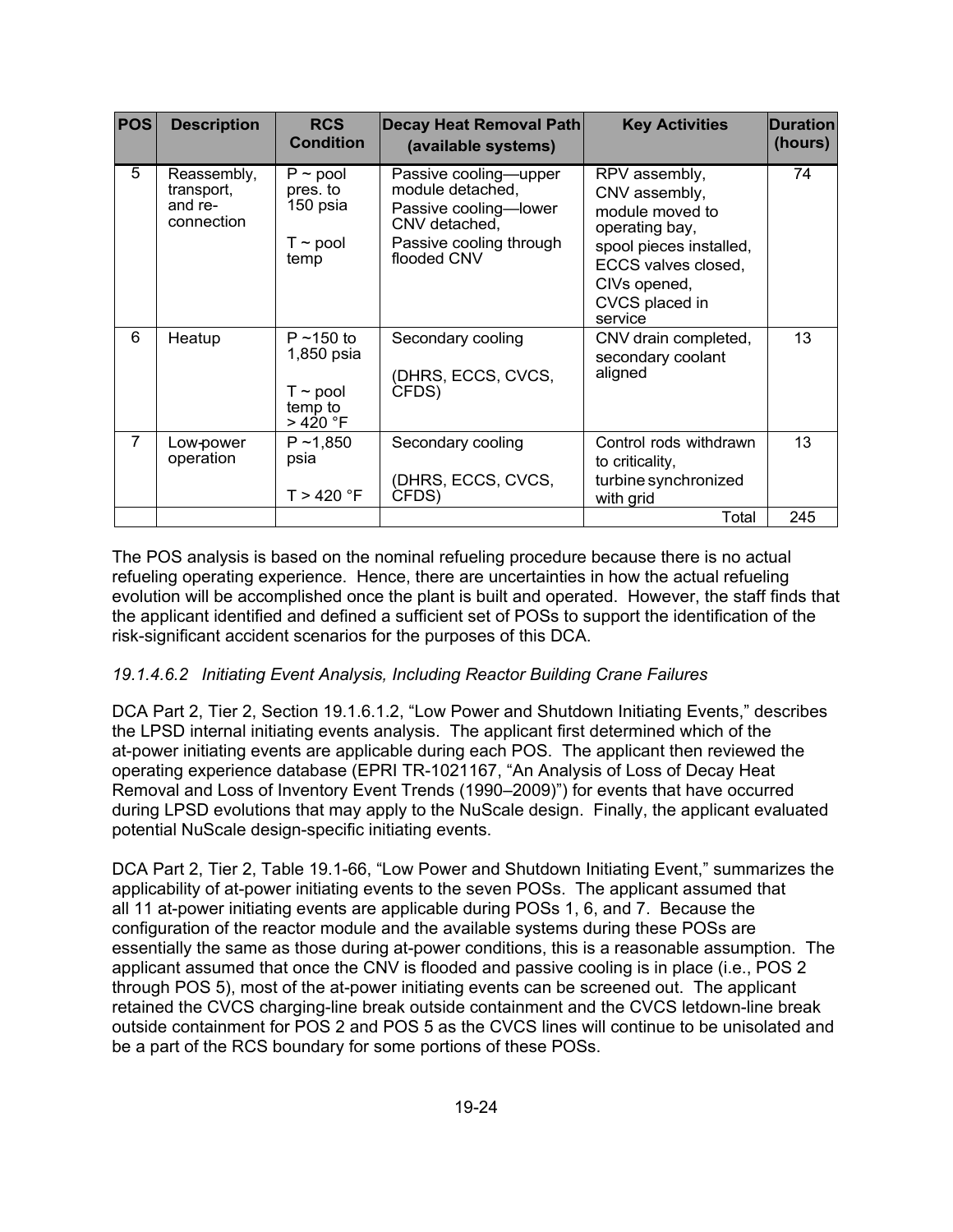As for the at-power initiating events that were screened out for POS 2 through POS 5, the staff considered the decay heat level and the availability of the passive cooling function through the flooded CNV or through direct heat transfer to the reactor pool. By the time the plant enters POS 2 around 14 hours after shutdown, the decay heat is likely less than a few megawatts. Plant condition allows indefinite stable cooling without safety system actuations for these POSs as adequate DHR and water inventory are maintained. As the at-power initiating events except for CVCS line breaks outside containment are unlikely to challenge these passively maintained safety functions, the staff finds the applicant-proposed screening of these at-power initiating events from POS 2 through POS 5 acceptable.

Module drop events dominate the NuScale CDF as shown in DCA Part 2, Tier 2, Table 19.1-80, "Summary of Results." The staff audited ER-P050-3815, Revision 1, "The Probabilistic Risk Assessment Notebook for the Reactor Building Crane (RBC)," during an audit to understand the basis for the module drop probability. The staff noted that key risk insights from the notebook are not reported in DCA Part 2. During the audit, the applicant stated that the RBC design evolved since the RBC PRA was developed as documented in DCA Part 2, Tier 2, Section 9.1.5, "Overhead Heavy Load Handling Systems." DCA Part 2, Tier 2, Table 9.1.5-1, "Heavy Load Handling Equipment Design Data," documents the maximum traverse speed, maximum hoist speed, and maximum lift height for the RBC. In DCA Part 2, Tier 2, Section 9.1.5.5, "Instrumentation and Control," discusses the following RBC control system devices: hoist overtravel, hoist load limits, hoist overspeed, hoist drum rope mis-spooling, bridge and trolley overtravel limits, and restricted handling path. Limit switches are included in the design to provide protection for overtravel, overspeed, overload, and unbalanced load and proper spooling of the hoisting ropes onto the hoist drums. The limit switches and interlocks are active during all modes of operation and are displayed on the operator control panel.

In the RBC PRA, the event trees include the top events for mitigating features to detect an abnormal condition (e.g., overspeed, overtravel, misreeving) and to provide safety stops for the bridge, the trolley, or the hoist. The model assumes that the RBC will not be operated with the safety stop function in bypass.

The fault trees include the basic events to represent the potential electrical and mechanical failures. The data sources include Institute of Electrical and Electronics Engineers (IEEE) Standard 500-1984, "IEEE Guide to the Collection and Presentation of Electrical, Electronic, Sensing Component, and Mechanical Equipment Reliability Data for Nuclear-Power Generating Stations"; NUREG-0612, "Control of Heavy Loads at Nuclear Power Plants: Resolution of Generic Technical Activity A-36," issued January 1980; NUREG/CR-6928; and "Electronic Parts Reliability Data 2014 (EPRD-2014), Nonelectric Parts Reliability Data 2011 (NPRD-2011), Failure Mode/Mechanism Distribution 2013 (FMD-2013)," by Quanterion Solutions Incorporated. The applicant also used engineering judgment to estimate the failure probabilities associated with basic events for which an appropriate data source is not available.

In the RBC PRA, the applicant considered human errors of commission that may cause an initiating event that lead to crane failure events. They are considered as potential causes of events such as overspeed or overtravel of the hoist, bridge, or trolley, unbalanced load, and misreeving. A review of the top cutsets reveals that the dominant failure causing an initiating event is an operator error of commission.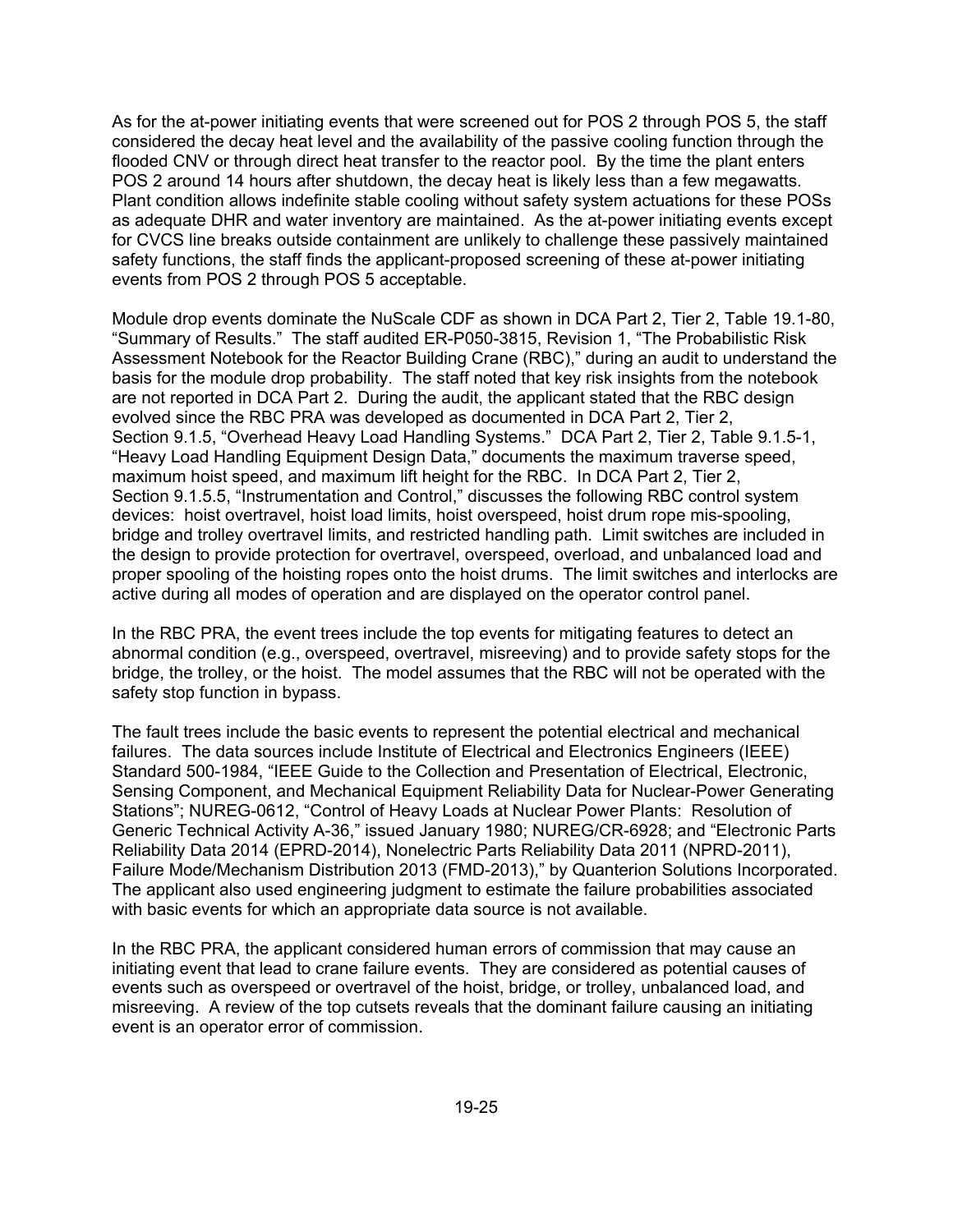The staff evaluated and found that the NuScale's drop probability per lift is 1 order of magnitude lower than estimated in EPRI Report 1009691, "Probabilistic Risk Assessment of Bolted Storage Casks," and 2 orders of magnitude lower than estimated in NUREG-1774, "A Survey of Crane Operating Experience at U.S. Nuclear Power Plants from 1968 through 2002," issued July 2003. Based on staff review of NuScale's RBC PRA, EPRI Report 1009691, NUREG-1774, and NUREG/CR-7016, "Human Reliability Analysis-Informed Insights on Cask Drops," issued February 2012, the staff concluded that operator errors are significant contributors to heavy load drops. The staff finds that NuScale's module drop probability assessment to identify risk insights and input to operational programs is reasonable for DC purposes because it is consistent with SRP Section 19.0 and DC/COL-ISG-028.

The staff reviewed key equipment failures and operator actions leading to module drop. DCA Part 2, Tier 2, states, "The RBC is designed to meet single-failure-proof requirements in accordance with NUREG-0554 and supplemented by ASME NOG-1." In addition, in DCA Part 2, Tier 2, Table 19.1-71, "Key Assumptions for the Low Power and Shutdown Probabilistic Risk Assessment," the applicant documented that "Administrative controls will ensure that RBC safety features (e.g., limit switches, interlocks to prevent undesired movement) are functional during module movement." Therefore, the staff finds that the applicant provided sufficient information about key equipment failures and operator actions leading to module drop.

For components within the heavy load handling system that are credited for reducing the likelihood of a module drop event in DCA Part 2, Tier 1, Section 2.1, "NuScale Power Module," and Section 3.10, "Reactor Building Crane," and in the prerequisite requirements to DCA Part 2, Tier 2, Table 14.2-52, "Reactor Building Cranes Test," the staff evaluated ITAAC requirements in Section 14.3 of this report.

### *19.1.4.6.3 Success Criteria, Accident Sequence, and Systems Analyses*

The staff reviewed the applicant's success criteria analysis supporting the LPSD PRA. For the at-power accident sequences that are applicable to LPSD conditions, the applicant assumed that the success criteria developed for at-power conditions are also applicable. These include the sequences resulting from the 11 at-power initiating events for POSs 1, 6, and 7, and the two CVCS line breaks outside containment for POSs 2 and 5. For these cases, the assumed availability of systems is the same for the LPSD conditions as that assumed for at-power conditions. The decay heat levels for all POSs will be lower than those at power because the module will be in shutdown or operating at lower power at the time of the initiating event. Therefore, the use of at-power success criteria and the assumed availability for the LPSD scenarios are acceptable.

For POSs 3 and 5, the scenarios that are explicitly modeled are those associated with module drop events. The applicant assumed that core damage would occur if a dropped module results in a horizontal configuration as the result of inadequate coolant inventory to keep the fuel covered. The staff finds that this approach is appropriate given the uncertainty in the calculation of fuel heatup in this configuration.

In DCA Part 2, Tier 2, Section 19.1.6.1.3, "Low Power and Shutdown Accident Sequence Determination," describes the accident sequence analysis for LPSD conditions. The applicant assumed for POSs 1, 6, and 7, where at-power initiating events are assumed to apply, that the at-power event trees are also applicable. The staff finds this acceptable as the success criteria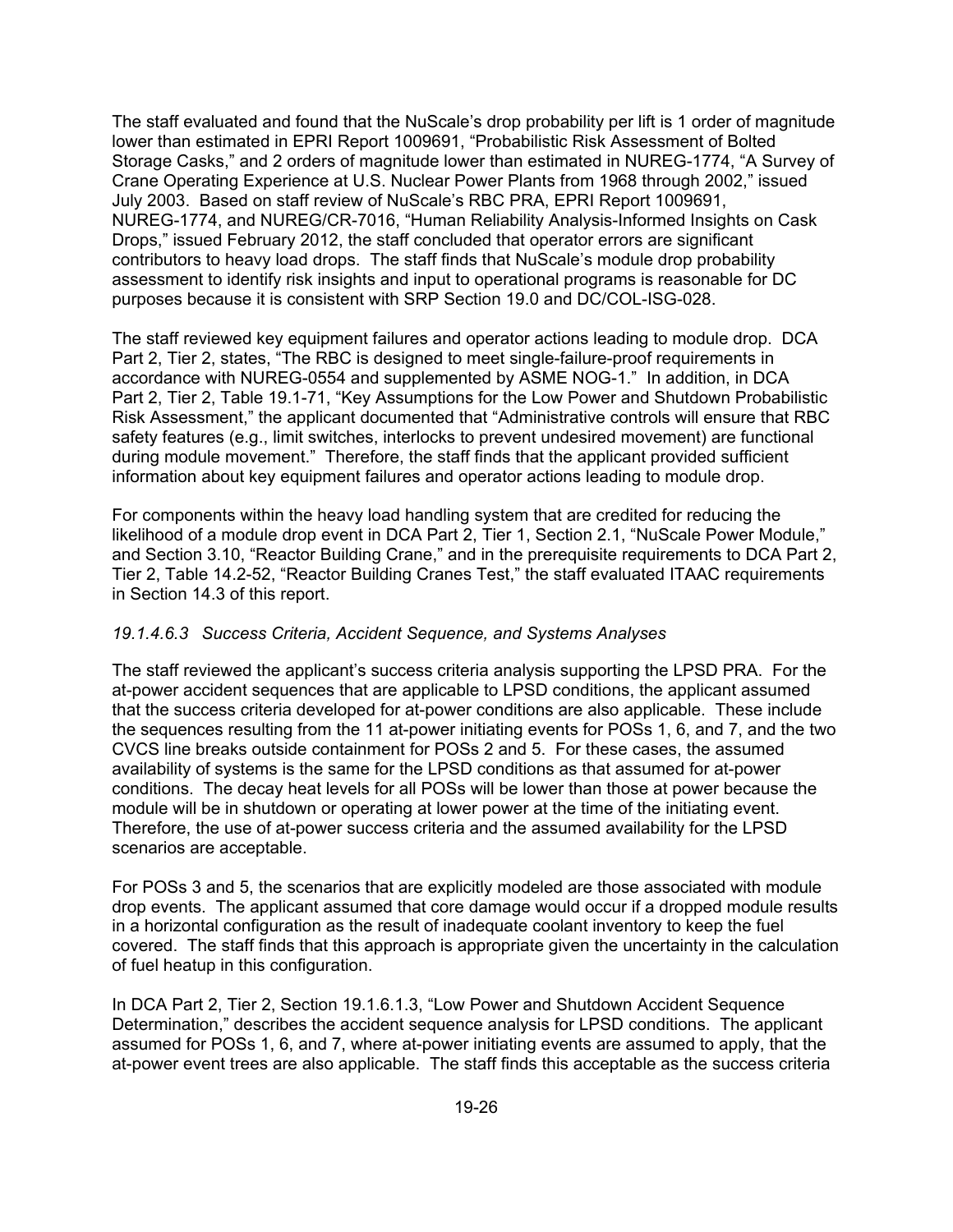for at-power conditions can be reasonably used for LPSD conditions and the systems assumed to be available are generally the same for at-power and the applicable LPSD POSs.

The applicant developed specific event trees to account for the risk associated with module drop events during POSs 3 and 5. Based on the proposed load path, the module is to be raised 1 foot in the operating area of the reactor pool. Believing that a drop from 1 foot leaves the possibility of the module remaining upright, the applicant assumed a probability of 0.5 for the module to remain upright. A module drop in the refueling area can be from a height of up to 30 feet, and the module is assumed to have no possibility of remaining upright. The staff finds these assumptions to be reasonable.

The staff reviewed the systems analysis supporting the LPSD PRA. Where the systems are credited to respond to initiating events, the LPSD PRA uses the system fault trees from the at-power PRA without modification. Therefore, the staff finds the systems analysis for LPSD acceptable for a DCA because it is technically adequate and consistent with DC/COL-ISG-028 and SRP 19.0.

### *19.1.4.6.4 Human Reliability Analysis*

The staff reviewed the potential operator actions that may be important during LPSD conditions. A review of the top cutsets reveals that the dominant failure causing an initiating event is an operator error of commission resulting in a module drop event. Section 19.1.4.6.2 of this report discusses operator errors affecting the module drop probability.

### *19.1.4.6.5 Data Analysis*

The staff reviewed the data used to support the LPSD PRA. The applicant adjusted the initiating event frequencies to account for the duration of each POS. For the component failure probabilities, the applicant assumed that the data analysis performed for the at-power PRA is applicable. With the exception of the RBC for POSs with the potential for module drop accidents, no additional systems and components are included in the LPSD analysis. Therefore, the staff finds that applying the at-power PRA data is reasonable, as discussed in Section 19.1.4.4.7 of this report.

Section 19.1.4.6.2 of this report evaluates the data analysis for the RBC.

### *19.1.4.6.6 Quantification and Risk Insights*

The staff reviewed the LPSD PRA quantification described in DCA Part 2, Tier 2, Section 19.1.6.1.6, "Low Power and Shutdown Quantification." Consistent with the at-power PRA, the applicant performed the PRA quantification using the SAPHIRE code. The applicant identified the significant contributors to CDF, such as initiating events, accident sequences, and basic events (equipment unavailability and human failures). The staff finds that the quantification process used an appropriate truncation that demonstrated acceptable convergence of the CDF. The applicant reported a very low numerical value for the CDF based on the LPSD PRA. As discussed in more detail in Section 19.1.4.4.8 of this report, the staff finds that the uncertainty in the CDF could be very large at the DC stage.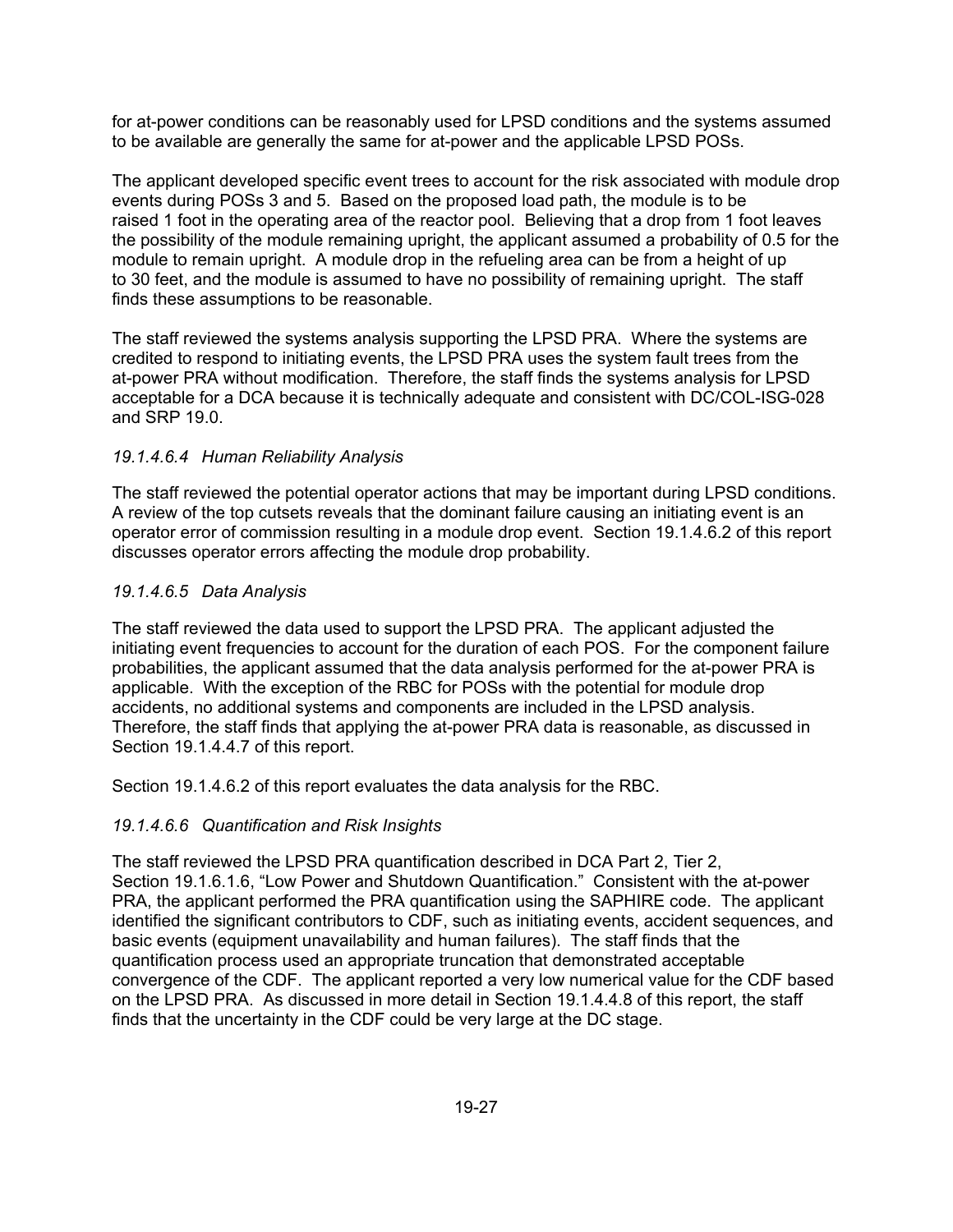The LPSD PRA results show that the CDF risk associated with module drop events dominates the risk for the NuScale design. The staff notes that one of the key sources of uncertainty related to the CDF risk associated with module drop accidents has to do with the operator error of commission. The DC PRA results and insights rely on key assumptions to account for the incomplete design and operational details. DCA Part 2, Tier 2, Table 19.1-71, "Key Assumptions for the low Power and Shutdown Probabilistic Risk Assessment," lists the key assumptions for the LPSD PRA. These key assumptions used in the DC PRA need to be appropriately evaluated and dispositioned during the COL stage to ensure that the PRA results and insights continue to remain valid. As discussed in Section 19.1.4.4.8 of this report, the applicant identified COL Information Item 19.1-8, which provides this assurance.

Aside from the module drop sequences, the top LPSD core damage sequences are as follows:

- spurious opening of an ECCS valve with incomplete ECCS actuation
- loss of dc power with incomplete ECCS actuation
- RCS LOCAs inside containment and incomplete ECCS actuation

The above sequences occur during POSs 1, 6, or 7 when the module configuration is similar to at-power conditions. The importance of spurious opening of an ECCS valve increases because of the ineffectiveness of the IAB at lower RCS pressures.

As documented in DCA Part 2, Tier 2, Table 19.1-70, "Listing of Candidate Risk Significant Structures, Systems, and Components (Single Module): Low Power and Shutdown Probabilistic Risk Assessment," two operator actions were found to be candidates for risk significance: the operator failing to un-isolate containment and initiate CFDS injection and the operator failing to un-isolate containment and initiate CVCS injection.

For the at-power accident sequences that are applicable to LPSD conditions, the applicant assumed that the success criteria developed for at power conditions are also applicable. Due to the open item regarding the success criteria for LOCAs inside of containment for full power conditions, which is applicable for shutdown conditions, the staff cannot make a finding on the applicant's LPSD internal events risk results and insights.

### *19.1.4.6.7 Conclusion*

Because of the **open item** discussed above (i.e., RAI 8840, Question 19-2), the staff cannot make a finding on the applicant's Level 1 internal events PRA for LPSD operations.

#### *Level 2 Internal Events Probabilistic Risk Assessment for Low-Power Shutdown Operations*

The staff evaluated DCA Part 2, Tier 2, Section 19.1.6, "Safety Insights from the Probabilistic Risk Assessment for Other Modes of Operation," for consistency with the relevant portions of SRP Section 19.0 and DC/COL-ISG-028.

### *19.1.4.7.1 Methodology*

The staff evaluated the definitions of LPSD POSs and the end states from the Level 1 analysis. The staff then reviewed how the accident progression analyses evaluated the contributors to a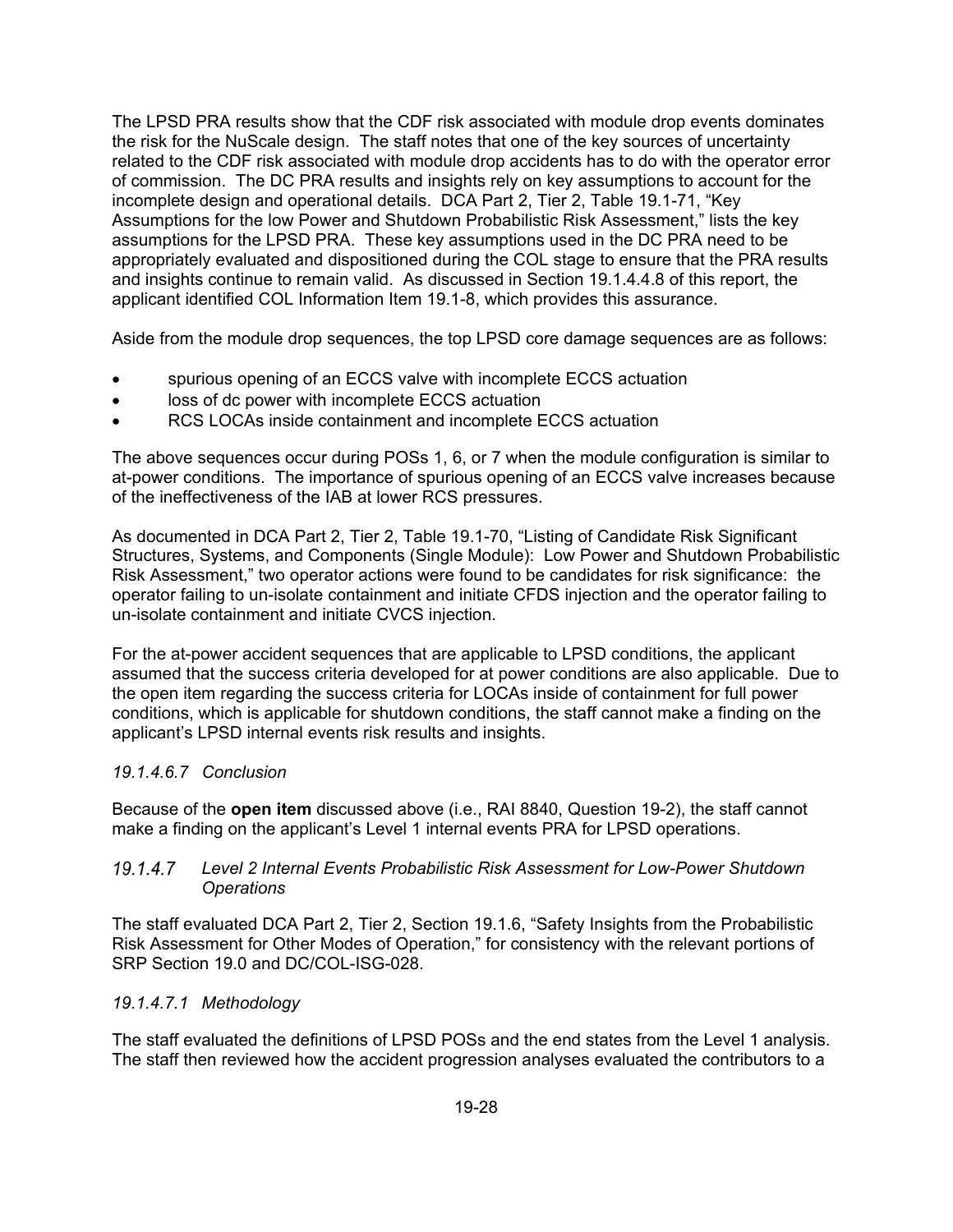large release. The LPSD Level 2 analysis was performed for each POS and then for each LPSD initiating event. Table 19.1-4 of this report defines the POSs.

For POSs 1, 6, and 7, the module configuration is similar to normal operation and was modeled similar to full-power operation. No credit was taken for heat transfer through containment during containment flooding in POS 1 and draining in POS 6. Section 19.1.4.5 of this report presents more detail on the Level 2 PRA modeling for operations at-power. The staff finds this simplifying assumption reasonable because it is conservative.

The staff's review of the Level 2 LPSD PRA focused on POSs 3 and 5 with module transport and the potential for a module drop resulting from a failure of the RBC or the module lift adapter. Three types of module drop events were evaluated. The first type of module drop event involves dropping a fully assembled module with the CNV intact. The module is in this configuration when transported between the operating bay and the containment flange tool (CFT). In a fully assembled module, the CNV is intact and flooded, and the RVVs and RRVs are open. Should the module fall and become horizontal, the coolant inventory in the CNV would not be sufficient to cover the fuel, and core damage is assumed to occur.

After the fully assembled module is placed in the CFT, the CNV is then disassembled, and the upper CNV and RPV are moved from the CFT to the reactor flange tool (RFT). In this configuration, the water in the RPV communicates with the reactor pool through the open RVVs and RRVs. If a module were dropped in this configuration, pool water would flow in through the open RVVs and RRVs to keep the fuel covered and prevent core damage. Thus, the LPSD PRA does not further evaluate the drop of a partially assembled module.

The third type of module drop reflects the possibility of dropping the upper vessels (i.e., the upper portions of the RPV and CNV) as they are moved to or from the dry dock area. The fuel is in the lower RPV, which remains in the RFT. The concern is the physical impact of the RBC dropping the upper RPV and CNV onto the stationary core, which remains in the RFT. This configuration is not included as a potential contributor to CDF because it involves potential mechanical fuel damage, not inadequate heat removal. The applicant concluded the potential radionuclide release from a damaged core does not result in a large release.

For module drop events, the applicant showed that deposition in the module and the aerosol scrubbing by the reactor pool result in the dose being less than the applicant's large release definition of 200 rem. Therefore, module drop events were not considered to lead to a large release or to contribute to the LRF. To confirm these assumptions, the staff reviewed DCA Part 2, Chapters 9 and 19, and audited the supporting document ER-P060-7085, Revision 1, "Dropped Module Consequence Analysis," which contains NuScale's analysis of aerosol scrubbing by the reactor pool.

The staff reviewed key operating assumptions and details on module movement for the adequacy of the risk insights obtained from the dropped module consequence analysis.

In a letter dated May 21, 2018 (ADAMS Accession No. ML18141A882 (non-publicly available)), the applicant stated that the CNV is pressurized during module transport. The intent of pressurizing the CNV is to limit the exchange of water when the CNV flange is opened. With this pressurization, an inflow of water that could submerge components near the top of the CNV is prevented by the presence of the gas bubble; the pressurization is not high enough to cause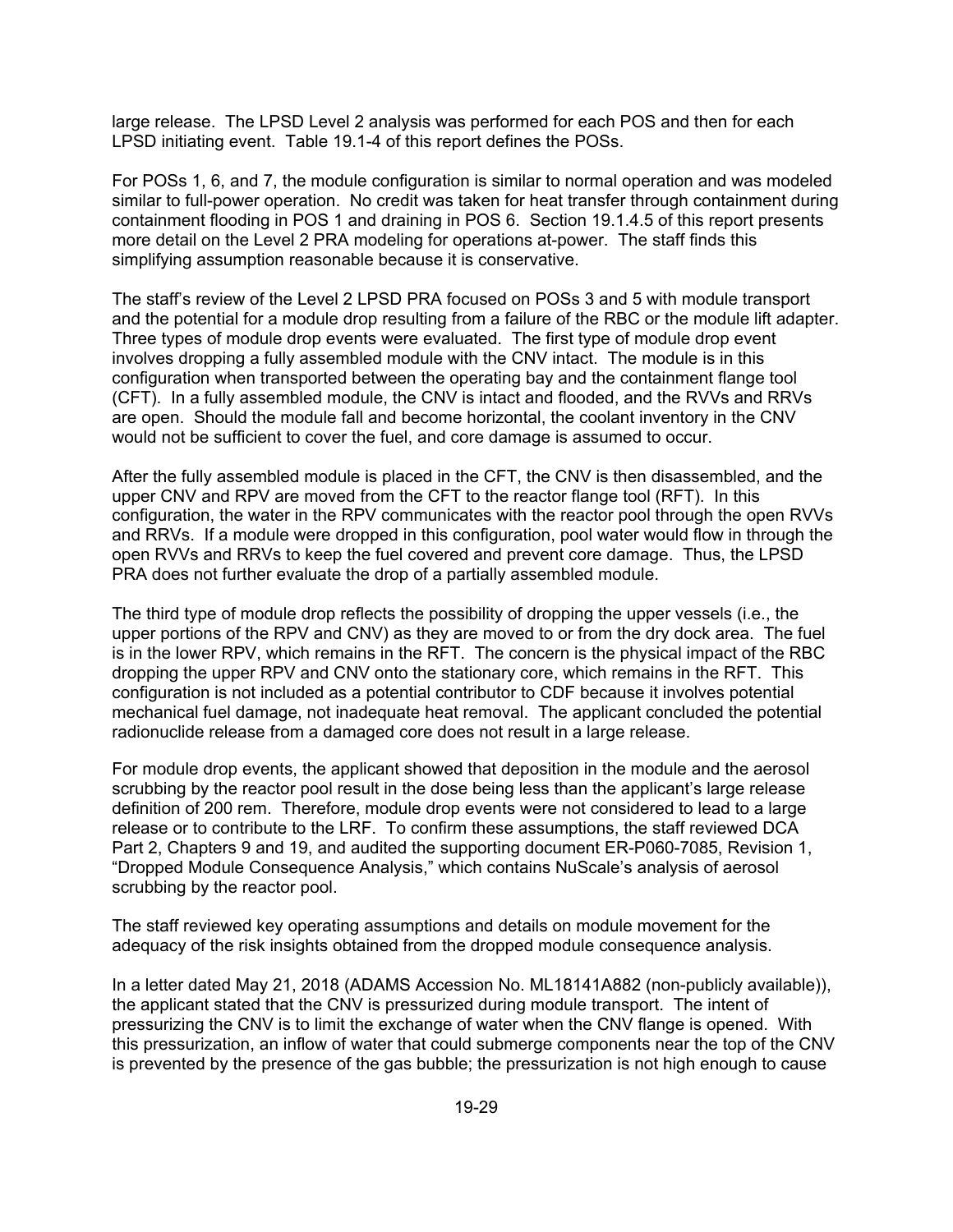an outflow of water that could lower the water level enough to release noncondensable gases into the refueling pool. DCA Part 2, Tier 2, Table 19.1-71 and Section 19.1.7.4, "Insights Regarding Low Power and Shutdown for Multi-Module Operation," document additional module movement assumptions and potential impacts of module drop.

DCA Part 2, Tier 2, Table 19.1-74, "External Flooding Susceptibility during Low Power and Shutdown Plant (LPSD)," and Table 19.1-75, "High-Wind Susceptibility during Low Power and Shutdown Plant Operating States," document that, if ac power is lost, the RBC brakes will set and stop motion. The RBC is designed with redundant holding brakes so that if one brake fails to engage, the other brake automatically holds the load. Because both brake systems are designed and rated to maintain a hoisted load at the maximum allowable crane load, a loss of power will halt operations, but not result in a load drop. The module can be maintained in position, suspended by the RBC, until power is restored, and the lift can resume. This RBC capability to maintain a hoisted load until power is restored resolves the staff concerns about a loss of ac power because of external flooding and high winds.

#### Fill Gas for Refueling

To model the first type of postulated module drop during the movement of a fully assembled module for refueling, the applicant used MELCOR and MACCS for a range of severe accident scenarios to estimate a range of doses at the site boundary. The maximum of the range of doses is 0.576 rem. The applicant then compared this dose (0.576 rem) to its large release definition of 200 rem to conclude that module drop accidents do not result in a large release and show that the surrogate safety goal of an LRF less than  $1x10^{-6}$  per year is met. The margin for this analysis is a factor of 347 (200/0.576).

DCA Part 2 does not specify the fill gas to be used during refueling. The applicant's response to RAI 8926, Question 19-23 dated May 21, 2018 (ADAMS Accession No. ML18141A882), states that, although the fill gas assumed in its analysis is nitrogen, it is not necessary to specify the fill gas in DCA Part 2. As part of a staff audit, the applicant provided a MELCOR sensitivity analysis assuming the fill gas was air to show that using air would not result in a significantly different severe accident progression and source term.

The applicant's MELCOR sensitivity analysis assuming the fill gas was air assumed ignition in the fuel region at 7-percent hydrogen because of the presence of overheating fuel and ignition in other regions at 10-percent hydrogen. The analysis showed that hydrogen combustion was limited because of the limited oxygen in the module. The analysis also showed that much of the hydrogen burned in the fuel region as it was generated, limiting the magnitude of the pressure rise from hydrogen combustion. The applicant also noted that any increased ruthenium releases associated with air conditions are unlikely to be significant because of the aerosol deposition in the module and scrubbing in the reactor pool. The staff finds the applicant's MELCOR sensitivity analysis acceptable for demonstrating that using air as a fill gas would not result in significantly different severe accident progression and source term for estimating LRF. The staff's finding is based in part on the margin of a factor of 347 in the analysis assuming nitrogen as a fill gas.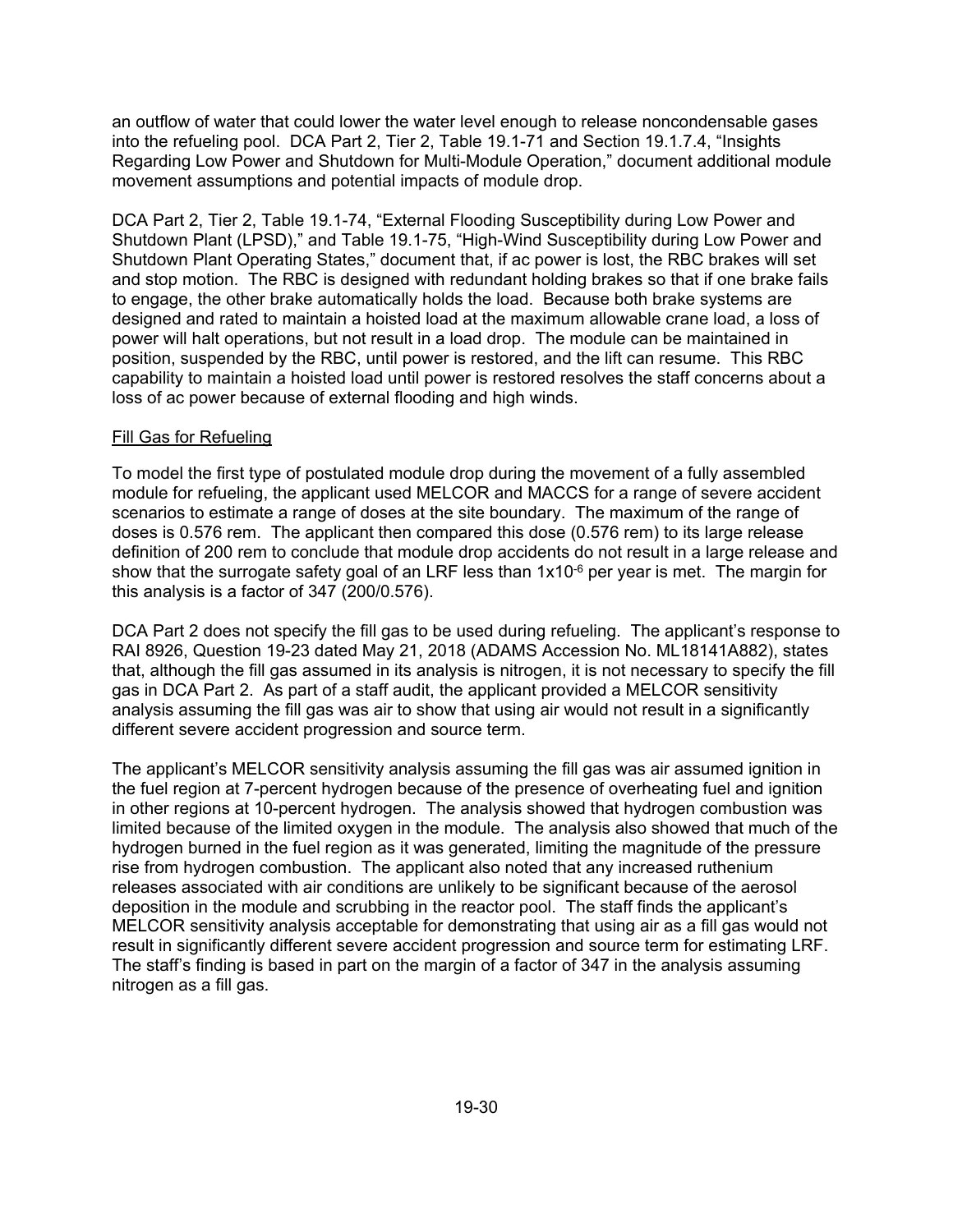#### Pool Scrubbing for Module Drop Accidents

For module drop accidents, the applicant assumed reactor pool scrubbing factors of 500 for iodine and of infinity for other radionuclides based on assumptions for fuel handling accidents in RG 1.183, "Alternative Radiological Source Terms for Evaluating Design Basis Accidents at Nuclear Power Reactors," which treats iodine releases from fuel as vapor. The applicant evaluated aerosol scrubbing factors for the reactor pool to show that its use of a factor of 500 for iodine was conservative. In addition, the applicant applied a range of scrubbing factors (down to a scrubbing factor of 1) to other radionuclides released from the containment to show that these additional releases did not affect the conclusion being drawn from the analysis—namely, releases from model drop accidents are not classified as large releases. Therefore, the staff finds the applicant's approach acceptable.

#### Dropping Upper Portion of the Reactor Pressure Vessel and Containment Vessel onto the Core while Refueling

The applicant performed MELCOR and MACCS analyses to show that dropping the upper internals onto the core while refueling would not result in a large release. The MELCOR analysis assumed the module is lying horizontally on the pool floor, the gap activity is released from all 37 assemblies, and the containment has a hole in it. The assumed containment hole size resulted in nearly all of the gap activity of iodine being released from the containment to the reactor pool over the simulated time of 72 hours. The applicant then applied the pool scrubbing factors from RG 1.183 for fuel-handling accidents and used MACCS to predict a dose at the site boundary of 0.1 rem. The applicant concluded that dropping the upper internals onto the core while refueling would not result in a large release, because the predicted dose of 0.1 rem is less than the large release definition of 200 rem.

Although the applicant's analysis simulates the release to the environment as occurring over 72 hours, the actual release period could be different. Dropping the upper RPV onto the core could result in a faster release to the pool than modeled by the applicant, because the containment is not present in this situation. This could result in a faster release to the environment. However, the presence of the RXB could result in a slower release from the volume above the reactor pool to the environment. As an independent check on the applicant's conclusion, the staff multiplied the applicant's exclusion area boundary dose consequences for a design-basis fuel-handling accident (as reported in DCA Part 2, Tier 2, Table 15.0-12, "Radiological Dose Consequences for Design Basis Analyses") by the number of assemblies in the core to estimate a dose of 20 rem (0.55 rem per assembly x 37 assemblies). The fuel-handling accident analysis is more conservative than the applicant's MELCOR and MACCS analyses because it assumes an instantaneous release from the fuel to the environment and a 2-hour dispersion factor. Even with the more conservative timing assumptions of the design-basis fuel-handling accident, the predicted dose is below 200 rem. Therefore, dropping the upper internals onto the core during refueling is not expected to result in a large release.

### *19.1.4.7.2 Quantification and Results*

The staff finds that the applicant's calculated LRF caused by internal events for a module during LPSD conditions is significantly below the Commission's LRF goal of  $1x10^{-6}$  per year. Similar to the LRF at full power, the significant LRF sequences involve an un-isolated CVCS pipe break outside containment in POSs 1, 6, or 7, followed by failures that prevent the CVCS or CFDS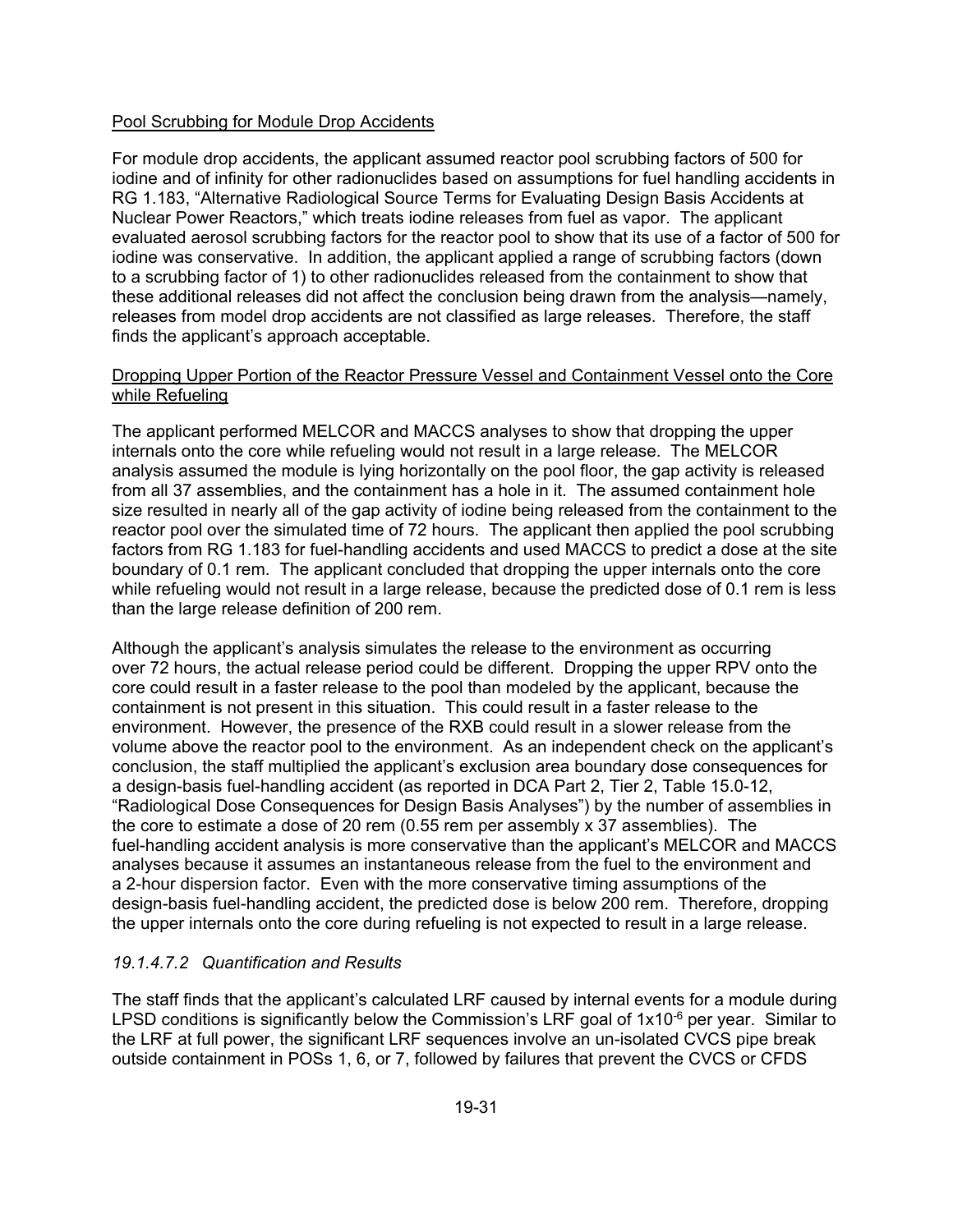from injecting coolant into the CNV. The applicant reported a very low number for the LRF for LPSD operations. The staff finds the applicant's level 2 LPSD PRA analyses to be adequate for the purpose of demonstrating that the Commission's LRF and CCFP goals are met and for the purpose of identifying risk insights for a DCA.

### *19.1.4.7.3 Conclusion*

The staff finds that the applicant's calculation of LRF from internal events for a module during LPSD conditions is consistent with relevant portions of SRP Section 19.0, DC/COL-ISG-028, and RG 1.200.

#### *External Events Probabilistic Risk Assessment for Operations at Power and Low-Power Shutdown*

This section documents the staff evaluation of the external events PRA for operations at power and LPSD as described in DCA Part 2, Tier 2, Sections 19.1.5, "Safety Insights from the External Events Probabilistic Risk Assessment for Operations at Power," and 19.1.6, "Safety Insights from the Probabilistic Risk Assessment for Other Modes of Operation." The external event hazards that may affect the NuScale risk profile are identified consistently with ASME/ANS RA-Sa-2009 for the design stage consistent with DC/COL-ISG-028. The guidance in ASME/ANS RA-Sa-2009 is used to implement a progressive screening process to identify which external events can be screened from detailed evaluation and those that require a quantitative hazard evaluation. The applicant identified 41 specific external hazards for screening evaluation. The screening disposition for each of the hazards is reported in DCA Part 2, Tier 2. The applicant determined from the screening analysis that the following external events required detailed quantitative analysis: seismic events, internal fires, internal floods, external floods, and extreme winds.

The screening of some hazards was based on assumptions about siting requirements. To ensure that the site is enveloped, a bounding analysis of high winds and external floods was performed to allow COL applicants to compare their site characteristics to those assumed in the bounding analyses. A PRA-based SMA was performed to allow COL applicants to verify that the results remain valid and reflect site-specific and plant-specific information. The PRA-based SMA also allows COL holders to verify that the design-specific plant-level high confidence of low probability of failure (HCLPF) capacity is maintained for the as-built, as-designed configuration of the plant.

The staff reviewed the applicant's screening evaluation of external events and finds it to be acceptable because (1) the screening criteria used by the applicant are consistent with DC/COL-ISG-028 and (2) the results of the screening evaluation are similar to those for passive reactor designs previously certified by the NRC.

### *19.1.4.8.1 Seismic Risk Evaluation*

This section documents the staff evaluation of the PRA-based SMA for operations at power as described in DCA Part 2, Tier 2, Section 19.1.5.1, "Seismic Risk Evaluation." SECY-93-087 and the associated SRM indicate that, for seismic events, a plant designed to withstand a 0.5g safe-shutdown earthquake (SSE) should have a plant HCLPF capacity of at least 1.67 times the acceleration of the SSE (i.e., 0.84g). The applicant addressed seismic events more severe than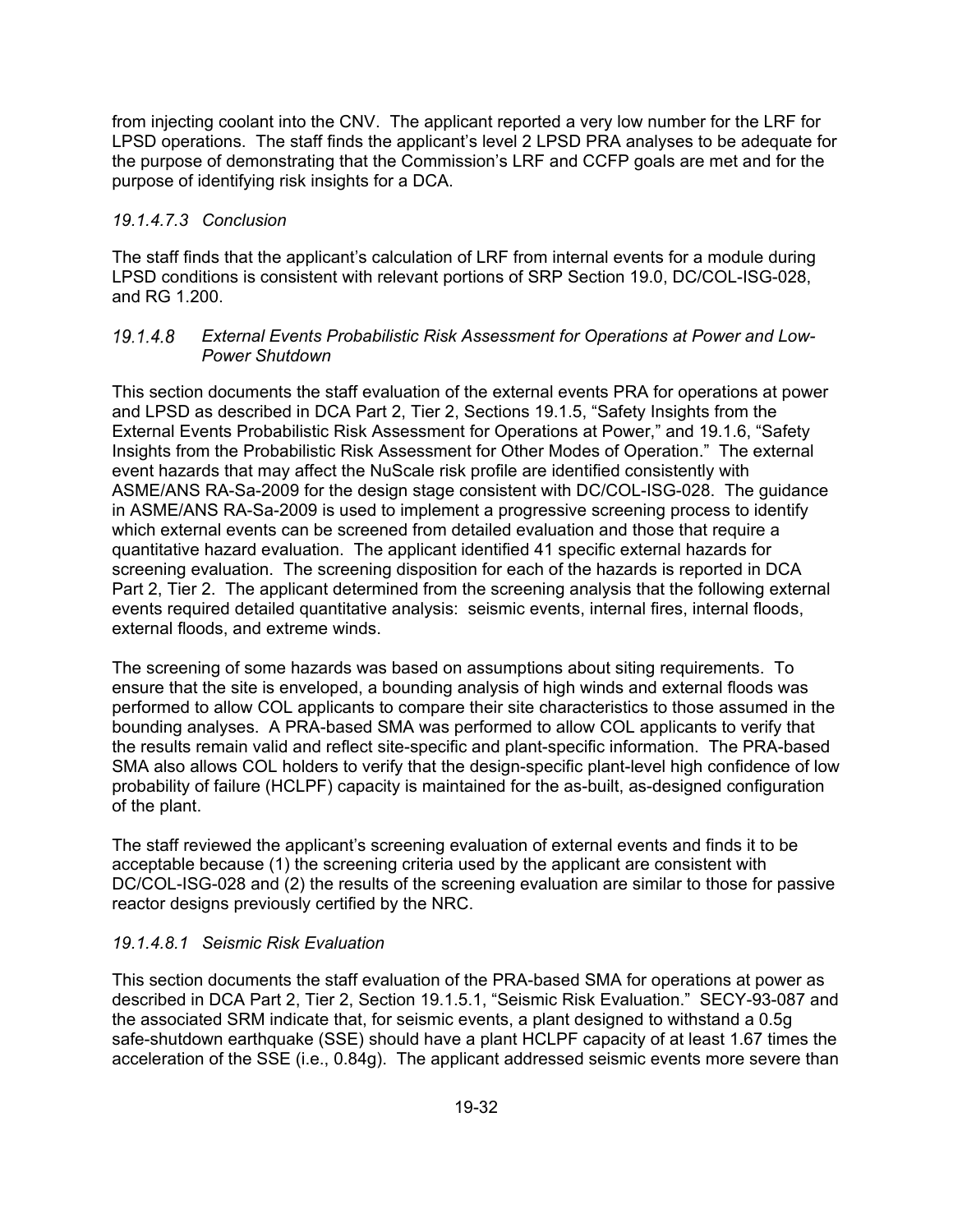the design-basis earthquake (i.e., the SSE) using a PRA-based SMA. The applicant performed the PRA-based SMA based on logic models covering the various systems that could be used to prevent core damage. The models were developed by modifying the design-specific PRA models for internal events to include logic important in considering seismic failures. The applicant determined accident sequences important to the evaluation of seismic margin using event trees and fault trees that included the fragility data for each component for each sequence and failure probabilities for random, nonseismic failure events.

The staff reviewed the PRA-based SMA following the guidance provided in SECY-93-087 and its associated SRM; SRP Section 19.0; and Part 5, "Requirements for Seismic Events At-Power PRA," of ASME/ANS RA-Sa-2009 for the design stage, consistent with DC/COL-ISG-028. In general, the PRA-based SMA provides an understanding of significant seismic vulnerabilities and insights to demonstrate the robustness of a standard design. In this context, the staff review focused on the framework for assessing potential significant failures induced by seismic events.

The staff assessed the scope of the applicant's PRA-based SMA to ensure that the analysis addresses all applicable accident sequences and all plant operating modes.

The staff reviewed the PRA-based SMA for at-power and LPSD operations. The staff's review relied on information provided in DCA Part 2, Tier 2, Chapter 19, and information made available during the two audits.

#### Evaluation of Seismic Input Spectrum

The staff reviewed the description of the seismic input spectrum provided in DCA Part 2, Tier 2, Section 19.1.5.1.1.2, "Seismic Input Spectrum." The review-level earthquake is defined relative to the Certified Seismic Design Response Spectra (CSDRS), as shown in DCA Part 2, Tier 2, Figure 3.7.1-1, "NuScale Horizontal CSDRS at 5 Percent Damping," and the SSC fragility is referenced to the peak ground acceleration of the CSDRS. Based on the description of the applicant's input response spectrum, the staff finds that the seismic input spectrum for the PRAbased SMA is acceptable on the basis that the seismic fragility calculation uses the response spectrum shape defined as the DC's CSDRS, consistent with SRP Section 19.0.

#### Seismic Fragility Evaluation

The staff review of the seismic fragility evaluation focused on the methodology used to select the structural failures, the methodologies used to calculate the seismic fragility for SSCs, and the assumptions made in determining the controlling structural failure modes.

The structural failures modeled are those structures that are directly in contact with the module, directly connected to the module interface, or located above the module. A separate fragility analysis was performed for each of the structures in DCA Part 2, Tier 2, Table 19.1-35, "Structural Fragility Parameters and Results," including the RBC, RXB exterior walls, module supports, bioshield, pool walls, crane support walls, bay walls, roof, and basemat. The SSCs evaluated for the fragility analysis were divided into two categories—PRA-critical and noncritical SSCs.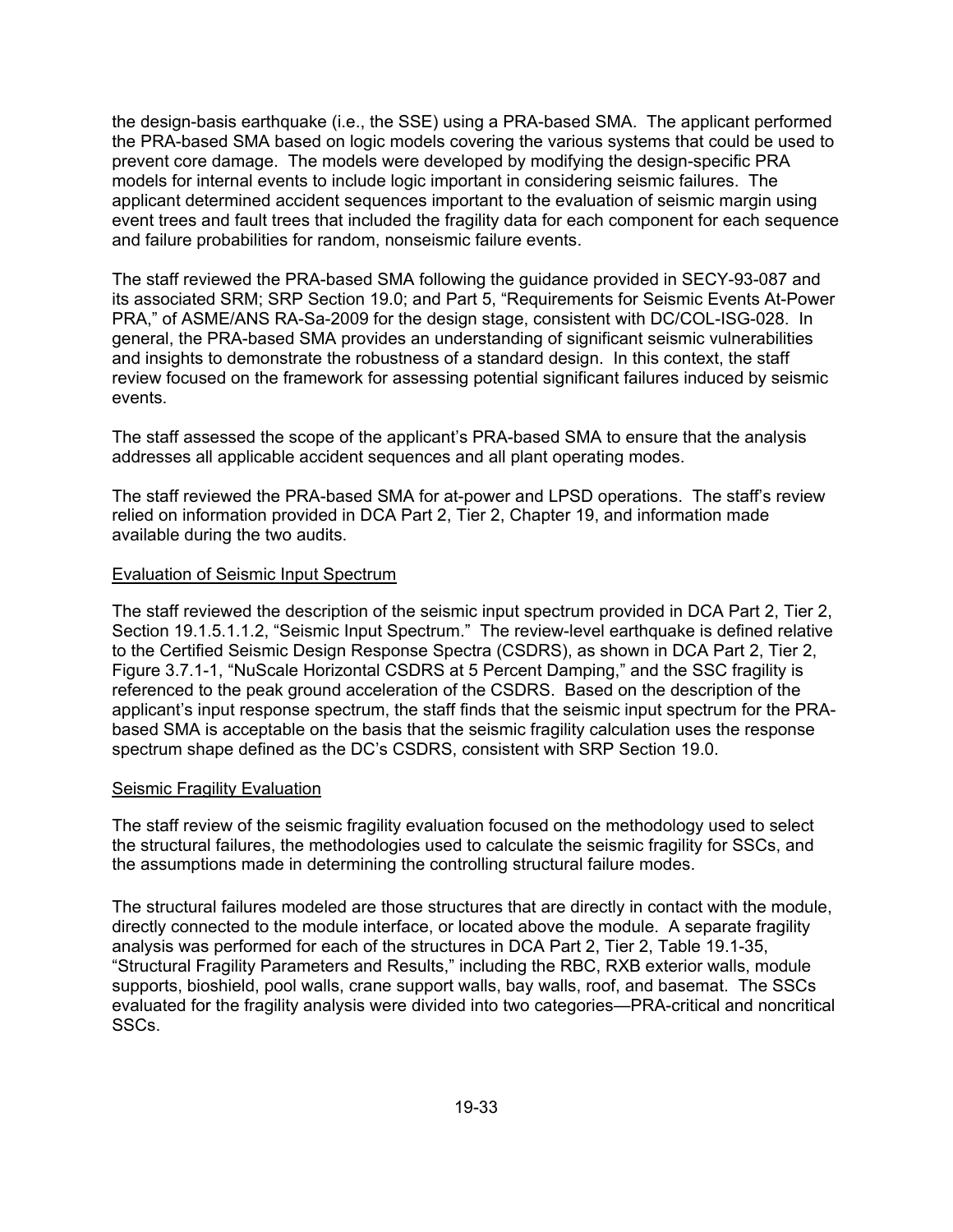With regard to the methodology used for the PRA-critical SSCs, in SRP Section 19.0, the staff endorsed the conservative deterministic failure margin and separation of variables methods as acceptable for determining seismic fragility. Endorsed by the staff in DC/COL-ISG-020, EPRI NP-6041, "A Methodology for Assessment of Nuclear Power Plant Seismic Margin," issued August 1991 and EPRI 103959, "Methodology for Developing Seismic Fragilities," issued June 1994 are acceptable guidance for the seismic fragility evaluation. Because EPRI 1019200, "Seismic Fragility Applications Guide Update," issued 2009, which was referenced for information on the evaluation of seismic fragilities, provides limited updates to the above EPRI documents, the staff found its use acceptable. The methodologies used for determining the HCLPF capacity are consistent with staff-endorsed guidance and are therefore acceptable.

With regard to the methodology used for the noncritical SSCs, the applicant stated that the use of generic data is conservative for component capacity and included an assumption in DCA Part 2, Tier 2, Table 19.1-40, "Key Assumptions for the Seismic Margin Assessment," that fragility parameters acquired from generic sources are valid and relevant to the NuScale design, which is to be verified in accordance with COL Information Item 19.1-8. This methodology is acceptable to the staff because the results are conservative, the COL applicant will verify the applicability of the generic data, and no SSCs evaluated using generic data contribute to the seismic margin.

To verify assumptions in DCA Part 2, Tier 2 and resolve several RAIs, the staff audited a summary of the fragility calculations for several PRA-critical SSCs, including the RBC, RVVs, and control rod guide tube. The staff also audited portions of the fragility calculations for the structures, including the reactor bay wall, reactor pool walls, crane walls, RXB exterior wall, basemat, RXB roof, and module supports. The staff specifically verified that the supporting calculations demonstrate that the controlling failure mode for the RXB is out-of-plane shear cracking at the base of the exterior east-west walls. The staff verified that results of the seismic evaluation presented in DCA Part 2, Tier 2, Tables 19.1-35 and 19.1-38, "Seismic Correlation Class Information," which include the median capacity, uncertainty parameters, and HCLPF capacity, were consistent with audited documents. The staff verified that no SSCs with HCLPF capacities less than 0.84g, as indicated in DCA Part 2, Tier 2, Table 19.1-38, contribute to the seismic margin.

The staff reviewed the component boundaries because several components listed in DCA Part 2, Tier 2, Table 19.1-38 have HCLPF capacities significantly in excess of 0.84g. As stated in DCA Part 2, Tier 2, Section 19.1.5.1.1.3, "Seismic Fragility Evaluation," these boundaries cover all failure mechanisms, including anchorage failures and structural collapse affecting component functions. The defined component boundaries are acceptable to the staff; however, sufficient basis does not exist to verify these HCLPFs without as-built plant information and the results of a seismic walkdown. Therefore, although the staff cannot evaluate the adequacy of individual components listed in DCA Part 2, Tier 2, Table 19.1-38, which have comparatively high HCLPF capacities, until the seismic walkdown is performed, the staff is able to find that the plant-level HCLPF capacity meets the Commission's Policy Statement in SECY-93-087. The staff will confirm that the applicable information provided in NuScale's letter dated October 25, 2018 (ADAMS Accession No. ML18298A083), is added to the next revision of the DCA. This is a **confirmatory item** pending the receipt of Revision 3 of DCA Part 2.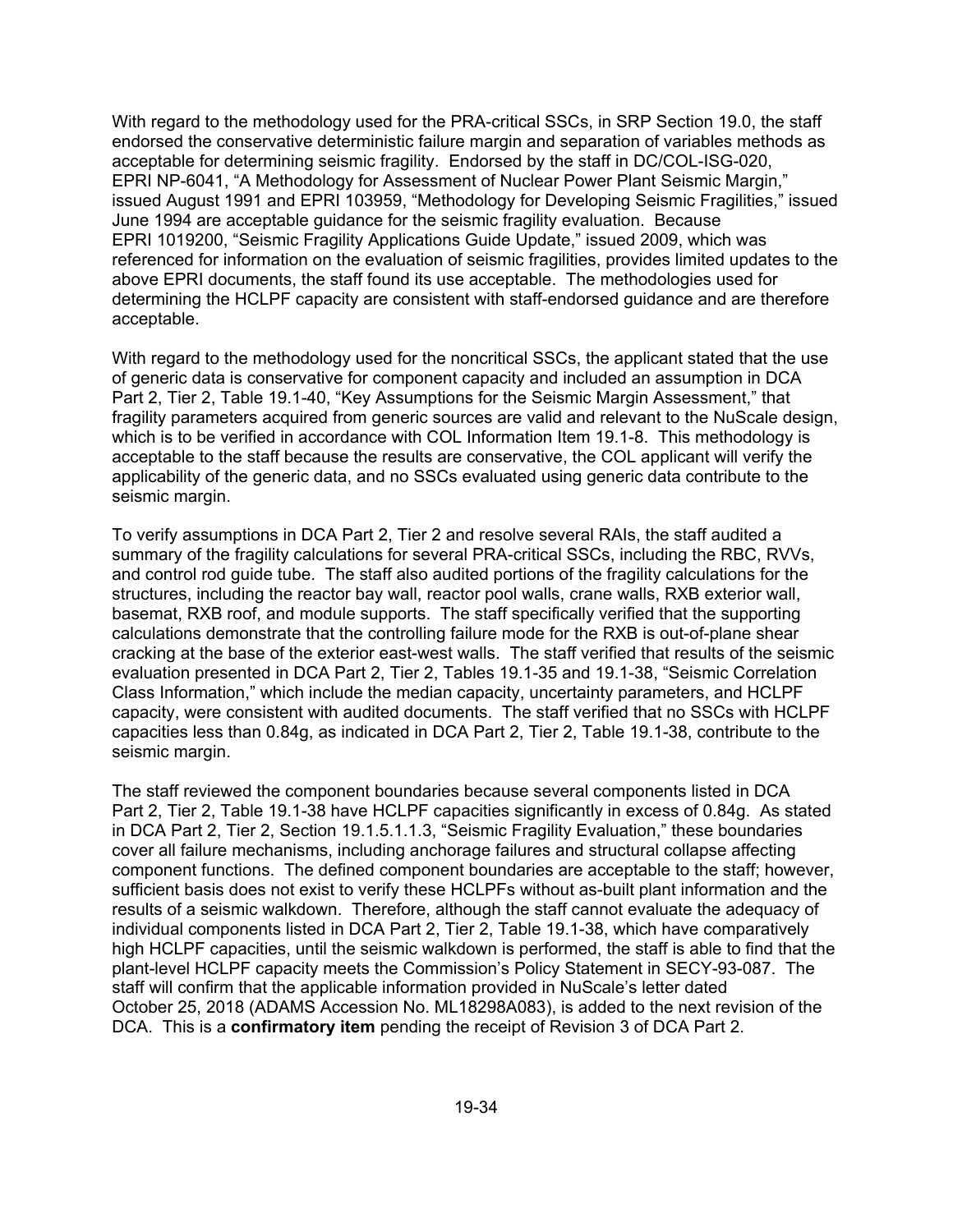The staff reviewed the assumption listed in DCA Part 2, Tier 2, Table 19.1-40, that seismic Category I structures meet the seismic margin requirement of 1.67 times the CSDRS for site-specific seismic hazards, including sliding and overturning. The staff reviewed the results of the analysis in DCA Part 2, Tier 2, Tables 3.8.5-5, "Factors of Safety—RXB Stability," 3.8.5-11, "Reactor Building Sliding Displacements for Soil Type 7, 8, and 11 (Dead Weight + Buoyancy)," and 3.8.5-12, "Control Building Sliding and Uplift Displacements for Soil Type 7 and 11." The analysis results indicate negligible RXB sliding displacements of 0.11 inches in the east-west direction and 0.06 inches in the north-south direction as the result of the design-basis earthquake of 0.5g. Section 3.8.5 of this report documents the staff's evaluation of this analysis. Based on the above information, the staff concludes that it is reasonable to assume that the seismic Category I structures meet the seismic margin of 1.67 times the CSDRS for seismic-induced sliding and overturning. Additionally, COL Information Item 19.1-8 specifies that the COL applicant is to confirm the validity of key assumptions.

For the LPSD PRA-based SMA, the staff reviewed DCA Part 2, Tier 2, Section 19.1.6.3, "Safety Insights from the External Events Probabilistic Risk Assessment for Low Power and Shutdown Operation," to determine whether any additional SSCs should be included beyond those considered for the at-power PRA-based SMA. The applicant included assumptions in DCA Part 2, Tier 2, Table 19.1-40, for the CFT, RFT, and module lifting adapter, which provide the basis for concluding that they do not contribute to the seismic margin. The basis given in DCA Part 2, Tier 2, Table 19.1-40, is acceptable to the staff because operating practice will control the configuration of these SSCs.

#### Evaluation of Systems and Accident Sequence Analysis

DCA Part 2, Tier 2, Section 19.1.5.1.1.4, "Systems and Accident Sequence Analysis," summarizes the applicant's method for performing the systems and accident sequence analysis. The staff compared the steps in this method with the Commission's expectations and found that the NuScale method includes all features described in SECY-93-087 and the associated SRM.

The applicant included all SSCs modeled in the internal events PRA and additional seismic-specific SSCs, such as structures, in the PRA-based SMA. The seismic fragility analysis detailed above supports the determination of sequence-level and plant-level HCLPF capacities. The staff confirmed that the applicant used the MIN-MAX method to calculate the sequence-level and plant-level HCLPF capacities. Use of the MIN-MAX method follows the guidance in SRP Section 19.0 and is acceptable to the staff.

In developing sequence-level HCLPF capacities, the applicant used a screening process to eliminate core damage cutsets that included both seismic-induced failures of SSCs, random failures of SSCs and human error events. Cutsets were screened out when the product of the failure probabilities for random failures and human error events was less than .01. The staff finds this screening criterion acceptable because, by definition, the HCLPF capacity is the seismic capacity of an SSC described in terms of a specified ground motion parameter corresponding to a 1-percent probability of unacceptable performance of the mean fragility curve, and cutsets having the product of random failure probabilities of less than .01 will have a total failure probability of less than .01 regardless of the probability associated with the seismic failure. In contrast, for the evaluation of seismic risk insights, all cutsets were considered. The staff will confirm that the applicable information in NuScale's letter dated October 25, 2018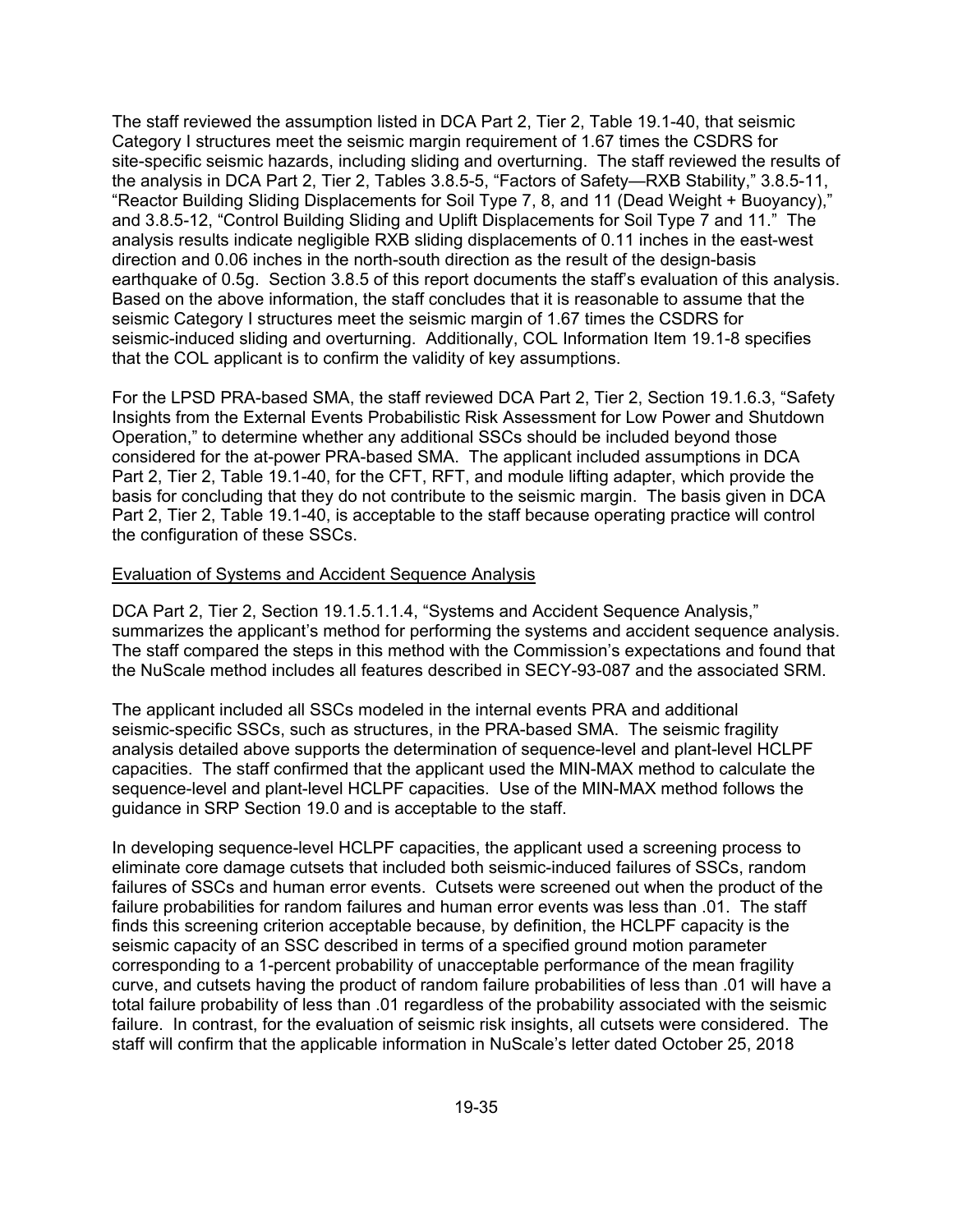(ADAMS Accession No. ML18298A083), is added to the next revision of the DCA. This is a **confirmatory item** pending the receipt of Revision 3 of DCA Part 2.

In developing risk insights, the applicant generated cutsets for 14 seismic event trees. The underlying logic for each event tree is identical; however, each event tree represents a different ground motion acceleration. Each event tree is assigned a ground motion acceleration increasing monotonically from 0.005g to 4.0g. During an audit, the applicant elaborated that the 14 sets of cutsets reveal which combinations of seismic and random failures are most likely for different earthquake intensities. The staff finds that segmenting the seismic hazard into 14 intervals is a typical and acceptable approach to quantifying the seismic risk as described in EPRI 1002989, "Seismic Probabilistic Risk Assessment Implementation Guide," issued 2009. The use of multiple ground motion intervals provides insights into the relative contributions of both seismic and random failures at different ground motions.

The applicant performed a PRA-based SMA, as described in DCA Part 2 Tier 2 Section 19.1. The staff does not expect a peer review in accordance with ASME/ANS RA-Sa-2009, Part 5, Section 5-3, for this SMA. However, the staff compared the elements of an SMA peer review specified in ASME/ANS RA-Sa-2009, Part 5, Section 5-3, with those documented in ER-P000-4474, Revision 0, "External Review of the NuScale PRA Self-Assessment." The staff determined that the applicant's external review adequately considered the elements in ASME/ANS RA-Sa-2009 and provides the staff with additional confidence that the PRA-based SMA is technically adequate.

#### Insights

The applicant described the insights gained from the PRA-based SMA in DCA Part 2, Tier 2, Section 19.1.5.1.2, "Results from the Seismic Risk Evaluation." To gather these insights, the applicant examined risk-significant accident sequences, structural failure events, component failure modes, and operator actions.

Reporting risk insights from the PRA-based SMA adequately addresses the Commission's objective that significant seismic vulnerabilities and other important insights be captured in the PRA-based SMA, as discussed in SECY-93-087 and the associated SRM.

### **Conclusion**

Based on the above evaluation, the staff finds that the NuScale design satisfies the expectation of SECY-93-087 and its associated SRM regarding the plant-level HCLPF capacity, which is sufficient to demonstrate adequate seismic margin for a DCA. Therefore, the staff concludes that the NuScale PRA-based SMA is acceptable and consistent with SRP 19.0.

### *19.1.4.8.2 Internal Fires Risk Evaluation*

The staff evaluated the fire probabilistic risk assessment (FPRA) for operations at power as described in DCA Part 2, Tier 2, Section 19.1.5.2, "Internal Fires Risk Evaluation," for consistency with the relevant portions of SRP Section 19.0 and DC/COL-ISG-028. The applicant's FPRA addressed the technical elements in ASME/ANS RA-Sa-2009, such as component selection, fire scenario analysis, fire ignition frequency, and fire risk quantification. The staff reviewed the extent to which the applicant's FPRA information is consistent with the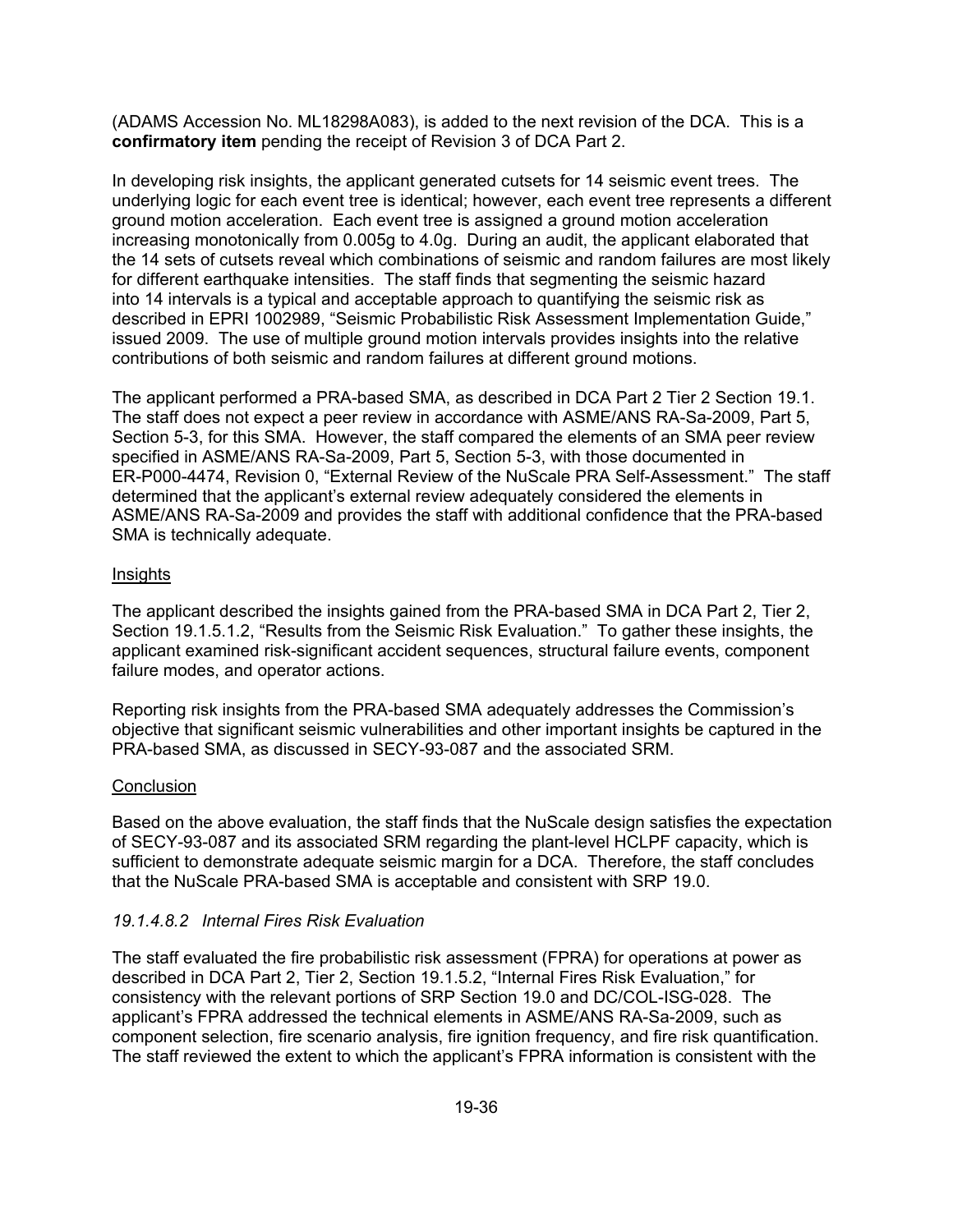applicable approaches described in NUREG/CR-6850, "EPRI/NRC-RES Fire PRA Methodology for Nuclear Power Facilities," issued September 2005. The applicant either did not perform certain tasks or used simpler analyses than suggested in NUREG/CR-6850. The staff finds it acceptable because certain design details (e.g., specifics of cable routing, ignition sources, and target locations) are unknown at the DC stage. The staff focused its review on the reasonableness of assumptions used in the FPRA to address these incomplete aspects of the design and operating procedures.

#### Fire Probabilistic Risk Assessment Component Selection

The staff reviewed the applicant's selection of components included in the FPRA. The staff confirmed that the FPRA uses the same systems and accident sequence models as the internal events PRA. The applicant used the information from the Fire Safe Shutdown Plan presented in DCA Part 2, Tier 2, Appendix 9A, "Fire Hazards Analysis," and multiple spurious operation evaluations to identify components to include in the FPRA model. The staff noted that the instrumentation required to perform operator actions has not been established. The staff confirmed that the FPRA assumes that instrumentation is available for operator actions when the equipment (e.g., pumps, valves) required to perform the actions is available. Instrumentation required for the performance of an operator action is assumed to be affected by the same fire event that affects the equipment required to perform the action (e.g., by fire in the area where control circuitry is located). The staff confirmed that this assumption has been included as a key assumption in DCA Part 2, Tier 2, Table 19.1-46, "Key Assumptions for the Internal Fire PRA," that will be validated or updated as appropriate once the design details become available in the COL stage.

#### Fire-Induced Failures

The staff reviewed how the FPRA model accounted for the ability of equipment that may be affected by a fire to perform its intended function. The staff also reviewed a spurious operation induced by a hot short that may either cause a fire-induced initiating event or adversely affect the response of safety systems or operator actions required to respond to a fire. In lieu of detailed circuit analyses, the applicant assumed that fire damage to cabling can either cause a loss of control of the associated component or a spurious operation of the associated component depending on the cable material (e.g., fiber optic or copper). The applicant assumed that spurious operation induced by a hot short is not credible in fiber optic cables. Therefore, damage to a fiber optic cable is modeled only as a loss of control of the component controlled by the cable. Fire-induced spurious operation of circuits involving copper cabling are considered credible and are included in the model.

The staff noted that there are assumed fire scenarios (e.g., IE-FIRE-3-ECCS) during which the ECCS solenoid-operated valves are subject to spurious operation, but not the containment isolation solenoid valves—even though the cabling for both functions appears to be routed through a shared fire area (e.g., Fire Area 010-208).

In a letter dated December 13, 2017 (ADAMS Accession No. ML17347B711), the applicant stated that for the ECCS, a spurious actuation is a potential concern because it presents a possibility for an incomplete ECCS actuation; therefore, a hot short is modeled as a contributor to an inadvertent ECCS actuation demand. For the CIVs, however, fire damage may result in the valves closing, which is the safe state, and these failures are not modeled in the PRA to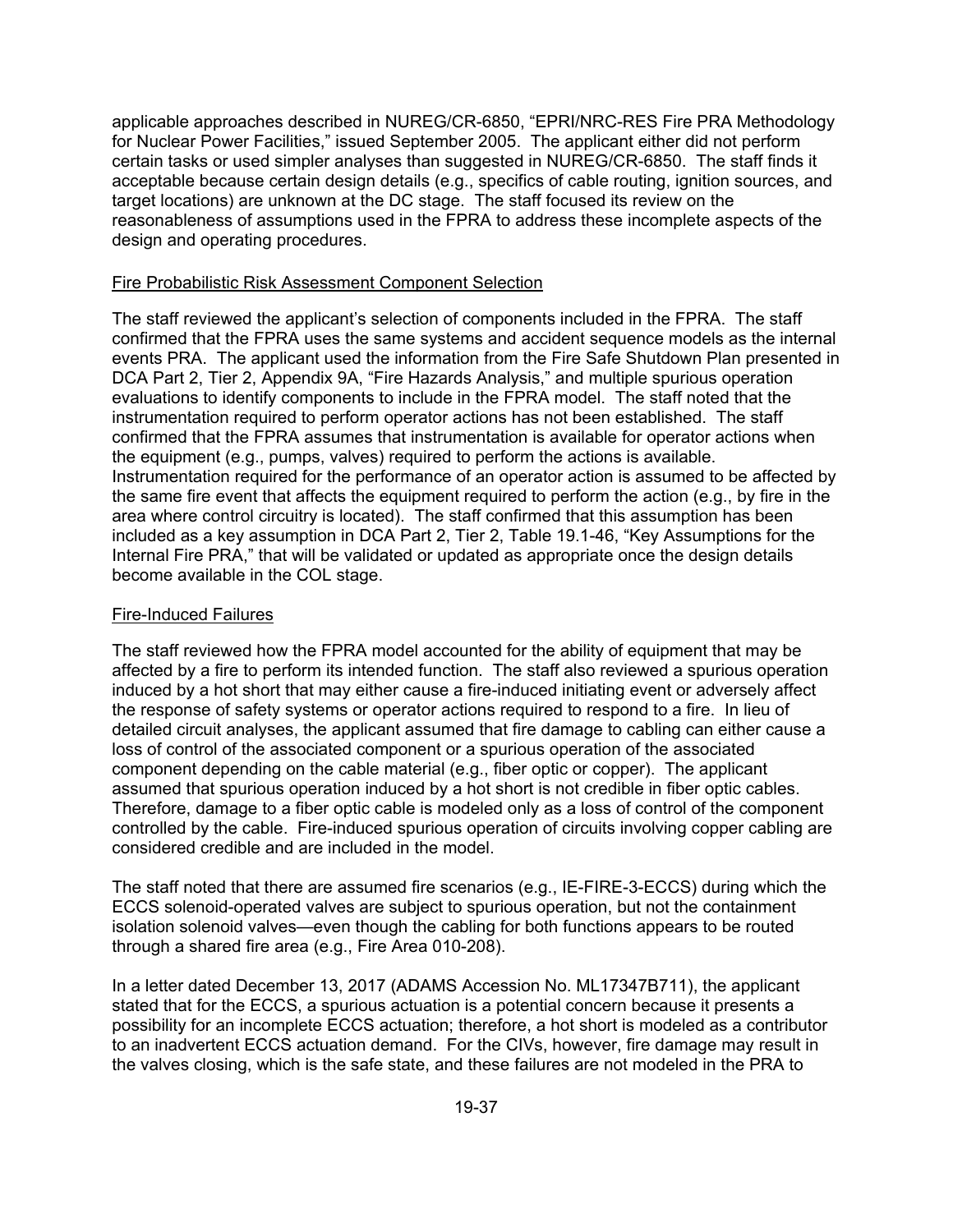avoid crediting a beneficial failure that may mitigate a potential accident progression. The staff finds this approach reasonable and acceptable.

The staff noted another important assumption related to the probability of spurious operation occurring. The applicant assumed that spurious operations of solenoid-operated valves powered by ungrounded dc supplies have been assigned a probability of 7.7x10<sup>-2</sup> based on Column 4 of Table 5-2 in NUREG/CR-7150, "Joint Assessment of Cable Damage and Quantification of Effects from Fire (JACQUE-FIRE)." This probability is applicable to solenoids that require double-break hot shorts from intra-cable and ground fault equivalent sources. The applicant further assumed that if a spurious operation can be withstood for longer than 7 minutes, a value of  $2.2x10^{-2}$  is assigned as the probability for the hot short to persist for longer than 7 minutes. This is based on Table 6-3 in NUREG/CR-7150 and allows for the possibility for a hot short to clear after it initially occurs. The staff found that the applicant included these as key assumptions in DCA Part 2, Tier 2, Table 19.1-46, which will be validated or updated as appropriate once the design details become available in the COL stage.

#### Fire Scenario Analysis

The staff reviewed the applicant's treatment of the spatial interaction between the ignition sources and the targets. The applicant performed the plant partitioning and identified the fire compartments based on the fire areas as defined in the fire hazards analysis documented in DCA Part 2, Tier 2, Chapter 9. At this stage of this design, the specific locations of ignition sources, targets (e.g., cable routing), and intervening combustibles are not available. Within individual fire compartments, the FPRA did not take credit for fire suppression, either automatic or manual. Cable routing information was assumed based on the location of component controls and the physical location of the equipment in the plant as identified or inferred from the site plan and the general arrangement drawings.

The applicant did not perform detailed fire modeling. Instead, the applicant modeled the fire growth by applying a mean probability of 0.5 with a uniform distribution with a value between 0 and 1 to represent the combined effect of a fire severity factor, the probability of nonsuppression, and subsequent fire growth. In cases when the fire does not spread, the scenario is mapped to a transient sequence. When the fire does spread, all targets in the fire are assumed to be affected by the fire, and the scenario is mapped to the most challenging accident sequence considered possible following a fire in the area. The applicant also performed a sensitivity study to evaluate the uncertainty in fire growth.

The staff reviewed how the applicant addressed the MCR fire risk. The applicant's modeling of fires affecting the MCR are consistent with how other fire compartments are modeled. Because the MCR contains equipment controlling both divisions of safety systems, a fire left unchecked may result in conditions that challenge entire safety functions. The operators are expected to respond to an MCR evacuation by tripping the reactors and initiating DHR and containment isolation for each reactor before leaving the MCR. Following evacuation of the MCR, the MPS manual switches can be isolated to prevent spurious actuations. As these fire areas are treated identically and combined in a single fire scenario, all of these fire areas need to be viewed as potentially risk significant.

The staff reviewed the applicant's treatment of multicompartment fires. The frequency of the multicompartment scenario is quantified as the product of the ignition frequency, the severity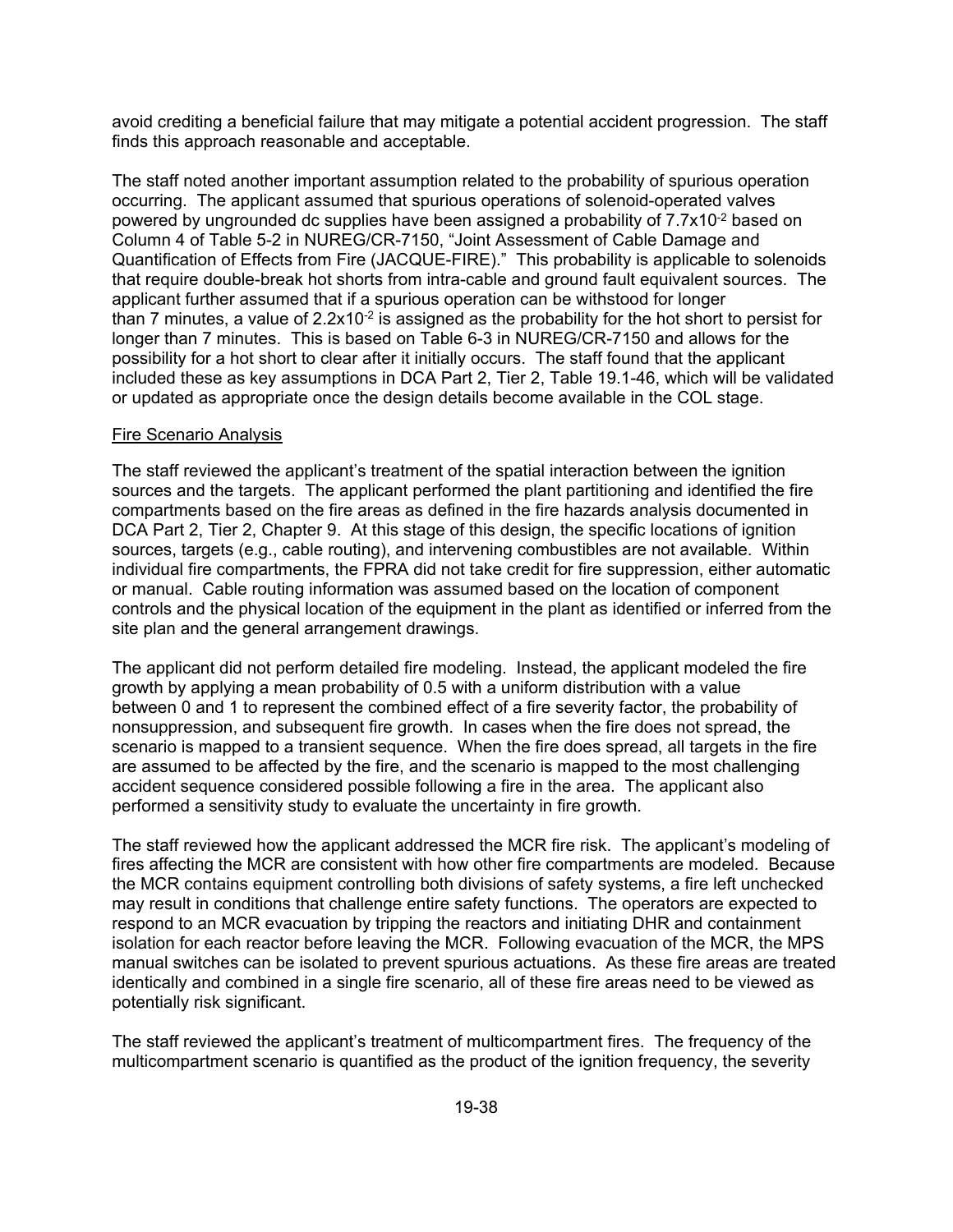factor, the probability of nonsuppression, and the fire barrier failure probability. The applicant assumed that all ignited fires in the originating compartment result in a challenge to fire compartment boundaries, such as by the formation of a hot gas layer. The applicant assumed a severity factor of 1, 0.01 for the probability of nonsuppression, and 0.1 for the probability of barrier failure. The applicant considered the fire compartment layout from the general arrangement drawings and appropriately assessed the combinations of multicompartment fire scenarios.

### Fire Ignition Frequency

The staff reviewed how the applicant determined the fire ignition frequencies to support the FPRA. The applicant estimated the fire ignition frequency for each identified ignition source and each fire compartment using the generic frequencies from NUREG-2169, "Nuclear Power Plant Fire Ignition Frequency and Non-Suppression Probability Estimation Using the Updated Fire Events Database: United States Fire Event Experience Through 2009," issued January 2015. Fire frequencies are based on mapping plant ignition sources to generic fire bins and associated frequencies. They generally include equally weighted transient ignition sources. The applicant estimated the potential ignition sources in unscreened fire compartments based on general arrangement drawing. The plant layout and the multimodule configuration of the NuScale design differs significantly from the large LWR plant layout on which the NUREG-2169 data are based. Although this introduces additional uncertainties, this is a reasonable approach at this stage of the design for DC purposes.

Cables routed in the area under the bioshield have been excluded from the counting of junction boxes. These cables are routed exclusively in steel conduit or metal flexible conduit and are not capable of igniting a fire in this area. This is a key assumption included in DCA Part 2, Tier 2, Table 19.1-46, which will be validated or updated as appropriate once the design details become available in the COL stage. As discussed in Section 19.1.4.4.8 of this report, the applicant identified COL Information Item 19.1-8 for this purpose.

### Quantification and Insights

The staff reviewed the fire risk quantification and found that the key elements for the PRA quantification, such as initiating events, accident sequences, and basic events (equipment unavailability and human failure events) were identified. The applicant reported a very low number for the internal fire CDF. The internal FPRA results and insights rely on key assumptions to account for the incomplete design and operational details. DCA Part 2, Tier 2, Table 19.1-46, lists the key assumptions for the internal FPRA. These key assumptions used in the PRA need to be appropriately evaluated and dispositioned during the COL stage to ensure that the PRA results and insights continue to remain valid. As discussed in Section 19.1.4.4.8 of this report, the applicant identified COL Information Item 19.1-8 for this purpose.

### Low-Power and Shutdown Internal Fires

For LPSD operations, the applicant's evaluation of internal fires in DCA Part 2, Tier 2, Section 19.1.6.3.2, "Internal Fire Risk during Low Power and Shutdown," is a qualitative assessment. The applicant concludes that the risk contribution is insignificant during LPSD operations because of the fail-safe nature of the safety-related systems, as well as the limited time (frequency and duration) that the module is in any POS during LPSD operations. As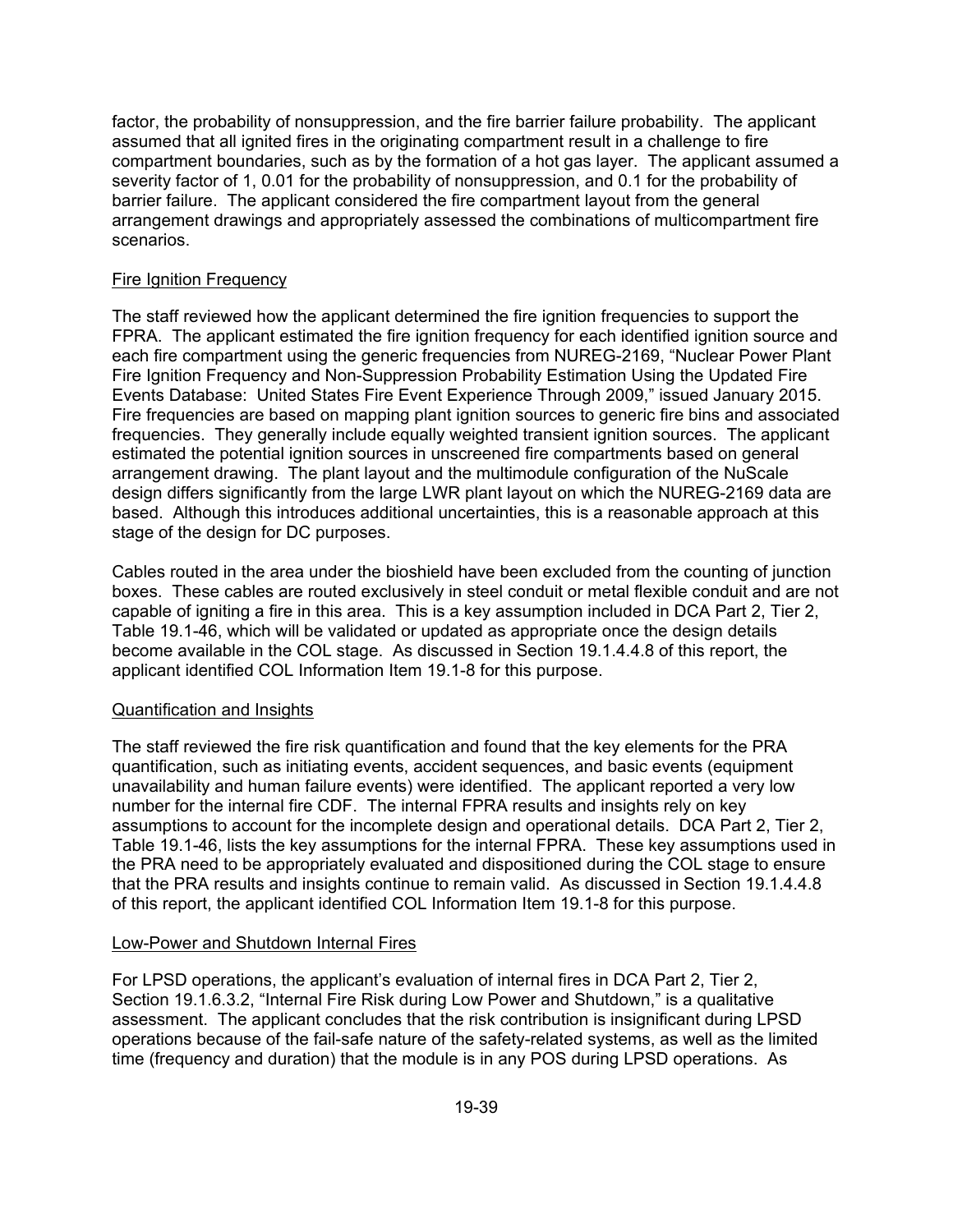described in Section 19.1.4.6 of this report, the staff finds that the LPSD risk is not a large contributor in the NuScale design because of the passively cooled state, aside from POSs 3 and 5 associated with RBC operation. The staff considered the potential for fires to affect the RBC control system in POSs 3 and 5. DCA Part 2, Tier 2, Table 19.1-72, "Internal Fire Susceptibility During Low Power and Shutdown Plant Operating States," states that the controls for the crane are expected to use fiber optics such that spurious operations of the crane are not judged to be credible. The staff considers the crane control system that precludes spurious operation induced by a hot short to be a key assumption in the PRA. Because DCA Part 2, Tier 2, Table 19.1-46, includes as a key assumption that the RBC cannot be spuriously operated as a result of a fire, in accordance with COL Information Item 19.1-8, the assumption will be validated or updated as appropriate once the design details become available in the COL stage.

### **Conclusion**

The staff finds that although many details are tied to assumptions, the applicant's FPRA, which uses simplified approaches to address many aspects as described above, provides results and insights acceptable for at-power and LPSD operations; and the FPRA for at power and LPSD operations is acceptable for a DCA because it is technically adequate and consistent with the guidance in DC/COL-ISG-028 and SRP Section 19.0.

### *19.1.4.8.3 Internal Flooding Analysis*

The staff evaluated the internal flooding probabilistic risk assessment (IFPRA) for operations at power as described in DCA Part 2, Tier 2, Section 19.1.5.3, "Internal Flooding Risk Evaluation," for consistency with the relevant portions of SRP Section 19.0 and DC/COL-ISG-028.

The applicant's IFPRA addressed the technical elements in ASME/ANS RA-Sa-2009 (i.e., internal plant partitioning, internal flood source identification, internal flood scenario development, internal flood-induced initiating event analysis, and internal flood accident sequence and quantification). However, the applicant's approach is based on a simplified model with heavy reliance on assumptions. This is partly because of the lack of established pipe routing and other design and operational details at this stage of the design. Therefore, the staff focused its review on the appropriateness of assumptions used to address these incomplete aspects of the design and operating procedures.

### Internal Flood Plant Partitioning

The staff reviewed how the applicant performed the internal flood plant partitioning. The applicant performed this task generally at the building level. The applicant used the site plan drawing to assess the buildings that contain flood sources that have the potential to cause plant trips. The applicant screened out buildings from further consideration based on the assumption that either a flood in those areas would not cause a plant trip or adequate flood protection will be provided. For example, the applicant screened out the control building from the internal flood model based on the reasoning that, although the control building contains equipment that may result in a plant trip if flooded, areas containing this equipment are protected from internal flooding. The staff finds that the availability of adequate flood protection is a key assumption that should be validated for the COL stage. The applicant identified COL Information Items 3.4-1 through 3.4-4 for implementation of flood protection design during the COL stage.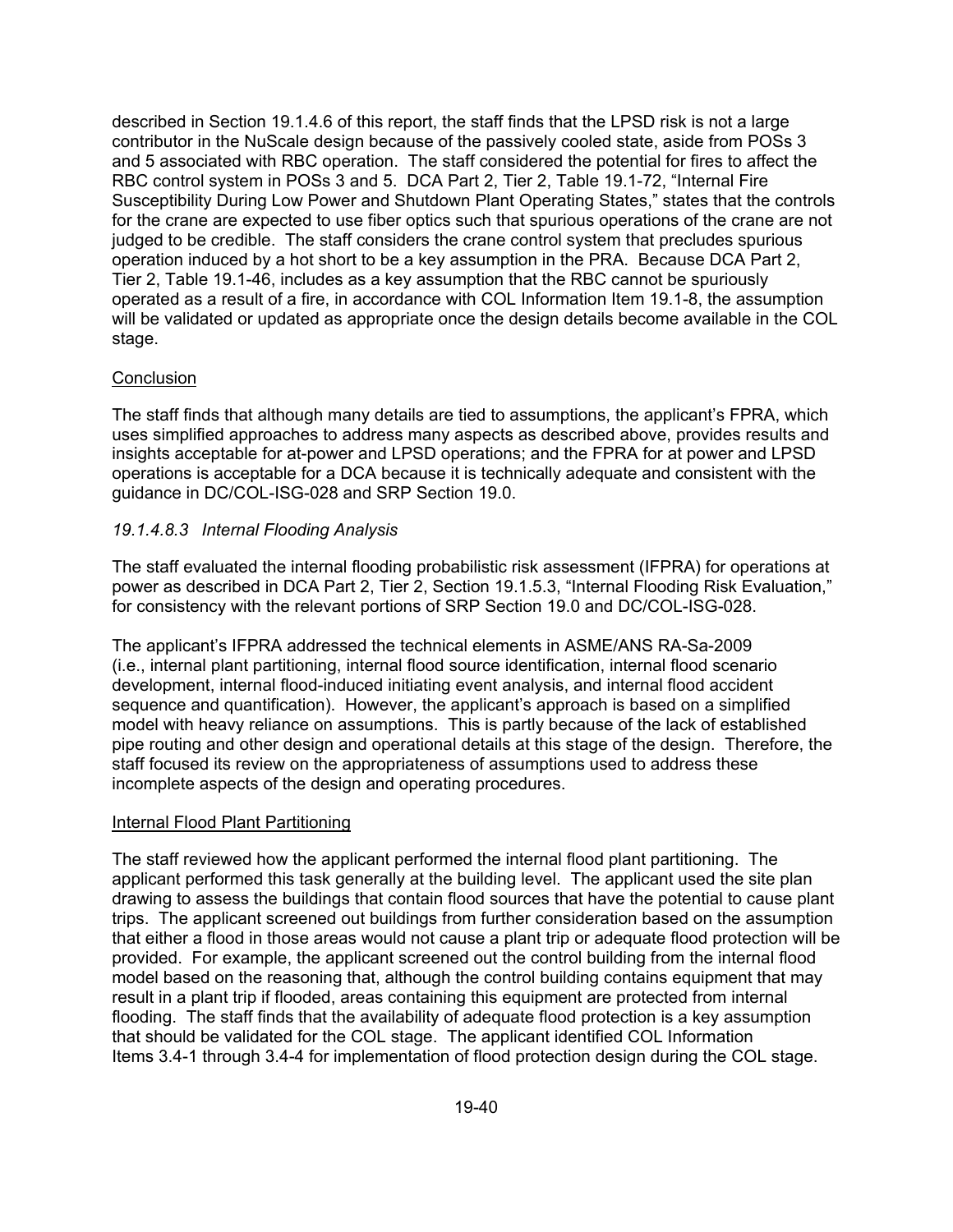For the equipment modeled in the PRA, the applicant identified the flood areas as shown in DCA Part 2, Tier 2, Table 19.1-49, "Assessment of Flood Areas Containing Equipment Modeled in the Probabilistic Risk Assessment." The applicant assumed that the equipment located in these flood areas is protected, which is acceptable to meet the DC requirements. The staff considers this a key assumption in the PRA and finds that the COL applicant, consistent with COL Information Items 3.4-1 through 3.4-4, will provide assurance that adequate flood protection is provided to protect these flood areas in the as-built plant.

#### Internal Flood Source Identification

The staff reviewed the applicant's identification of the internal flood sources. DCA Part 2, Tier 2, Table 19.1-48, "Internal Flooding Sources," identifies and characterizes the systems that have the potential to cause internal flooding events. Because little information is available on specific pipe routing and equipment location, the characterization of the flood sources is limited to identifying the building affected by the potential flood (e.g., RXB, turbine building). The applicant applied a simplified approach that modeled flooding events in the RXB as reactor trips (general transients) in which makeup by the CVCS and the CFDS is unavailable. The staff finds that the simplified approach is reasonable for the DC stage.

#### Internal Flood Scenario Development

The staff reviewed how the applicant performed the internal flood scenario development. The applicant's internal flood scenario analysis is based on the assumption that the equipment identified in DCA Part 2, Tier 2, Table 19.1-49 is protected from internal floods. The staff audit of the information indicated that the required level of flooding protection is determined based on the assumed time available for the operator to successfully isolate the flood source. The applicant stated that a representative internal flooding analysis has been performed which is based, in part, on assumed flood volumes with the expectation that plant personnel will eventually isolate a flood source. The staff finds that the applicant included this assumption as a key assumption in DCA Part 2, Tier 2, Table 19.1-54, "Key Assumptions for the Internal Flooding PRA," which will be validated or updated as appropriate once the design details become available in the COL stage (COL Information Item 19.1-8).

#### Internal Flood-Induced Initiating Event Analysis

The staff reviewed how the applicant performed the internal flood-induced initiating event analysis. An internal flood cannot initiate a LOCA or a steamline or feedwater line break because flood damage does not affect passive components. The applicant assumed that an internal flood could initiate a transient because of the potential effects on pumps, control panels or equipment; therefore, the internal event initiators such as loss of support systems and general reactor trip apply to internal flooding. However, the applicant screened out internal flood-induced LOOP or loss of dc power as no internal flooding sources are associated with an area containing the highly reliable dc power system or the high-voltage 13.8-kilovolt and switchyard system switchgear. This modeling approach assumes that the flooding protection features will be adequately designed, and that the operator action will successfully isolate the flood source before equipment is damaged. The staff finds that this modeling approach is included as a key assumption in DCA Part 2, Tier 2, Table 19.1-54, which will be validated or updated as appropriate once the design details become available in the COL stage.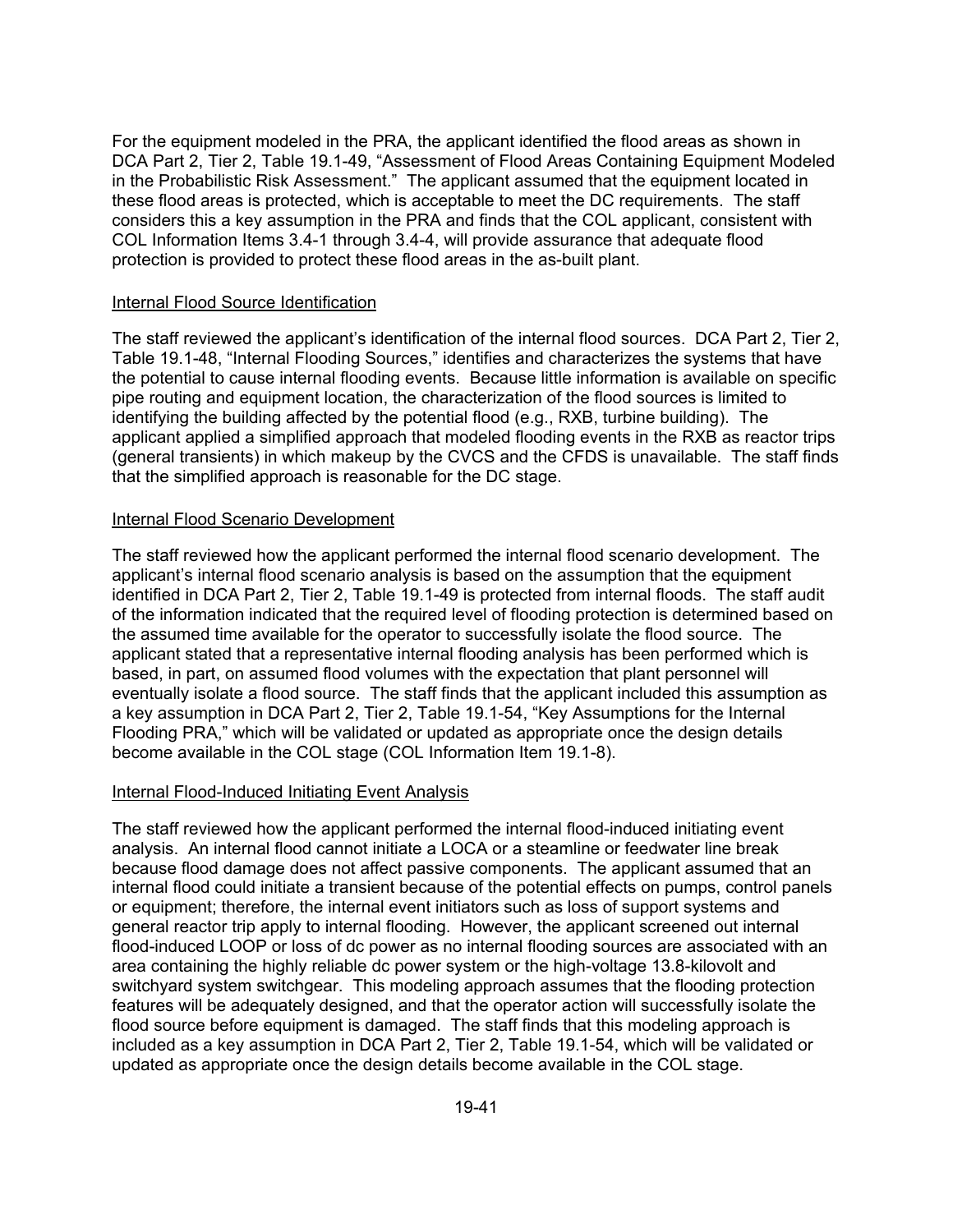The applicant's estimation of the internal flooding frequency uses a very simplified approach. The applicant assumes that the generic flooding frequency data in NUREG/CR-2300 for the auxiliary building and the turbine generator building may be applied to the RXB and turbine generator building. The applicant bases this assumption on the similarity in the location and types of equipment in these buildings. The staff finds that this approach limits the ability to gain design-specific insights because it does not consider the NuScale-specific piping configuration and associated break frequency estimations. However, the staff noted that the initiating event frequencies assumed for the RXB and the turbine generator building are comparable to or somewhat more conservative than the internal flooding analyses for other reactor designs. Hence, although the uncertainty is large, the staff finds that the risk is not significantly underestimated, assuming that key assumptions are valid. The staff also considered that the NuScale design is less dependent on active systems. Internal flooding would adversely affect only the components supporting the CVCS and CFDS, but the mitigating functions provided by these systems are not credited for flooding in the RXB. Based on the above considerations, and because limited design information is available, the staff finds this approach to estimating the internal flooding frequency reasonable for a DCA.

#### Quantification and Insights

DCA Part 2, Tier 2, Section 19.1.5.3.2, "Results from the Internal Flooding Risk Evaluation," discusses the results from the internal flooding risk evaluation. The staff reviewed the PRA quantification and finds that the key elements in the PRA quantification, such as initiating events, accident sequences, and basic events (equipment unavailability and human failure events), are identified. The applicant reported a very low number for the internal flooding CDF. As discussed in more detail in Section 19.1.4.4.8 of this report, the staff finds that the uncertainty in the CDF could be very large at this DC stage.

The PRA results and insights rely on key assumptions to account for the incomplete design and operational details. DCA Part 2, Tier 2, Table 19.1-54 lists the key assumptions for the IFPRA. These key assumptions used in the PRA need to be appropriately evaluated and dispositioned during the COL stage to ensure that the PRA results and insights continue to remain valid. As discussed in Section 19.1.4.4.8 of this report, the applicant identified COL Information Item 19.1-8 for this purpose.

#### Low-Power and Shutdown Internal Flooding

For LPSD operations, the applicant's evaluation of internal flooding risk in DCA Part 2, Tier 2, Section 19.1.6.3.3, "Internal Flood Risk during Low Power and Shutdown," is a qualitative assessment. The applicant concludes that risk contribution is insignificant during LPSD operations because of the fail-safe nature of the safety systems, as well as the limited time (frequency and duration) that the module is in any POS during LPSD operations. As evaluated in Section 19.1.4.6 of this report, the staff finds that the reactor module is passively cooled for most of the LPSD duration. Therefore, the staff finds that internal flooding will likely not contribute significantly to risk in POSs 1, 2, 4, 6, and 7. However, the staff considered that internal flooding has the potential to cause a loss of power to the crane during POSs 3 and 5. As previously described for at-power internal flood analysis, the applicant assumes that design features protect equipment such as the ac power equipment from internal floods. These design features are based on the ability of the operator to isolate any flood source before equipment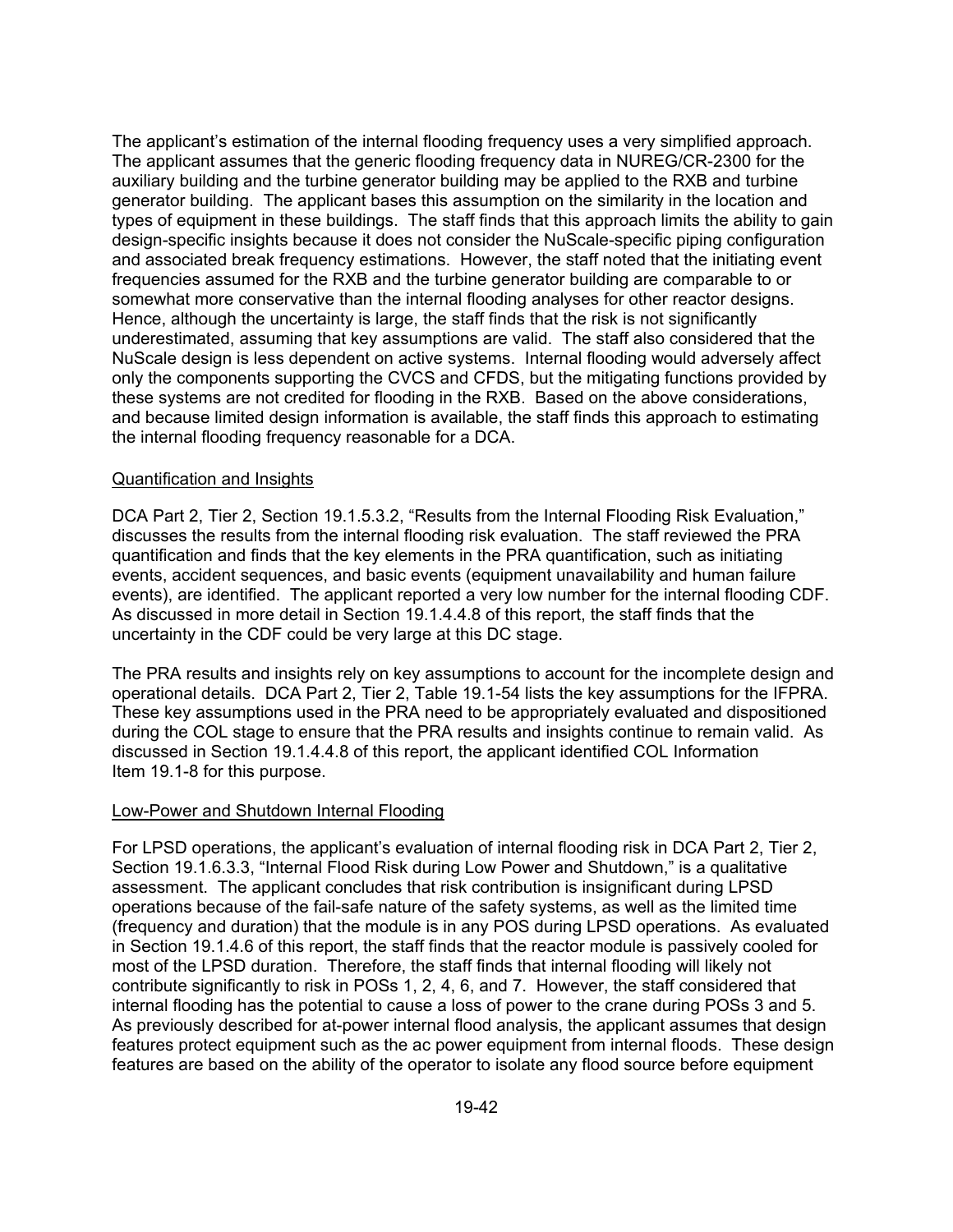damage occurs. This is a key assumption, and the staff finds that the applicant included it as a key assumption in DCA Part 2, Tier 2, Table 19.1-54, which will be validated or updated as appropriate once the design details become available in the COL stage.

#### **Conclusion**

Based on the above, the staff finds that the applicant's IFPRA for at-power and LPSD operations is acceptable for a DC because it is technically adequate and consistent with the guidance in DC/COL-ISG-028 and SRP Section 19.0.

### *19.1.4.8.4 External Flooding Analysis*

The applicant's external flooding PRA in DCA Part 2, Tier 2, Section 19.1.5.4, "External Flooding Risk Evaluation," applies the methodology in Part 8 of ASME/ANS RA-Sa-2009 for the design stage consistent with DC/COL-ISG-028. The PRA includes a hazard analysis, fragility evaluation, module response, accident sequences, and quantification. The applicant performed a self-assessment of the PRA against the guidance in DC/COL-ISG-028. The staff examined the self-assessment documentation during an audit.

The staff reviewed the key assumptions made in the external flooding analysis that are provided in DCA Part 2, Tier 2, Table 19.1-58, "Key Assumptions for the External Flooding PRA." The staff examined the basis for the probable maximum flood frequency of 2.0x10<sup>-3</sup> per year. In a letter dated August 16, 2017 (ADAMS Accession No. ML17230A000), the applicant stated that an external flood with a recurrence interval of one in 500 years is assumed to bound the likelihood of exceeding the design-basis flood. Another key assumption is that for 90 percent of external flood events, operators are assumed to cease refueling and crane operations and perform a controlled shutdown before external flood-induced impacts affect equipment. The staff finds that these key assumptions need to be appropriately evaluated and dispositioned during the COL stage to ensure that the PRA results and insights continue to remain valid. As discussed in Section 19.1.4.4.8 of this report, the applicant identified COL Information Item 19.1-8 for this purpose.

The staff examined the potential failure of flooding penetrations. DCA Part 2, Tier 2, Section 19.1.5.4.2, "Results from the External Flooding Risk Evaluation," states that flooding penetrations (e.g., doors) are not credited in the external flooding analysis, and no flooding penetrations were identified as risk significant. The staff finds the applicant's approach acceptable.

DCA Part 2, Tier 2, Tables 19.1-74 and 19.1-75, documents that, if ac power is lost, the RBC brakes will set and stop motion. The RBC is designed with redundant holding brakes so that if one brake fails to engage, the other brake automatically holds the load. Because both brake systems are designed and rated to maintain a hoisted load at the maximum allowable crane load, a loss of power will halt operations, but not result in a load drop. The module can be maintained in position, suspended by the RBC, until power is restored, and the lift can resume. This RBC capability to maintain a hoisted load until power is restored resolves the staff concerns about a loss of ac as the result of external flooding and high winds.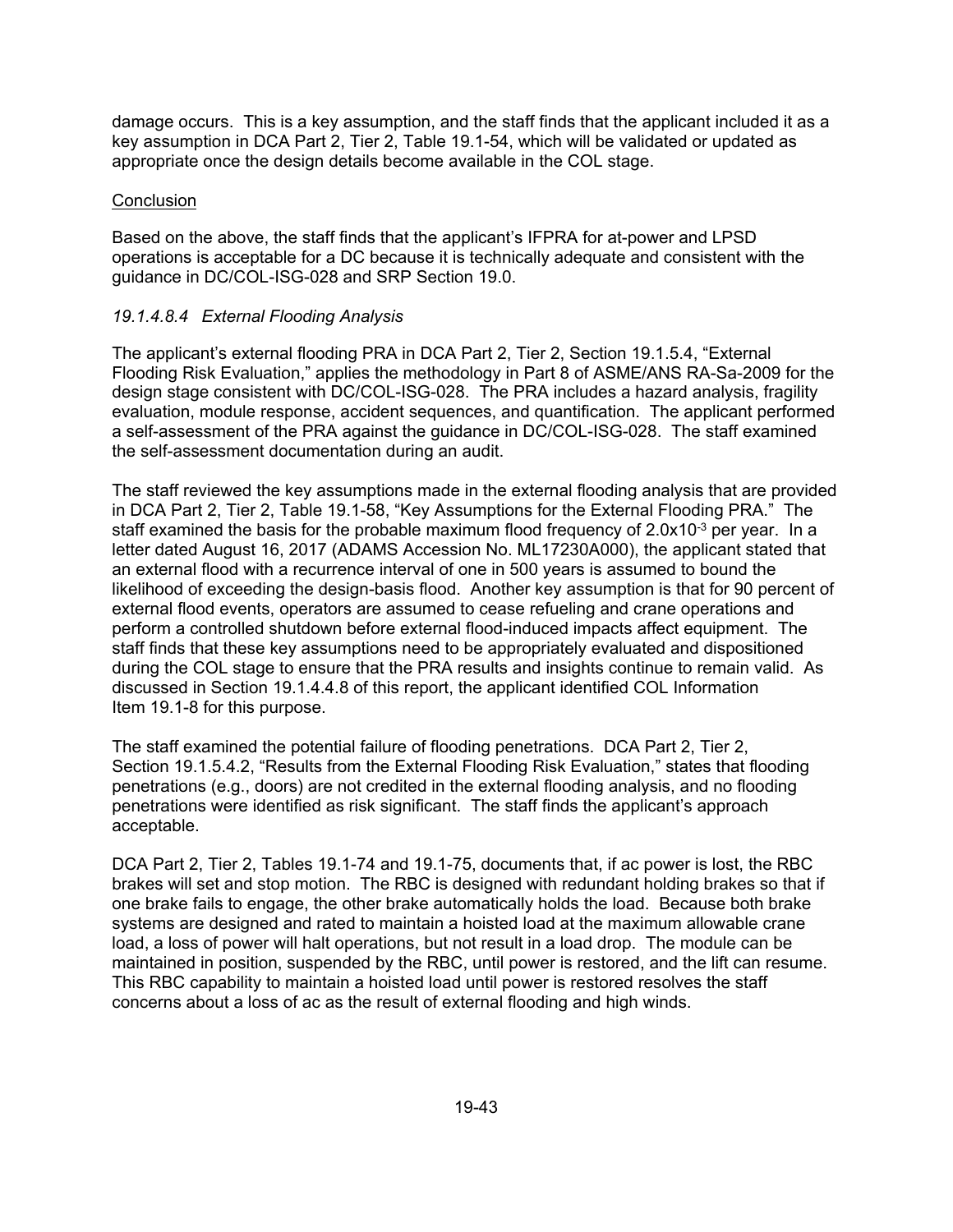Based on the above, the staff finds that the applicant's external flooding PRA for at-power and LPSD operations is acceptable for the DCA because it is technically acceptable and consistent with the guidance in DC/COL-ISG-028 and SRP Section 19.0.

### *19.1.4.8.5 High-Winds Analysis*

The applicant's high-winds PRA, described in DCA Part 2, Tier 2, Section 19.1.5.5, "High-Wind Risk Evaluation," applies the methodology in Part 7 of ASME/ANS RA-Sa-2009 for the design stage, consistent with DC/COL-ISG-028. The PRA includes a hazard analysis, fragility evaluation, plant response, operator actions, and results. The applicant performed a selfassessment of the PRA against the guidance in DC/COL-ISG-028. The staff examined the selfassessment documentation during an audit.

The applicant developed its tornado hazard characterization with methods and data in NUREG/CR-4461, Revision 2, "Tornado Climatology of the Contiguous United States," issued February 2007, and based it on data for the central region of the United States. The staff finds the characterization acceptable because it is consistent with SRP Section 19.0 and uses data for the central region of the country, which has the highest occurrence rate of tornadoes and the highest tornado intensities. DCA Part 2, Tier 2, Table 19.1-61, "Key Assumptions for the High-Winds Probabilistic Risk Assessment," presents the key assumptions made in the high-winds analysis. The staff has reviewed these assumptions and finds them to be logical and reasonable.

DCA Part 2, Tier 2, Table 19.1-62, "Significant Cutsets (Hurricanes, Full Power, Single Module)," and Table 19.1-63, "Significant Cutsets (Tornadoes, Full Power, Single Module)," present the results of the applicant's analysis of risk from high winds during power operation. These results indicate that the NuScale design is very tolerant of the hazards created by the high winds, and the risk associated with high winds is not significant. The staff finds these results to be reasonable because, in the NuScale design, all important accident mitigation features are housed within the robust seismic Category l RXB structure and are therefore protected from the effects of high winds.

As discussed in Section 19.1.4.8.4 of this report, the RBC capability to maintain a hoisted load until power is restored resolves the staff concerns about losing ac power as the result of external flooding and high winds.

Based on the above, the staff finds that the applicant's high-winds PRA for at-power and LPSD operations are acceptable for the DCA because they are technically adequate and consistent with the guidance in DC/COL-ISG-028 and SRP Section 19.0.

## *Evaluation of Multimodule Risk*

The staff's review of this area is intended to confirm that the unique multimodule configuration of the NuScale design does not contain vulnerabilities that would pose a level of risk significantly greater than that associated with accidents involving multiple units at a U.S. nuclear power plant site. The staff used the relevant guidance in SRP Section 19.0, which directs the staff to verify that the applicant has (1) used a systematic process to identify accident sequences, including significant human errors, that lead to multimodule core damages or large releases and described them in the application and (2) selected alternative features, operational strategies,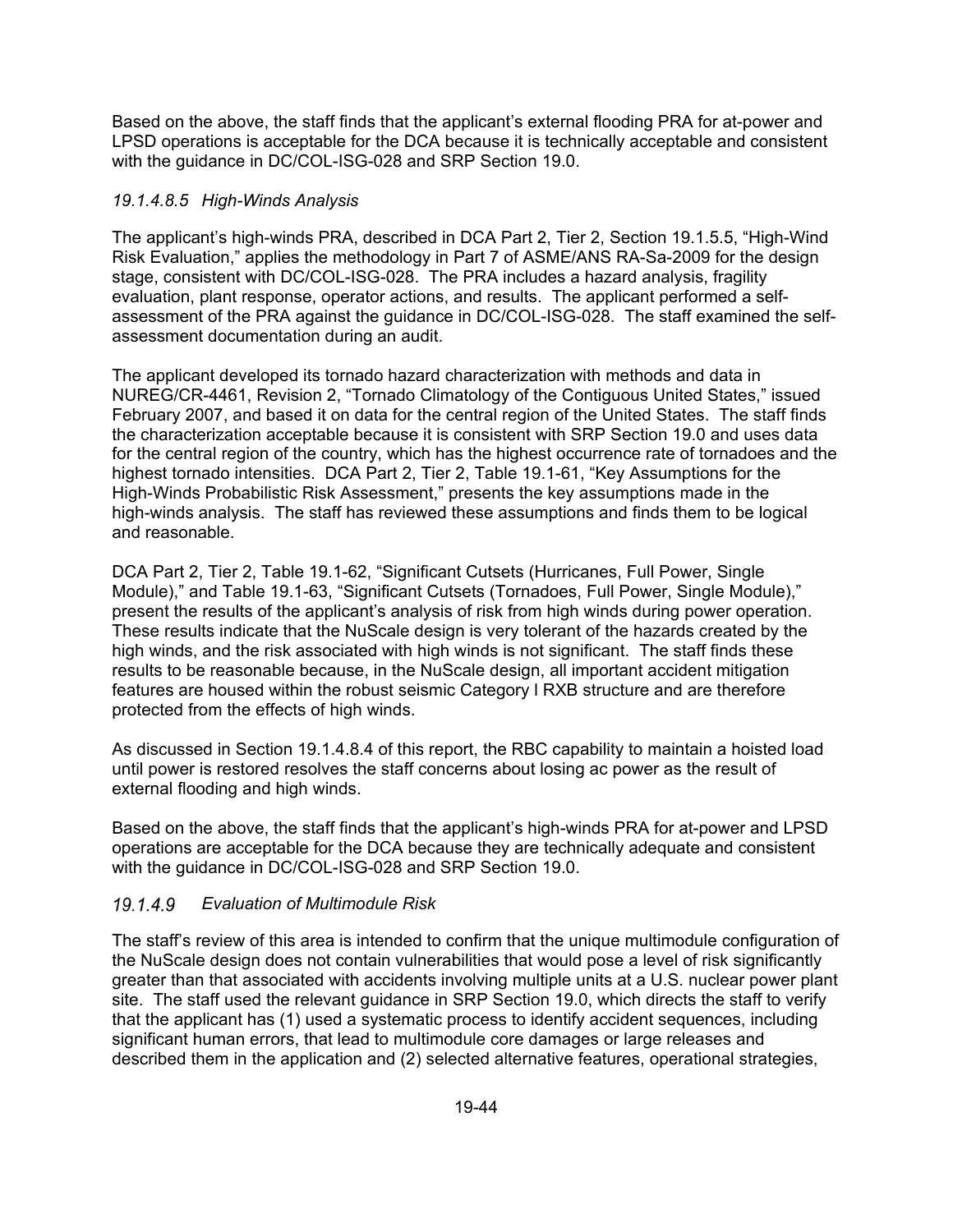and design options to prevent these sequences from occurring and demonstrated that these accident sequences are not significant contributors to risk.

The staff reviewed the information in DCA Part 2, Tier 2, Section 19.1.7, "Multi-Module Risk," about the multimodule risk evaluation and also audited supporting material. Overall, the staff finds that the applicant used a systematic process to evaluate the multimodule risk.

For internal events, the applicant identified coupling mechanisms that could cause initiating or failure events in two or more modules. The approach involved establishing potential initiating events, equipment failure modes, and human errors from the single module PRA that could occur in two or more modules. The coupling mechanisms were then characterized numerically with multimodule adjustment factors (MMAFs) and multimodule performance shaping factors (MMPSFs) that are established based on engineering judgment and applied directly to initiating event frequencies and basic event failure probabilities in the single module PRA model. An MMAF is a conditional probability that an event that has occurred in one module occurs in more than one module. An MMPSF is a multiplicative factor that is greater than or equal to 1 and accounts for the added complexities associated with a multimodule plant configuration not nominally considered in the base model analysis for a single module. The parametrically adjusted single-module model, when quantified, provides an estimate of the frequency of core damage in two or more modules. The staff review finds that this approach is reasonable as it is thorough in scope and uses a systematic approach to evaluate the multimodule risk. The approach relies heavily on assumptions using engineering judgment (e.g., MMAFs and MMPSFs), and the results of the multimodule risk evaluation contain large uncertainty; however, the staff finds that the applicant's approach is acceptable for the DC stage.

The staff also finds that the applicant describes design features and operational strategies to prevent the accident sequences from occurring or to reduce their likelihood. These features and strategies include the following:

- Support systems that are not safety-related that can cause internal initiating events are made up of multiple trains, which limits the likelihood of system failure.
- Each individual module is supported by independent module-specific safety-related systems designed to ensure that the module is safely shut down during upset conditions.
- The independent safety-related systems are designed to be fail-safe during upset conditions and do not require operator action for initiation.
- Although the safety-related UHS is shared among the modules, its reliability is not threatened by internal initiating events.

The applicant addresses the risk associated with the impact of external events on multiple modules qualitatively. Seismic, internal fire, internal flooding, external flooding, and high-wind events are addressed. The applicant discusses upset conditions in multiple modules that may be caused by these events, as well as the independence of module-specific design features that protect the reactor core under such conditions.

For internal fire, the staff's evaluation included the review of the information in DCA Part 2, Tier 2, Chapter 9, Appendix 9A, which includes the fire hazards analysis and a description of the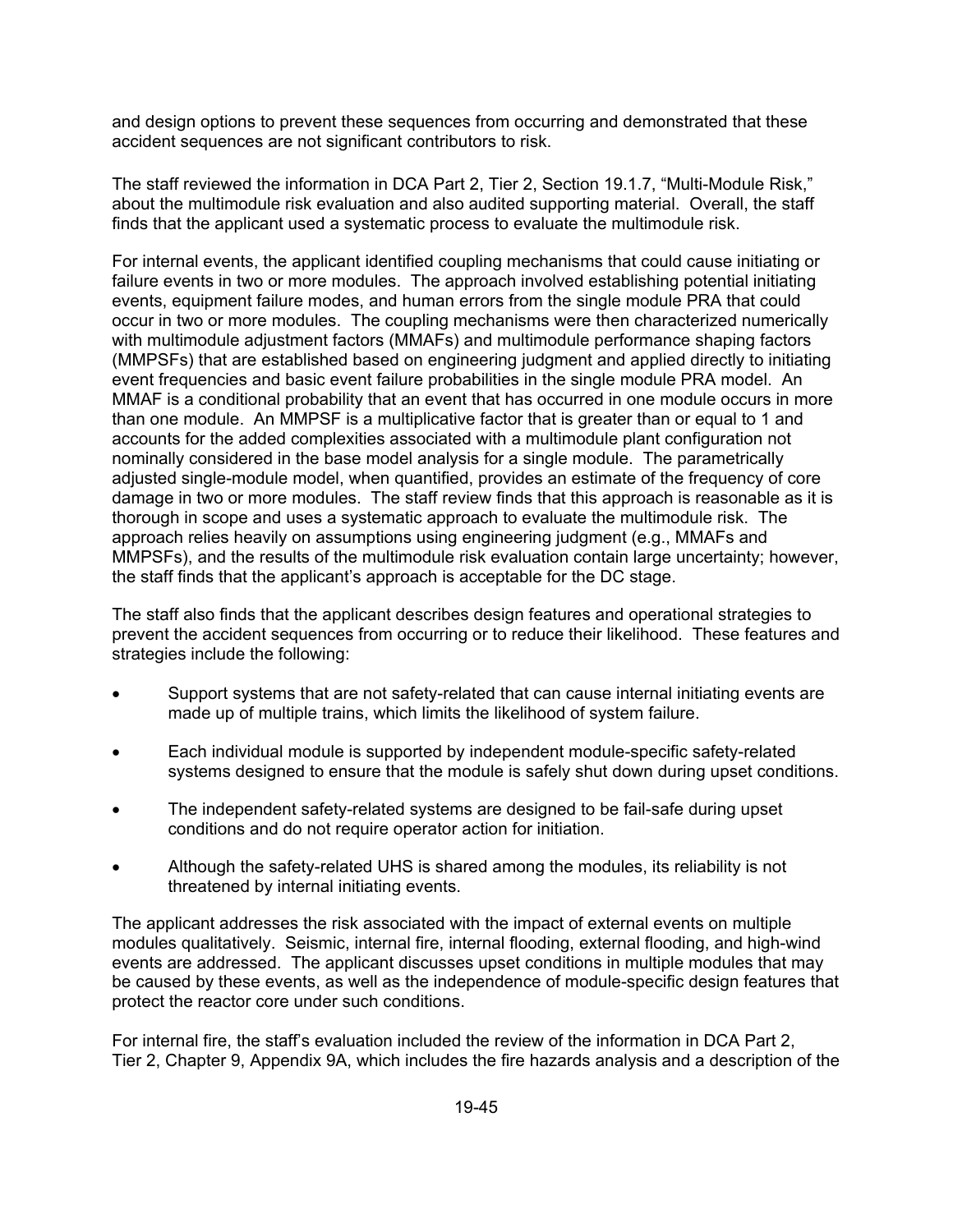fire safe-shutdown path. The staff evaluated potential single fire areas that contain equipment in redundant safety divisions relied on for safe shutdown for multiple modules or that contain safe-shutdown equipment from a single safety division for multiple modules. By reviewing the description of equipment locations in the fire hazards analysis in DCA Part 2, Chapter 9, Appendix 9A, the staff confirmed that the MCR is the only single fire area that contains multiple divisions of equipment that are required for safe shutdown of multiple modules. The staff finds that the equipment required for safe shutdown is designed to be fail-safe, with the exception of the potential creation of "hot short" conditions in which equipment is energized and actuated spuriously. Fire protection equipment is provided in the MCR and all other fire areas to arrest and limit the growth of any fire. In addition, operators can manually remove electric power from circuits, which places safety-related equipment in its fail-safe position. The staff finds that the applicant has taken reasonable steps in the design of the facility to limit the extent to which fire can induce unmitigated accident conditions in multiple modules and to allow the safety systems to perform their safety functions during a fire.

An internal flooding event can create the demand for more than one module to shut down, but given that the DHRS, ECCS, and CIVs transition to the safe state given a loss of DC and AC power, there are no multimodule dependencies in the design that result in an elevated conditional probability of core damage or large release given core damage in the first module. The staff finds that the safety system components inside the containment and inside the reactor pool are not vulnerable to damage from flooding and that the containment isolation system is designed to fail in a safe state (i.e., isolated containment) if associated electrical components are flooded. As stated in DCA Part 2, Tier 1, Table 3.11-2, "Reactor Building Inspections, Tests, Analyses, and Acceptance Criteria," the design includes internal flooding barriers to provide confinement so that the impact from internal flooding is contained within the RXB flooding area of origin. These barriers include flood-resistant doors, curbs and sills, walls, watertight penetration seals, and National Electrical Manufacturer's Association enclosures. In addition, and like most multiunit facilities operating in the United States, separate features for preventing and mitigating core damage are provided in each module and, other than the reactor pool, are not shared among modules.

An external flood can affect all modules, and its effect is basically that of a station blackout following a loss of power. The staff finds that module-specific safety systems for prevention and mitigation of a core damage accident do not rely on electric power, are fail-safe on loss of power, and are protected from external flooding by their location inside the RXB, which is a robust structure protected from external flooding in accordance with GDC 2, "Design Bases for Protection against Natural Phenomena," of Appendix A to 10 CFR Part 50. In addition, the design includes separate features for preventing and mitigating core damage in each module; other than the reactor pool, these features are not shared among modules.

A high-wind event can affect all modules, and its effect is basically that of a reactor trip and a loss of power. The staff finds that the module-specific safety systems for prevention and mitigation of a core damage accident do not rely on electric power, are fail-safe on a loss of power, and are protected from high winds by their location in the RXB, which is a robust structure protected from the effects of high winds in accordance with GDC 2. In addition, separate features for preventing and mitigating core damage are provided in each module, and other than the reactor pool, these features are not shared among modules.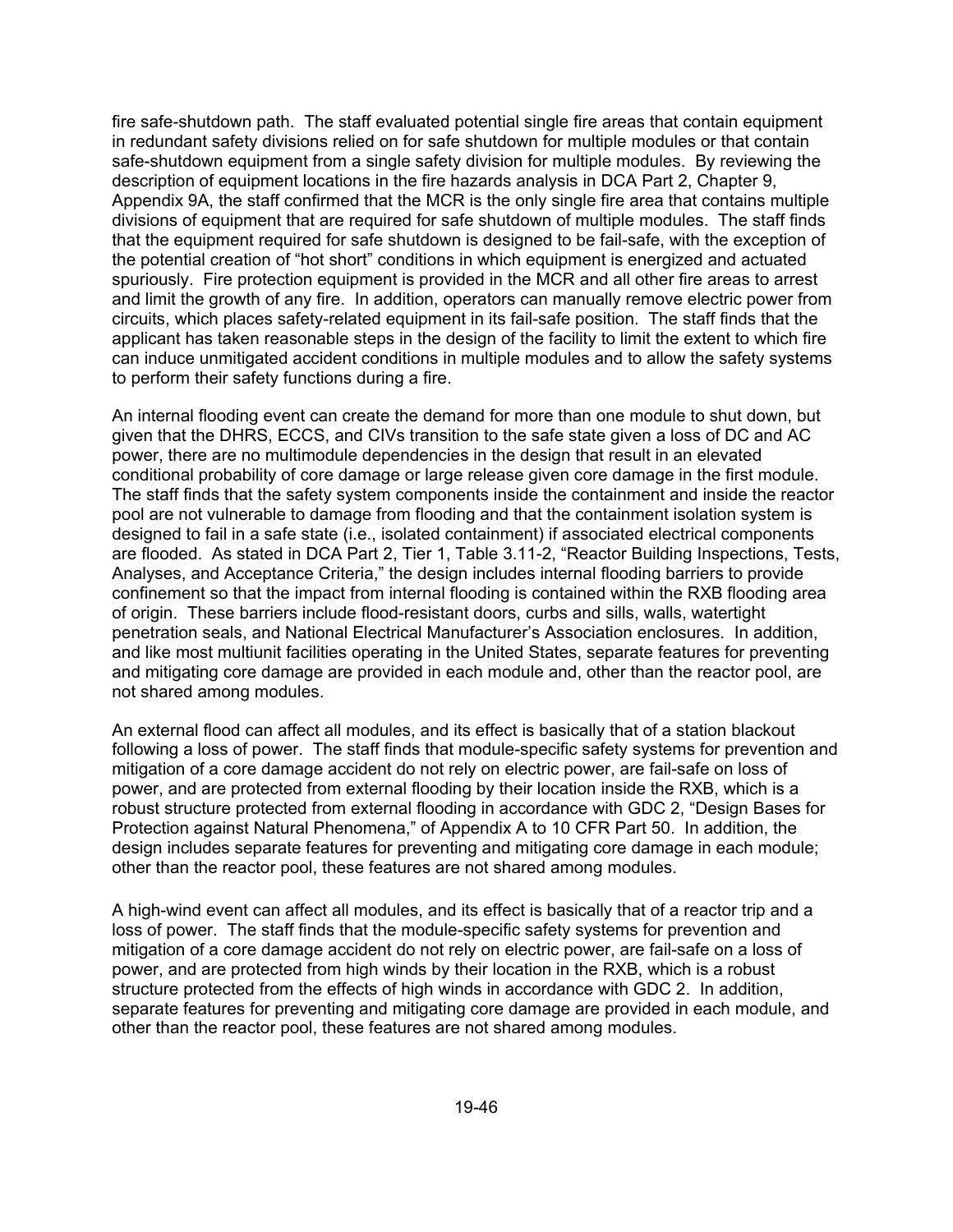A seismic event can cause damages in multiple modules because of its sitewide impact in a common timeframe. Specifically, all 12 modules are located in the reactor pool inside the RXB. The PRA-based SMA included in DCA Part 2, Tier 2, Section 19.1.5, addresses the effects of seismic events on a single module. However, potential initiating events, performance of safety systems, and accident sequences could be the same in multiple modules. The results of the PRA-based SMA described in DCA Part 2, Tier 2, Section 19.1.5, indicate that the SSCs relied on to prevent core damage and release in one or more modules are the reactor trip system, ECCS, DHRS, CIVs, RSVs, and the RXB structure. The values of the metric for HCLPF for the key failure modes of these SSCs were determined to be above the Commission's goal of .84g and in most cases, substantially above the goal. The staff evaluated the risk associated with a failure of the UHS structure. If such a failure results in a loss of the UHS, then both core and containment cooling would be lost, potentially leading to core melt and containment failure in multiple modules. The HCLPF values for the pool walls and floor, as listed in DCA Part 2, Tier 2, Table 19.1-35, are substantially above the Commission's guideline of .84g. Section 19.1.4.8.1 of this report describes the staff's review of the fragility analysis portion of the PRA-based SMA. The staff finds that features included in the design to mitigate a multimodule accident following a seismic event are adequate because the seismic margin provided by these features exceeds the Commission's goal for new reactors.

For LPSD operations, the staff evaluated the applicant's qualitative analysis of the potential for accidents involving multiple modules during module movement for purposes of refueling. The staff also reviewed the design of the RBC (see Section 9.1.5 of this report) and the applicant's determination of the likelihood of a module drop accident during refueling (see Section 19.1.4.6.2 of this report). In addition, the staff considered the administrative controls documented in DCA Part 2, Tier 2, Table 19.1-71, which will ensure that RBC safety features (e.g., limit switches, interlocks to prevent undesired movement) are functional during module movement.

DCA Part 2 Tier 2, Section 19.1.7.4, "Insights Regarding Low Power and Shutdown for Multi-Module Operation," discusses how a module dropped during refueling transport might impact other modules. Revision 1 of the DCA states that if the module is dropped on an operating module near the top, it could damage the DHRS piping or heat exchangers. In Revision 2 of the DCA, NuScale added that "additional pipe breaks may occur, leading to a CVCS line break outside containment." Because Revision 2 postulates additional damage to the operating module beyond what was described in Revision 1, the staff needs additional information to conclude the qualitative multi-module risk assessment is technically adequate and complete. The staff is requesting additional information on which pipes in the CVCS, DHRS, and CFDS are assumed to fail and why. The staff is also seeking additional information whether the capability of the containment isolation valves to close is compromised, given that the strike to the operating module has sufficient force to cause pipe breaks. Therefore, RAI 9659, Question 19-39, dated April 4, 2019 (ADAMS Accession No. ML19063D404), associated with the above request, is tracked as an **open item.** 

Due to the **open item** associated with RAI 9659, Question 19-39 the staff cannot make a finding on the applicant's assessment of the multi-module risk.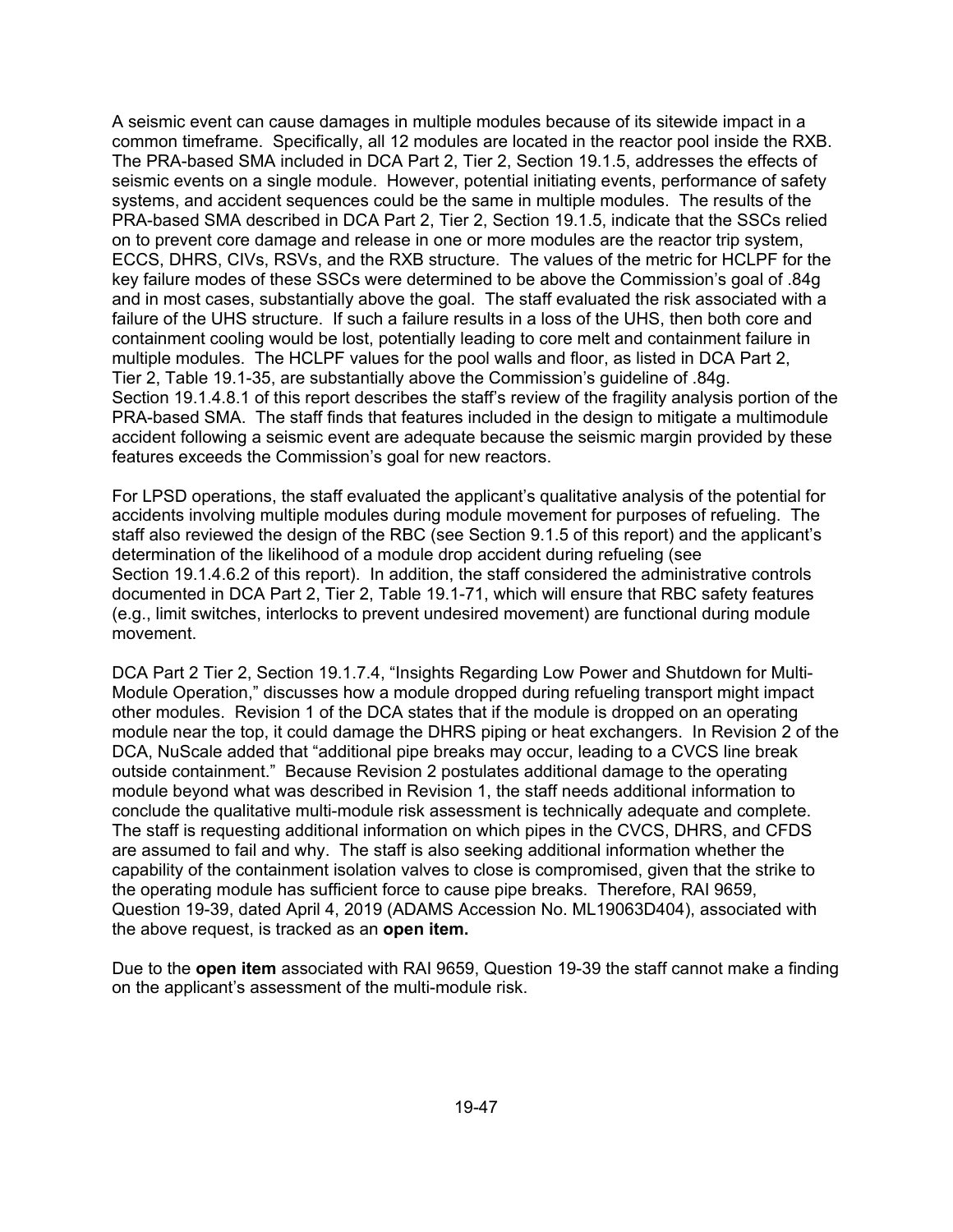## **19.1.5 Combined License Information Items**

Table 19.1-5 of this report lists COL information item numbers and descriptions related to PRA. The staff finds the COL information items to be reasonable.

| <b>COL Item</b><br>No. | <b>Description</b>                                                                                                                                                                                                                                                                                                            | <b>DCA</b><br>Part 2,<br>Tier 2,<br><b>Section</b> |
|------------------------|-------------------------------------------------------------------------------------------------------------------------------------------------------------------------------------------------------------------------------------------------------------------------------------------------------------------------------|----------------------------------------------------|
| $19.1 - 1$             | A COL applicant that references the NuScale Power Plant design<br>certification will identify and describe the use of the probabilistic risk<br>assessment in support of licensee programs being implemented during the<br>COL application phase.                                                                             | 19.1.1.2.1                                         |
| $19.1 - 2$             | A COL applicant that references the NuScale Power Plant design<br>certification will identify and describe specific risk-informed applications<br>being implemented during the COL application phase.                                                                                                                         | 19.1.1.2.2                                         |
| $19.1 - 3$             | A COL applicant that references the NuScale Power Plant design<br>certification will specify and describe the use of the probabilistic risk<br>assessment in support of licensee programs during the construction phase<br>(from issuance of the COL up to initial fuel loading).                                             | 19.1.1.3.1                                         |
| $19.1 - 4$             | A COL applicant that references the NuScale Power Plant design<br>certification will specify and describe risk-informed applications during the<br>construction phase (from issuance of the COL up to initial fuel loading).                                                                                                  | 19.1.1.3.2                                         |
| $19.1 - 5$             | A COL applicant that references the NuScale Power Plant design<br>certification will specify and describe the use of the probabilistic risk<br>assessment in support of licensee programs during the operational phase<br>(from initial fuel loading through commercial operation).                                           | 19.1.1.4.1                                         |
| $19.1 - 6$             | A COL applicant that references the NuScale Power Plant design<br>certification will specify and describe risk-informed applications during the<br>operational phase (from initial fuel loading through commercial operation).                                                                                                | 19.1.1.4.2                                         |
| $19.1 - 7$             | A COL applicant that references the NuScale Power Plant design<br>certification will evaluate site-specific external event hazards (e.g.,<br>liquefaction, slope failure), screen those for risk-significance, and evaluate<br>the risk associated with external hazards that are not bounded by the<br>design certification. | 19.1.5                                             |
| $19.1 - 8$             | A COL applicant that references the NuScale Power Plant design<br>certification will confirm the validity of the "key assumptions" and data used<br>in the design certification application and modify, as necessary, for<br>applicability to the as-built, as-operated PRA.                                                  | 19.1.9.1                                           |

**Table 19.1-5 NuScale COL Information Items for DCA Part 2, Tier 2, Section 19.1** 

## **19.1.6 Conclusion**

The staff has reviewed the NuScale design-specific PRA and other PRA-related information in DCA Part 2, Tier 2, Sections 19.0 and 19.1, in accordance with the guidance in SRP Section 19.0. The NuScale PRA addressed various internal and external initiating events for both full-power and LPSD conditions. The applicant used the PRA-based SMA to evaluate potential vulnerabilities to seismic events in conformance with the SRM on SECY-93-087. Because of the open items discussed above, the staff cannot make a finding that the information on PRA in DCA Part 2, Tier 2, Sections 19.0 and 19.1, is acceptable.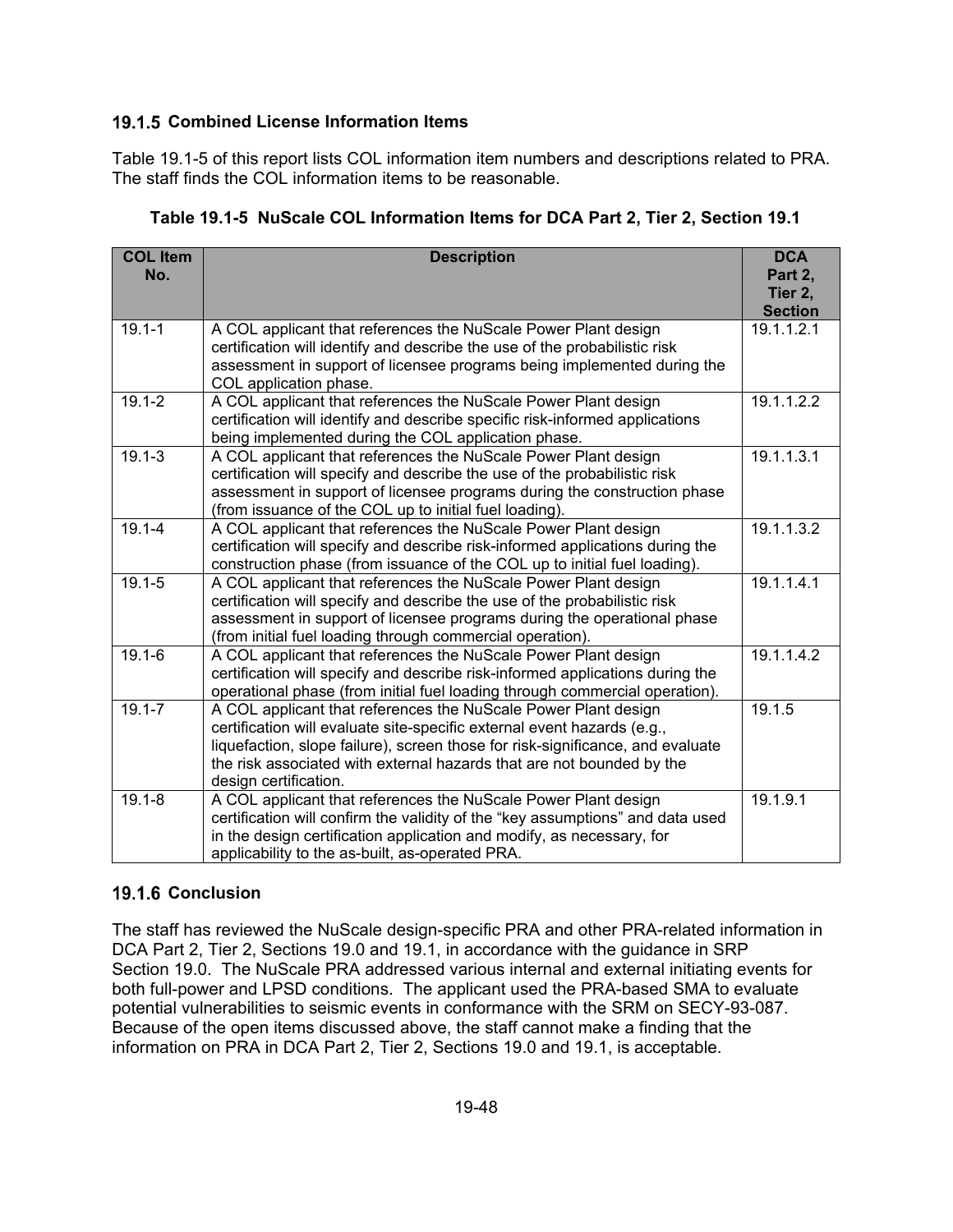# **19.2 Severe Accident Evaluation**

### **19.2.1 Introduction**

This section describes the staff evaluation of DCA Part 2, Tier 2, Section 19.2, "Severe Accident Evaluation."

### **19.2.2 Summary of Application**

**DCA Part 2, Tier 1:** There is no Tier 1 information associated with this area of review.

**DCA Part 2, Tier 2:** DCA Part 2, Tier 2, Section 19.2, provides a description and analysis of design features for the prevention and mitigation of severe accidents. Specifically, DCA Part 2, Tier 2, Section 19.2.2, "Severe Accident Prevention," discusses the design's capability to prevent specific severe accidents and addresses prevention of severe accidents resulting from ATWS, fire protection issues, station blackout, and an interfacing system loss-of-coolant accident (ISLOCA). DCA Part 2, Tier 2, Section 19.2.3, "Severe Accident Mitigation," discusses the design's capability to mitigate severe accidents if they occur and addresses the following severe accident issues:

- external RPV cooling
- hydrogen combustion
- high-pressure melt ejection
- in-vessel steam explosion
- severe accident-induced SGTF
- equipment survivability

DCA Part 2, Tier 2, Section 19.2.4, "Containment Performance Capability," evaluates containment performance capacity; DCA Part 2, Tier 2, Section 19.2.5, "Accident Management," discusses accident management; and DCA Part 2, Tier 2, Section 19.2.6, "Consideration of Potential Design Improvements Under 10 CFR 50.34(f)," discusses potential design improvements under 10 CFR 50.34(f).

**ITAAC:** There are no ITAAC associated with this area of review.

**Technical Specifications:** There are no technical specifications associated with this area of review.

**Technical Reports:** There are no Technical Reports associated with this area of review.

## **19.2.3 Regulatory Basis**

The relevant requirements for this review appear in 10 CFR 52.47(a)(23), which states that a DCA for LWR designs must contain an FSAR that includes a description and analysis of design features for the prevention and mitigation of severe accidents (e.g., challenges to containment integrity caused by core-concrete interaction, steam explosion, high-pressure melt ejection, hydrogen combustion, and containment bypass).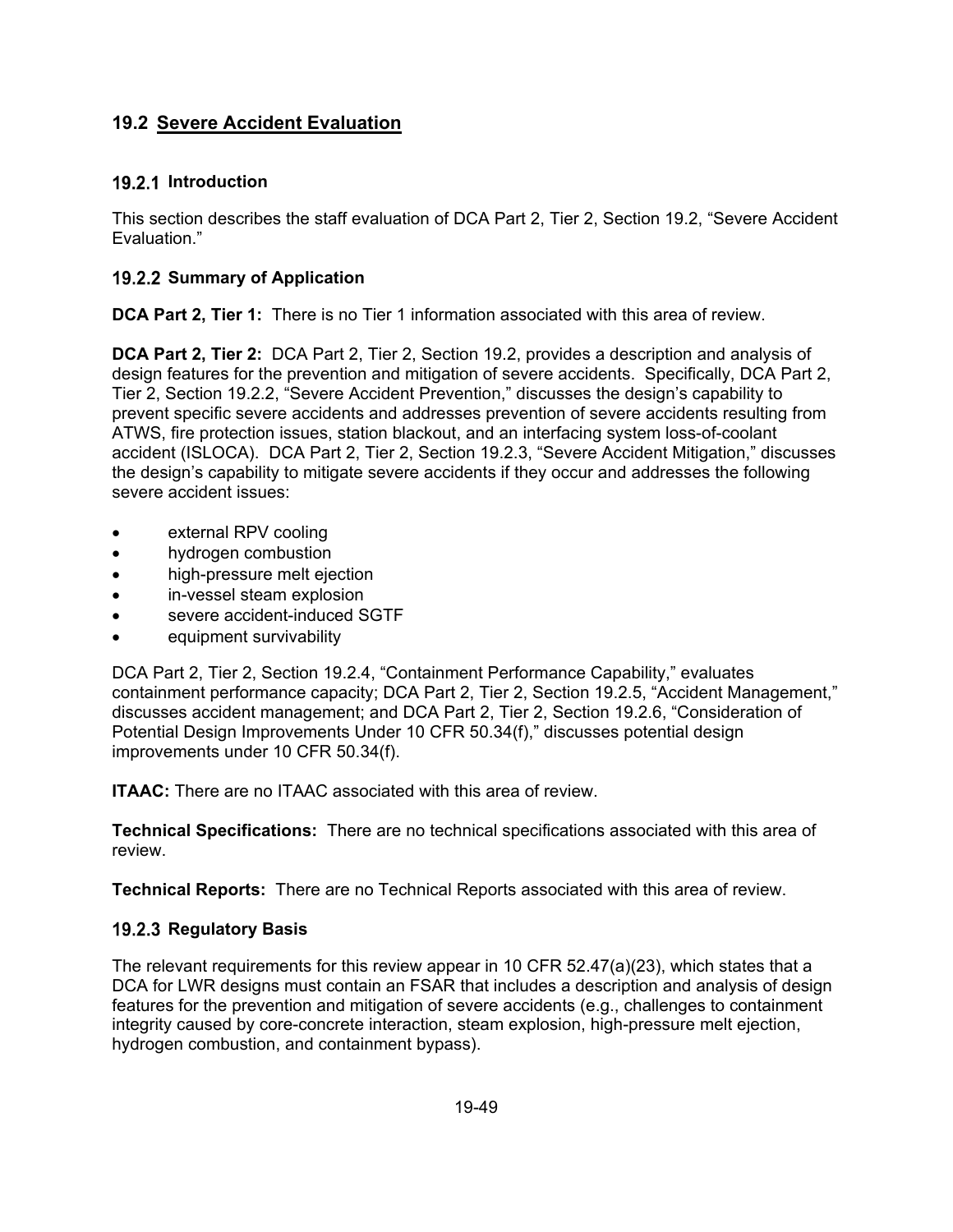The guidance in SRP Section 19.0, Revision 3, lists the acceptance criteria adequate to meet the above requirements, as well as review interfaces with other SRP sections. In addition, the following guidance documents provide acceptance criteria that confirm that the above requirements have been adequately addressed:

- SECY-93-087 and the associated SRM
- SECY-94-084, "Policy and Technical Issues Associated with the Regulatory Treatment of Non-Safety Systems in Passive Plant Designs," dated March 28, 1994 (ADAMS Accession No. ML003708068), and the associated SRM, dated June 30, 1994 (ADAMS Accession No. ML003708098)

## **Technical Evaluation**

The staff reviewed the relevant information on the severe accident evaluation contained in DCA Part 2. During the review, the staff issued RAIs, conducted a series of public meetings with the applicant, and performed regulatory audits to examine nondocketed documents. The staff also closely coordinated and worked with other technical disciplines during the review. This section summarizes the results of the staff review that are important to the overall conclusion on the NuScale severe accident evaluation and its conformance to the applicable regulatory requirements.

As noted in Section 19.1.4.6.1 of this report, issues associated with midloop operation are not applicable to the NuScale design and thus are not discussed in this section.

### *Severe Accident Prevention*

The staff evaluated conformance to SECY-93-087 and the associated SRM for ATWS and fire protection in Sections 15.8 and 9.5.1, respectively, of this report. The staff evaluated conformance to SECY-94-084 and the associated SRM for station blackout in Section 8.4 of this report.

With regard to the prevention of ISLOCA, the staff reviewed DCA Part 2 Tier 2, Section 9.3.4, "Chemical and Volume Control System," which shows that the CVCS is the only system with connections to the RCS with piping outside containment. The staff found that the CVCS meets the guidance in SECY-93-087 and the associated SRM because it is designed to handle RCS pressure where practical. The portions of the CVCS that are not designed to handle RCS pressure are the makeup line and components upstream of the makeup pumps. Following the guidance in SECY-93-087 and the associated SRM, these portions include pressure-indicating transmitters on the suction of each of the CVCS makeup pumps that provide a high-pressure alarm in the MCR.

Severe accident prevention also is relevant to the Level 1 PRA evaluated in Section 19.1 of this report. The low CDF for at-power internal events for the NuScale design as discussed in DCA Part 2, Tier 2, Section 19.1, reflects NuScale's unique design features as compared to operating reactors and certified new reactors. Such unique design features include a passive DHRS, a passive ECCS, and an RPV and CNV geometry that provides core cooling when the only functioning equipment is one RSV. The staff finds that the analysis of design features for the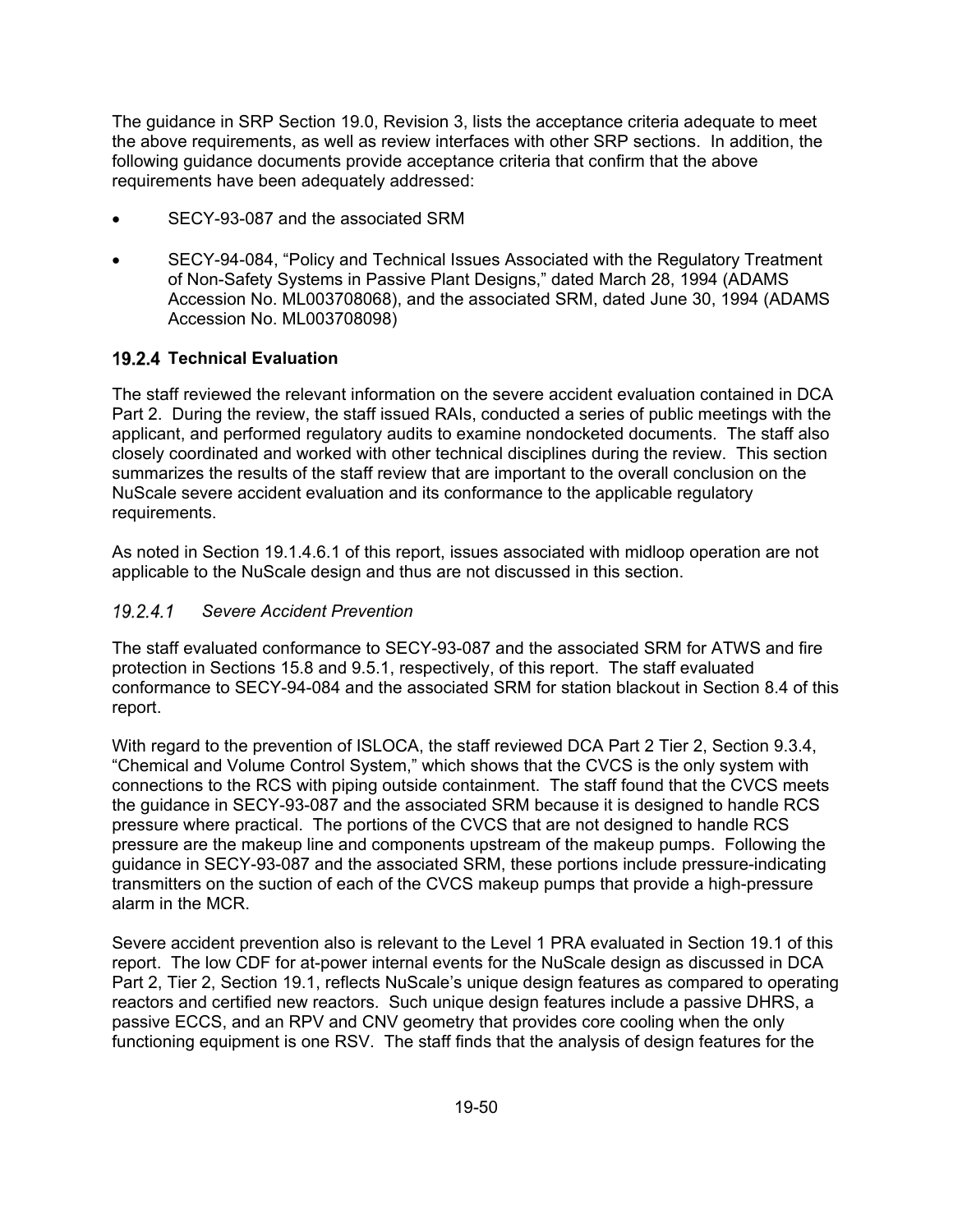prevention of severe accidents satisfies 10 CFR 52.47(a)(23) and the associated Commission policy in SECY-93-087.

# *Severe Accident Mitigation*

# *19.2.4.2.1 Scenario Selection for At-Power Accidents*

The applicant performed MELCOR simulations as part of its analysis to show that the containment performance goals in Section 19.1.1 of this report were met. The staff evaluated whether the applicant's MELCOR simulations covered the credible core-damage sequences. The conditions needed to lead to core damage are a sustained loss of cooling. Such conditions could occur in the NuScale design as a result of a hole in the RPV for coolant to escape and ECCS failure. One type of core-damage accident scenario includes a break at a higher elevation in the RPV such as a failed-open RVV. In this case, coolant cannot return to the RPV because the break location is at the top of the RPV.

Another type of core-damage accident scenario includes a break at a lower elevation in the RPV such as a failed-open RRV. Coolant can reenter the RPV in this case because the break elevation is below the water level in containment produced by discharge of the RPV inventory into the containment. The applicant's MELCOR simulations for these scenarios predict core damage with subsequent recovery of core cooling as the result of coolant in the containment reentering the RPV through the RRVs (TR-0915-17565, Revision 1, "Accident Source Term Methodology," issued April 2016 (ADAMS Accession No. ML16099A394)). Because of the uncertainty in modeling coolant reentering the RPV through the RRVs, the applicant also performed MELCOR simulations artificially blocking coolant from reentering the RPV through the RRVs to show that the severe accident evaluations in DCA Part 2, Tier 2, Section 19.2, are insensitive to this uncertainty (response to RAI 8903, Question 19-16, dated September 7, 2017 (ADAMS Accession No. ML17251B163)).

The staff's review of DCA Part 2, Tier 2 found that the applicant's MELCOR simulations covered the credible core-damage sequences.

# *19.2.4.2.2 Staff's Independent MELCOR Confirmatory Analysis*

The staff independently developed a MELCOR input model using plant design data provided by the applicant in ERI/NRC 13-205, "Updated MELCOR Calculation Notebook: NuScale Integral Pressurized Water Reactor," issued September 2017. The staff applied its model to the following three of the seven scenarios in DCA Part 2, Tier 2, Section 19.2:

- LEC-06T-00: A stuck-open RVV with subsequent opening of the remaining two RVVs. This scenario is representative of scenarios with a break at a high elevation in the RPV such that steam is discharged through the break. Liquid water cannot return to the RPV because the break location is at the top of the RPV.
- LCC-05T-01: CVCS line break inside containment with subsequent opening of the three RVVs. This scenario is representative of scenarios with a break at a low elevation in the RPV such that liquid water is discharged through the break. Liquid water cannot return to the RPV because the CVCS piping rupture is in the containment upper plenum.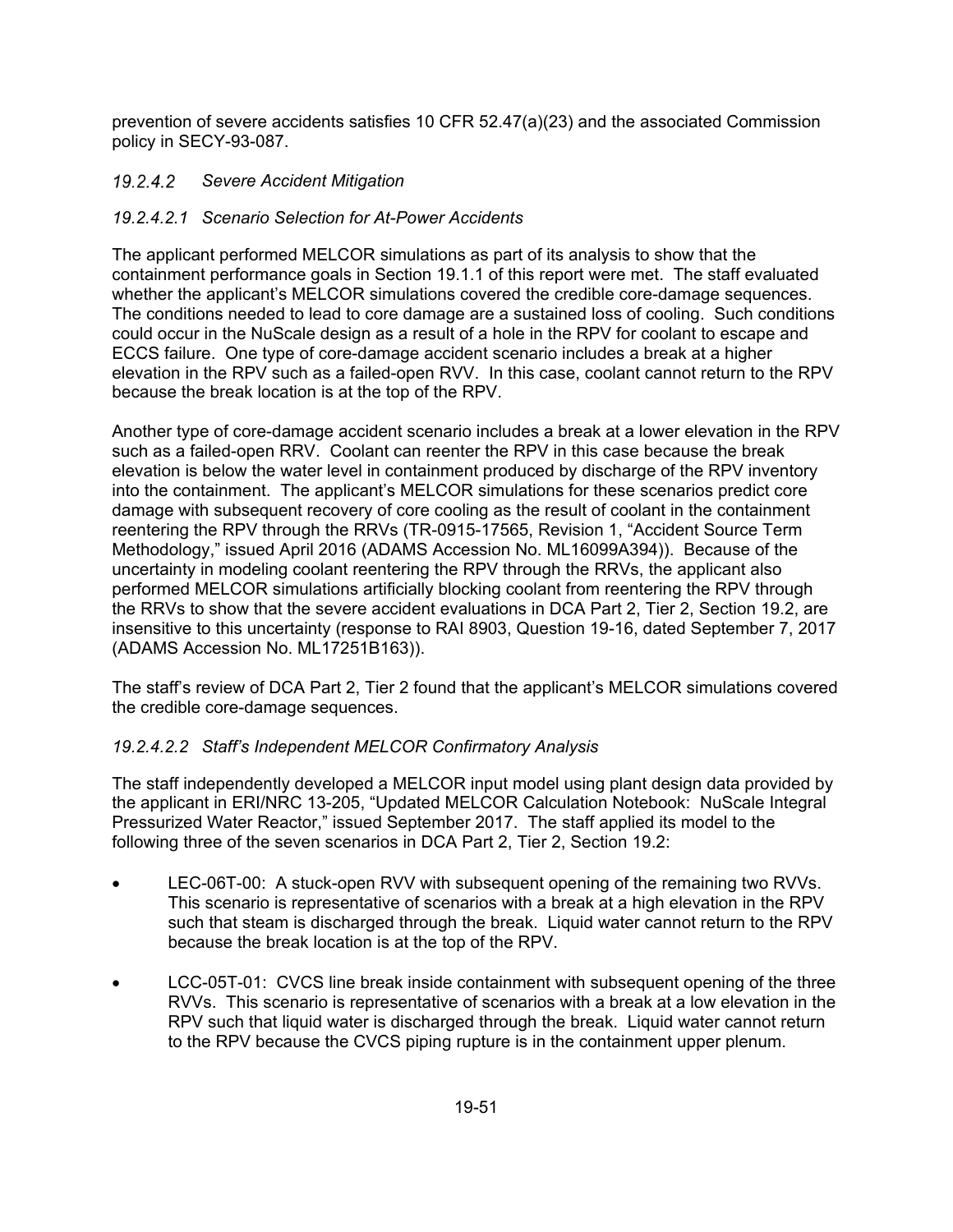LCU-03T-01: CVCS line break outside containment. This scenario is representative of a break at a low elevation in the RPV such that liquid water is discharged through the break and bypasses containment.

For each scenario, the staff compared its analysis results with the applicant's simulation results and did not identify differences that were likely to affect the applicant's analysis of severe accident mitigation. The results of the comparison confirmed the applicant's simulation of the accident progression, analysis methodology, and interpretations of its analyses of the reactor, containment, and system response to severe accidents. The staff's independent MELCOR confirmatory analysis is being documented in RES/FSCB 2019-01, "Independent MELCOR Confirmatory Analysis for NuScale Small Modular Reactor," and will be added to ADAMS when complete.

#### External Reactor Vessel Cooling

For severe accidents where the containment is not bypassed, NuScale's severe accident analysis shows that a damaged core would be retained within the reactor vessel due to water in the containment cooling the reactor vessel outer surface, thus preventing a breach of the reactor vessel. If the reactor vessel remains intact and the containment is not bypassed, the containment vessel will remain an effective fission product boundary. Furthermore, if the reactor vessel should fail, NuScale concludes that the containment would still remain intact. However, NuScale's supplemental response to RAI 9108, Question 19-34, dated February 26, 2019 (ADAMS Accession No. ML19057A618) provides revised NuScale DCA Part 2, Tier 2 text acknowledging that phenomenological uncertainties remain that could affect this conclusion. Examples of large uncertainties impacting the NuScale analysis include: (a) the potential formation of a metal layer on top of core debris in the reactor vessel lower plenum that would focus a high heat flow on a small area of the reactor vessel lower head; (b) intermetallic reactions that can generate heat causing a self-propagating attack on the reactor vessel lower head; and (c) the applicability of the reactor vessel external cooling analysis experimental data cited in the application to NuScale's reactor vessel and containment geometry. Furthermore, should the reactor vessel fail, the containment vessel also could fail due to similar phenomena. These uncertainties prevent the staff from confirming that the CCFP or deterministic containment performance goals are met.

However, the staff acknowledges that NuScale's containment design, specifically the bottom of the NuScale containment, which is a steel head submerged in a reactor pool, would prevent releases of radioactive material from submerged portions of the containment from becoming airborne. Severe accident simulations predict that should the NuScale core overheat, core debris would fall into the reactor vessel lower head. If the accumulated core debris results in failure of the reactor vessel lower head, it could then fall into the containment lower head and lead to failure of the containment lower head. As a result, core debris could fall onto the reactor pool floor. Radioactive material releases from the containment through the failed containment lower head and from core debris on the reactor pool floor would be scrubbed by the reactor pool water, which is 21 meters deep. As a result, containment lower head failure would not lead to a large release.

The applicant's conclusion of no large release is supported by the applicant's severe accident analysis for postulated module drop events. The severe accident analysis for the postulated module drop events considers the NuScale power module lying on the reactor pool floor and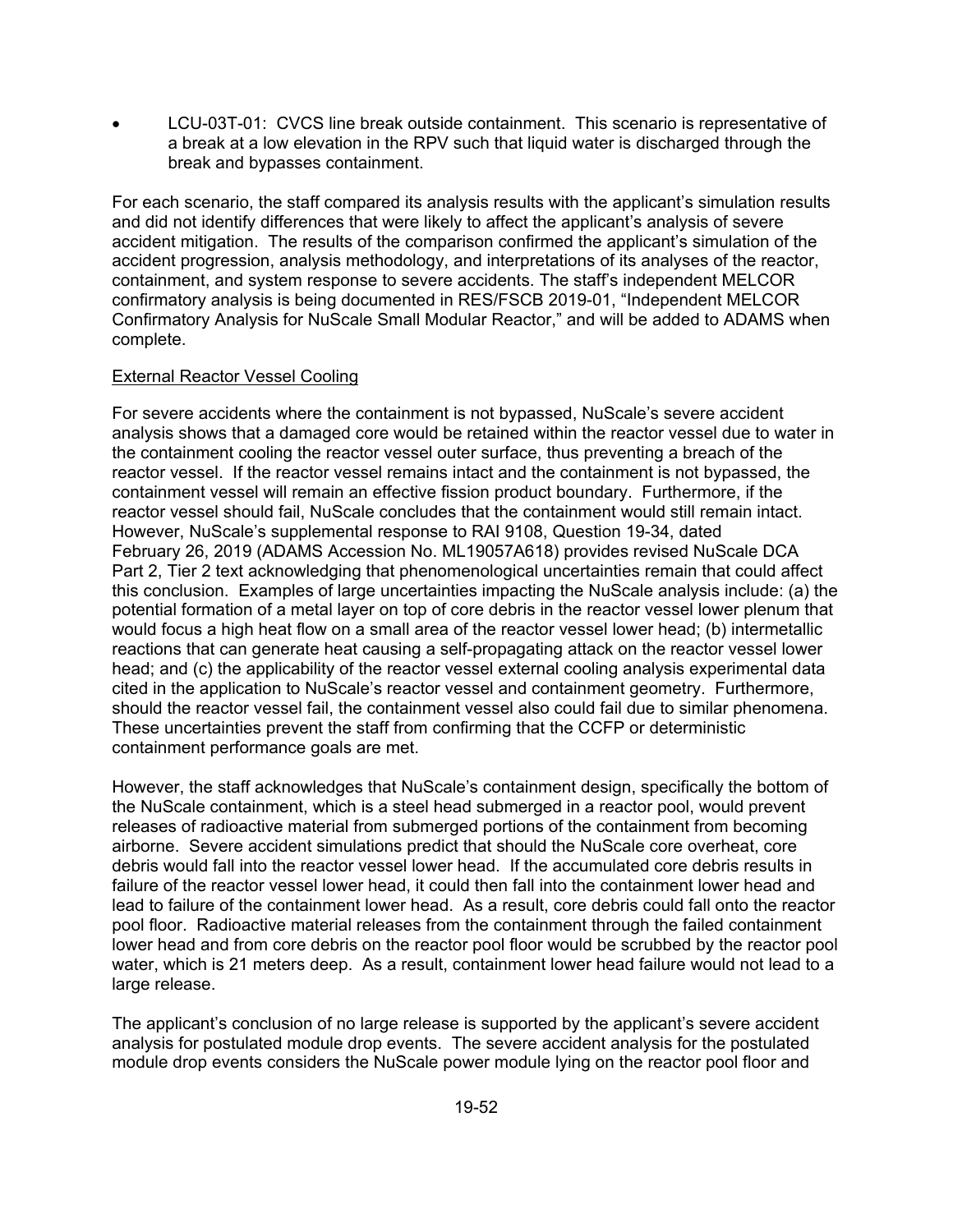with the containment assumed to be breached. The analysis shows that the scrubbing effect of the water in the reactor pool reduces the offsite radiological dose to only a small fraction of the large release criterion defined by NuScale in DCA Part 2, Tier 2, Section 19.1.6.2, "Results from the Low Power and Shutdown Operations Probabilistic Risk Assessment." The analysis conservatively models the effect of reactor pool scrubbing on the radiological release to the environment, as discussed in the responses to RAI 8882, Question 19-8, dated August 10, 2017 and June 14, 2018 (ADAMS Accession Nos. ML17222A683 and ML18165A438). In the longer term, the reactor pool would continue to provide an effective barrier against the uncontrolled release of fission products beyond the initial 24-hour period following the onset of damage by preventing the radioactive material from becoming airborne again. Therefore, for core damage accidents for which demonstration of in-vessel retention is inconclusive (i.e., sequences that do not involve containment bypass or steam explosion in the reactor vessel that could potentially lead to containment failure), the radioactive material release to the environment is less than a large release as defined by NuScale.

The staff will confirm that the applicable information provided in NuScale's supplemental response to RAI 9108, Question 19-34 is added to the next revision of the DCA. This is a **confirmatory item** pending the receipt of Revision 3 of DCA Part 2.

#### Hydrogen Generation and Control

The staff evaluation of hydrogen combustion inside a module is in Chapter 6 of this report. With regard to hydrogen combustion outside a module, a core-damage sequence caused by an unisolated CVCS line break could lead to a hydrogen combustion event under the bioshield, which could have an impact on other modules. The staff is reviewing the redesigned bioshield, which is described in the response to RAI 9447, Question 03.11-19, dated November 16, 2018 (ADAMS Accession No. ML18320A253). The staff is tracking this issue for its potential impact on the multimodule severe accident risk. This issue is being tracked as an **open item**.

#### High-Pressure Melt Ejection

The applicant concluded that high-pressure melt ejection is not a challenge because its MELCOR simulations showed that the RPV depressurizes as a result of the hole in the RPV that leads to core damage. The staff confirmed the applicant's conclusion by reviewing the applicant's MELCOR analysis and by comparing the staff's independent MELCOR confirmatory analysis to the applicant's MELCOR analysis.

#### In-Vessel Steam Explosion

Based on its thermodynamic analysis, the applicant concluded that the mechanical load resulting from steam generated by corium relocating into the water inside the RPV lower head is insufficient to fail the CNV. The staff performed an independent assessment using the methodology in NUREG/CR-5030, "An Assessment of Steam-Explosion-Induced Containment Failure," issued February 1989. The staff's independent assessment showed that a steam explosion in the RPV lower head is unlikely to cause the containment upper head to fail (RES/FSCB 18-02, "Independent Assessment of In-Vessel Retention and Steam Explosion for the NuScale Small Modular Reactor," September 2018 ADAMS Accession No. ML19070A210).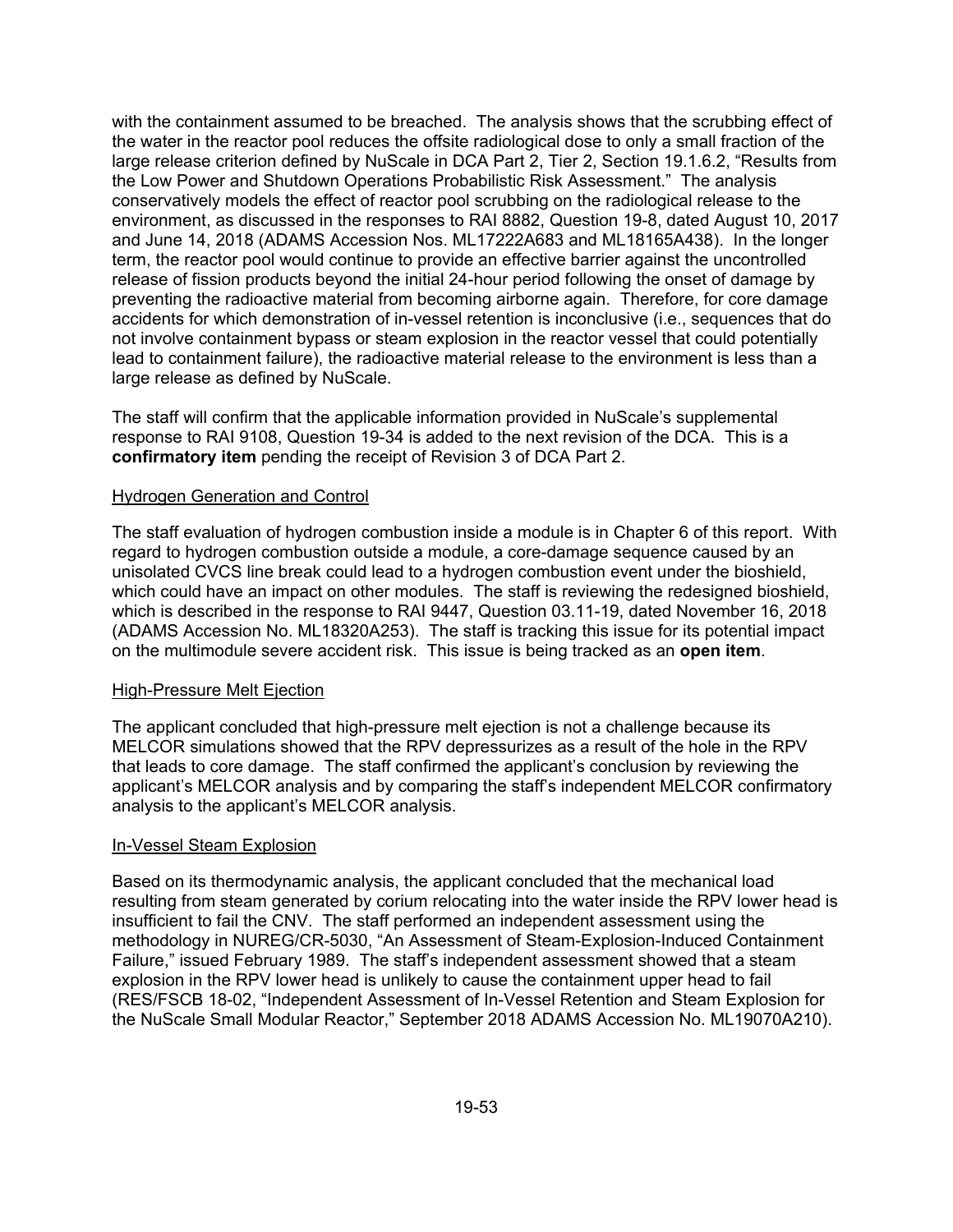### Severe Accident-Induced Steam Generator Tube Failure

Section 19.1.4.5.2 of this report contains the staff evaluation.

#### Equipment Survivability

The staff evaluated conformance to SECY-93-087 and the associated SRM, which state that, for features provided only for severe accident mitigation, there should be high confidence that the equipment will survive severe accident conditions for the period that it is needed to perform its intended function.

For mitigation of core-damage accident scenarios, the NuScale design does not rely on active systems (e.g., containment spray, cavity flooding) or postaccident monitoring. Instead, it relies on passive design features, such as containment geometry and submergence in the reactor pool, to prevent a large release. In DCA Part 2, Tier 2, Sections 19.2.3.2.1, "Core Damage Progression with Retention in the Reactor Pressure Vessel," (external RPV cooling), 19.2.3.3.2, "Hydrogen Generation and Control," (hydrogen combustion), 19.2.3.3.4, "High-Pressure Melt Ejection," (high-pressure melt ejection), 19.2.3.3.5, "Fuel-Coolant Interaction," (in-vessel steam explosion), and 19.2.3.3.6, "Containment Bypass," (severe accident-induced SGTF) describe the applicant's evaluation of containment structural integrity under severe accident temperature and pressure challenges. The staff's evaluation of these topics appears in Section 19.2.4.2 of this report.

The mechanical properties of the metallic parts of the containment boundary are not expected to be affected by severe accident radiation challenges. The only nonmetallic parts of the containment boundary are the electrical penetration assemblies, which contain glass insulators. Containment structural integrity under severe accident radiation challenges is demonstrated by qualifying electrical penetration assemblies to doses associated with core-damage accident scenarios. DCA Part 2, Tier 2, Section 3.11, "Environmental Qualification of Mechanical and Electrical Equipment," describes the applicant's evaluation of electrical penetration assemblies under radiation challenges, and Section 3.11 of this report presents the staff's review. The applicant subsequently identified an issue with its evaluation of electrical penetration assemblies. The staff held a public meeting with the applicant on this subject on December 12, 2018, and is tracking this issue as part of its review of the accident source term methodology topical report (TR-0915-17565, Revision 1). This issue is being tracked as an **open item.**

### *Containment Performance Capability*

### *19.2.4.3.1 Deterministic Containment Performance*

The staff reviewed the applicant's MELCOR severe accident analysis, which showed that the containment pressure initially rises because of the inventory loss from the RPV and then decreases due to steam condensation on the containment inside surface. During this phase of the accident, the pressure stays below containment design pressure. As a result of subsequent core heatup, the containment pressure again rises because of hydrogen generated by cladding oxidation, but the pressure stays below containment design pressure. The staff's independent MELCOR confirmatory analysis confirmed the results of the applicant's analysis. Other challenges to containment performance are discussed in Section 19.2.4.2.2 of this report.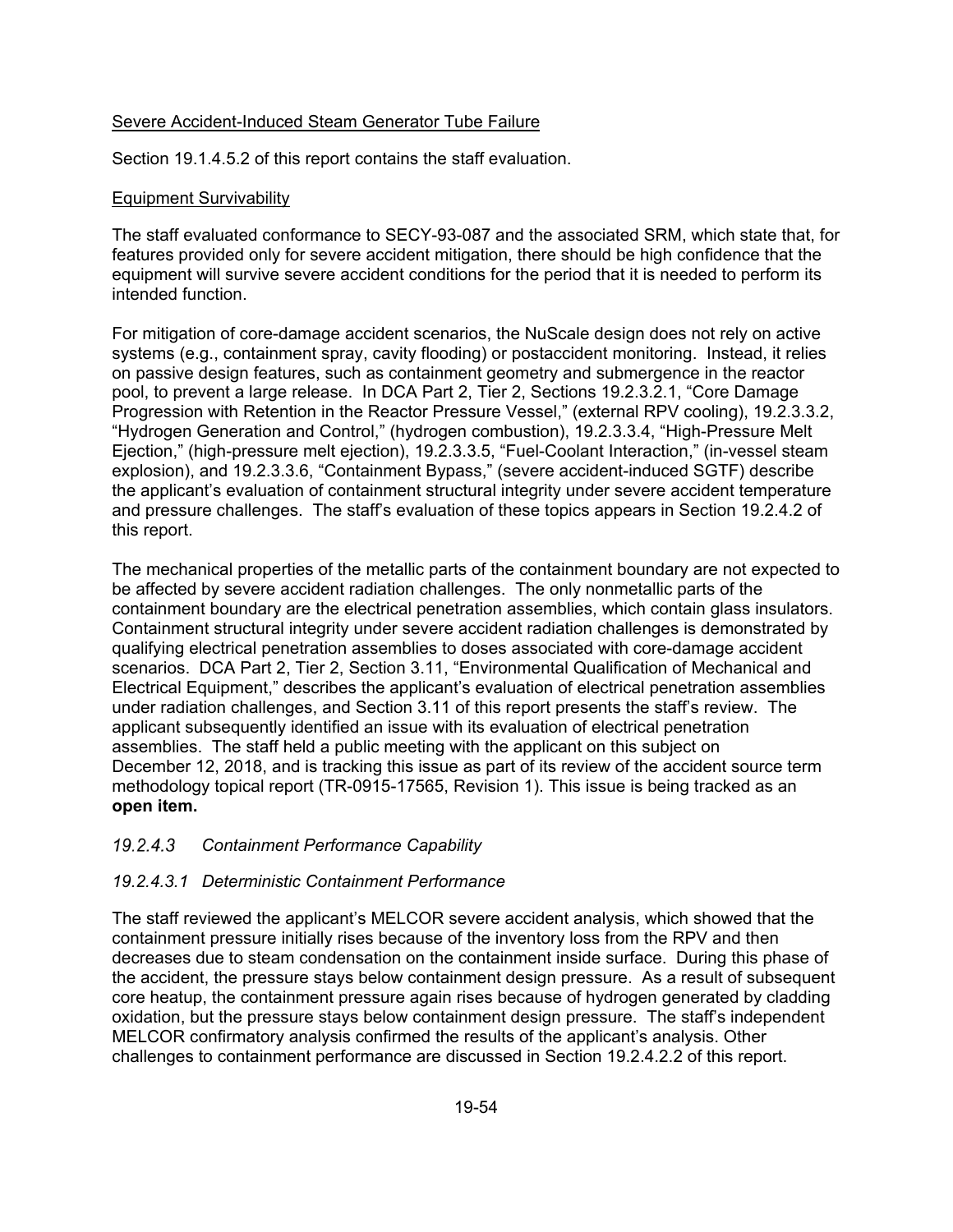## *19.2.4.3.2 Probabilistic Containment Performance*

Section 19.1.4.5.2 of this report contains the staff evaluation of CCFP related to bypass and Section 19.2.4.2.2 of this report contains the staff evaluation of CCFP related to steam explosion in the reactor vessel. Using results from these sections, the staff finds the CCFP from steam explosion in the reactor vessel causing failure of the containment upper head plus the CCFP from bypass is less than 0.1.

## *Accident Management*

DCA Part 2, Tier 2, Section 19.2.5, 'Accident Management," includes a COL information item to develop severe accident management guidelines. Including a COL information item to develop such guidelines is consistent with past practice for DCAs.

## *Consideration of Potential Design Improvements*

The staff evaluation of potential design improvements under 10 CFR 50.34(f) is documented in the staff's environmental assessment and associated technical evaluation report for DCA Part 3, "Applicant's Environmental Report—Standard Design Certification."

### **19.2.5 Combined License Information Items**

Table 19.2-1 below lists COL information item numbers and descriptions related to the severe accident evaluation, which is from DCA Part 2, Tier 2, Section 19.2.

| <b>COL Item No.</b> | <b>Description</b>                                                                                                                                                                                                                                                                             | DCA Part 2,            |
|---------------------|------------------------------------------------------------------------------------------------------------------------------------------------------------------------------------------------------------------------------------------------------------------------------------------------|------------------------|
|                     |                                                                                                                                                                                                                                                                                                | <b>Tier 2, Section</b> |
| $19.2 - 1$          | A COL applicant that references the NuScale Power Plant<br>design certification will develop severe accident management                                                                                                                                                                        | 19.2.5.2               |
|                     | guidelines and other administrative controls to define the<br>response to beyond-design-basis events.                                                                                                                                                                                          |                        |
| $19.2 - 2$          | A COL applicant that references the NuScale Power Plant<br>design certification will use the site-specific probabilistic risk<br>assessment to evaluate and identify improvements in the<br>reliability of core and containment heat removal systems as<br>specified by 10 CFR 50.34(f)(1)(i). | 19.2.6                 |
| $19.2 - 3$          | A COL applicant that references the NuScale Power Plant<br>design certification will evaluate severe accident mitigation<br>design alternatives screened as "not required for design<br>certification application."                                                                            | 19.2.6.4               |

Section 19.2.4.4 of this report presents the staff's evaluation of COL Information Item 19.2-1. The staff evaluation of COL Information Items 19.2-2 and 19.2-3 is documented in the staff's technical evaluation report of Part 3, "Applicant's Environmental Report—Standard Design Certification," of the NuScale DCA.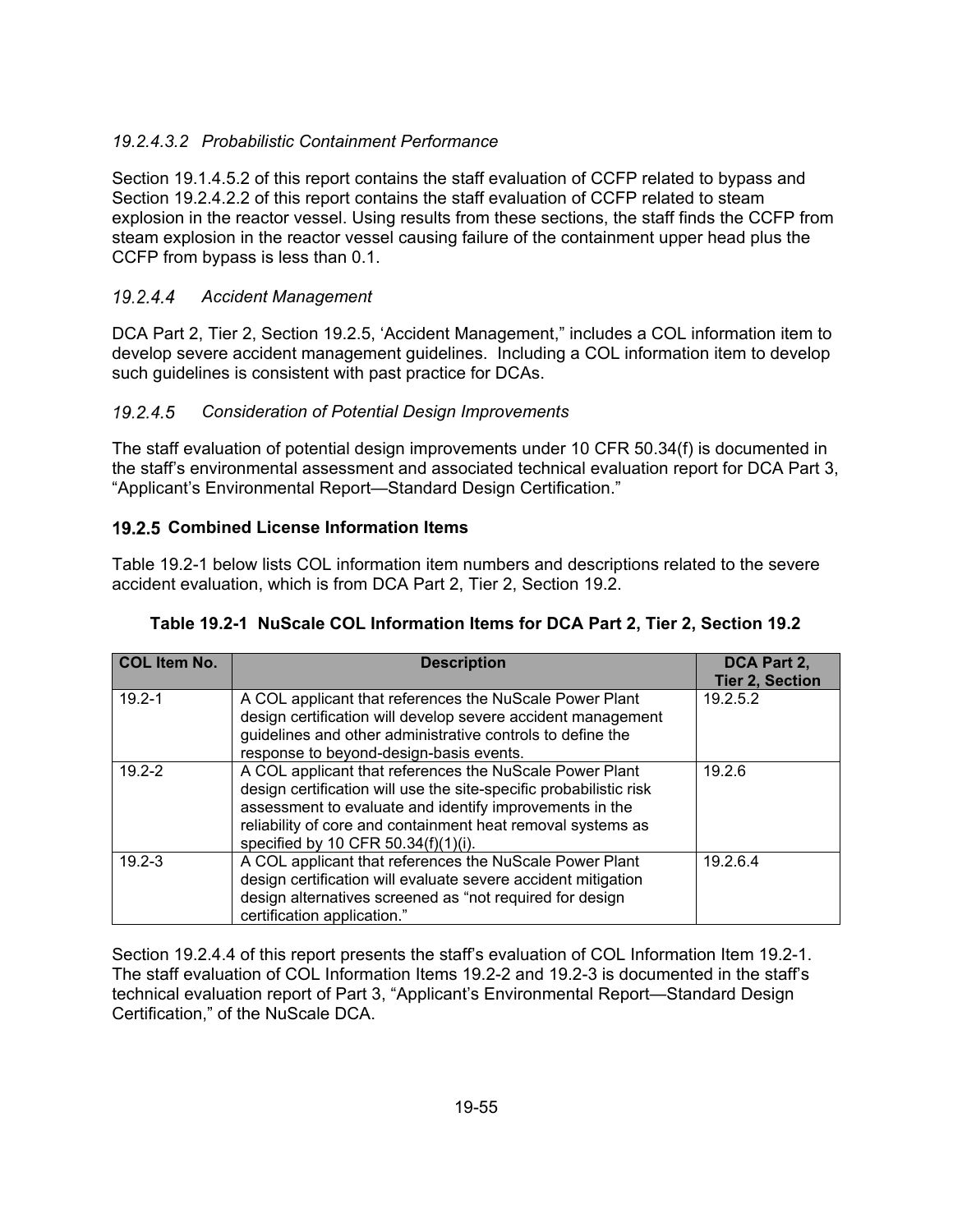## **19.2.6 Conclusion**

Because of the **open item** related to severe accident mitigation, the staff is unable to make a finding on the applicant's severe accident evaluation in DCA Part 2, Tier 2, Section 19.2.

## **19.3 Regulatory Treatment of Nonsafety Systems for Passive Advanced Light-Water Reactors**

### **19.3.1 Introduction**

This section of the report addresses the regulatory treatment of non-safety-related systems (RTNSS). The scope of an RTNSS program includes those non-safety-related SSCs that satisfy RTNSS criteria. The applicant then proposes regulatory treatment (e.g., inclusion in the design reliability assurance program (D-RAP) or in TS) for SSCs that meet any of these criteria based on their reliability and availability missions.

## **19.3.2 Summary of Application**

**DCA Part 2, Tier 1:** There is no Tier 1 information associated with this area of review.

**DCA Part 2, Tier 2:** DCA Part 2, Tier 2, Section 19.3.2, "SSC Identification and Designation within RTNSS Program Scope," evaluates each of the RTNSS scoping criteria. Based on the results, no SSCs that are not safety-related were included in the scope of the RTNSS program, and thus no non-safety-related SSCs require additional regulatory treatment.

**ITAAC:** There are no ITAAC associated with this area of review.

**Technical Specifications:** There are no technical specifications associated with this area of review.

**Technical Reports:** There are no technical reports associated with this review.

### **19.3.3 Regulatory Basis**

The following documents establish the scope, criteria and process used to determine RTNSS for passive plant designs:

- SECY-94-084, "Policy and Technical Issues Associated with the Regulatory Treatment of Non-safety Systems in Passive Plant Designs," dated March 28, 1994 (ADAMS Accession No. ML003708068) and its associated SRM, dated June 30, 1994 (ADAMS Accession No. ML003708098)
- SECY-95-132, "Policy and Technical Issues Associated with the Regulatory Treatment of Non-safety Systems (RTNSS) in Passive Plant Designs," dated May 22, 1995 (ADAMS Accession No. ML003708005), and its associated SRM, dated June 28, 1995 (ADAMS Accession No. ML003708019)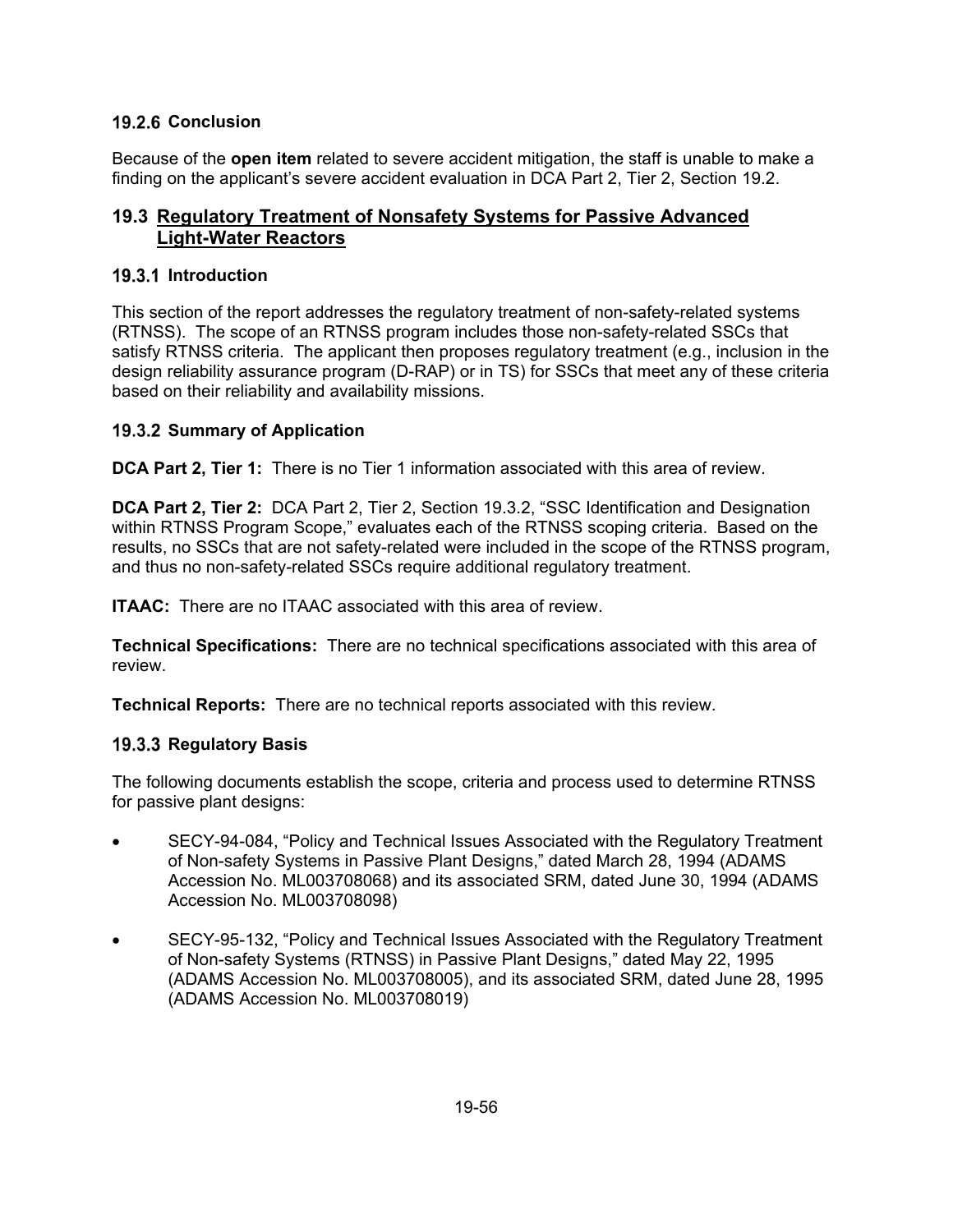The guidance in SRP Section 19.3, "Regulatory Treatment of Non-Safety Systems (RTNSS) for Passive Advanced Light Water Reactors," lists the acceptance criteria adequate to meet the above guidelines, as well as review interfaces with other SRP sections.

### **19.3.4 Technical Evaluation**

The staff used guidance from SRP Section 19.3 to review the applicant's evaluation of the five RTNSS scoping criteria (Criterion A through E) described in DCA Part 2, Tier 2, Section 19.3.

Criterion A: SSC functions relied on to meet beyond-design-basis deterministic NRC performance requirements such as those stated in 10 CFR 50.62, "Requirements for Reduction of Risk from Anticipated Transients without Scram (ATWS) Events for Light-Water Cooled Nuclear Power Plants," for mitigating ATWS and in 10 CFR 50.63, "Loss of All Alternating Current Power," for station blackout.

For ATWS, the staff considered the evaluation of the applicant's ATWS exemption request as documented in Section 7.1.5.4.6 of this report. In its review of the exemption request, the staff found that special circumstances are present in that, first, the NuScale MPS design meets the underlying purpose of 10 CFR 50.62(c)(1) to reduce the risk associated with ATWS events without the turbine trip design attributes required by 10 CFR 50.62(c)(1), and second, that other material circumstances are present in the NuScale design relating to enhanced safety features and simpler configuration of instrumentation and controls, which were not considered when 10 CFR 50.62(c)(1) was adopted. The staff also reviewed DCA Part 2, Chapter 19, risk insights on ATWS and found that the applicant's focused PRA showed no reliance on SSCs that are not safety-related to meet the Commission's ATWS CDF goal of 1x10<sup>-5</sup> per year stated in SECY-83-293, "Amendments to 10 CFR 50 Related to Anticipated Transients Without Scram (ATWS) Events," issued July 1983.

For station blackout, the staff reviewed the design of the passive safety systems; the station blackout analysis described in DCA Part 2, Tier 2, Section 8.4; "Station Blackout," and the evaluation of station blackout sequences in the PRA description in DCA Part 2, Tier 2, Section 19.1. The staff finds that the passive safety-related systems are designed to start automatically on a loss of power to the station and are capable of adequately cooling the reactor and containment following a station blackout event.

The staff finds that the applicant focused its analysis on the two requirements above. The applicant stated that the NRC has not identified any additional beyond-design-basis deterministic requirements within the scope of Criterion A. The staff agrees that no such requirements exist.

Criterion B: SSC functions relied on to ensure long-term safety and to address seismic events.

The staff reviewed the capability of the passive safety-related systems in the NuScale design to remove decay heat following a design basis event as described in DCA Part 2, Tier 2, Section 5.4.3, "Decay Heat Removal System," Section 6.3, "Emergency Core Cooling System," and Section 9.2.5, "Ultimate Heat Sink." The staff found that the DHRS, ECCS and UHS are passive systems that do not depend on any SSCs that are not safety-related to perform their safety functions after 72 hours following an accident. The staff also determined that decay heat can be removed passively via the UHS through heatup and boil-off of water in the reactor pool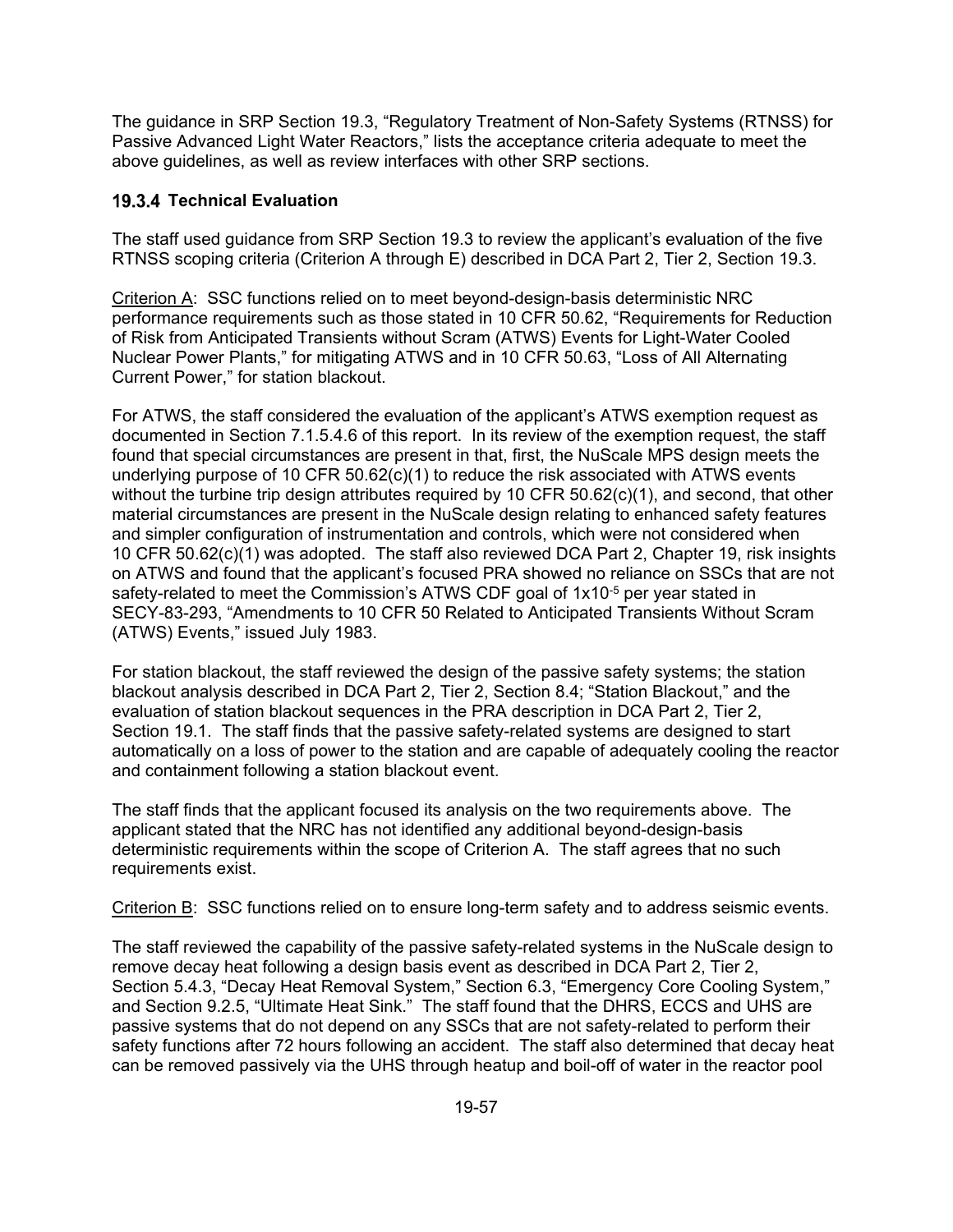for well beyond a period of 7 days without makeup or heat removal with a system that is not safety-related.

The staff reviewed the fragilities of the SSCs that are not safety-related and safety-related SSCs determined as part of the SMA in DCA Part 2, Tier 2, Section 19.1.5, and the accident sequence cutsets that lead to core damage as described in DCA Part 2, Tier 2, Chapter 19 (Tables 19.1-17, "Significant Core Damage Sequences," and 19.1-18, "Significant Core Damage Cutsets," and DCA Part 2, Tier 2, Figures 19.1-2 through 19.1-12). From this review, the staff confirmed the applicant's assertion that the seismic margin for the design is not dependent on any SSCs that are not safety-related.

Criterion C: SSC functions relied on under power-operating and shutdown conditions to meet the Commission's safety goal guidelines of a CDF of less than  $1x10^{-4}$  per year and an LRF of less than 1x10-6 per year.

The staff reviewed the focused PRA sensitivity studies described in DCA Part 2, Tier 2, Section 19.1, to quantify the importance of systems that are not safety-related in mitigating events. The focused PRA sensitivity studies for the Level 1 internal events at full power and Level 2 models were below the Commission's goal guidelines for CDF and LRF. The staff also finds that the results of the focused PRA are consistent with the assessment of risk significance of SSCs that are not safety-related as reflected in DCA Part 2, Tier 2, Table 17.4-1, "D-RAP SSC Functions, Categorization, and Categorization Basis," which shows that no SSCs that are not safety-related that are modeled in the PRA meet the thresholds for risk significance. In addition, the staff finds that the results of the focused PRA demonstrate the Commission's safety goals to be met with only safety-related SSCs. The staff further observes that nonsafety-related systems are not relied on for a majority of modeled non-LOCA events unless failures of redundant components occur in both of the passive safety systems (i.e., DHRS and ECCS). Additionally, the staff observes that non-safety-related systems are not relied on for a majority of modeled LOCA events (which have very low initiating event frequencies) unless failures occur in the redundant components in the passive DHRS or ECCS (or both) or the RSVs. The staff's review of the top Level 1 internal events accident sequence cutsets confirmed that no non-safety-related SSCs are relied on for mitigation of the initiating events.

The staff reviewed the implication of potential risk-significant initiating events caused by nonsafety-related SSCs. The staff confirmed that the results of the evaluation of initiating event frequencies are documented in DCA Part 2, Tier 2, Tables 19.1-20, "Listing of Candidate Risk Significant Structures, Systems, and Components (Full Power, Single Module) Level 1 Probabilistic Risk Assessment," 19.1-27, " Listing of Candidate Risk Significant Structures, Systems, and Components (Full Power, Single Module) Level 2 Probabilistic Risk Assessment," and 19.1-70, "Listing of Candidate Risk Significant Structures, Systems, and Components (Single Module): Low Power and Shutdown Probabilistic Risk Assessment." The staff finds that the applicant included initiating events caused by non-safety-related SSCs in its evaluation of risk significance. In the NuScale report TR-0515-13952-A, "Risk Significance Determination," issued October 2016 (ADAMS Accession No. ML16284A016), the applicant used screening criteria for risk significance approved by the staff, and the staff confirmed that this application met the conditions and limitations for use in this technical report.

Criterion D: SSC functions needed to meet the containment performance goal, including containment bypass, during severe accidents.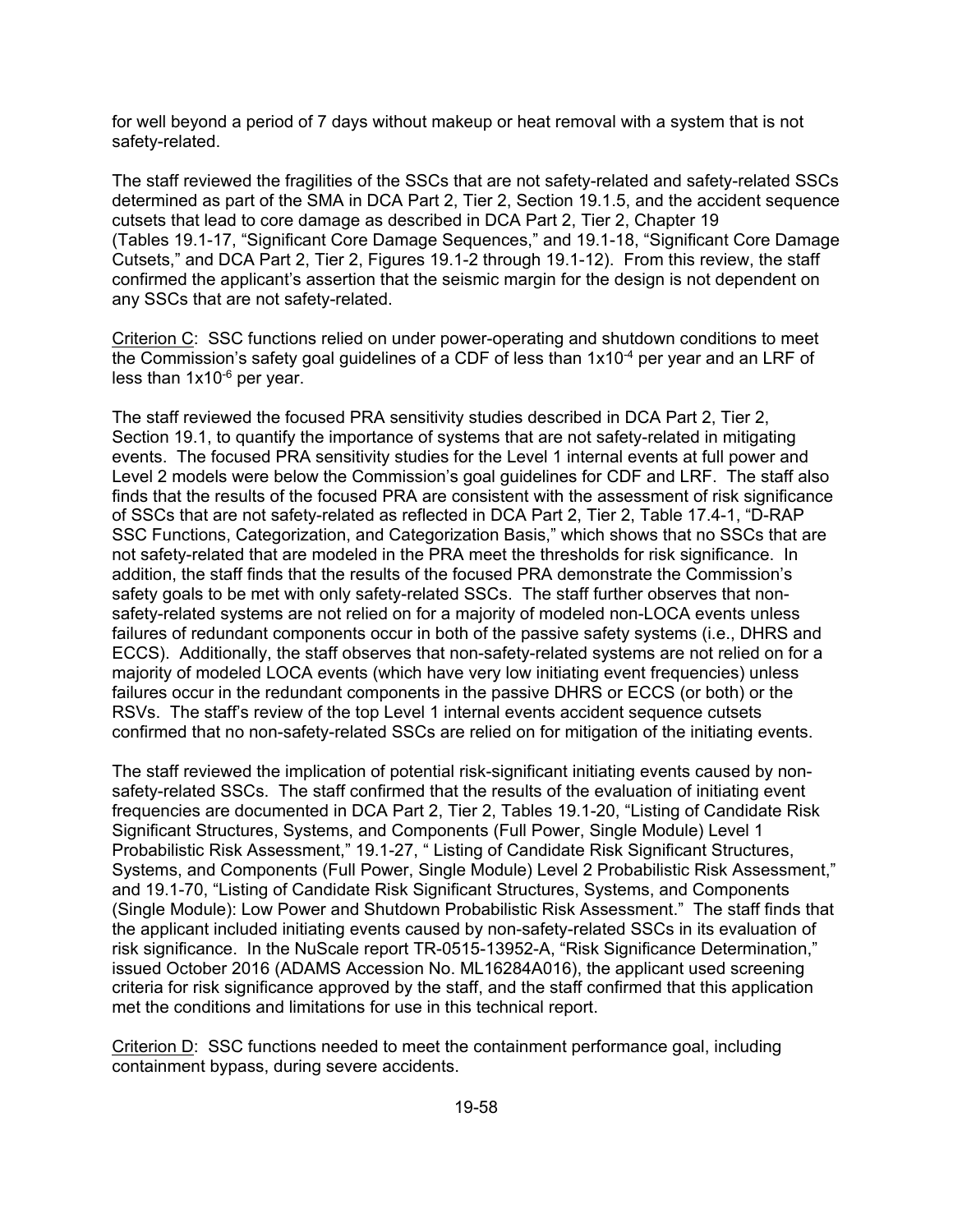The staff's review of the focused PRA, and specifically the results in DCA Part 2, Tier 2, Table 19.1-22, "Sensitivity Studies for Level 1 Full Power, Internal Events Evaluation," and Table 19.1-31, "Sensitivity Studies for Level 2 Evaluation," confirmed that only safety-related passive systems are relied on to meet the containment performance goal. The staff finds that the safety-related mitigating systems are fail-safe on loss of power and do not rely on nonsafety-related support systems such as heating, ventilation, and air conditioning (HVAC) and instrument air. The staff's review of the relevant Level 2 PRA information in DCA Part 2, Tier 2, Section 19.1, found that containment failure resulting from bypass or CIV failure is the only mode of containment failure modeled in the CETs. DCA Part 2, Tier 2, Section 19.2, discusses the details of this subject, and Section 19.2 of this report documents the staff's review and its results.

Criterion E: SSC functions relied on to prevent significant adverse system interactions between passive safety-related systems and active non-safety-related SSCs.

The staff reviewed the design of the passive safety-related systems and non-safety-related active systems that interface with the passive systems as described in DCA Part 2. The passive safety-related systems include the ECCS, CNV, DHRS, and UHS. As discussed in DCA Part 2, Tier 2, Sections 6.2.4.2.2.3, "Piping Systems Closed to Containment and not Connected to the Reactor Coolant Pressure Boundary," and 6.2.5.2, "System Design," respectively, operation of both the DHRS and ECCS occurs normally with the containment isolated. Consequently, with the exception of the pressurizer heaters housed inside the reactor vessel, these systems are isolated from all active non-safety-related systems during operation. This isolation provides reasonable assurance that adverse interaction with active non-safety-related systems outside of containment will be precluded.

The pressurizer heaters are controlled from the non-safety-related module control system via the pressurizer control cabinets. As discussed in DCA Part 2, Tier 2, Section 5.4.5.2, "System Design," the MPS provides a safety-related trip function on low pressurizer level that actuates safety-related pressurizer heater circuit breakers to remove power to the heaters before the pressurizer level reaches the top of the pressurizer heaters. This ensures the integrity of the reactor coolant pressure boundary if the heaters were to be uncovered. Thus, safety-related equipment is included in the plant design to prevent an adverse interaction between the nonsafety-related pressurizer heaters and the ECCS. This shows that no additional nonsafety-related equipment is needed to prevent adverse interaction with the ECCS.

The UHS removes the decay heat from each module, maintaining the core temperature at low levels after a LOCA resulting in the initiation of the ECCS. As discussed in DCA Part 2, Tier 2, Section 9.2.5.2.1, "General Description," the UHS pool liner has the function to prevent potential pool inventory leakage from the reactor pool. The reactor pool interfaces with nonsafety-related systems for cooling the pool and adding makeup to the pool when needed. As further discussed in DCA Part 2, Tier 2, Section 9.2.5.2.1, penetrations from these systems into the pool are located at a sufficiently high elevation to preclude inadvertent draining of water from the pool that would adversely impact the ability of the pool to act as a heat sink. The staff finds that the design features of the reactor pool show that non-safety-related systems that interface with the reactor pool do not cause adverse interactions.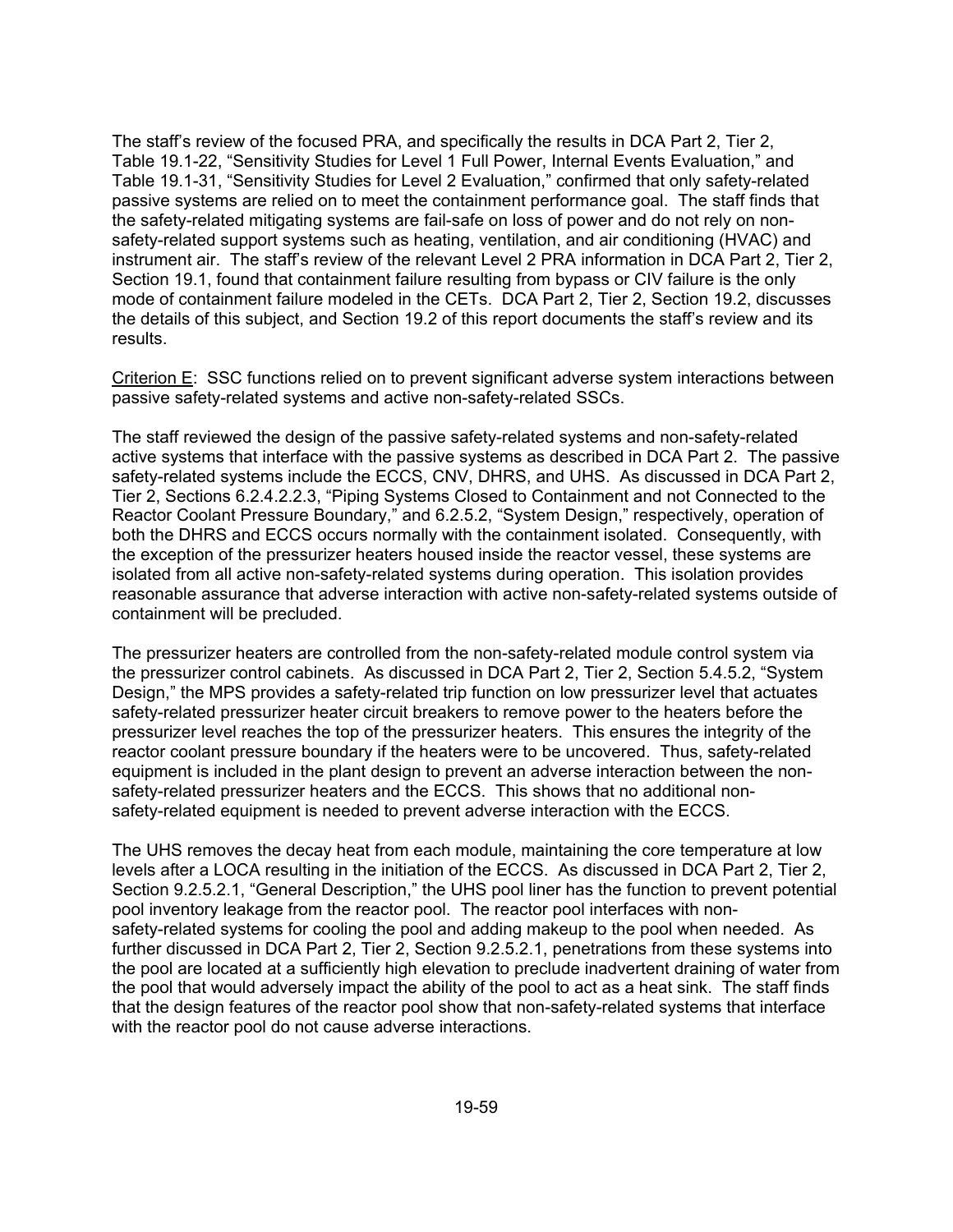During the review of the applicant's PRA, the staff did not identify SSCs that meet RTNSS Criterion E.

In summary, the staff finds the applicant's evaluation of the five RTNSS scoping criteria reasonable and agrees that no non-safety-related SSCs require additional regulatory treatment. The staff confirmed that (1) non-safety-related SSCs are not relied on to address the beyond-design-basis requirements for an ATWS event or a station blackout event, (2) no non-safety-related SSCs need to be relied on for ensuring long-term safety and addressing seismic events, (3) the Commission's safety goal guidelines for CDF and LRF are achieved without reliance on non-safety-related SSCs, (4) the containment performance goal is achieved without reliance on non-safety-related SSCs, and (5) there are no adverse interactions with nonsafety-related SSCs that could prevent the performance of passive safety-related SSC functions.

### **19.3.5 Combined License Information Items**

Table 19.3-1 lists a COL information item related to RTNSS based on DCA Part 2, Tier 2, Section 19.3.1. The staff finds the COL information item to be reasonable.

| COL Item No. | <b>Description</b>                                                                                                                                                                                                                              | DCA Part 2.     |
|--------------|-------------------------------------------------------------------------------------------------------------------------------------------------------------------------------------------------------------------------------------------------|-----------------|
|              |                                                                                                                                                                                                                                                 | Tier 2, Section |
| $19.3 - 1$   | A COL applicant that references the NuScale Power Plant design<br>certification will identify site-specific regulatory treatment of non-<br>safety systems (RTNSS) structures, systems, and components and<br>applicable RTNSS process controls | 19.3.1          |

**Table 19.3-1 NuScale COL Information Items for DCA Part 2, Tier 2, Section 19.3** 

## **19.3.6 Conclusion**

The staff evaluated the applicant's assessment of the need for RTNSS using the guidance in SRP Section 19.3. The staff confirmed that the applicant has adequately addressed each of the five RTNSS criteria in its assessment and found that no SSCs meet the criteria. Therefore, the staff concludes that the applicant conforms to the guidelines in SECY-94-084, SECY-95-132, and their associated SRMs.

## **19.4 Strategies and Guidance To Address Loss of Large Areas of the Plant Because of Explosions and Fires**

This area of review is summarized and evaluated in Section 20.2 of this report.

## **19.5 Adequacy of Design Features and Functional Capabilities Identified and Described for Withstanding Aircraft Impacts**

This section describes the NRC staff's evaluation of design features and functional capabilities credited by the applicant to show that the facility can withstand the effects of a large commercial aircraft impact. NuScale DCA Part 2, Tier 2, Revision 1, Section 19.5, "Adequacy of Design Features and Functional Capabilities Identified and Described for Withstanding Aircraft Impacts," describes these design features, functional capabilities, and the assessment.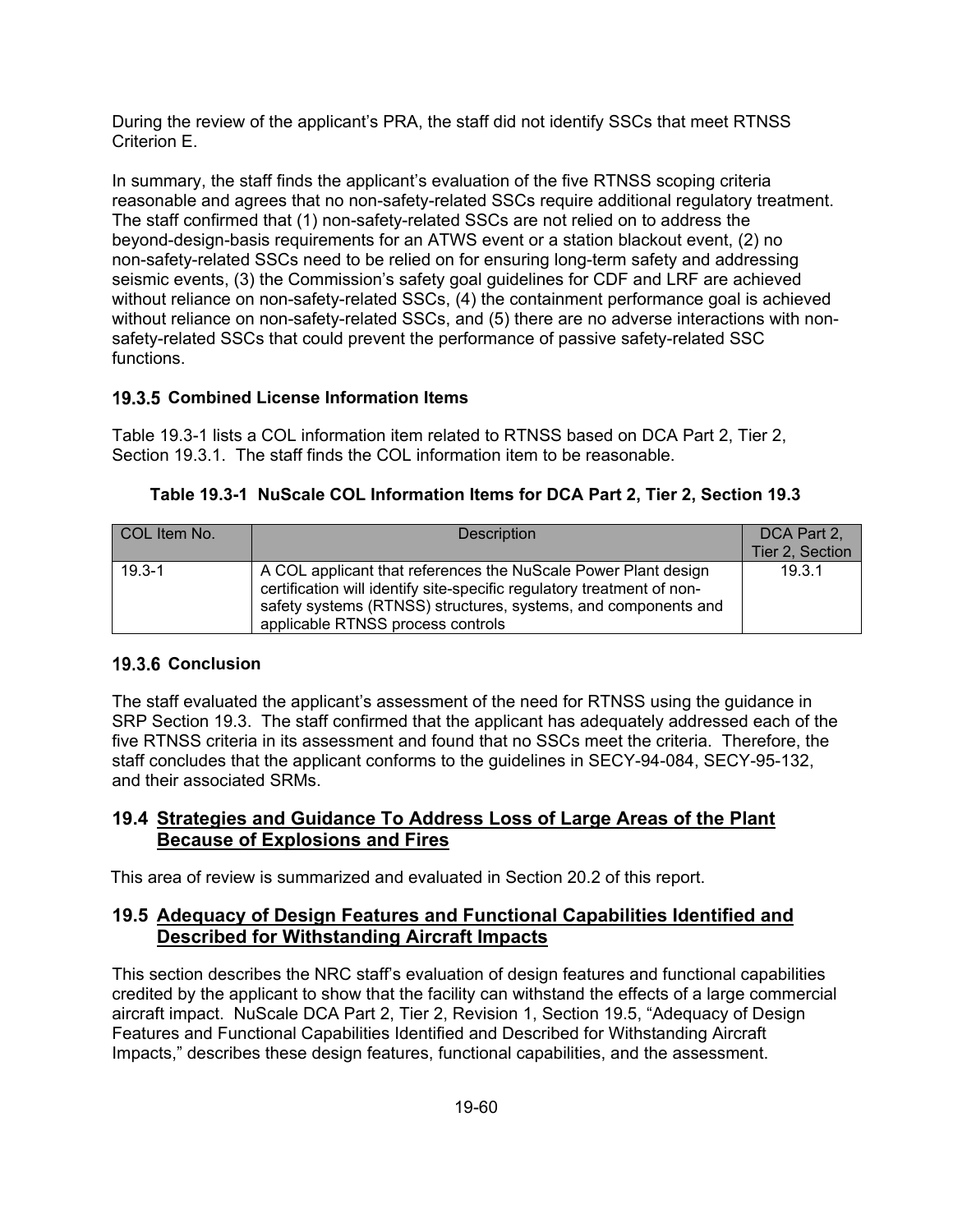The impact of a large commercial aircraft is a beyond-design-basis event. Under 10 CFR 52.47(a)(28) and 10 CFR 50.150, "Aircraft Impact Assessment," applicants for new nuclear power reactors are required to perform a design-specific assessment of the effects on the facility of the impact of a large commercial aircraft. Applicants are required to submit a description of the design features and functional capabilities identified by the assessment (key design features) in their DCA, along with a description of how the identified design features and functional capabilities meet the acceptance criteria in 10 CFR 50.150(a)(1).

The Statement of Considerations for the Aircraft Impact Assessment (AIA) Rule<sup>2</sup> pertaining to new nuclear power reactors states the following:

The NRC decision on an application subject to 10 CFR 50.150 will be separate from any NRC determination that may be made with respect to the adequacy of the impact assessment which the rule does not require be submitted to the NRC.

As the AIA is not submitted to the NRC for its review, the staff review described in this section is to determine whether descriptions of the design features and functional capabilities are complete enough so that there is reasonable assurance that the acceptance criteria in 10 CFR 50.150(a)(1) can be met, assuming the design features and functional capabilities perform their intended functions.

Applicants subject to 10 CFR 50.150 must make the complete AIA available for an NRC inspection at the applicants' offices or their contractors' offices upon the staff's request, in accordance with 10 CFR 50.70, "Inspections," 10 CFR 50.71, "Maintenance of Records, Making of Reports," and Section 161, "General Provisions," item c, of the Atomic Energy Act of 1954, as amended. The outcome of the NRC inspection is not part of this report.

## **19.5.1 Summary of Application**

In DCA Part 2, Tier 2, Revision 1, Section 19.5, the applicant stated that an AIA was performed in accordance with the requirements in 10 CFR 50.150(a)(1), using the methodology described in Nuclear Energy Institute (NEI) 07-13, Revision 8, "Methodology for Performing Aircraft Impact Assessments for New Plant Designs," issued April 2011, as endorsed by the NRC in RG 1.217, "Guidance for the Assessment of Beyond-Design-Basis Aircraft Impacts," issued August 2011, and SRP Section 19.5, "Adequacy of Design Features and Functional Capabilities Identified and Described for Withstanding Aircraft Impacts," issued April 2013. Based on the results of the assessment, the applicant has identified a set of key design features to show that the acceptance criteria in 10 CFR 50.150(a)(1) are satisfied. These key design features are reported in NuScale DCA Tier 2, Revision 1, Section 19.5, along with references to other sections of the NuScale DCA that provide additional details.

## **Regulatory Basis**

To perform this review, the NRC staff used the relevant regulations and guidance described below.

<sup>&</sup>lt;sup>2</sup> "Applicants for new nuclear power reactors" is defined in the Statement of Considerations for the Aircraft Impact Rule [74 (*Federal Register*) *FR* 28112, June 12, 2009].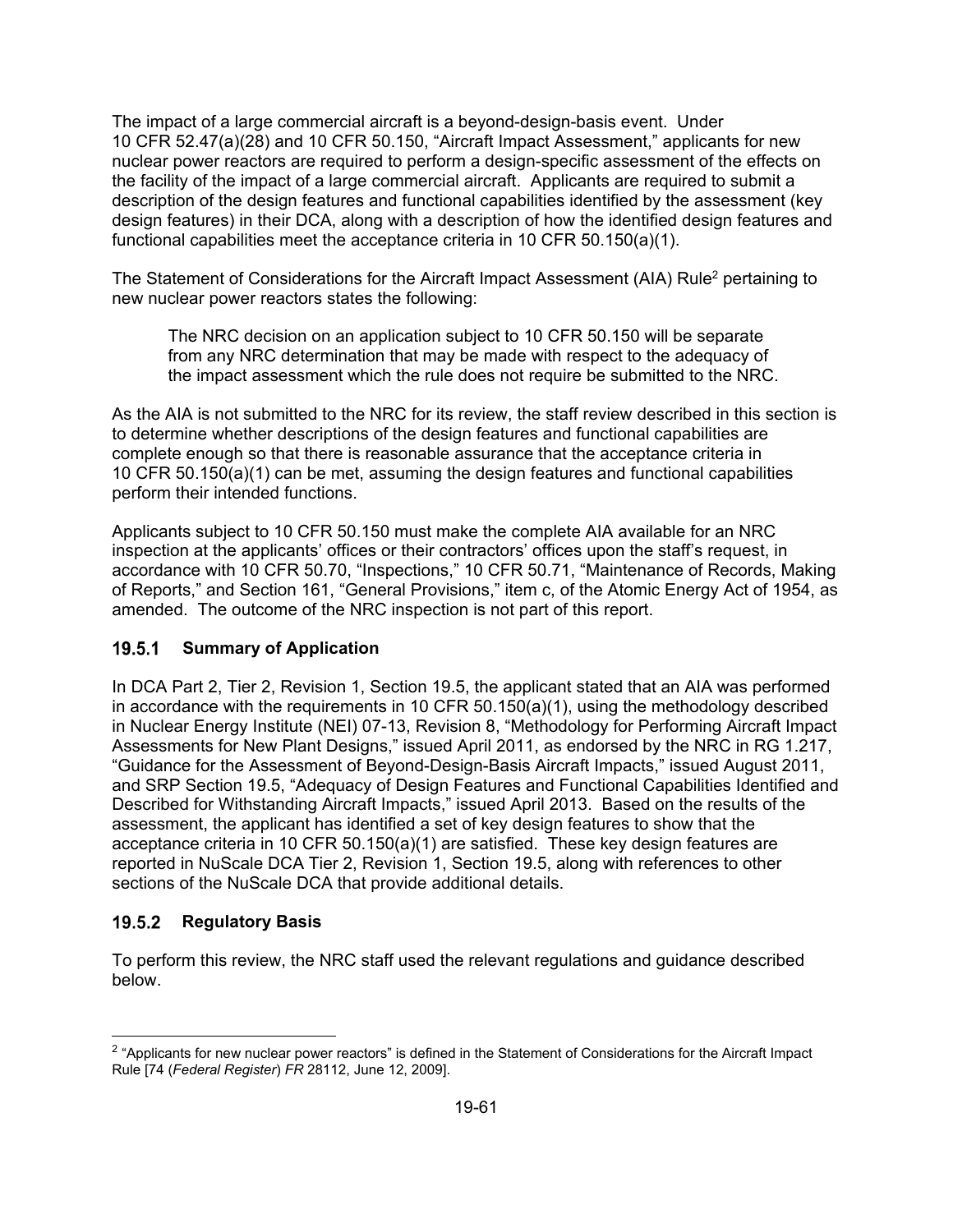## *Applicable Regulations*

In 10 CFR 50.150(a)(1), the NRC requires that applicants perform a design-specific assessment of the effects on the facility of the impact of a large commercial aircraft. Using realistic analyses, the applicant shall identify and incorporate into the design those features and functional capabilities to show that, with reduced use of operator actions, (1) the reactor core remains cooled, or the containment remains intact, and (2) spent fuel cooling or spent fuel pool (SFP) integrity is maintained.

The applicant indicated that it meets the 10 CFR 50.150(a)(1) acceptance criteria by including features in the NuScale design that can maintain core cooling and keep the containment intact and maintain SFP integrity.

In 10 CFR 50.150(b), the NRC requires that the FSAR include a description of (1) the design features and functional capabilities that the applicant has identified for inclusion in the design to show that the facility can withstand the effects of a large commercial aircraft impact in accordance with 10 CFR 50.150(a)(1) and (2) how those design features and functional capabilities meet the assessment requirements of 10 CFR 50.150(a)(1).

### *Review Guidance*

RG 1.217 provides guidance for applicants to demonstrate compliance with NRC regulations for the AIA. In particular, this RG endorses the methodologies described in NEI 07-13, Revision 8.

SRP Section 19.5 provides guidance for meeting the requirements in 10 CFR 50.150(a)(1) and (b).

## **Technical Evaluation**

The staff reviewed the AIA information in Section 19.5 of DCA Part 2, Tier 2, Revision 1, as well as the referenced DCA sections discussed below. The staff's evaluation of how the applicant's assessment was formulated follows in Section 19.5.4.1 of this report, and the evaluation of the applicant's key design feature descriptions appears below in Sections 19.5.4.2 through 19.5.4.5.

## *Reasonably Formulated Assessment*

The staff reviewed the AIA application in NuScale DCA Part 2, Tier 2, Revision 0, Section 19.5, and determined that it was unclear whether qualified analysts had performed the AIA. Therefore, on July 30, 2017, the staff issued RAI 8986, Question 19-19 (ADAMS Accession No. ML17211A004), to address this issue.

In its September 28, 2017, response (ADAMS Accession No. ML17271A261) to RAI 8986, Question 19-19, the applicant stated that qualified personnel had performed the AIA. Further, the applicant stated that these contractors are experienced in applying the approved methodology in NEI 07-13, Revision 8, to other nuclear power facilities and thus meet the qualifications listed in SRP Section 19.5. The staff finds that the applicant adequately addressed this question because these contractors are experts in AIA performance. Thus, the applicant has provided a well-supported basis for the staff to find that the contractors performing the AIA are qualified, consistent with the guidance of SRP Section 19.5, Section III, item 2. The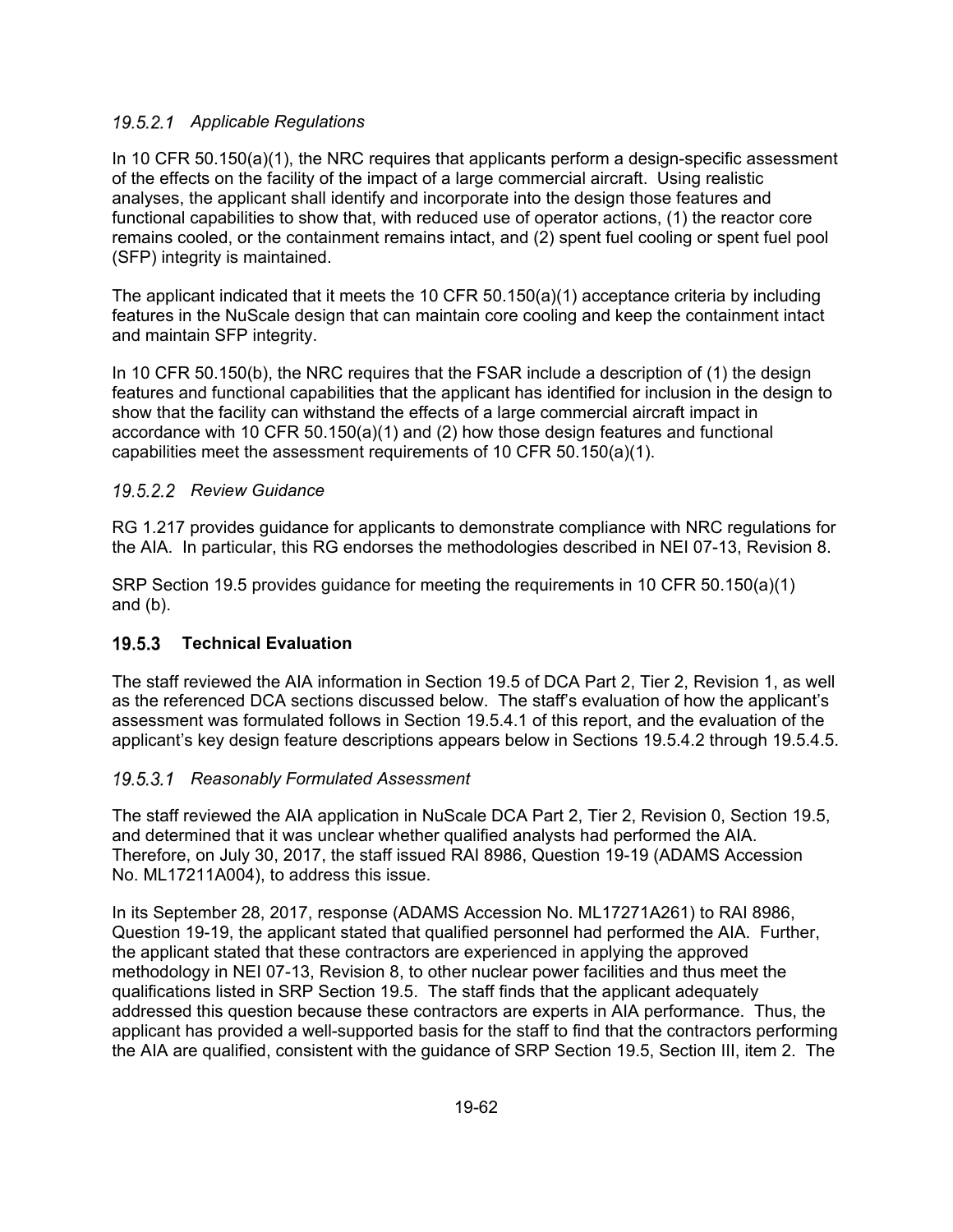applicant revised NuScale DCA Part 2, Tier 2, Revision 1, Section 19.5.1, as shown in the markup attached to the RAI response, to include the statement that the AIA was performed by qualified personnel. Therefore, the staff finds the response to RAI 8986, Question 19-19, acceptable and considers the question resolved and closed.

The applicant stated in NuScale DCA Part 2, Tier 2, Revision 1, Section 19.5, that its AIA is based on the guidance of NEI 07-13, Revision 8, with no exceptions. Based on the applicant's use of this NRC-endorsed guidance document, the staff finds that the applicant has performed a reasonably formulated assessment.

## *Design Features for Core Cooling*

The staff reviewed NuScale DCA Part 2, Tier 2, Section 19.5, Revision 0, for the identification and description of key design features credited for core cooling as required by 10 CFR 50.150(b). DCA Part 2, Tier 2, Section 19.5.5.1, lists the UHS, DHRS, and ECCS for ensuring core cooling. These systems have been designed specifically to perform core cooling functions during normal power operation and following design-basis events initiated during power operation. The staff used its evaluation documented in other sections of this report to confirm that these features are also suitable for maintaining core cooling following impact by a large commercial aircraft. During the review, the staff also confirmed that all of these design features are automatic or can be initiated and operated from the control room or an alternate location, and require little, if any, further operator intervention to maintain the core cooling function.

DCA Part 2, Tier 2, Revision 0, Section 19.5.5.1, states that the passive design of the DHRS and ECCS ensures continued core cooling capability for all postulated strike locations. In addition, the NPMs, UHS, DHRS components, and ECCS components are located inside the RXB and thus are not susceptible to physical, fire, and shock damage resulting from an aircraft impact. (Note that the ECCS was removed as a core cooling system in DCA Part 2, Tier 2, Revision 1; see the discussion of RAI 9023, Question 19.5-1, item b, below.)

DCA Part 2, Tier 2, Section 19.5.5.7, Revision 0, identifies the location (i.e., physical separation) and functions of the main control room (MCR) and remote shutdown station (RSS) as key design features for monitoring and control of the plant. The module protection system (MPS) cabinets and associated dc power equipment are available to monitor reactor pressure, reactor temperature, reactor water level, containment pressure, and containment water level after an aircraft strike. (Note that this information was subsequently removed; see the discussion of RAI 9023, Question 19.5-1, item d, below.)

During its review, the staff noted that the DCA lacked information to ensure compliance with 10 CFR 50.150. Therefore, the staff issued RAI 9023, Question 19.05-1, to request the missing information. In response to RAI 9023, Question 19.05-1, and other RAIs discussed in this section of the report, the applicant rewrote most of DCA Part 2, Tier 2, Section 19.5. The following describes RAI 9023, Question 19.05-1, and the staff's evaluation of the applicant's RAI response (letters dated September 28, 2017 (ADAMS Accession No. ML17271A277), and September 29, 2017 (ADAMS Accession No. ML17272A161)).

DCA Part 2, Tier 2, Section 19.5.5.1, Revision 0, identifies the UHS as a key design feature for core cooling. RAI 9023, Question 19.5-1, item a, asked the applicant to provide a description of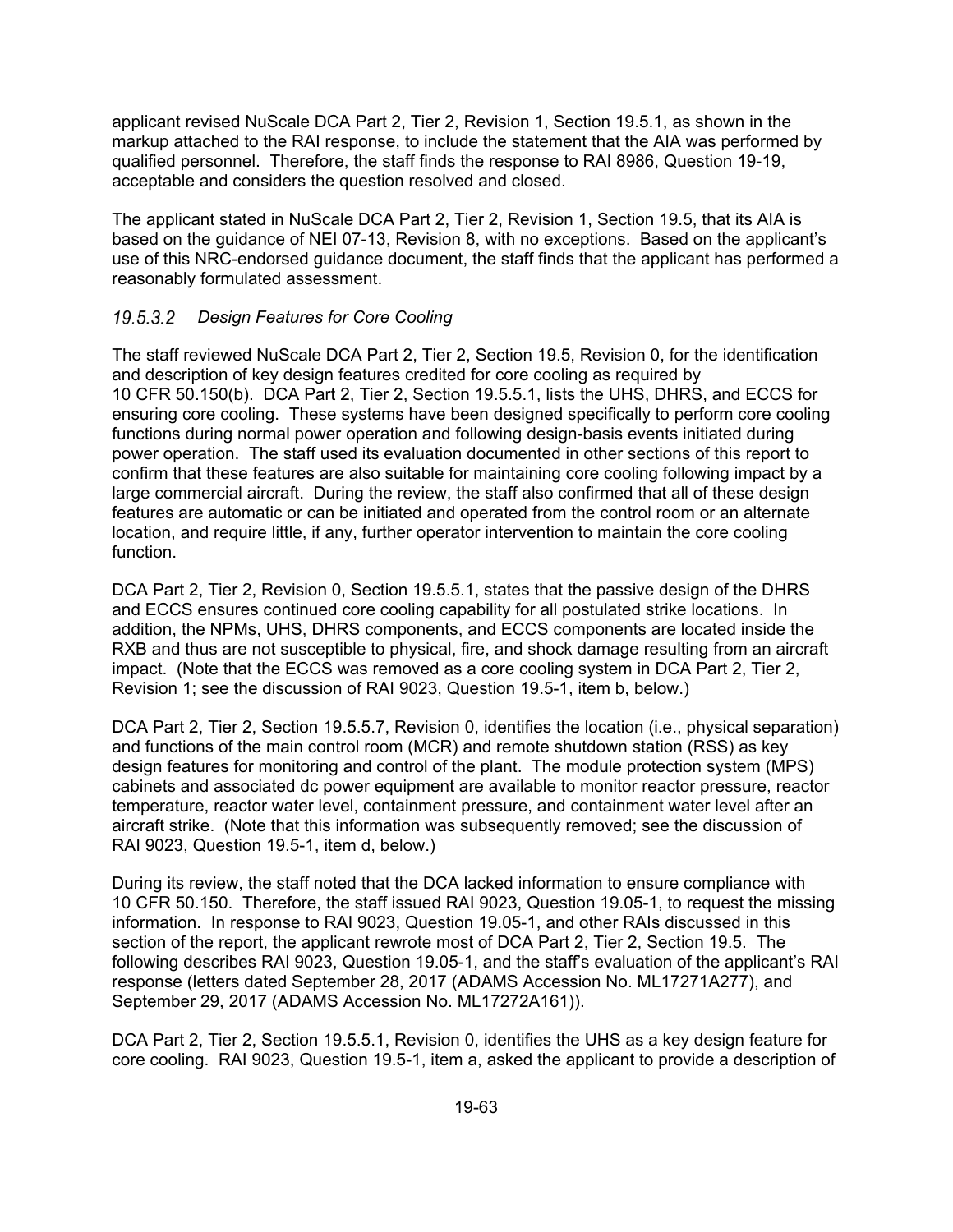the UHS as required by 10 CFR 50.150(b). The applicant's response provided a description of the UHS by adding references to DCA Part 2, Tier 2, Section 9.2.5 and Section 3B.2. The staff finds the applicant's response to RAI 9023, Question 19.5-1, item a, acceptable because it modifies the DCA to contain a description of the design features and functional capabilities of the UHS as required by 10 CFR 50.150(b).

DCA Part 2, Tier 2, Section 19.5.4.1, Revision 0, states that the DHRS and ECCS can provide core cooling to each NMP; however, it was not clear to the staff whether these systems are considered key design features for meeting the requirements of 10 CFR 50.150. Therefore, the staff issued RAI 9023, Question 19.5-1, item b, asking the applicant to clarify the statement and include a description of each identified key design feature. The applicant stated in its response that the NPMs, reactor coolant system (RCS), containment vessel (CNV), DHRS, CIVs, and UHS are key design features for ensuring core cooling. The applicant also provided a DCA markup, which included appropriate pointers to detailed descriptions of the systems that already exist in the DCA. In addition, the applicant stated that the ability to scram the reactors and actuate the DHRS from the MCR, as described in Sections 7.0.4.1.2, 5.4.3.2, and 6.2.4, is a key design feature for ensuring that the reactor is tripped. The staff notes that the ECCS was removed from the DCA as a design feature credited for core cooling; however, the DHRS core cooling capabilities have a sufficient mission time to meet the requirements of 10 CFR 50.150. (See Section 5.4.4 of this report for the staff's complete evaluation of the DHRS.) The staff finds the applicant's response to RAI 9023, Question 19.5-1, item b, acceptable because it modifies the DCA to identify and describe core cooling design features and functional capabilities as required by 10 CFR 50.150(b).

DCA Part 2, Tier 2, Section 19.5.5.4, Revision 0, states that the mass of water of the UHS provides SFP cooling; however, it was not clear to the staff whether this is considered a design feature in the AIA. Therefore, RAI 9023, Question 19.5-1, item c, asked the applicant to clarify whether SFP cooling is a key design feature and if so, to provide a description of SFP cooling. In response, the applicant revised DCA Part 2, Tier 2, Section 19.5.1, and removed the SFP cooling criteria associated with the AIA. The staff finds this acceptable because, in lieu of SFP cooling, the applicant is ensuring spent fuel integrity, which complies with 10 CFR 50.150. (For the staff's evaluation of SFP integrity, see Section 19.5.4.5 of this report.)

DCA Part 2, Tier 2, Section 19.5.5.7, Revision 0, identifies the MCR, RSS, and MPS cabinets and associated dc power equipment as being capable of monitoring and control of the plant. Manually tripping the reactor and inserting the control rods before an aircraft impact is assumed as part of the core cooling strategy. Therefore, the staff questioned in RAI 9023, Question 19.5-1, items d and e, whether the MCR, RSS, and MPS cabinets and associated dc power equipment are also credited for core cooling, and noted that the identified equipment were not described, as required by 10 CFR 50.150(b). The applicant stated in response to RAI 9023, Question 19.5-1, items d and e, that once the reactor is tripped, no further operator actions are necessary for core cooling. In addition, the applicant revised DCA Part 2, Tier 2, Section 19.5, to remove all discussion of the MCR, RSS, and plant capability to monitor core and containment parameters. The staff found the response to RAI 9023, Question 19.5-1, item d, unacceptable because, without the capability to monitor plant conditions, operators cannot determine that the identified design features are performing as expected following an aircraft impact.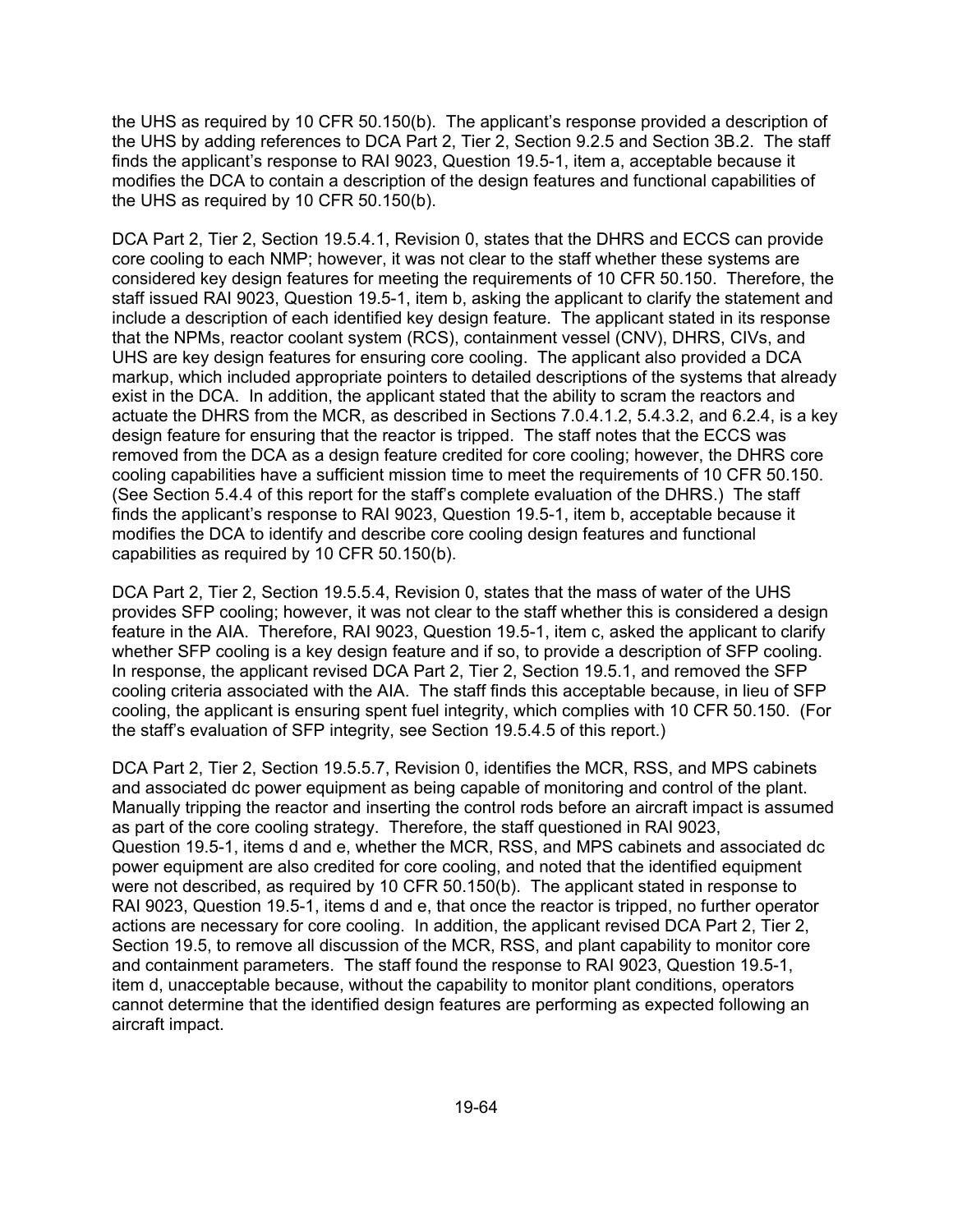Therefore, the staff issued RAI 9241, Question 19.5-23, asking the applicant to identify and describe plant parameters that are available to the operators to monitor and ensure that the identified design features are performing as expected following the impact of a large commercial aircraft. The applicant stated in its December 5, 2018, response to RAI 9241, Question 19.5-23 (ADAMS Accession No. ML18339A035), that it will revise DCA Part 2, Tier 2, Section 19.5.5.5, to specify that following the aircraft impact event, monitoring functions are expected to remain available. However, if post-AIA monitoring is determined to be unavailable, the mitigating strategies of DCA Part 2, Tier 2, Section 20.2, "Loss of Large Areas of the Plant due to Explosions and Fires," are invoked for the loss of large areas in a beyond-design-basis event. The staff finds the applicant's response to RAI 9241, Question 19.5-23, acceptable because it clarifies that, although plant monitoring is expected to be available following the impact of a large commercial aircraft, if it is lost, operators will transition to the strategies required by 10 CFR 50.54(hh)(2). This is identified as a **confirmatory item** pending the incorporation of markups into the next revision of the DCA.

DCA Part 2, Tier 2, Section 19.5.5.7, Revision 0, identifies "any support equipment" for the DHRS and ECCS as key design features. RAI 9023, Question 19.5-1, item f, asked the applicant to clearly identify and describe any design features necessary to support the operation of the DHRS and ECCS. In response, the applicant revised Section 19.5.5.2 to describe DHRS initiation, including the importance and identification of the closure of the main steam isolation valves and feedwater isolation valves, as a key design feature. As discussed above, this revision to DCA Part 2, Tier 2, Section 19.5 removed the ECCS as a key design feature. The staff finds the applicant's response to RAI 9023, Question 19.5-1, item f, acceptable because it modifies the DCA to identify and describe DHRS support equipment necessary for core cooling as required by 10 CFR 50.150(b).

DCA Part 2, Tier 2, Section 19.5, Revision 0, identified relatively few key design features and functional capabilities necessary for core cooling following the impact of an aircraft. RAI 9023, Question 19.5-1, item g, asked the applicant to verify and confirm that DCA Part 2, Tier 2, Section 19.5, contains a complete list of key design features credited in the AIA for core cooling. The applicant responded that Section 19.5 contains a compilation of the design features credited in the assessment for core cooling. The staff reviewed the revised DCA markup provided in a letter dated September 28, 2017, and notes that the applicant identified additional design features for core cooling. These components and systems include the reactor and containment pressure vessels, RCS, CNTS, and control rod drive system. The staff finds the applicant's response to RAI 9023, Question 19.5-1, item g, acceptable because it revises the DCA to identify and describe core cooling design features and functional capabilities as required by 10 CFR 50.150(b).

The staff confirmed that the applicant incorporated the DCA markups associated with RAI 9023, Question 19.5-1, into Revision 1 of the DCA. Therefore, the staff considers RAI 9023, Question 19.5-1, to be resolved and closed, with the exception of items d and e as discussed above. Items d and e are being tracked as a **confirmatory item** pending the incorporate of markups into the next revision of the DCD.

Based on the staff's review of DCA Part 2, Tier 2, Section 19.5, and the applicant's use of the NRC-endorsed guidance document NEI 07-13, Revision 8, the staff finds that the applicant has performed a reasonably formulated analysis within the AIA to identify key design features necessary for core cooling. Also based on the above, the staff finds the applicant's description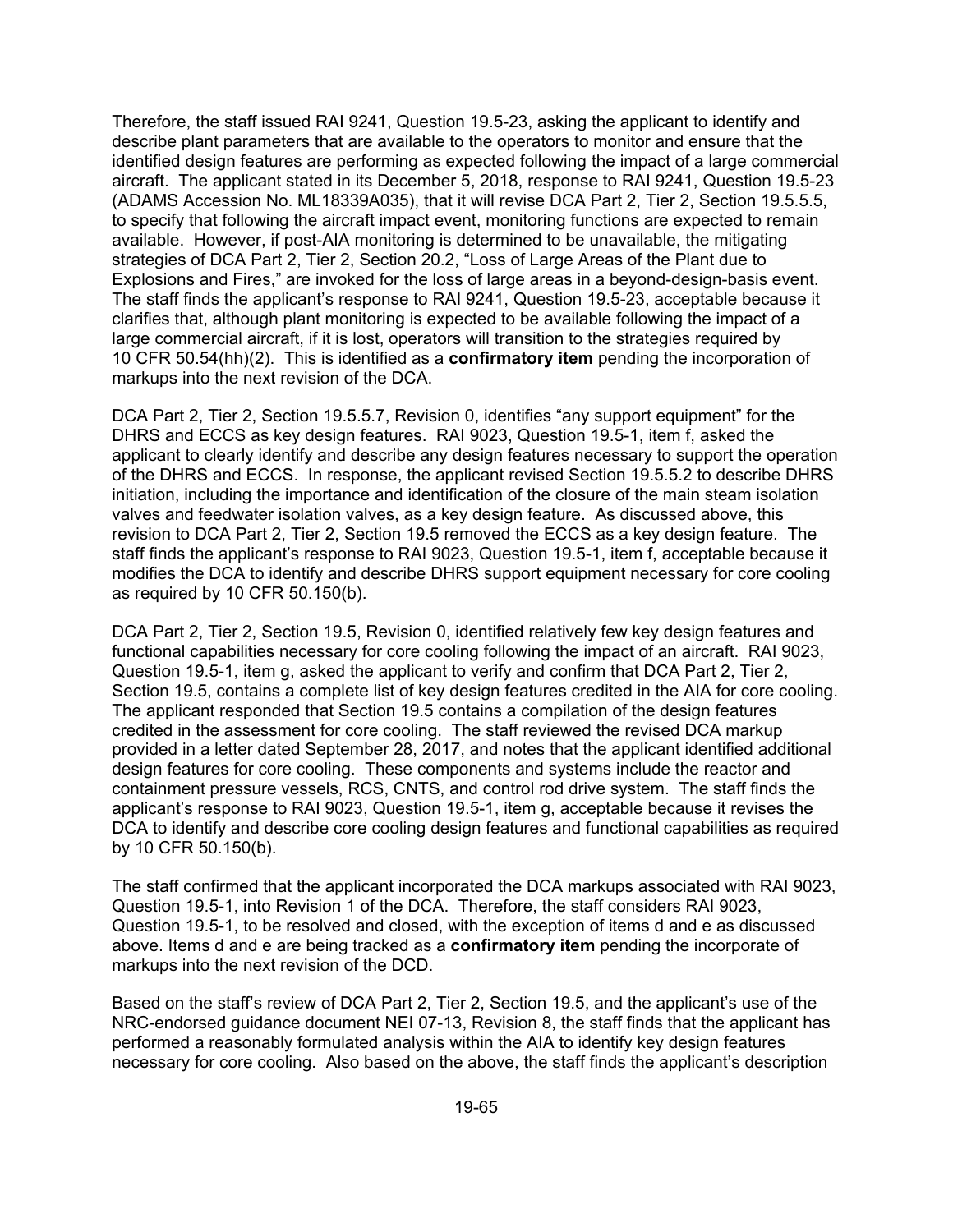of the key design features for maintaining core cooling to be adequate and acceptable and therefore to meet the requirements of 10 CFR 50.150(b).

## *Key Design Features that Protect Core Cooling Design Features*

The key design features and functional capabilities that protect the core cooling design features are described below. They include fire barriers and fire protection features, plant arrangement and plant structural design features, and the ability to survive shock-induced vibrations.

## *19.5.3.3.1 Fire Barriers and Fire Protection Features*

The applicant stated in DCA Part 2, Tier 2, Revision 0, Section 19.5.4.3, that the RXB design prevents fire propagation, and exterior walls, vestibule walls, and stairwell walls provide at least a 3-hour fire barrier against fire propagation. The RXB exterior doors, including the equipment door, are designed as 5-psid, 3-hour barriers; piping penetrations have 5-psid, 3-hour seals; and the external HVAC penetrations have 5-psid, 3-hour dampers. In addition, concrete shrouds protect the HVAC dampers and the main steam and feedwater penetrations. The staff reviewed DCA Part 2, Tier 2, Figures 1.2-10 through 1.2-27, and did not find information as to which fire barriers were being credited against fire propagation. Also, the figures did not indicate which fire barriers have a 3-hour fire rating and are also rated for a 5 psid. On July 7, 2017, the staff issued RAI 8877, Question 19.05-1 (ADAMS Accession No. ML17188A171), asking the applicant to clearly identify and describe all the key design features credited in the applicant's AIA, as well as these features' role in helping to mitigate the consequences of the aircraft impact. In its response dated September 28, 2017 (ADAMS Accession No. ML17271A278), the applicant stated that the design and location of 3-hour fire barriers and 3-hour, 5-psid fire barriers, including walls, floors, fire dampers, doors, equipment access door, and penetration seals within the RXB and control building, are key design features for the protection of core cooling equipment from the impact of a large commercial aircraft. The assessment credited the design and location of fire barriers, as depicted in DCA Part 2, Tier 2, Figures 1.2-10 through 1.2-18 and Figures 1.2-21 through 1.2-25, to limit the effects of internal fire within the RXB to just the access vestibules and stairwells. No equipment is required to maintain core cooling or spent fuel cooling in the access vestibules and stairwells. In addition, the design and location of 5-psid, fast-acting blast dampers in RXB HVAC system air intakes and exhaust lines (as described in Section 9.4.2.2.1 and shown in Figure 9.4.2-1) are key design features.

The applicant submitted markups of DCA Part 2, Tier 2, Section 19.5 and 9.4.2.2, Revision 0, describing the fire protection design features that are being credited. The applicant also provided markups of DCA Part 2, Tier 2, Figures 1.2-16, 1.2-17, 1.2-18, 1.2-23, and 9.4.2-1, indicating the fire protection features that are being credited. The staff reviewed the applicant's changes to the DCA and found them acceptable because they clearly describe the fire protection design features credited by the applicant in its AIA. The staff verified that the changes associated with RAI 8877, Question 19.05-1, have been incorporated into DCA Part 2, Tier 2, Section 19.5, Revision 1. The RAI is therefore considered resolved and closed.

## *19.5.3.3.2 Reactor Building*

The staff reviewed the DCA to ensure that the applicant had performed a reasonably formulated assessment of the capability of the RXB to protect core cooling equipment.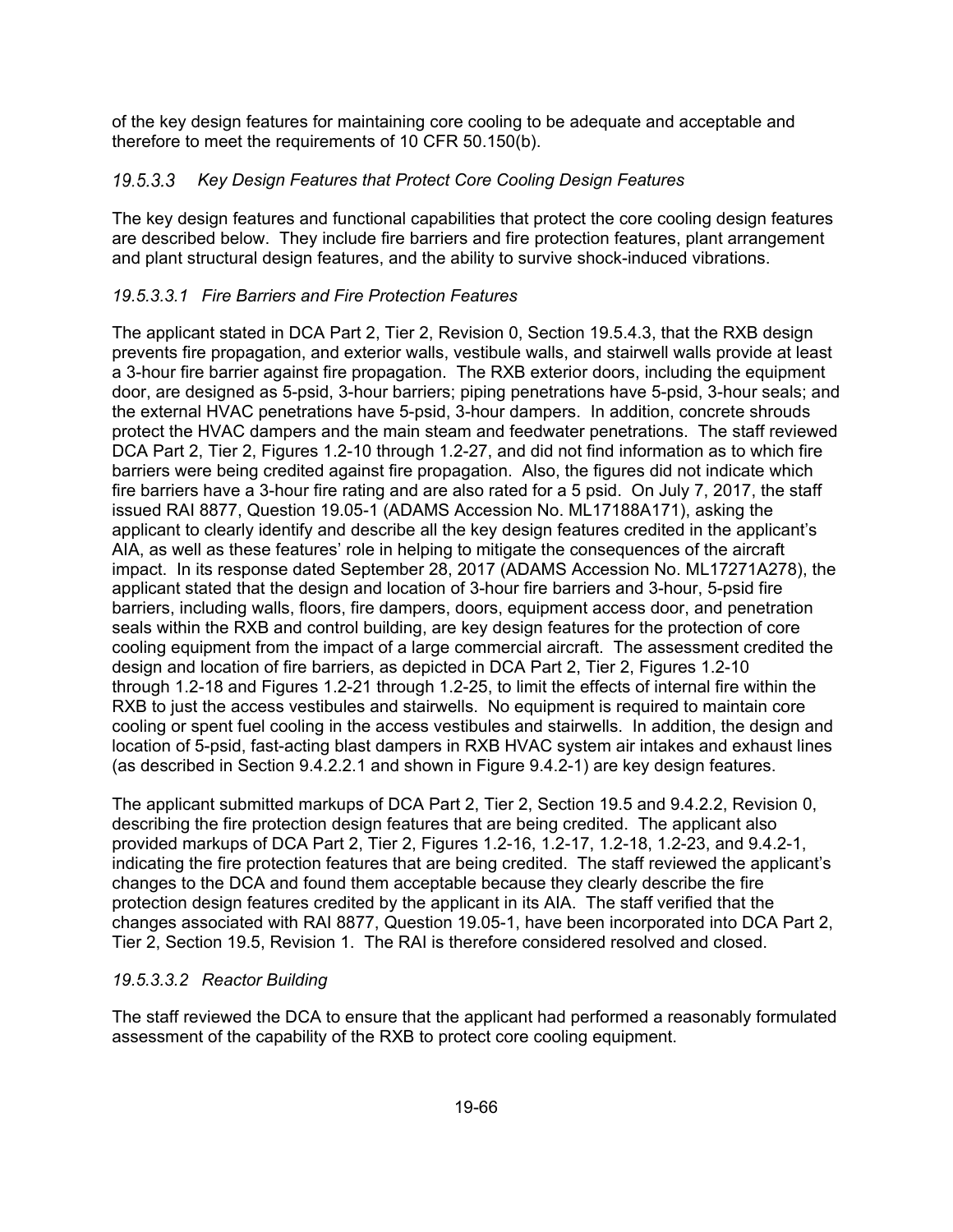### The Design of the Reactor Building

In DCA Part 2, Tier 2, Revision 1, Section 19.5.4.1, "Physical Damage," the applicant stated that the design of the RXB, as described in DCA Part 2, Tier 2, Appendix 3B.2, is a key design feature for preventing the aircraft from perforating the RXB outer wall. To verify the accuracy of the description, the staff reviewed general arrangement drawings in DCA Part 2, Tier 2, Revision 1, Figures 1.2-1, "Conceptual Site Layout"; 1.2-4, "Layout of a Multi-Module NuScale Power Plant"; 1.2-10 through 1.2-20 (plan and section views); and DCA Part 2, Tier 2, Revision 1, Section 3.8.4.1.1, "Reactor Building," and Appendix 3B.2.

The staff reviewed the descriptions and figures in DCA Part 2, Tier 2, Revision 1, Section 3.8.4.1.1 and Appendix 3B.2, and finds that the RXB is a seismic Category I reinforced concrete structure that is deeply embedded in soil and supported on a single basemat foundation. The RXB has five 3-foot thick primary floors with embedded reinforced concrete T-beams and a sloped roof on the north and south sides with a flat segment in the middle. The typical thickness of the main structural interior and exterior concrete walls is 5 feet, and the basemat foundation thickness is 10 feet. Reinforced concrete pilaster columns are encased within the exterior walls of the RXB. In DCA Part 2, Tier 2, Revision 1, Section 19.5.4.1, the applicant stated that its assessment concluded that the RXB external walls have been evaluated and shown to resist physical damage from all postulated aircraft strikes, and there is no perforation of the RXB outer wall. Section 19.5.4.3.5 of this report documents the staff's evaluation of shock damage.

Based on the above review, the staff finds the applicant's description of the design of the RXB as a key design feature for ensuring continued core cooling to be acceptable, because the applicant adequately described the design features and functional capabilities in accordance with 10 CFR 50.150(b).

### The Design of the Reactor Building Equipment Door

In DCA Part 2, Tier 2, Revision 1, Section 19.5.4.1, the applicant stated that the design of the RXB equipment door is a key design feature for protecting core cooling equipment from impacts through the radwaste building (RWB) trolley bay. The staff reviewed DCA Part 2, Tier 2, Revision 1, Figure 1.2-16, and found that the RXB equipment door is located between grids RXB and RXC along grid RX1. The staff also reviewed DCA Part 2, Tier 2, Revision 1, Section 19.5.4.1, and Figures 19.5-1 through 19.5-3, and finds the RXB equipment door is 5-foot thick reinforced concrete with steel plate along the outside, and it is tapered along the top and sides so that it fits like a plug into the exterior wall of the RXB. The applicant also stated that the RXB external walls have been assessed and shown to resist physical damage from all postulated aircraft strikes.

Based on its review, the staff finds the applicant's description of the design of the RXB equipment door as a key design feature for protecting core cooling equipment from impact through the RXB trolley to be acceptable, because the applicant adequately described the design features and functional capabilities in accordance with 10 CFR 50.150(b).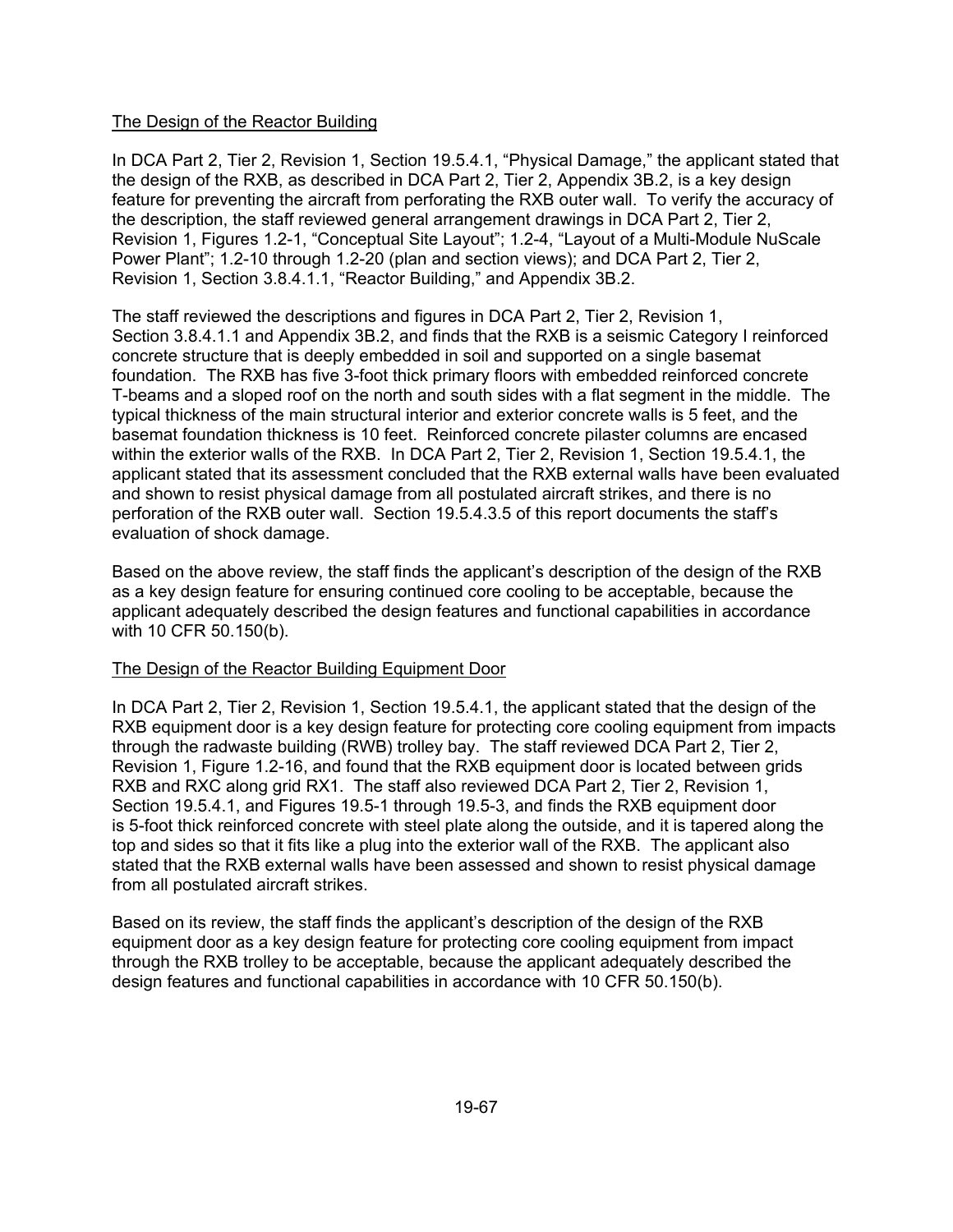### The Design of the Reactor Building Intake Awnings and the Pipe Shields

In DCA Part 2, Tier 2, Revision 1, Section 19.5.4.1, the applicant stated that the design of the RXB HVAC intake awnings and the design of the pipe shields, shown in DCA Part 2, Tier 2, Figures 1.2-17 through 1.2-19, are key design features for preventing physical damage and fire from entering the RXB. The staff reviewed DCA Part 2, Tier 2, Revision 1, Figures 1.2-17 through 1.2-19, Section 19.5.4.1, and Figure 19.5-4, "Reactor Building Structural Concrete," and finds that the awnings are constructed of reinforced concrete structures to protect the HVAC intakes and pipe penetrations.

Based on its review, the staff finds the applicant's description of the design of the RXB HVAC intake awnings and design of the pipe shields as key design features for preventing physical damage and fire from entering the RXB to be acceptable, because the applicant adequately described the design features and functional capabilities in accordance with 10 CFR 50.150(b).

#### The Design and Location of the Reactor Building Crane

In DCA Part 2, Tier 2, Revision 1, Section 19.5.4.1, the applicant stated that the design and location of the RBC, as described in DCA Part 2, Tier 2, Section 9.1.5, is a key design feature for protecting the NPMs and reactor pool lining.

The staff reviewed DCA Part 2, Tier 2, Revision 1, Section 9.1.5, and Figure 9.1.5-1 through Figure 9.1.5-3, and finds that the RBC is a bridge that rides on rails anchored to the RXB. The RBC is designed as a single-failure-proof crane in accordance with the requirements of NUREG-0554, "Single-Failure-Proof Cranes for Nuclear Power Plants," issued May 1979, and ASME NOG-1, "Rules for Construction of Overhead and Gantry Cranes (Top Running Bridge, Multiple Girder)," for Type I cranes. The staff also finds that the heavy-load exclusion zones are marked in DCA Part 2, Tier 2, Figures 9.1.5-1 and 9.1.5-2, so that the load cannot be handled in these areas. In addition, the applicant stated in DCA Part 2, Tier 2, Revision 1, Section 9.1.5.3, "Safety Evaluation," that the design of the RBC and the seismic analysis meet the NOG-1 requirements for a Type 1 crane to ensure that SSCs are able to withstand the SSE and not drop the load. Further, the applicant stated in DCA Part 2, Tier 2, Revision 1, Section 19.5.4.1, that the design of the RBC ensures that impact loads from an aircraft impact on the exterior wall of the RXB prevent the crane from falling into the reactor pool area and either damaging the NPMs or tearing the reactor pool lining. The applicant accounted for the RBC in an approach similar to that used for damage to the polar crane as specified in Section 3.3.1, "Damage Rule Sets for Containment Structures," of NEI 07-13, Revision 8.

Based on its review, the staff finds the applicant's description of the design and location of the RBC as key design features for protecting the NPMs and reactor pool cooling to be acceptable, because the applicant adequately described the design features and functional capabilities in accordance with 10 CFR 50.150(b).

### *19.5.3.3.3 Radwaste Building*

The staff reviewed the DCA to ensure that the applicant performed a reasonably formulated assessment of the capability of the RWB to protect a portion of the west wall of the RXB.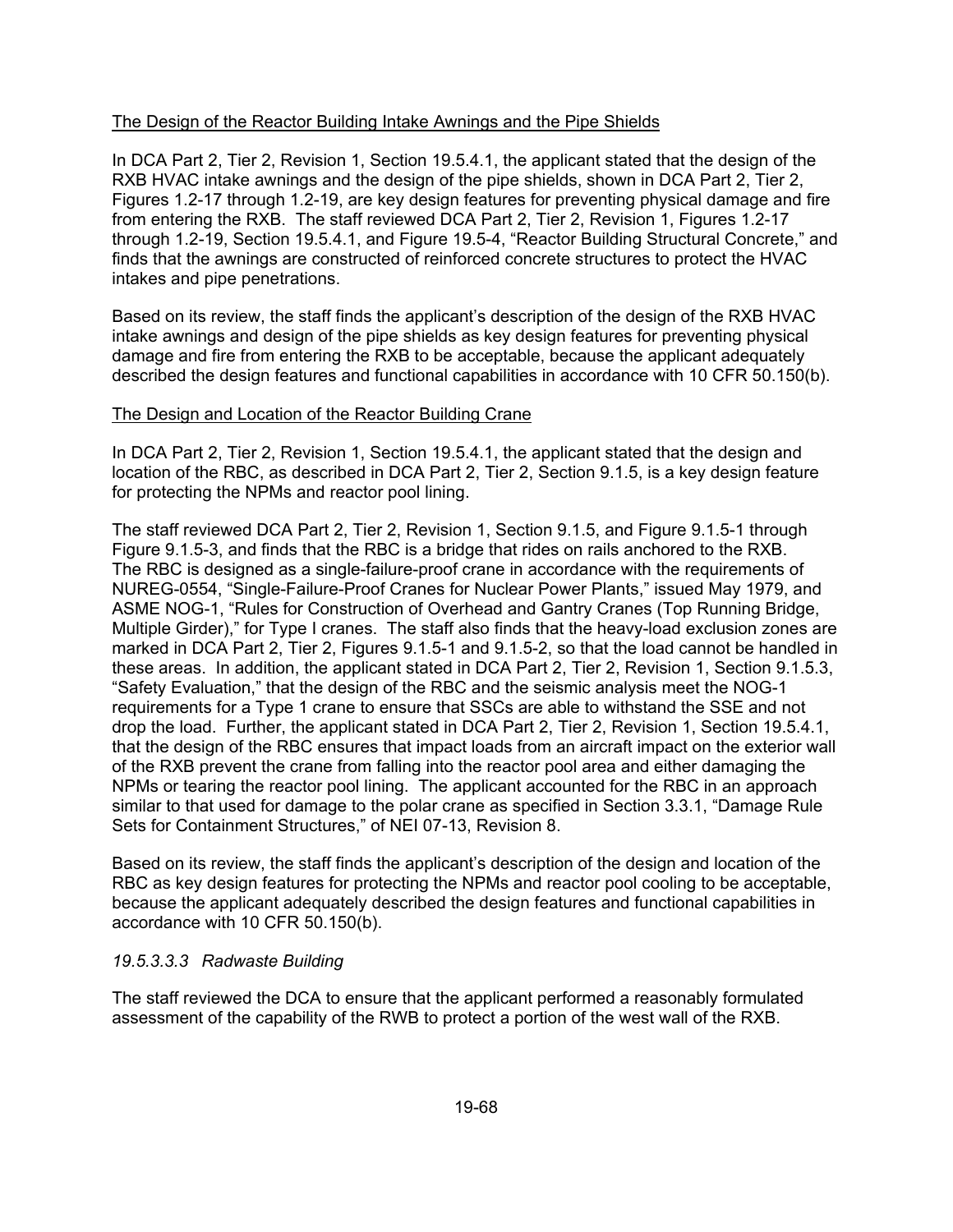In DCA Part 2, Tier 2, Revision 1, Section 19.5.3.2, "Impact Locations," the applicant stated that the location of the RWB in relation to the RXB is a key design feature that protects a portion of the west wall of the RXB from the aircraft strike. The applicant also stated that the design of the exterior walls of the RWB, as described in Section 3.5.1.1, "Concrete Barrier," is a key design feature for crediting the RWB as an intervening structure. The applicant screened the RWB as an intervening structure based on the criteria set in Section 3.2.2, "Screening Based on Intervening Structures," of NEI 07-13, Revision 8. The staff reviewed general arrangement drawings in DCA Part 2, Tier 2, Revision 1, Section 3.8.4.1.3, "Radioactive Waste Building," Figures 1.2-1, 1.2-4, and 1.2-33, "Radioactive Waste Building West Section View"; and DCA Part 2, Tier 2, Revision 1, Sections 19.5.3.2 and 3.5.3.1.1, "Concrete Barriers," to verify the accuracy of the description.

The staff reviewed the relevant drawings (DCA Part 2, Tier 2, Revision 1, Figures 1.2-1, 1.2-4, and 1.2-33) that show the relative relationship of the locations of the RWB and RXB structures. The RWB extends to approximately 149 feet above grade and spans most of the width of the RXB. The staff confirmed that the location of the relevant structures is fixed at the DC stage. The staff also reviewed DCA Part 2, Tier 2, Section 3.8.4.1.3, and DCA Part 2, Tier 2, Revision 1, Sections 19.5.3.2 and 3.5.3.1.1, and found that the RWB is constructed of reinforced concrete exterior walls, and the RWB is separated from the RXB by approximately 25 feet above the grade. On this basis, the staff finds credit of the RWB as an intervening structure acceptable, and the portion of the west wall of the RXB is protected by the RWB from an aircraft strike.

Based on its review, the staff finds the applicant's description of the location of the RWB in relation to the RXB and the design of the exterior walls of the RWB as key design features that protect a portion of the west wall of the RXB from an aircraft strike to be acceptable, because the applicant adequately described the design features and functional capabilities in accordance with 10 CFR 50.150(b).

### *19.5.3.3.4 Shock Damage*

In DCA Part 2, Tier 2, Revision 1, Section 19.5.2, "Scope of Assessment," the applicant stated that the analysis assessed shock-induced vibration on SSCs from a large commercial aircraft impact. In addition, the applicant stated in DCA Part 2, Tier 2, Revision 1, Section 19.5.4.2, that the assessment determined that there are no SSCs susceptible to shock (sensitive electronics or active components) on the NPMs that would interrupt or prevent successful core cooling once the reactor is tripped, the DHRS is actuated, and the containment is isolated.

Based on the applicant's use of the NRC-endorsed guidance document NEI 07-13, Revision 8, and the assessment scope that includes shock vibration, the staff finds that the applicant has performed a reasonably formulated shock analysis within the AIA.

### *Design Features for Maintaining an Intact Containment*

In DCA Part 2, Tier 2, Revision 1, Section 19.5.5.1, "Containment Intact," the applicant stated that the containment remains fully intact and capable of withstanding the ultimate peak pressures described in DCA Part 2, Tier 2, Section 3.8.2.4.5. In addition, the design of the CNTS, as described in DCA Part 2, Tier 2, Sections 6.2.1 through 6.2.4, and its location, as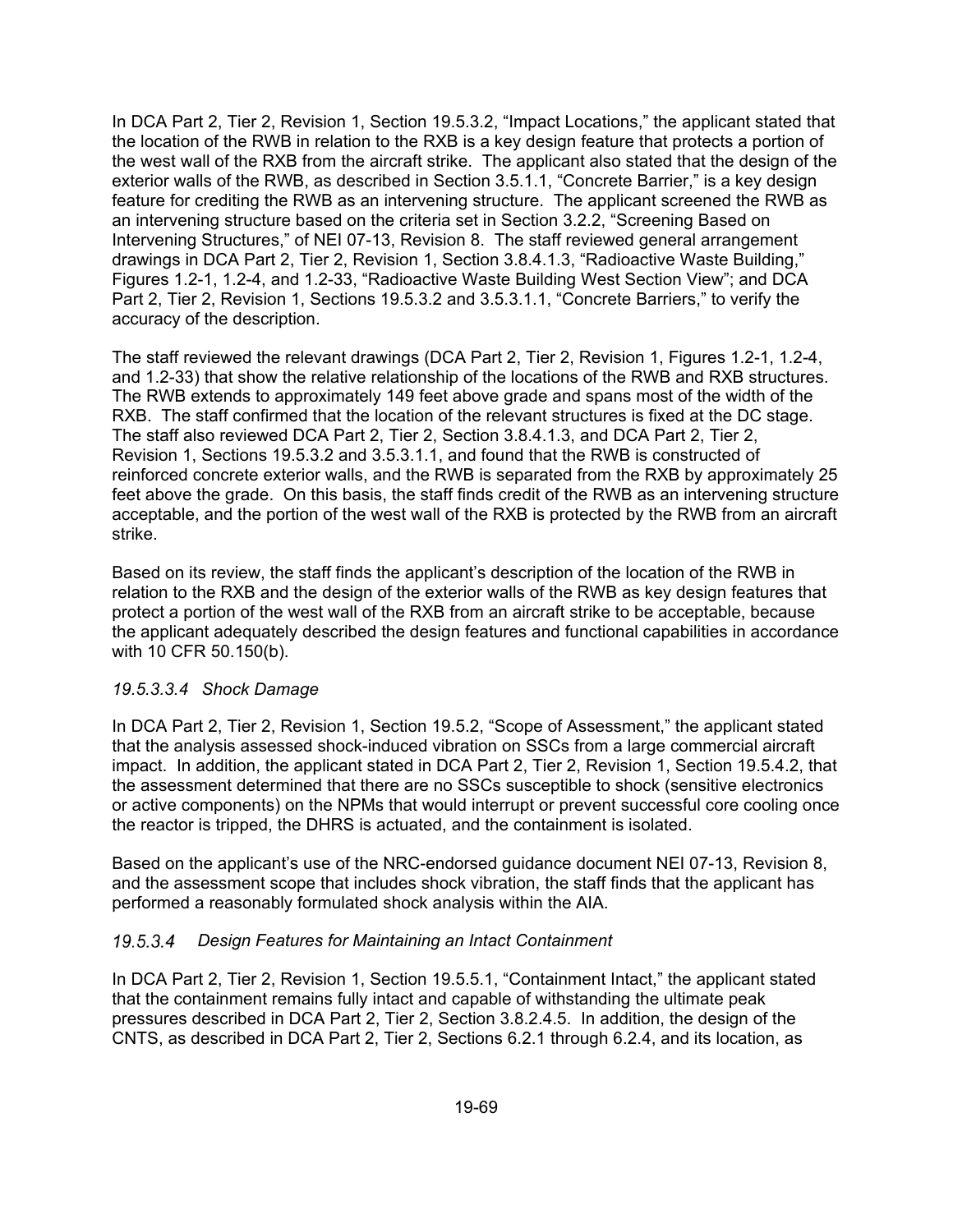shown in Figure 1.2-5, are identified as key design features. Because the NuScale design is unique, the RXB protects the CNV and its support systems from physical and fire damage.

Based on the above, the staff finds that the application is consistent with SRP Section 19.5 guidance for an intact containment because the RXB prevents a large commercial aircraft from perforating the CNV, and the containment location and design ensure that ultimate pressure capability is maintained.

### *Spent Fuel Pool Integrity*

### The Design and Location of the Fuel-Handling Equipment

In DCA Part 2, Tier 2, Revision 1, Section 19.5.5.3, "Spent Fuel Pool Integrity," the applicant stated that the design and location of the fuel-handling equipment (FHE), as described in Section 9.1.4 and shown in Figures 9.1.4-1 through 9.1.4-4b, are a key design feature for ensuring that the hoists remain intact and cannot fall into the SFP and perforate the SFP liner. The staff reviewed DCA Part 2, Tier 2, Revision 1, Section 9.1.4, and Figure 9.1.4-1 through Figure 9.1.4-4b, and found that the FHE consists of the fuel-handling machine, new fuel jib crane, and new fuel elevator. The applicant stated that (1) the seismic restraints and restraining bars prevent the fuel-handling machine bridge from overturning or coming off its rails during a seismic event, (2) the new fuel jib crane beam is an engineered welded composite and the jib structure connects to the building wall via two connection brackets, and (3) the elevator track structure is welded 304 stainless steel and is secured to the pool wall via a bolted connection to permanently welded pads.

Based on its review, the staff finds the applicant's description of the design and location of the FHE as key design features for ensuring that the hoists cannot fall into the SFP and perforate the SFP liner, to be acceptable, because the applicant adequately described the design features and functional capabilities in accordance with 10 CFR 50.150(b).

#### The Design and Location of the Reactor Building Crane

Section 19.5.4.3.2 of this report documents the staff's safety evaluation of the design and location of the RBC. The staff finds that the heavy-load exclusion zones are marked in DCA Part 2, Tier 2, Revision 1, Figures 9.1.5-1 and 9.1.5-2, so that the load cannot be handled in the SFP.

### The Location of the Spent Fuel Pool

In DCA Part 2, Tier 2, Revision 1, Section 19.5.5.3, the applicant stated that the location of the SFP, as described in Section 9.1.2 and shown in Figures 1.2-10 through 1.2-16, is a key design feature for maintaining SFP integrity from a direct aircraft impact. The staff reviewed DCA Part 2, Tier 2, Revision 1, Section 3.8.4, "Other Seismic Category I Structures"; Section 3.8.5, "Foundations"; Section 9.1.2; Appendix 3B.2; Figures 1.2-10 through 1.2-16; and Section 19.5.3.3. The staff found that the walls, floor, and foundation of the SFP are constructed of thick, reinforced concrete with a stainless steel liner. The SFP is located below grade, and there is no loss of water level as the SFP is completely below grade and an aircraft impact cannot strike the pool or the pool liner. On this basis, the staff finds that the integrity of the SFP is maintained.